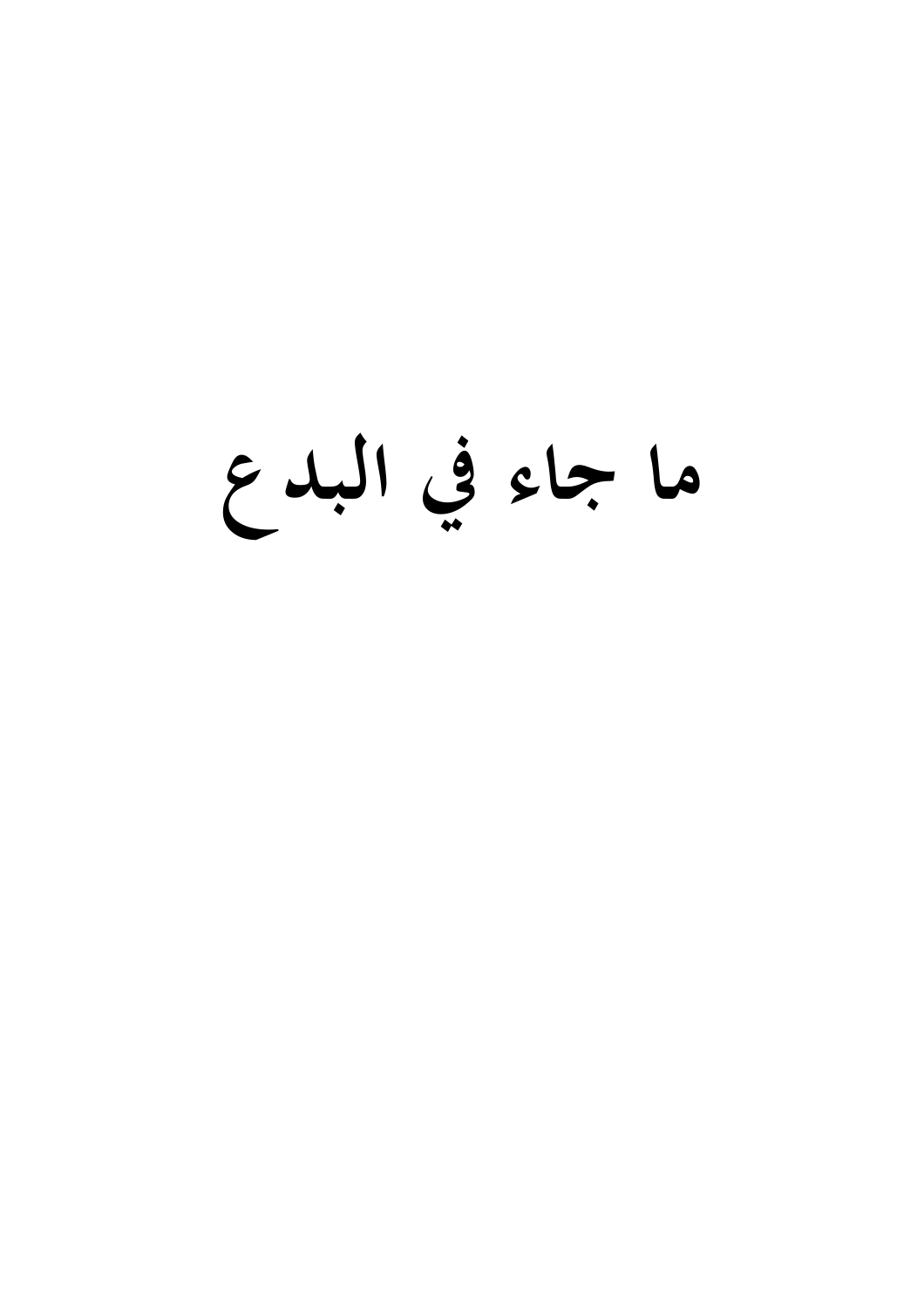



#### باب اتقاء البدع

بسْم اللَّه الرَّحْمَنِ الرَّحيمِ، وَبه نَسْتَعينُ

١ – حَلَّتْنَا أَصْبَغُ بْنُ مَالِكٍ : قَالَ : حَلَّتْنَا مُحَمَّدُ بْنُ وَضَّاحٍ ، قَالَ : حَلَّتْنَا مُحَمَّدُ بْنُ سَعِيد بْنِ أَبِي مَرْيَمَ قَالَ : حَدَّثَنَا أَسَدُ بْنُ مُوسَى قَالَ : حَدَّثَنَا إِسْمَاعِيلُ بْنُ عَيَّاشٍ ، عَنْ مُعَانِ بْنِ رِفَاعَةَ السَّلَامِيِّ ، عَنْ إِبْرَاهِيمَ بْنِ عَبْدِ الرَّحْمَنِ الْعُذْرِيِّ قَالَ : قَالَ رَسُولُ اللَّهِ ﷺ : ﴿يَحْمِلُ هَذَا الْعِلْمَ مِنْ كُلِّ خَلَفٍ عُدُولُهُ يَنْفُونَ عَنْهُ تَحْرِيفَ الْغَالينَ وَانْتحَالَ الْمُبْطلينَ وَتَأْوِيلَ الْجَاهلينَ﴾.

٢ – قَالَ : وَحَلَّتْنَا أَسَدُ بْنُ مُوسَى قَالَ : حَلَّتْنَا الْوَلِيدُ بْنُ مُسْلِمٍ قَالَ : حَلَّتْنَا إِبْرَاهِيمُ بْنُ عَبْدِ الرَّحْمَنِ الْعُذْرِيُّ عَنْ ثَقَة عِنْدَهُ منْ أَشْيَاحِه ، أَنَّ رَسُولَ اللَّهِ ﷺ قَالَ : ﴿يَحْمِلُ هَذَا الْعِلْمَ مِنْ كُلِّ خَلَفٍ عُدُولُهُ يَنْفُونَ عَنْهُ انْتِحَالَ الْمُبْطِلِينَ وَتَأْوِيلَ الْجَاهِلِينَ وَتَحْرِيفَ الْغَالِينَ﴾.

٣ – حَدَّثَنَا أَسَدٌ قَالَ : حَدَّثَنَا رَجُلٌ يُقَالُ لَهُ : يُوسُفُ ثَقَةٌ ، عَنْ أَبِي عَبْد اللّه الْوَاسطيّ رَفَعَهُ إلَى عُمَرَ بْنِ الْخَطَّابِ أَنَّهُ قَالَ : الْحَمْدُ للَّه الَّذي امْتَنَّ عَلَى الْعبَاد بأَنْ يَجْعَلَ في كُلِّ زَمَان فَتْرَةً منَ الرُّسُل بَقَايَا مِنْ أَهْلِ الْعِلْمِ يَدْعُونَ مَنْ ضَلَّ إِلَى الْهُدَى ، وَيَصْبِرُونَ مِنْهُمْ عَلَى الْأَذَى وَيُحْيُونَ بِكتَابِ اللَّهِ [ الْمَوْتَى ، وَيُبَصِّرُونَ بِكِتَابِ اللَّهِ ] أَهْلَ الْعَمَى ، كَمْ منْ قَتيلِ لِإِبْليسَ قَدْ أَحْيَوْهُ وَضَالٍّ تَائِه قَدْ هَدَوْهُ ، بَذَلُوا دمَاءَهُمْ وَأَمْوَالَهُمْ دُونَ هَلَكَة الْعَبَاد ، فَمَا أَحْسَنَ أَتَرَهُمْ عَلَى النَّاسِ وَ [مَا] أَقْبَحَ أَثَرَ النَّاسِ عَلَيْهِمْ ، يَقْتُلُونَهُمْ فِي سَلَفِ الدَّهْرِ إِلَى يَوْمِنَا هَذَا بِالْحُدُودِ وَنَحْوِهَا فَمَا نَسيَهُمْ رَبُّكَ ، وَمَا كَانَ [رَبُّكَ] نَسيًّا ، حَعَلَ قَصَصَهُمْ هُدًى ، وَأَخْبَرَ عَنْ حُسْنِ مَقَالَتِهِمْ ، فَلَا تَقْصُرْ عَنْهُمْ فَإِنَّهُمْ في مَنْزِلَة رَفِيعَة ، وَإِنْ أَصَابَتْهُمُ الْوَضِيعَةُ .

٤ – حَدَّثَنَا أَسَدٌ ، قَالَ : حَدَّثَنَا رَجُلٌ ، عَنْ عَبْد اللَّه بْنِ الْمُبَارَك وَيُوسُفَ بْنِ أَسْبَاط قَالَا : قَالَ عَبْدُ اللَّه بْنُ مَسْعُود : إنَّ للَّه عنْدَ كُلِّ بلْعَة كيدَ بهَا الْإِسْلَامُ وَليًّا منْ أَوْليَائه يَذُبُّ عَنْهَا وَيَنْطقُ بعَلَامَتهَا ، فَاغْتَنِمُوا حُضُورَ تِلْكَ الْمَوَاطِنِ وَتَوَكَّلُوا عَلَى اللَّهِ . قَالَ ابْنُ الْمُبَارَكِ : وَكَفَى باللَّهِ وَكِيلًا .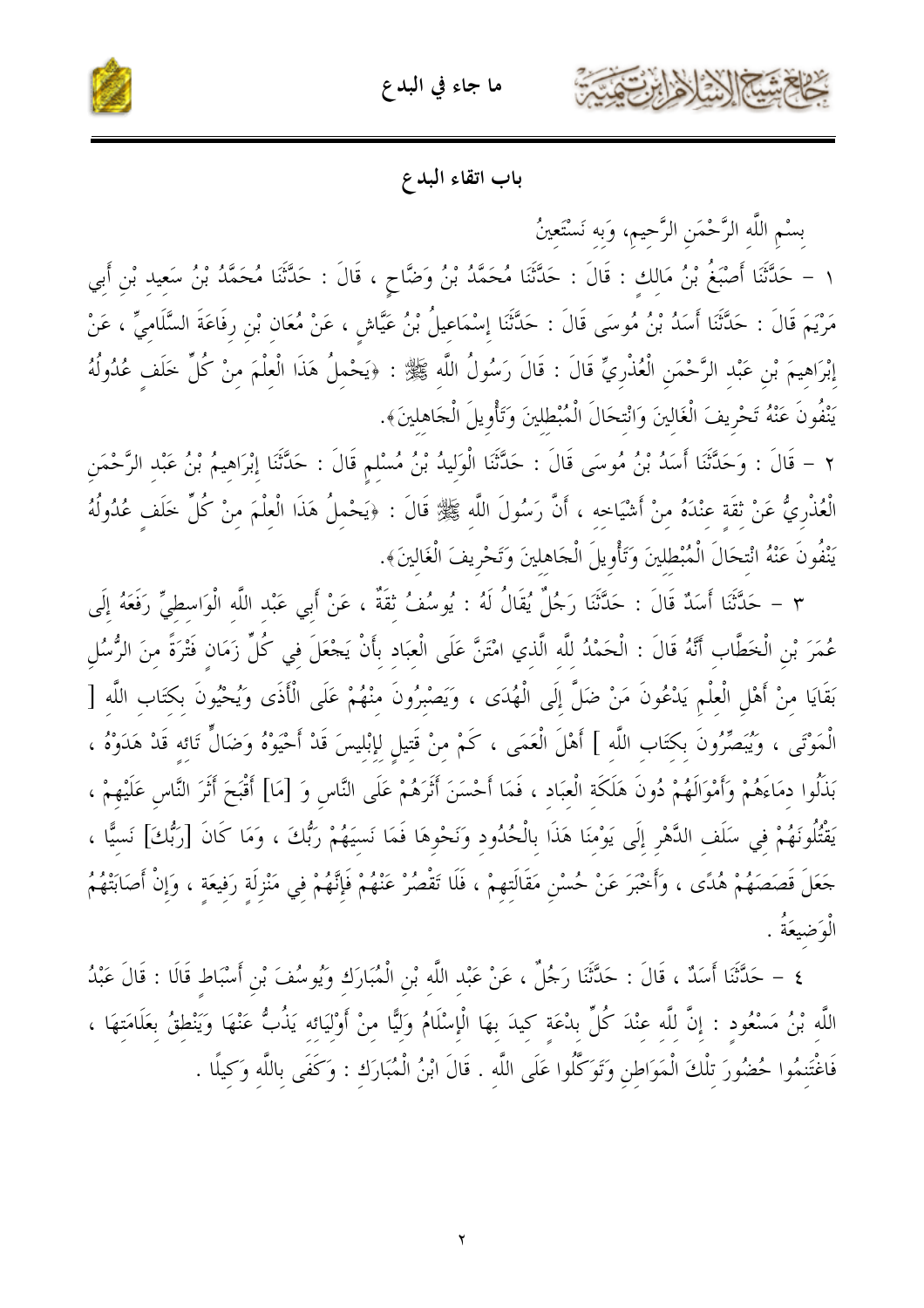

ه – حَدَّثَنَا أَسَدٌ قَالَ : حَدَّثَنَا مُحَمَّدُ بْنُ خَازِمٍ ، عَنْ حَنْظَلَةَ بْنِ عَبْدِ الرَّحْمَنِ ، عَنْ عَبْدِ الْكَرِيمِ أَبِي أُمَّيَّةَ قَالَ : لَأَنْ أَرُدَّ رَجُلًا عَنْ رَأْيِ سَيِّئِ أَحَبُّ إِلَيَّ مِنِ اعْتِكَافٍ شَهْرٍ .

٦ – حَدَّثَنا أَسَدٌ ، عَنْ أَبي إسْحَاقَ الْحَذَّاء عَن الْأَوْزَاعيِّ قَالَ : كَانَ بَعْضُ أَهْلِ الْعلْم يَقُولُ : لَا يَقْبَلُ اللَّهُ منْ ذي بدْعَة صَلَاةً وَلَا صِيَامًا وَلَا صَدَقَةً وَلَا حِهَادًا وَلَا حَجًّا وَلَا عُمْرَةً وَلَا صَرْفًا وَلَا عَدْلًا ؛ وَكَانَتْ أَسْلَافُكُمْ تَشْتَلُّ أَلْسَنَتُهُمْ عَلَيْهِمْ ، وَتَشْمَئزُّ منْهُمْ قُلُوبُهُمْ وَيُحَذِّرُونَ النَّاسَ بِدْعَتَهُمْ . قَالَ : وَلَوْ كَانُوا مُسْتَترينَ ببدْعَتهمْ دُونَ النَّاس مَا كَانَ لأَحَد أَنْ يَهْتكَ عَنْهُمْ ستْرًا وَلَا يُظْهِرَ منْهُمْ عَوْرَةً؛ اللَّهُ أَوْلَى بالْأَخْذ بهَا وَبِالتَّوْبَة عَلَيْهِمْ ، فَلَمَّا أُخذُوا بهَا وَكَثُرَتْ [دَعْوَتُهُمْ وَ] دُعَاتُهُمْ إِلَيْهَا ، فَنشْرُ الْعِلْم حَيَاةٌ ، وَالْبَلَاغُ عَنْ رَسُولِ اللَّهِ ﷺ رَحْمَةٌ يَعْتَصِمُ بِهَا مُؤْمِنٌ أَوْ تَكُونُ حُجَّةً عَلَى مُصرٍّ مُلْحِد .

٧ – [وَ] أَخْبَرَنِي مُحَمَّدُ بْنُ وَضَّاحٍ ، عَنْ غَيْرِ وَاحِدٍ ، أَنَّ أَسَدَ بْنَ مُوسَى كَتَبَ إلَى أَسَد بْن الْفُرَات : اعْلَمْ يَا أَخِي إنَّمَا حَمَلَني عَلَى الْكَتَاب إِلَيْكَ مَا ذَكَرَ أَهْلُ بِلَادكَ منْ صَالحٍ مَا أَعْطَاكَ اللَّهُ منْ إنْصَافكَ النَّاسَ وَحُسْنِ حَالكَ ممَّا أَظْهَرْتَ منَ السُّنَّة ، وَعَيْبكَ لأَهْلِ الْبدَعِ ، وَكَثْرَة ذكْركَ لَهُمْ ، وَطَعْنكَ عَلَيْهِمْ ، فَقَمَعَهُمُ اللَّهُ بِكَ وَشَدَّ بِكَ ظَهْرَ أَهْلِ السُّنَّةِ وَقَوَّاكَ عَلَيْهِمْ بِإِظْهَارِ عَيْبهمْ وَالطَّعْنِ عَلَيْهِمْ ، فَأَذَلَّهُمُ اللَّهُ بذَلكَ وَصَارُوا بِبدْعَتِهِمْ مُسْتَتِرِينَ ، فَأَبْشِرْ أَيْ أَحِي بِتَوَابٍ ذَلكَ وَاعْتَدَّ بِهِ منْ أَفْضَلِ حَسَنَاتكَ منَ الصَّلَاة وَالصِّيَامِ وَالْحَجِّ وَالْجهَادِ وَأَيْنَ تَقَعُ هَذِهِ الْأَعْمَالُ مِنْ إِقَامَةِ كِتَابِ اللَّهِ وَإِحْيَاءِ سُنَّة رَسُولِهِ ﷺ وَقَدْ قَالَ رَسُولُ اللَّه ﷺ ﴿مَنْ أَحْيَا شَيْئًا مِنْ سُنَّتِي كُنْتُ أَنَا وَهُوَ فِي الْجَنَّةِ كَهَاتَيْنِ وَضَمَّ بَيْنَ أُصْبُعَيْهِ﴾وَقَالَ: ﴿أَيُّمَا دَاعِ دَعَا إِلَى هَذَا فَاتُّبِعَ عَلَيْهِ كَانَ لَهُ مِثْلُ أَجْرِ مَنْ تَبِعَهُ إِلَى يَوْمِ الْقِيَامَةِ﴾ '' فَمَنْ يُدْرِكْ [يَا أَخِي] أَجْرَ هَذَا بشَيْءِ منْ عَمَله؟

وَذَكَرَ أَيْضًا أَنَّ للَّه عنْدَ كُلِّ بدْعَة كيدَ بهَا الْإِسْلَامُ وَلَيًّا للَّه يَذُبُّ عَنْهَا وَيَنْطقُ بعَلَامَتهَا فَاغْتَنمْ – يَا أَخي – هَذَا الْفَضْلَ وَكُنْ منْ أَهْله ، فَإِنَّ النَّبيَّ ﷺ قَالَ لمُعَاذ حينَ بَعَثَهُ إِلَى الْيَمَنِ وَأَوْصَاهُ وَقَالَ : ﴿لَأَنْ يَهْديَ اللَّهُ بكَ رَجُلًا خَيْرٌ لَكَ منْ كَذَا وَكَذَا﴾وأَعْظَمَ الْقَوْلَ فِيهِ . فَاغْتَنِمْ ذَلِكَ وَادْعُ إِلَى السُّنَّةِ حَتَّى يَكُونَ لَكَ

<sup>&</sup>lt;sup>1</sup> – التزمذي : تفسير القرآن (٣٢٢٨) , وابن ماجه : المقدمة (٢٠٥) , والدارمي : المقدمة (٥١٦).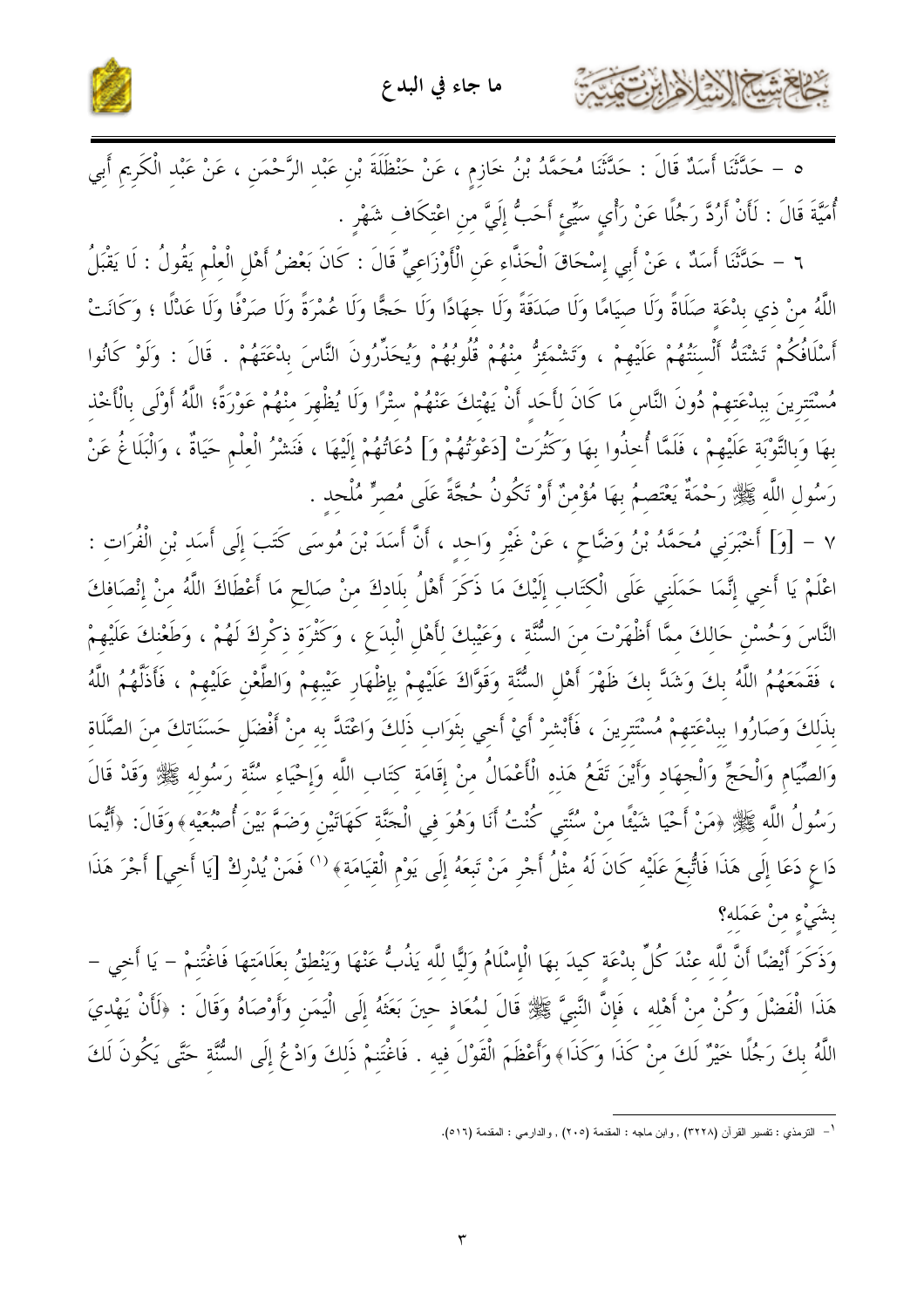



في ذَلكَ أُلْفَةٌ وَجَمَاعَةٌ يَقُومُونَ مَقَامَكَ إنْ حَدَثَ بكَ حَدَثٌ فَيَكُونُوا أَئمَّةً بَعْدَكَ فَيَكُونَ لَكَ ثَوَابُ ذَلكَ إِلَى يَوْمِ الْقِيَامَةِ كَمَا حَاءَ الْأَثْرُ ، فَاعْمَلْ عَلَى بَصِيرَةٍ وَنِيَّةٍ وَحِسْبَةٍ فَيَرُدَّ اللَّهُ بِكَ الْمُبْتَدِعَ الْمَفْتُونَ الزَّائِغَ الْحَائِرَ فَتَكُونَ خَلَفًا مِنْ نَبِيِّكَ [صَلَّى اللَّهُ عَلَيْهِ وَسَلَّمَ] ، (فَأَحْيِ كِتَابَ اللَّهِ وَسُنَّةَ رَسُوله) ، فَإِنَّكَ لَنْ تَلْقَى اللَّهَ بعَمَلٍ يُشْبِهُهُ ، وَإِيَّاكَ أَنْ يَكُونَ لَكَ منْ أَهْلِ الْبِدَعِ أَخٌ أَوْ جَليسٌ أَوْ صَاحبٌ ، فَإِنَّهُ جَاءَ الْأَثَرُ : مَنْ حَالَسَ صَاحِبَ بِدْعَة نُزِعَتْ مِنْهُ الْعصْمَةُ وَوُكِلَ إِلَى نَفْسِهِ ، وَمَنْ مَشَى إِلَى صَاحب بِدْعَة مَشَى فِي هَدْم الْإِسْلَامِ. وَجَاءَ : مَا مِنْ إِلَه يُعْبَدُ مِنْ دُونِ اللَّهِ أَبْغَضُ إِلَى اللَّهِ مِنْ صَاحِب هَوًى وَقَدْ وَقَعَتِ اللَّغْنَةُ مِنْ رَسُولِ اللَّهِ [صَلَّى اللَّهُ عَلَيْهِ وَسَلَّمَ] عَلَى أَهْلِ الْبِدَعِ ، وَأَنَّ اللَّهَ لَا يَقْبَلُ منْهُمْ صَرْفًا وَلَا عَدْلًا وَلَا فَريضَةً وَلَا تَطَوُّعًا ، وَكُلَّمَا ازْدَادُوا اجْتِهَادًا وَصَوْمًا وَصَلَاةً ازْدَادُوا مِنَ اللَّهِ بُعْدًا . فَارْفُضْ مَجْلِسَهُمْ وَأَذِلَّهُمْ وَأَبْعِدْهُمْ كَمَا أَبْعَدَهُمُ اللَّهُ وَأَذَلَّهُمْ رَسُولُ اللَّهِ [صَلَّى اللَّهُ عَلَيْهِ وَسَلَّمَ] وَأَئِمَّةُ الْهُدَى بَعْدَهُ .

# باب ما يكون بدعة

٨ – حَلَّتْني مُحَمَّدُ بْنُ وَضَّاحٍ ، قَالَ : حَلَّتْنَا مُحَمَّدُ بْنُ سَعِيدِ قَالَ : حَلَّتْنَا أَسَدُ بْنُ مُوسَى قَالَ : حَلَّتْنَا رَوْحٌ قَالَ : حَلَّتْنَا أَبُو إسْحَاقَ عَنْ حَارِثَةَ بْنِ مُضَرِّبٍ : إنَّ النَّاسَ نُوديَ فيهمْ بَعْدَ نَوْمَة أَنَّهُ مَنْ صَلَّى في الْمَسْحِد الْأَعْظَم دَخَلَ الْحَنَّةَ . فَانْطَلَقَ النِّسَاءُ وَالرِّجَالُ حَتَّى امْتَلَأ الْمَسْحِدُ قيَامًا [يُصَلُّونَ] : قَالَ أَبُو إِسْحَاقَ : إِنَّ أُمِّي وَحَدَّتِي فِيهِمْ . فَأُتِيَ ابْنُ مَسْعُودٍ فَقِيلَ لَهُ : أَدْرِك النَّاسَ . قَالَ : مَا لَهُمْ ؟ قِيلَ : نُودِيَ فِيهِمْ بَعْدَ نَوْمَةِ أَنَّهُ مَنْ صَلَّى فِي الْمَسْجِدِ الْأَعْظَمِ دَخَلَ الْجَنَّةَ . فَخَرَجَ ابْنُ مَسْعُود يُشِيرُ بِثَوْبِهِ : وَيْلَكُمْ ! اخْرُجُوا لَا تُعَذَّبُوا ، إِنَّمَا هِيَ نَفْخَةٌ مِنَ الشَّيْطَانِ ، إِنَّهُ لَمْ يَنْزِلْ كِتَابٌ بَعْدَ نَبِيِّكُمْ وَلَا يَنْزِلُ بَعْدَ نَبِيِّكُمْ . فَخَرَجُوا وَجَلَسْنَا إِلَى عَبْد اللَّه فَقَالَ : إِنَّ الشَّيْطَانَ إِذَا أَرَادَ أَنْ يُوقعَ الْكَذبَ انْطَلَقَ فَتَمَثَّلَ رَجُلًا نُمَّ يَلْقَى آخَرَ فَقَالَ لَهُ : أَمَا بَلَغَكَ الْخَبَرُ؟ فَيَقُولُ الرَّجُلُ : وَمَا ذَاكَ ؟ فَيَقُولُ : كَانَ منَ الْأَمْرِ كَذَا وَكَذَا ، فَانْطَلقْ فَحَدِّثْ أَصْحَابَكَ . قَالَ : فَيَنْطَلقُ الْآخَرُ فَيَقُولُ : لَقَدْ لَقِيتُ رَجُلًا إِنِّي لَأَتَوَهَّمُهُ أَعْرِفُ وَجْهَهُ ، زَعَمَ أَنَّهُ كَانَ منَ الْأَمْرِ كَذَا وَكَذَا ، وَمَا هُوَ إِلَّا الشَّيْطَانُ .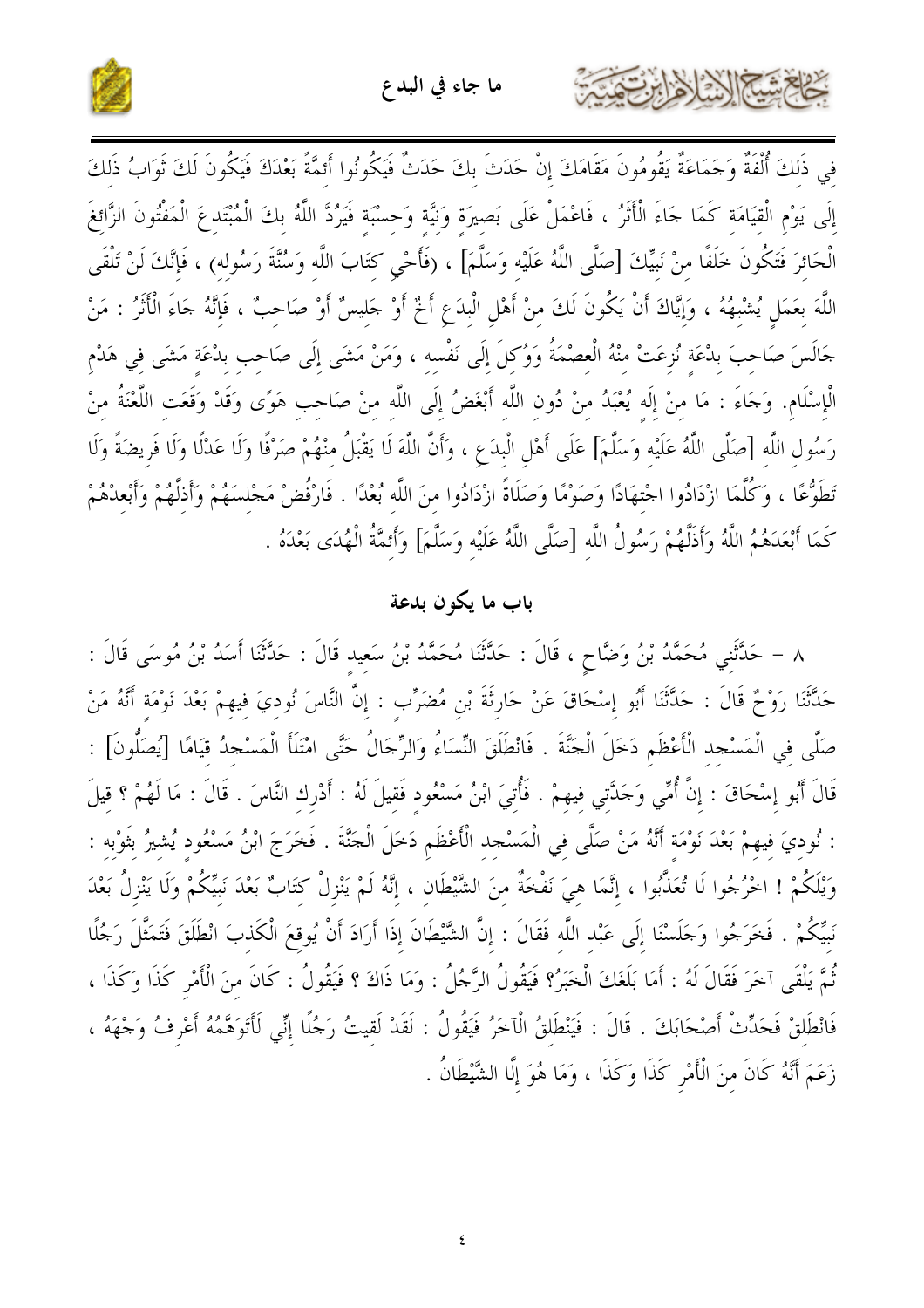



٩ – حَدَّثَنَا أَسَدٌ ، عَنِ الرَّبِيعِ بنِ صُبَيْحٍ ، عَنْ عَبْدِ الْوَاحِدِ بْنِ صَبْرَةَ قَالَ : بَلَغَ ابْنَ مَسْعُودِ أَنَّ عَمْرَو بْنَ عُتْبَةَ في أَصْحَاب لَهُ بَنَوْا مَسْحِدًا بظَهْرِ الْكُوفَة ، فَأَمَرَ عَبْدُ اللَّه بذَلكَ الْمَسْجد فَهُدمَ . ثُمَّ بَلَغَهُ أَنَّهُمْ يَجْتَمعُونَ في نَاحيَة منْ مَسْجد الْكُوفَة يُسَبِّحُونَ تَسْبِيحًا مَعْلُومًا وَيُهَلِّلُونَ وَيُكَبِّرُونَ . قَالَ : فَلَبسَ بُرْنُسًا ثُمَّ انْطَلَقَ فَجَلَسَ إِلَيْهِمْ ، فَلَمَّا عَرَفَ مَا يَقُولُونَ رَفَعَ الْبُرْنُسَ عَنْ رَأْسه ، ثُمَّ قَالَ : أَنَا أَبُو عَبْد الرَّحْمَن . ثُمَّ قَالَ : لَقَدْ فَضَلْتُمْ أَصْحَابَ مُحَمَّد ﷺ علْمًا ، أَوْ لَقَدْ حثُّمْ ببدْعَة ظُلْمًا . [قَالَ] فَقَالَ عَمْرُو بْنُ عُتْبَةَ : نَسْتَغْفِرُ اللَّهَ ، ثَلَاتَ مَرَّات . ثُمَّ قَالَ رَجُلٌ مِنْ بَنِي تَمِيمِ (يُقَالُ لَهُ مِعْضَةُ) : وَاللَّهِ مَا فَضَلْنَا أَصْحَابَ مُحَمَّد علْمًا وَلَا حثْنَا ببدْعَة ظُلْمًا ، وَلَكنَّا قَوْمٌ نَذْكُرُ رَبَّنَا . فَقَالَ : بَلَى وَالَّذي نَفْسُ ابْن مَسْعُود بيَده ، لَقَدْ فَضَلْتُمْ أَصْحَابَ مُحَمَّد علْمًا أَوْ حثَّتُمْ ببدْعَة ظُلْمًا ، وَالَّذي نَفْسُ ابْن مَسْعُود بيَده لَئنْ أخَذْتُمْ آثَارَ الْقَوْمِ لَيَسْبِقَنَّكُمْ سَبْقًا بَعِيدًا ، وَلَئِنْ جُرْتُمْ يَمِينًا وَشِمَالًا لَتَضِلُّنَّ ضَلَالًا بَعِيدًا .

١٠ – حَدَّثَنَا أَسَدٌ عَنْ أَبِي هلَال قَالَ : حَدَّثَنَا قَتَادَةُ عَنْ حُذَيْفَةَ بْنِ الْيَمَانِ قَالَ : اتَّبعُوا آثَارَنَا وَلَا تَبْتَدعُوا ، فَإِنْ أَصَبْتُمْ فَقَدْ سَبَقْتُمْ سَبْقًا بَعيدًا ، وَإِنْ أَخْطَأْتُمْ فَقَدْ ضَلَلْتُمْ ضَلَالًا بَعيدًا .

١١ – حَدَّثَنَا أَسَدٌ عَنْ عَبْد اللَّه بْن الْمُبَارَك عَنْ عَبْد اللَّه بْن عَوْن عَنْ إبْرَاهيمَ قَالَ : قَالَ حُذَيْفَةُ بْنُ الْيَمَان : اتَّقُوا اللَّهَ مَعْشَرَ الْقُرَّاء ، خُذُوا طَريقَ مَنْ كَانَ قَبْلَكُمْ ، وَاللَّه لَئن اسْتَقَمْتُمْ لَقَدْ سَبَقْتُمْ سَبْقًا بَعيدًا ، وَلَئنْ تَرَكْتُمُوهُ يَمينًا وَشمَالًا لَقَدْ ضَلَلْتُمْ ضَلَالًا بَعيدًا .

١٢ – حَدَّثَنَا أَسَدٌ قَالَ : حَدَّثَنَا أَبُو هِلَالٍ عَنْ قَتَادَةَ عَنْ عَبْدِ اللَّهِ بْنِ مَسْعُودٍ قَالَ : اتَّبِعُوا آثَارَنَا وَلَا تَبْتَدعُوا ، فَقَلْ كُفِيتُمْ .

١٣ – حَلَّتْنَا أَسَلٌ عَنْ مُحَمَّدٍ بْنِ خَازِمٍ عَنِ الْأَعْمَشِ عَنْ إِبْرَاهِيمَ عَنْ هَمَّامٍ بْنِ الْحَارِثِ قَالَ : كَانَ حُذَيْفَةُ يَدْخُلُ الْمَسْحِدَ فَيَقفُ عَلَى الْحلَق فَيَقُولُ : يَا مَعْشَرَ الْقُرَّاء ، اسْلُكُوا الطَّريقَ فَلَئنْ سَلَكْتُمُوهَا لَقَدْ سَبَقْتُمْ سَبْقًا بَعِيدًا ، وَلَئِنْ أَخَذْتُمْ يَمينًا وَشِمَالًا لَقَدْ ضَلَلْتُمْ ضَلَالًا بَعيدًا .

١٤ - حَلَّتْنَا أَسَلًا عَنْ يَحْيَى بْنِ عِيسَى عَنِ الْأَعْمَشِ عَنْ حَبِيبِ بْنِ أَبِي ثَابِتٍ عَنْ أَبِي عَبْدِ الرَّحْمَنِ السُّلَمِيِّ قَالَ : قَالَ عَبْدُ اللَّهِ بْنُ مَسْعُودٍ : اتَّبِعُوا وَلَا تَبْتَدِعُوا فَقَدْ كُفِيتُمْ ، كُلُّ بِدْعَةِ ضَلَالَةٌ.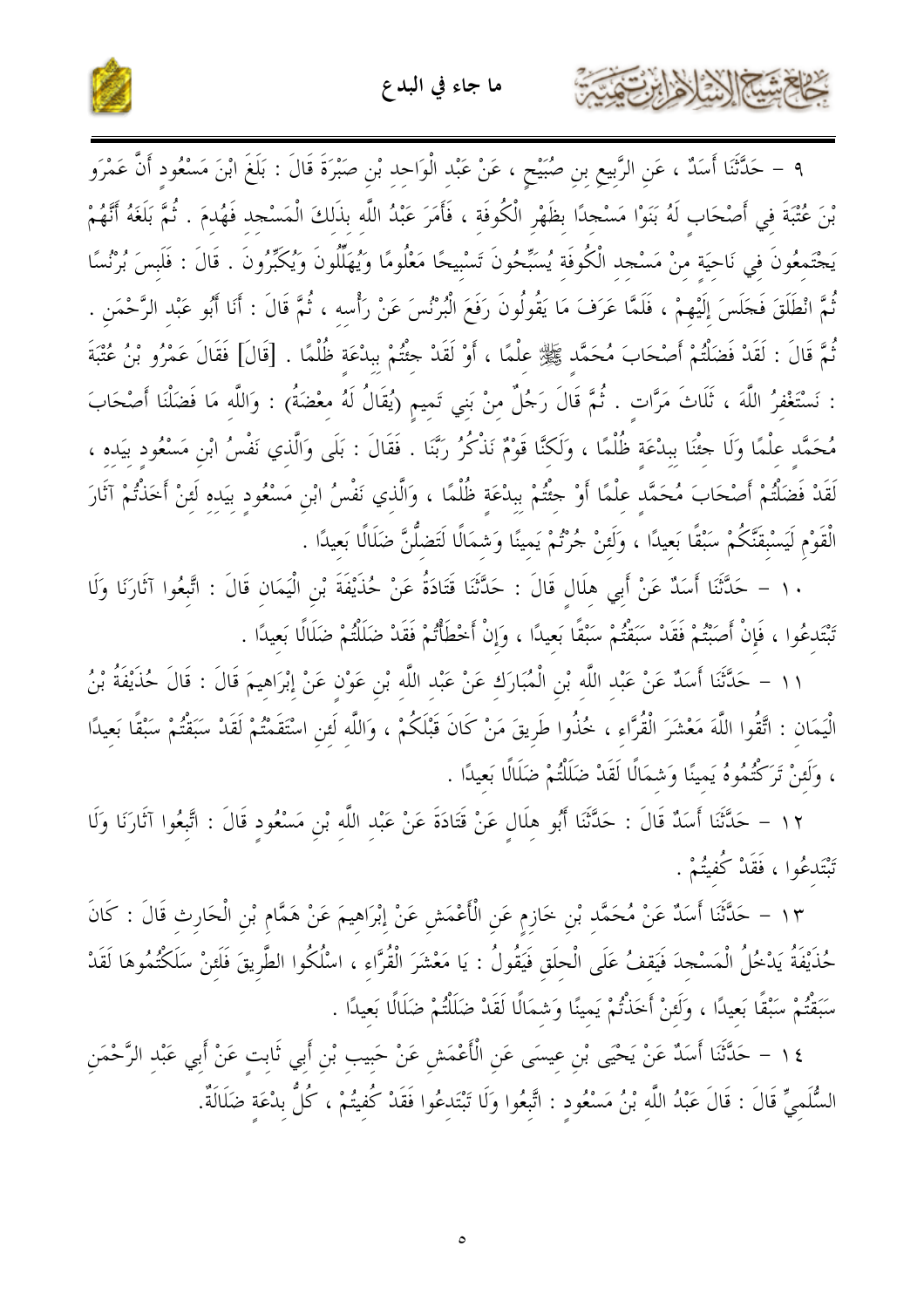

بحاحمته الأزلاذارتق



١٥ – حَلَّتْنَا أَسَلٌ عَنْ يَحْيَى بْنِ عِيسَى عَنِ الْأَعْمَشِ عَنْ إِبْرَاهِيمَ عَنْ هَمَّامٍ بْنِ الْحَارِثِ قَالَ : أَتَانَا حُذَيْفَةُ فِي الْمَسْجِدِ ، فَقَالَ : يَا مَعْشَرَ الْقُرَّاءِ! اسْلُكُوا الطَّرِيقَ ، فَوَاللَّهِ لَئِنْ سَلَكْتُمُوهُ لَقَدْ سَبَقْتُمْ سَنْقًا بَعِيدًا ، وَلَئِنْ أَحَذْتُمْ يَمِينًا وَشَمَالًا لَقَدْ ضَلَلْتُمْ ضَلَالًا بَعيدًا .

١٦ – حَلَّتْنَا أَسَلٌ عَنْ عَامِرٍ بْنِ يَسَافٍ عَنْ يَحْيَى بْنِ أَبِي كَثِيرٍ قَالَ : قَالَ حُذَيْفَةُ بْنُ الْيَمَانِ : اتَّبِعُوا سُبُلَنَا فَلَئِنِ اتَّبَعْتُمُونَا لَقَدْ سَبَقْتُمْ سَبْقًا بَعِيدًا ، وَلَئِنْ خَالَفْتُمُونَا لَقَدْ ضَلَلْتُمْ ضَلَالًا بَعيدًا .

١٧ – حَلَّتْنَا أَسَلٌ عَنْ [عَبْد اللَّه بْنِ رَجَاءِ عَنْ عُبَيْد اللَّه بْنِ عُمَرَ عَنْ سَيَّارٍ أَبي الْحَكَمِ أَنَّ] عَبْدَ اللَّه بْنَ مَسْعُود حُدِّثَ أَنَّ أُنَاسًا بِالْكُوفَة يُسَبِّحُونَ بِالْحَصَا في الْمَسْجد ، فَأَتَاهُمْ وَقَدْ كَوَّمَ كُلُّ رَجُل [منْهُمْ] بَيْنَ يَدَيْه كَوْمَةَ حَصَا . قَالَ : فَلَمْ يَزَلْ يَحْصُبُهُمْ بِالْحَصَا حَتَّى أَخْرَجَهُمْ منَ الْمَسْجد وَ [هُوَ] يَقُولُ : لَقَدْ أَحْدَثْتُمْ بِدْعَةً ظُلْمًا أَوْ قَدْ فَضَلْتُمْ أَصْحَابَ مُحَمَّدٍ عِلْمًا [صَلَّى اللَّهُ عَلَيْه وَسَلَّمَ] .

١٨ – حَدَّثَني إِبْرَاهِيمُ بْنُ مُحَمَّدٍ ، عَنْ حَرْمَلَةَ ، عَنِ ابْنِ وَهْبٍ قَالَ : حَدَّثَنِي ابْنُ سَمْعَانَ قَالَ : بَلَغَنَا عَنْ عَبْد اللَّه بْنِ مَسْعُود أَنَّهُ رَأَى أُنَاسًا يُسَبِّحُونَ بِالْحَصَا ، فَقَالَ : عَلَى اللَّه تُحْصُونَ؟! لَقَدْ سَبَقْتُمْ أَصْحَابَ مُحَمَّد علْمًا أَوْ لَقَدْ أَحْدَثْتُمْ بِدْعَةً ظُلْمًا .

١٩ – حَلَّتْني مُحَمَّدُ بْنُ وَضَّاحٍ ، قَالَ : حَلَّتْنَا مُحَمَّدُ بْنُ سَعيد ، قَالَ : حَلَّتْنَا أَسَدُ بْنُ مُوسَى ، عَنْ يَحْيَى بْنِ عِيسَى عَنِ الْأَعْمَشِ عَنْ بَعْضٍ أَصْحَابِهِ قَالَ : مَرَّ عَبْدُ اللَّهِ بِرَجُلٍ يَقُصُّ فِي الْمَسْجِدِ عَلَى أَصْحَابه وَهُوَ يَقُولُ : سَبِّحُوا عَشْرًا ، وَهَلِّلُوا عَشْرًا . فَقَالَ عَبْدُ اللَّه : إنَّكُمْ لَأَهْدَى منْ أَصْحَاب مُحَمَّد [صَلَّى اللَّهُ عَلَيْه وَسَلَّمَ] أَوْ أَضَلُّ ، بَلْ هَذه ، بَلْ هَذه . يَعْني أَضَلُّ .

٢٠ – حَلَّتْنَا أَسَلُهُ عَنْ مُحَمَّدٍ بْنِ يُوسُفَ عَنِ الْأَوْزَاعِيِّ عَنْ عَبْدَةَ بْنِ أَبِي لُبَابَةَ أَنَّ رَجُلًا كَانَ يَجْمَعُ النَّاسَ فَيَقُولُ : رَحمَ اللَّهُ مَنْ قَالَ كَذَا وَكَذَا مَرَّةً سُبْحَانَ اللَّه . قَالَ : فَيَقُولُ الْقَوْمُ . وَيَقُولُ : رَحمَ اللَّهُ مَنْ قَالَ كَذَا وَكَذَا مَرَّةً الْحَمْدُ للَّه . قَالَ : فَيَقُولُ الْقَوْمُ . قَالَ : فَمَرَّ بهمْ عَبْدُ اللَّه بْنُ مَسْعُود فَقَالَ : لَقَدْ هُديتُمْ لمَا لَمْ يَهْتَد لَهُ نَبِيُّكُمْ أَوْ إِنَّكُمْ لَتُمْسكُونَ بذَنَب ضَلَالَة .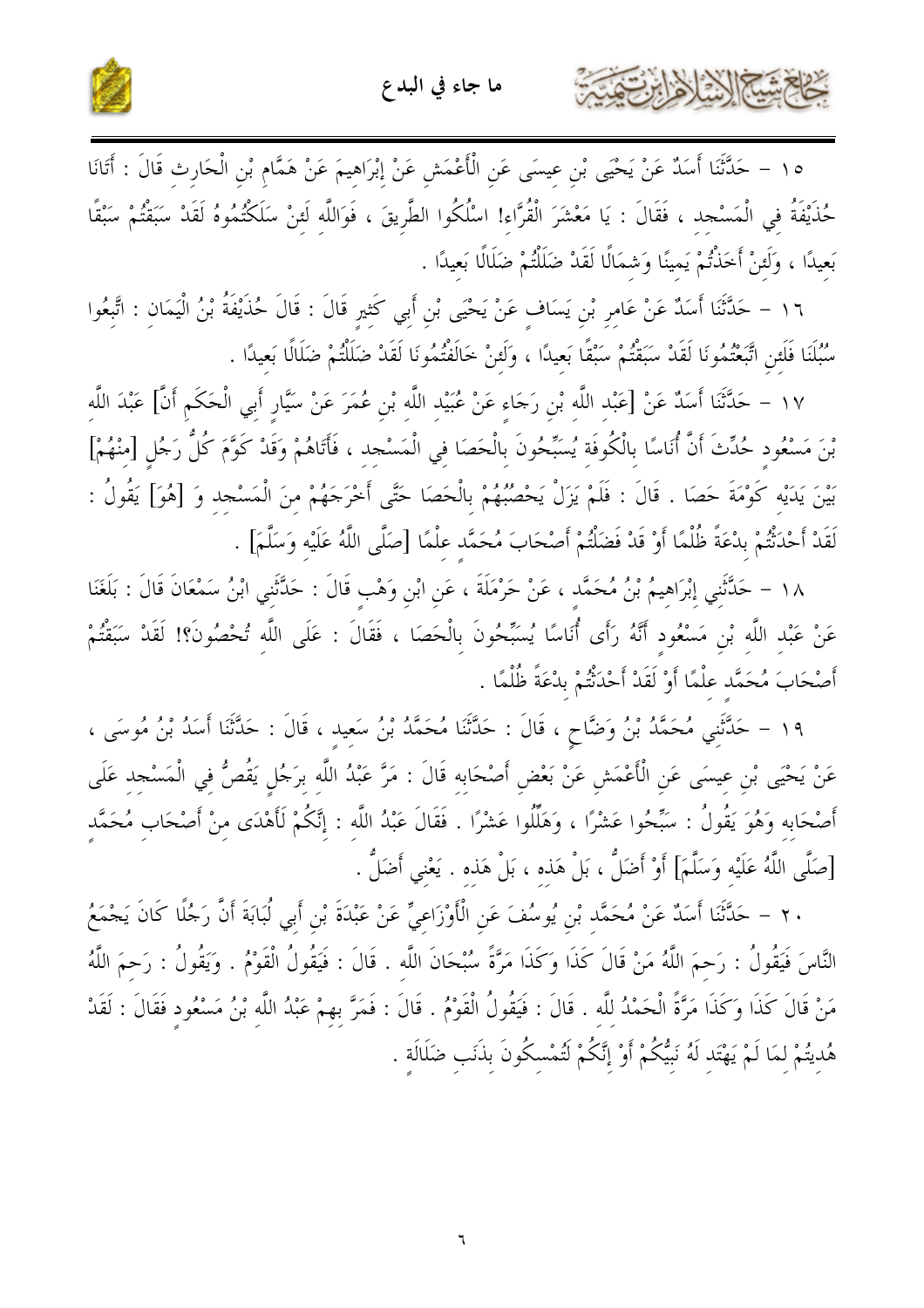حَاجَمَتْنَجَ الْذَارَ هَابِرَتْهَتَ



٢١ – حَلَّتْنَا أَسَلٌ عَنْ مُحَمَّدٍ بْنِ يُوسُفَ قَالَ : سَأَلْتُ الْأَوْزَاعِيَّ عَنِ الْقَوْمِ يَكُونُونَ حَميعًا فَيَقُولُ بَعْضُهُمْ لِبَعْضِ : قُولُوا خَيْرًا . قَالَ : لِيَفْعَلْ ، فَإِنْ أَبَوْا عَلَيْهِ فَلْيَقُمْ عَنْهُمْ .

٢٢ – حَلَّتَنَا أَسَلٌ عَنْ جَرِيرٍ بْنِ حَازِمٍ عَنِ الصَّلْتِ بْنِ بَهْرَامٍ قَالَ : مَرَّ ابْنُ مَسْعُود بامْرَأَة مَعَهَا تَسْبِيحٌ تُسَبِّحُ بِهِ فَقَطَعَهُ وَأَلْقَاهُ . ثُمَّ مَرَّ بِرَجُلٍ يُسَبِّحُ بِحَصَا فَضَرَبَ بِرِجْلِهِ ثُمَّ قَالَ : لَقَدْ سَبَقْتُمْ ، رَكِبْتُمْ بِدْعَةً ظُلْمًا ، وَلَقَدْ غَلَبْتُمْ أَصْحَابَ مُحَمَّد [صَلَّى اللَّهُ عَلَيْه وَسَلَّمَ] علْمًا .

٢٣ - وَحَلَّتْنِي مُحَمَّدُ بْنُ وَضَّاحٍ ، قَالَ : حَلَّتْنَا مُوسَى بْنُ مُعَاوِيَةَ عَنْ عَبْدِ الرَّحْمَنِ بْنِ مَهْديٍّ عَنْ سُفْيَانَ عَنْ سَلَمَةَ بْنِ كُهَيْلِ عَنْ أَبِي الزَّعْرَاءِ قَالَ : جَاءَ الْمُسَيِّبُ بْنُ نَجَبَةَ إلَى عَبْد اللَّه فَقَالَ : إنِّي تَرَكْتُ فِي الْمَسْجِدِ رَجُلًا يَقُولُ : سَبِّحُوا ثَلَاثَ مائَة وَستِّينَ . قَالَ : قُمْ يَا عَلْقَمَةُ ، فَاشْغَلْ عَنِّي أَبْصَارَ الْقَوْم ، فَجَاءَ فَقَامَ عَلَيْهِمْ فَسَمعَهُمْ يَقُولُونَ . فَقَالَ : إِنَّكُمْ لَتُمْسكُونَ بِأَذْنَابِ ضَلَالَة أَوْ إِنَّكُمْ لَأَهْدَى مِنْ أَصْحَابِ مُحَمَّد [صَلَّى اللَّهُ عَلَيْه وَسَلَّمَ] ، أَوْ نَحْوَ هَذَا .

٢٤ – حَلَّتْني مُحَمَّدُ بْنُ وَضَّاحٍ قَالَ : حَلَّتْنَا زُهَيْرُ بْنُ عَبَّاد ، عَنْ يَزيدَ بْن عَطَاء عَنْ أَبان بْن أَبي عَيَّاشِ قَالَ : سَأَلْتُ الْحَسَنَ عَنِ النِّظَامِ مِنَ الْخَرَزِ وَالنَّوَى وَنَحْوِ ذَلكَ يُسَبَّحُ به . فَقَالَ : لَمْ يَفْعَلْ ذَلكَ أَحَدٌ مِنْ نِسَاءِ النَّبِيِّ ﷺ وَلَا الْمُهَاجِرَاتُ ، وَبَلَغَني أَنَّ ابْنَ مَسْعُود مَرَّ عَلَى رَجُل وَهُوَ يَقُولُ لأَصْحَابه : سَبِّحُوا كَذَا ، وَكَبِّرُوا كَذَا ، وَهَلِّلُوا كَذَا . قَالَ ابْنُ مَسْعُود : عَلَى اللَّه تَعُدُّونَ أَوْ عَلَى اللَّه تُسَمَّعُونَ ؟!! قَدْ كُفيتُمُ الْإِحْصَاءَ وَالْعدَّةَ . قَالَ أَبَانٌ : فَقُلْتُ للْحَسَنِ : فَإِنْ سَبَّحَ الرَّجُلُ وَعَقَدَ بيَده؟ قَالَ : لَا أَرَى بذَلكَ بَأْسًا .

٢٥ – حَلَّتْنَا أَسَلٌ عَنِ الرَّبِيعِ بْنِ صُبَيْحِ [عَنْ يُونُسَ] بْنِ عُبَيْدِ قَالَ : كَانُوا يَجْتَمعُونَ ، فَأَتَاهُمُ الْحَسَنُ فَقَالَ لَهُ رَجُلٌ : يَا أَبَا سَعِيد! مَا تَرَى فِي مَجْلِسِنَا هَذَا ؟ قَوْمٌ مِنْ أَهْلِ السُّنَّةِ وَالْجَمَاعَةِ لَا يَطْعَنُونَ عَلَى أَحَدٍ ، نَجْتَمِعُ فِي بَيْتِ هَذَا يَوْمًا وَفِي بَيْتِ هَذَا يَوْمًا ، فَنَقْرَأُ كِتَابَ اللّه وَنَدْعُو رَبَّنا وَنُصَلِّي عَلَى النَّبِيِّ ﴾ ﴾ وَنَدْعُو لأَنْفُسنَا وَلعَامَّة الْمُسْلمينَ ؟ قَالَ : فَنَهَى الْحَسَنُ عَنْ ذَلكَ أشَدَّ النَّهْي .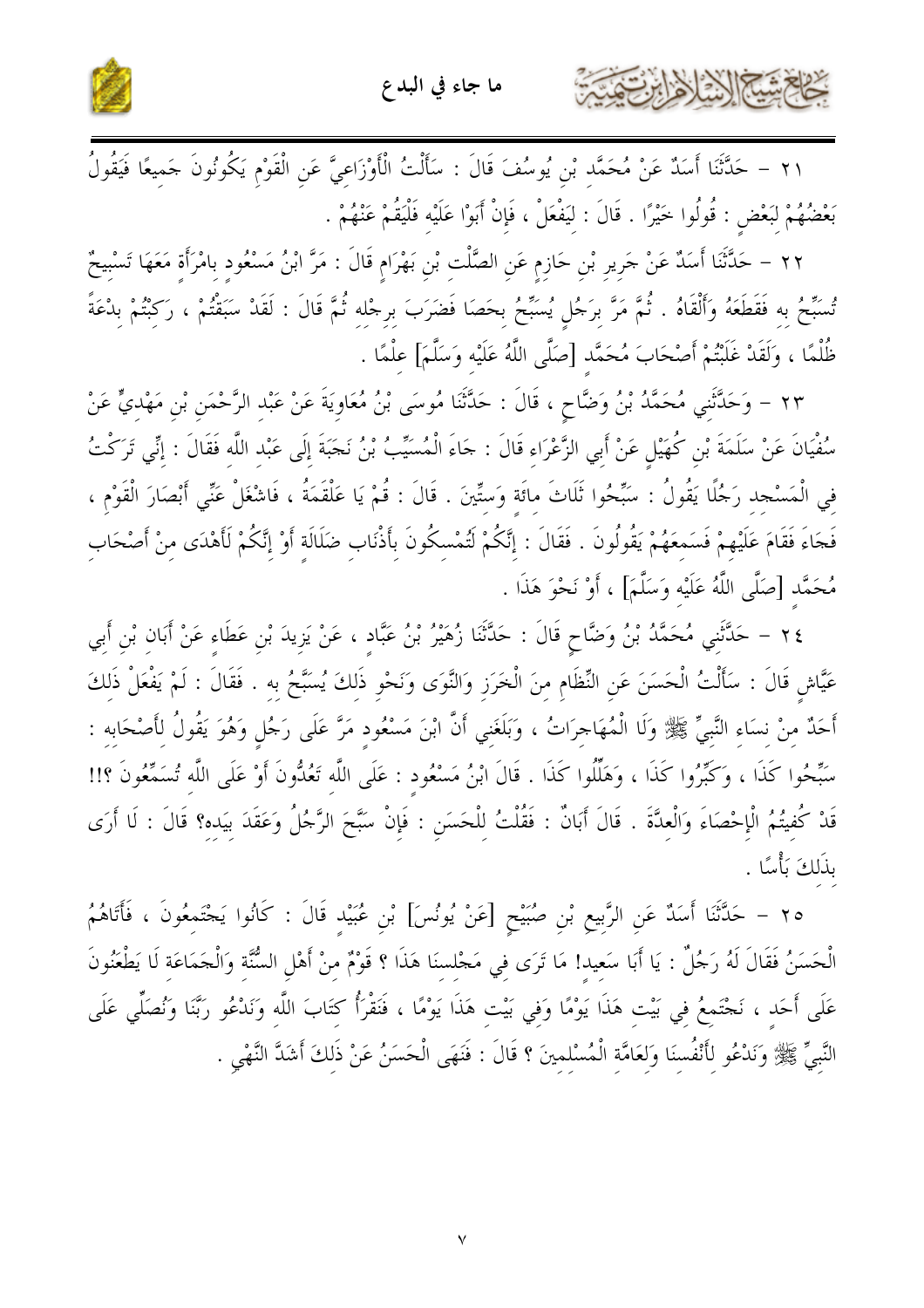المسلا الأوابرت



٢٦ – حَلَّتْنَا أَسَدٌ عَنِ الرَّبِيعِ بْنِ صُبَيْحٍ عَنْ أَبَانِ بْنِ أَبِي عَيَّاشٍ قَالَ : لَقِيتُ طَلْحَةَ بْنَ عُبَيْدِ اللَّهِ بْنِ كَرِيزِ الْخُزَاعِيَّ فَقُلْتُ لَهُ : قَوْمٌ مِنْ إِخْوَانِكَ مِنْ أَهْلِ السُّنَّةِ وَالْجَمَاعَةِ لَا يَطْعَنُونَ عَلَى أَحَدِ مِنَ الْمُسْلِمِينَ يَجْتَمِعُونَ فِي بَيْتِ هَذَا يَوْمًا وَفِي بَيْتِ هَذَا يَوْمًا ، وَيَجْتَمِعُونَ يَوْمَ النَّيْرُوزِ وَالْمَهْرَجَانِ وَيَصُومُونَهُمَا ؟ فَقَالَ طَلْحَةُ : بِدْعَةٌ منْ أَشَدِّ الْبِدَعِ . وَاللَّه لَهُمْ أَشَدُّ تَعْظِيمًا للنَّيْرُوزِ وَالْمَهْرَجَانِ مِنْ غَيْرِهِمْ . ثُمَّ اسْتَيْقَظَ أَنسُ بْنُ مَالِكٍ فَرَقَيْتُ إِلَيْهِ فَسَأَلْتُهُ عَمَّا سَأَلْتُ طَلْحَةَ فَرَدَّ عَلَيَّ مِثْلَ قَوْلِ طَلْحَةَ ، كَأَنَّهُمَا كَانَا عَلَى مِيعَادِ .

٢٧ – حَلَّتْنَا أَسَدٌ ، قَالَ : حَدَّثَنَا حَمَّادُ بْنُ سَلَمَةَ عَنْ ثَابت الْبُنَانِيِّ قَالَ : حَدَّثَنِي مَنْ سَمعَ حطَّانَ بْنَ عَبْد اللَّه أَنَّ أَبَا مُوسَى قَالَ لصَاحب لَهُ : تَعَالَ حَتَّى نَجْعَلَ يَوْمَنَا هَذَا للَّه ، فَوَاللَّه لَكَأَنَّ رَسُولَ اللَّهِ ﷺ شَهدَنَا قَالَ : وَمنْهُمْ مَنْ يَقُولُ : تَعَالَ حَتَّى نَجْعَلَ يَوْمَنَا هَذَا للَّه . وَمنْهُمْ مَنْ يَقُولُ : تَعَالَ حَتَّى نَجْعَلَ يَوْمَنَا هَذَا للَّه . فَمَا زَالَ يُرَدِّدُهَا حَتَّى تَمَنَّيْتُ أَنِّي غَبْتُ فِي الْأَرْضِ .

٢٨ – حَدَّثَنَا أَسَدٌ ، قَالَ : حَدَّثَنَا مَرْوَانُ بْنُ مُعَاوِيَةَ قَالَ : أَخْبَرَنَا سَعيدٌ الْجُرَيْرِيُّ عَنْ عَبْد اللَّه بْن غَالب قَالَ : ﴿اجْتَمَعَ قَوْمٌ فَقَالُوا : نَجْعَلُهُ يَوْمًا قَدْ غَابَ شَرُّهُ نَذْكُرُ اللَّهَ فيه . (فَأَتَاهُمُ النَّبِيُّ ﷺ فَقَالَ : مَا يُحْلسُكُمْ ؟ قُلْنَا : يَا رَسُولَ اللَّه ! نَجْعَلُهُ يَوْمًا غَابَ شَرُّهُ وَنَذْكُرُ اللَّهَ فِيه ) . فَقَالَ رَسُولُ اللَّه ﷺ بيَده : يَوْمًا غَابَ شَرُّهُ ، يَوْمًا غَابَ شَرُّهُ ، انْتَشرُوا لضيَاعكُمْ﴾.

٢٩ – حَلَّتْنَا أَسَدٌ ، قَالَ : حَلَّتْنَا بَقيَّةُ عَنْ مُحَمَّد بْنِ عَبْد الرَّحْمَنِ عَنْ حَغْفَرِ بْنِ مُحَمَّدٍ عَنْ عَلِيٍّ بْنِ أَبِي طَالبِ أَنَّهُ خَرَجَ يَوْمًا إِلَى مَسْجِد الْكُوفَة وَرَجُلٌ يَقُصُّ؛ حَوْلَهُ نَاسٌ كَثيرٌ ، فَضَرَبَهُ بالدِّرَّة ، فَقَالَ رَجُلٌ : أَتَضْرِبُ رَجُلًا يَدْعُو إِلَى اللَّه وَيَذْكُرُهُ بعَظيم ؟!! فَقَالَ : ﴿إِنِّي سَمعْتُ خَليلي أَبَا الْقَاسم ﷺ يَقُولُ : سَيَكُونُ مِنْ أُمَّتِي قَوْمٌ يُقَالُ لَهُمُ الْقُصَّاصُ ، لَا يُرْفَعُ لَهُمْ عَمَلٌ إِلَى اللَّهِ مَا كَانُوا فِي مَجَالسهمْ تِلْكَ﴾. ٣٠ – حَلَّتْنِي مُحَمَّدُ بْنُ وَضَّاحٍ ، قَالَ : حَلَّتْنَا مُوسَى بْنُ مُعَاوِيَةَ الْقُرَشِيُّ قَالَ : حَلَّتْنَا عَبْدُ الرَّحْمَنِ بْنُ مَهْدِيٍّ عَنْ حَمَّادٍ بْنِ سَلَمَةَ عَنْ عَلِيٍّ بْنِ زَيْدٍ عَنْ عَبْدِ الرَّحْمَنِ بْنِ بَكْرَةَ قَالَ : كُنْتُ حَالِسًا عِنْدَ الْأَسْوَدِ بْنِ سَرِيعٍ ، وَكَانَ مَجْلِسُهُ فِي مُؤَخَّرِ الْمَسْجِدِ الْجَامِعِ ، فَافْتَتَحَ سُورَةَ بَنِي إِسْرَائِيلَ حَتَّى بَلَغَ : ﴿ وَكَبِّرَهُ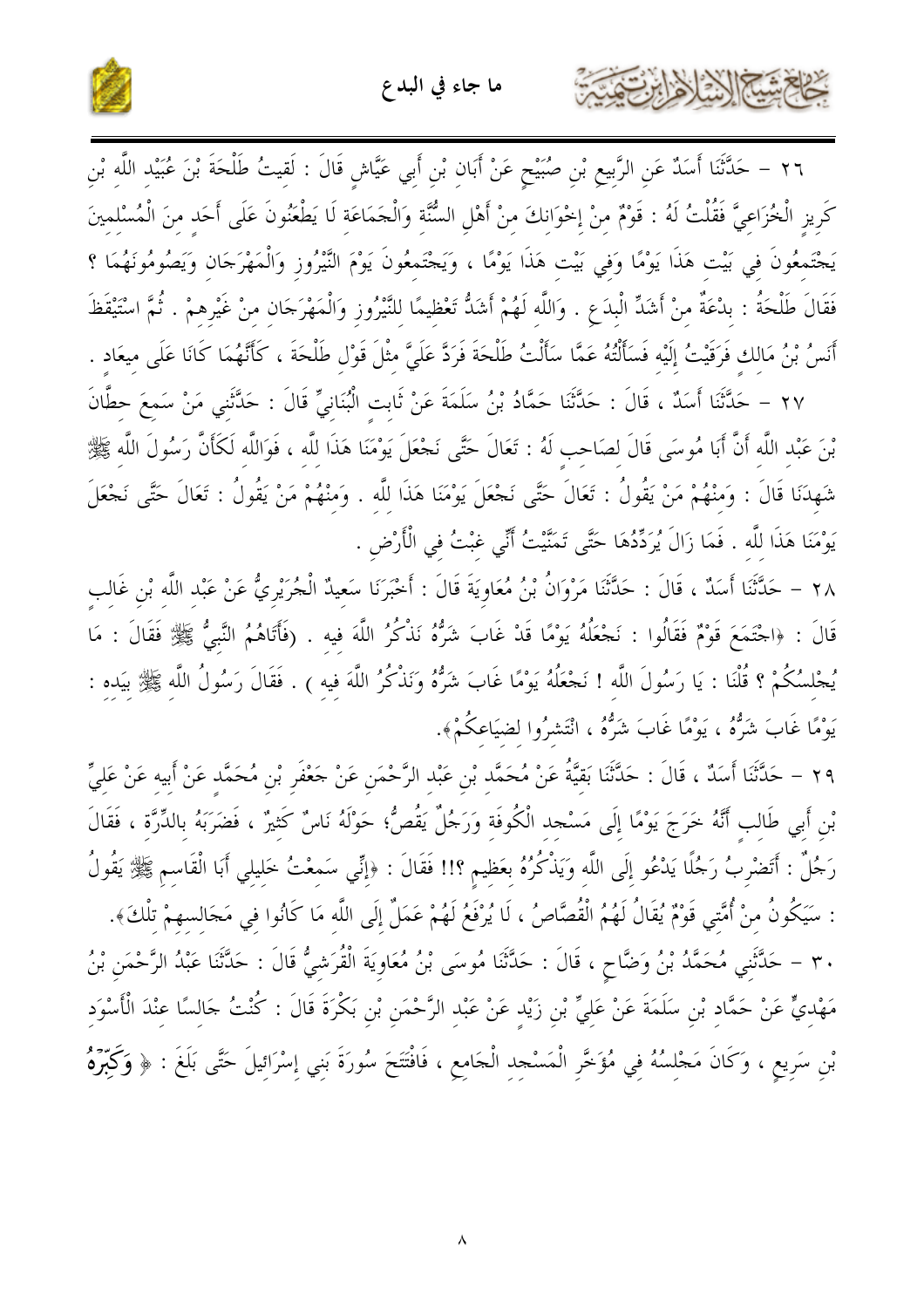حمشكم الرخ لأهابن ت



تَكْبِيرًا (١١٦) [الْإِسْرَاءِ : ١١١] فَرَفَعَ أَصْوَاتَهُمُ الَّذِينَ كَانُوا حَوْلَهُ جُلُوسًا . فَجَاءَ مُجَالِدُ بْنُ مَسْعُود يَتَوَكَّأُ عَلَى عَصَّا فَلَمَّا رَآهُ الْقَوْمُ قَالُوا : مَرْحَبًا مَرْحَبًا ، اجْلسْ . قَالَ : مَا كُنْتُ لأَجْلسَ إلَيْكُمْ وَإِنْ كَانَ مَجْلسُكُمْ حَسَنًا ، وَلَكنَّكُمْ صَنَعْتُمْ قُبَيْلُ شَيْئًا أَنْكَرَهُ الْمُسْلمُونَ ، فَإِيَّاكُمْ وَمَا أَنْكَرَ الْمُسْلمُونَ . ٣١ – [وَ] حَلَّتْنِي عَنْ مُوسَى عَنِ ابْنِ مَهْديٍّ عَنْ حَمَّاد بْن سَلَمَةَ عَنْ حُمَيْد أَنَّ قَوْمًا قَرَءُوا السَّجْدَةَ

، فَلَمَّا سَجَدُوا رَفَعُوا أَيْديَهُمْ وَاسْتَقْبَلُوا الْقبْلَةَ . فَأَنْكَرَ ذَلكَ عَلَيْهِمْ مُوَرِّقٌ [الْعجْليُّ] وَكَرهَهُ .

٣٢ – [وَ] حَلَّتَنِي عَنْ مُوسَى عَنِ ابْنِ مَهْديٍّ عَنْ سُفْيَانَ عَنْ أَبِي سنَان عَنْ [عَبْد اللَّه] بْن أَبي الْهُذَيْلِ عَنْ عَبْدِ اللَّهِ بْنِ [الْ[ خَبَّابِ قَالَ : بَيْنَمَا نَحْنُ فِي الْمَسْجدِ وَنَحْنُ جُلُوسٌ مَعَ قَوْمٍ نَقْرَأُ السَّجْدَةَ وَنَبْكِي فَأَرْسَلَ إِلَيَّ أَبِي ، فَوَجَدْتُهُ قَدِ احْتَجَزَ مَعَهُ هَرَاوَةً [لَهُ] فَأَقْبَلَ عَلَيَّ فَقُلْتُ : يَا أَبَت مَا لِي مَا لِي ؟! قَالَ : أَلَمْ أَرَكَ حَالسًا مَعَ الْعَمَالقَة ثُمَّ قَالَ : هَذَا قَرْنٌ خَارِ جٌ الْآنَ .

٣٣ - [وَ] حَلَّتْنِي عَنْ مُوسَى عَنِ ابْنِ مَهْدِيٍّ عَنْ زِيَاد بْنِ مُسْلِمٍ عَنْ صَالِحٍ أَبِي الْخَلِيلِ قَالَ : مَرَّ خَبَّابٌ بِابْنِهِ [وَهُوَ] مَعَ أُنَاسٍ يُجَادِلُونَ فِي الْقُرْآنِ فَانْقَلَبَ غَضْبَانَ فَأَعَدَّ لَهُ سَوْطًا أَوْ خطَامًا أَوْ نسْعَةً ، فَلَمَّا انْقَلَبَ الْفَتَى وَتَبَ عَلَيْه منْ غَيْرِ أَنْ يَأْتِيَهُ فَضَرَبَهُ ضَرْبًا عَنيفًا ، فَلَمَّا رَأى الْحدَّ منْ أَبيه قَالَ : قَدْ عَلمْتُ أَنَّكَ إنَّمَا تُريدُ نَفْسي فَعَلَى مَاذَا ؟! فَمَا رَدَّ عَلَيْه شَيْئًا فَحَعَلَ يَضْرُبُهُ فَقَالَ : يَا أَبت ! قَدْ أَرَى أَنَّكَ تُريدُ نَفْسي ، فَمَهْ ؟ قَالَ : أَلَمْ أَرَكَ مَعَ قَوْم يُجَادِلُونَ في الْقُرْآن ؟ قَالَ : يَا أَبَت إنِّي لَا أَعُودُ . فَكَانَ إذَا مَرَّ بهمْ يَدْعُونَهُ ، قَالَ : فَيَقُولُ : لَا ، إِلَّا أَنْ تَقْبَلُوا مِنِّي مَا قَبِلَ أَبِي مِنْ نَبِيِّ اللَّهِ . قَالَ : فَيَقُولُونَ لَهُ : إِنَّهُ قَدْ كَانَ بَعْدَ النَّبِيِّ ﷺ أُمُورٌ أَوْ أَحْدَاتٌ .

٣٤ – حَلَّتَني عَنْ مُوسَى عَن ابْن مَهْديٍّ عَنْ سُفْيَانَ عَنْ سَعيد الْجُرَيْرِيِّ عَنْ عَبْد اللّه بْن غَالب قَالَ : ﴿انْتَهَى رَسُولُ اللَّهِ ﷺ إِلَى قَوْمٍ في بَيْت فَقَالَ : مَا جَمَعَكُمْ ؟ قَالُوا : نَذْكُرُ اللَّهَ ، يَوْمٌ غَابَ شَرُّهُ . فَقَالَ رَسُولُ اللَّه ﷺ : يَوْمٌ غَابَ شَرُّهُ ؟!! انْتَشِرُوا لِضِيَاعِكُمْ﴾.

ا – سورة الإسراء أية : ١١١.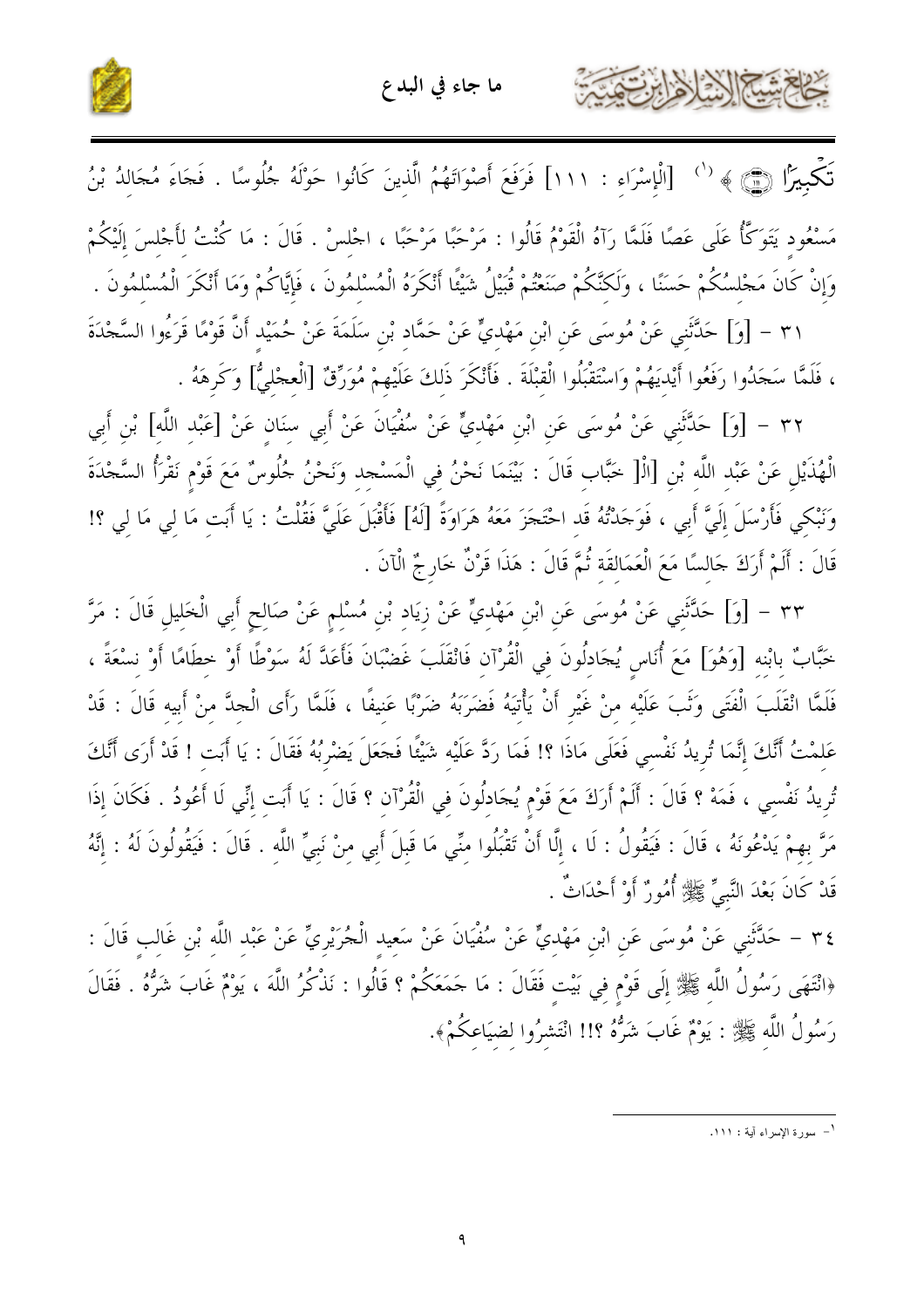كخلع شيم الإيزابرت



٣٥ - [وَ] حَلَّتْنِي مُحَمَّدُ بْنُ وَضَّاحٍ عَنْ عَبْدِ اللَّهِ بْنِ مُحَمَّدٍ قَالَ : حَلَّتْنَا مُعَاوِيَةُ بْنُ هِشَامٍ قَالَ : حَدَّثَنَا سُفْيَانُ عَنْ سَعيد الْجُرَيْرِيِّ عَنْ أَبِي عُثْمَانَ النَّهْديِّ قَالَ : كَتَبَ عَاملٌ لعُمَرَ بْن الْخَطَّاب إلَيْه أَنَّ هَاهُنَا قَوْمًا يَجْتَمعُونَ فَيَدْعُونَ للْمُسْلمينَ وَللْأَمير . فَكَتَبَ إلَيْه عُمَرُ : [أَقْبلْ وَ] أَقْبلْ بهمْ مَعَكَ . فَأَقْبَلَ . وَقَالَ عُمَرُ للْبَوَّاب : أَعدَّ سَوْطًا . فَلَمَّا دَخَلُوا عَلَى عُمَرَ أَقْبَلَ عَلَى أَميرهمْ ضَرْبًا بالسَّوْط . فَقُلْتُ : يَا أَمِيرَ الْمُؤْمِنِينَ ! [إِنَّا] لَسْنَا أُولَئِكَ الَّذِينَ تَعْنِي ، أُولَئِكَ قَوْمٌ يَأْتُونَ مِنْ قِبَلِ الْمَشْرِقِ .

٣٦ – حَلَّتْنِي مُحَمَّدُ بْنُ وَضَّاحٍ عَنْ يَعْقُوبَ بْنِ كَعْبِ عَنْ عِيسَى بْنِ يُونُسَ عَنِ ابْنِ أَبي لَيْلَى عَنِ الْحَكَمِ بْنِ عُتَيْبَةَ قَالَ : سَأَلْتُ عَبْدَ الرَّحْمَنِ بْنَ أَبِي لَيْلَى عَنِ الْقَصَصِ فَقَالَ : أَدْرَكْتُ أَصْحَابَ مُحَمَّد ﷺ يَتَجَالَسُونَ وَيُحَدِّثُ هَذَا بِمَا سَمعَ ، وَيُحَدِّثُ هَذَا بِمَا سَمعَ ، فَأَمَّا أَنْ يُجْلسُوا لَهُمْ خطيبًا فَلَا .

٣٧ – حَلَّتْنِي مُحَمَّدُ بْنُ وَضَّاحٍ عَنْ مُوسَى بْنِ مُعَاوِيَةَ قَالَ : حَلَّتْنَا عُمَرُ بْنُ هَارُونَ عَنِ الضَّحَّاك قَالَ : رَأَيْتُ عُمَرَ بْنَ عَبْدِ الْعَزِيزِ يَسْجِنُ الْقُصَّاصَ وَمَنْ يَجْلِسُ إِلَيْهِمْ .

٣٨ - حَلَّتَني ابْنُ وَضَّاحٍ عَنْ أَبِي أَيُّوبَ الدِّمَشْقيِّ سُلَيْمَانَ ابْنِ [بنْت] شُرَحْبيلَ قَالَ : [حَدَّثَنا] ضَمْرَةُ بْنُ رَبِيعَةَ قَالَ : سَمعْتُ سُفْيَانَ الثَّوْرِيَّ وَسَأَلَهُ عُمَرُ بْنُ الْعَلَاء الْيَمَانيُّ فَقَالَ : يَا أَبَا عَبْد اللَّه ! أَسْتَقْبِلُ الْقَاصَّ ؟ فَقَالَ : وَلُّوا الْبِدَعَ ظُهُورَكُمْ .

٣٩ - حَلَّتْنِي مُحَمَّدُ بْنُ وَضَّاحٍ عَنْ عَبْدِ اللَّهِ بْنِ مُحَمَّدٍ قَالَ : حَلَّتْنَا شَبَابَةُ قَالَ : [حَلَّتْنَا شُعْبَةُ] قَالَ : حَلَّتْنَا عُقْبَةُ بْنُ حُرَيْثِ قَالَ : سَمِعْتُ ابْنَ عُمَرَ وَجَاءَ رَجُلٌ قَاصٌّ فَجَلَسَ فِي مَجْلِسِهِ ، فَقَالَ لَهُ ابْنُ عُمَرَ : قُمْ منْ مَجْلسنَا . فَأَبَى أَنْ يَقُومَ ، فَأَرْسَلَ ابْنُ عُمَرَ إِلَى صَاحِبِ الشُّرْطَةِ : أَقِمِ الْقَاصَّ . قَالَ : فَبَعَثَ إِلَيْهِ فَأَقَامَهُ .

٤٠ – حَدَّثَنِي [مُحَمَّدُ] بْنُ وَضَّاحٍ عَنْ عَبْدِ اللَّهِ بْنِ مُحَمَّد قَالَ : حَدَّثَنَا شَرِيكٌ عَنْ إبْرَاهيمَ عَنْ مُحَاهِدٍ قَالَ : دَخَلَ قَاصٌّ فَجَلَسَ قَرِيبًا مِنِ ابْنِ عُمَرَ ، فَقَالَ لَهُ : قُمْ . فَأَبَى أَنْ يَقُومَ فَأَرْسَلَ إِلَى صَاحب الشُّرْطَة ، فَأَرْسَلَ إِلَيْه شُرْطيًّا فَأَقَامَهُ .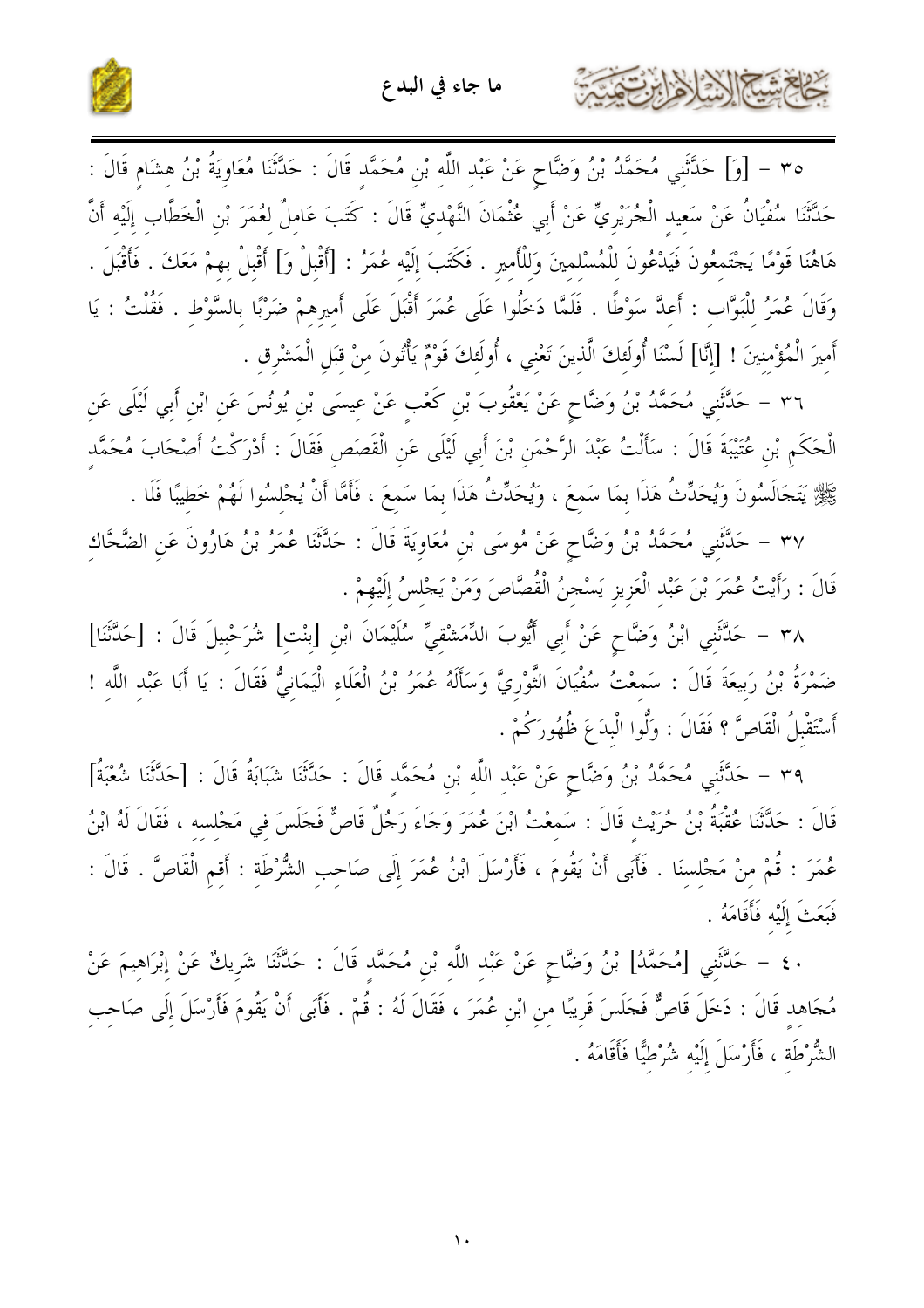

كالحشيخ الأخالين

٤١ – وَسَمِعْتُ ابْنَ وَضَّاحٍ يَقُولُ فِي الْقُصَّاصِ : لَا يَنْبَغِي لَهُمْ أَنْ يَبِيتُوا فِي الْمَسَاجِدِ ، وَلَا يُتْرَكُوا أَنْ يَبِيُّوا فيهَا .

٤٢ – حَلَّتْنَا مُحَمَّدُ بْنُ وَضَّاحٍ عَنْ مُوسَى بْنِ مُعَاوِيَةَ قَالَ : حَلَّتْنَا ابْنُ مَهْديٍّ عَنْ سُفْيَانَ عَنْ عُبَيْد اللَّهِ عَنْ نَافِعٍ قَالَ : لَمْ يُقَصَّ عَلَى عَهْدِ النَّبِيِّ [صَلَّى اللَّهُ عَلَيْهِ وَسَلَّمَ] وَلَا أَبِي بَكْرِ وَلَا عُمْرَ وَلَا عُثْمَانَ . وَأَوَّلُ مَا كَانَت الْقصَصُ حينَ كَانَت الْفتْنَةُ .

٤٣ - [وَ] حَلَّتْنِي مُحَمَّدُ بْنُ وَضَّاحٍ قَالَ : حَلَّتْنَا مُحَمَّدُ بْنُ سَعِيدِ قَالَ : حَلَّتْنَا أَسَدُ بْنُ مُوسَى قَالَ : حَلَّثَنَا قَيْسُ بْنُ الرَّبِيعِ عَنْ أَبِي سِنَانِ ضِرَارٍ بْنِ مُرَّةَ عَنْ عَبْدِ اللَّهِ بْنِ أَبِي الْهُذَيْلِ الْعَنَزِيِّ قَالَ : كُنَّا جُلُوسًا مَعَ عَبْد اللَّه بْن خَبَّاب بْنِ الْأَرَتِّ وَهُوَ يَقُولُ : سَبِّحُوا كَذَا وَكَذَا ، وَاحْمدُوا كَذَا وَكَذَا ، وَكَبِّرُوا كَذَا وَكَذَا . قَالَ : فَمَرَّ خَبَّابٌ فَنَظَرَ إِلَيْهِ ثُمَّ أَرْسَلَ إِلَيْه ، فَدَعَاهُ فَأخَذَ السَّوْطَ فَجَعَلَ يَضْرِبُ رَأْسَهُ بِهِ وَهُوَ يَقُولُ : يَا أَبَتَاهُ ! فِيمَ تَضْرِبُنِي ؟! فَقَالَ : مَعَ الْعَمَالِقَةِ ؟ هَذَا قَرْنُ الشَّيْطَانِ قَدْ طَلَعَ أَوْ قَدْ بَزَ غ

٤٤ – حَدَّثَنَا أَسَدٌ قَالَ : حَدَّثَنَا أَبُو هِلَالٍ قَالَ : حَدَّثَنَا مُعَاوِيَةُ بْنُ قُرَّةَ قَالَ : كُنَّا إِذَا رَأَيْنَا الرَّجُلَ يَقُصُّ قُلْنَا : هَذَا صَاحبُ بِدْعَة .

ه ٤ – حَلَّتْنِي إِبْرَاهِيمُ بْنُ مُحَمَّدٍ عَنْ حَرْمَلَةَ بْنِ يَحْيَى عَنِ ابْنِ وَهْبٍ عَنِ ابْنِ عَوْنٍ قَالَ : كَانَ مُحَمَّدُ بْنُ سِيرِينَ يَقُولُ فِي أَصْوَات الْقُرْآن : مُحْدَثٌ .

٤٦ – حَلَّتْنِي مُحَمَّدُ بْنُ وَضَّاحٍ قَالَ : حَلَّتْنَا مُوسَى بْنُ مُعَاوِيَةَ عَنْ عَبْدِ الرَّحْمَنِ بْنِ مَهْدِيٍّ عَنْ سُفْيَانَ عَنِ الْأَجْلَحِ عَنِ ابْنِ أَبِي الْهُذَيْلِ عَنْ عَبْدِ اللَّهِ بْنِ خَبَّابٍ عَنْ أَبِيهِ قَالَ : إِنَّمَا هَلَكَتْ بَنُو إِسْرَائِيلَ حينَ قَصُوا .

٤٧ – [وَ] حَلَّتْنِي عَنْ مُوسَى عَنِ ابْنِ مَهْدِيٍّ عَنْ سُفْيَانَ عَنْ هَمَّامٍ بْنِ الْحَارِثِ التَّيْمِيِّ قَالَ : لَمَّا قَصَّ إِبْرَاهِيمُ التَّيْمِيُّ أَخْرَجَهُ أَبُوهُ مِنْ دَارِهِ ، وَقَالَ : مَا هَذَا الَّذِي أَحْدَثْتَ ؟ .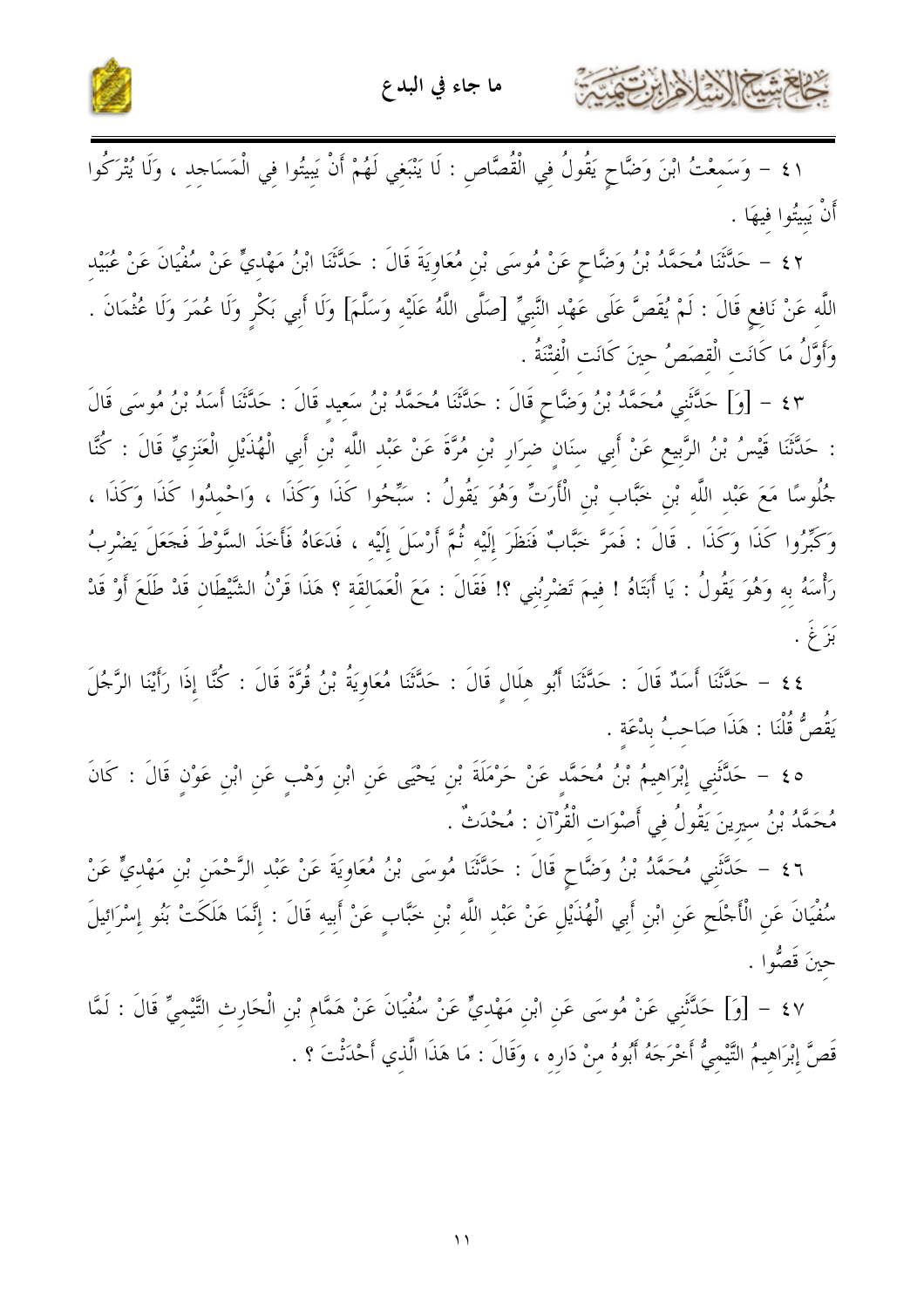



٤٨ – [وَ] حَلَّتْنِي عَنْ مُوسَى عَنِ ابْنِ مَهْدِيٍّ عَنْ حَعْفَرِ بْنِ بُرْقَانَ قَالَ : سَمِعْتُ مَيْمُونَ بْنَ مِهْرَانَ يَقُولُ : الْقَاصُّ يَنْتَظرُ مَقْتَ اللَّه .

٤٩ – [وَ] حَلَّتْنِي عَنْ مُوسَى عَنِ ابْنِ مَهْدِيٍّ عَنْ هَمَّام بْنِ يَحْيَى عَنْ قَتَادَةَ عَنْ سَعِيدِ بْنِ الْمُسَيَّبِ وَمُوَرِّقٍ قَالَا : يُكْرَهُ اخْتصَارُ السُّجُودِ وَرَفْعُ الْأَيْدِي وَالصَّوْتِ فِي الدُّعَاءِ .

٥٠ – [وَ] حَدَّثَنِي عَنْ مُوسَى عَنِ ابْنِ مَهْدِيٍّ عَنْ أَبِي بَكْرِ بْنِ عَيَّاشٍ عَنِ الْمُغِيرَةِ عَنْ إبْرَاهِيمَ أَنَّهُ كَانَ يَكْرَهُ أَنْ يَخْتَصِرَ السَّجْدَةَ .

٥١ – [وَ] حَدَّثَنِي عَنْ مُوسَى عَنِ ابْنِ مَهْديٍّ عَنْ أَبِي سُلَيْمَانَ عَنْ يَزِيدَ الرِّشْك عَنْ خَالد الْأَثْبج ابْن أَخِي صَفْوَانَ بْنِ مُحْرِزِ قَالَ : كُنَّا فِي مَسْجِد الْمَدينَة وَقَاصٌّ لَنَا يَقُصُّ عَلَيْنَا ، فَجَعَلَ يَخْتَصرُ سُجُودَ الْقُرْآن ، فَيَسْجُدُ وَنَسْجُدُ مَعَهُ ، إذْ جَاءَ شَيْخٌ فَقَامَ عَلَيْنَا فَقَالَ : لَئنْ كُنْتُمْ عَلَى شَيْء إنَّكُمْ لَأَفْضَلُ منْ أَصْحَاب رَسُول اللَّه [صَلَّى اللَّهُ عَلَيْه وَسَلَّمَ] . فَمَضَى ، فَسَأَلْنَا عَنْهُ فَقُلْنَا . [مَنْ] هَذَا الشَّيْخُ؟ [فَ]قَ ال ُوا : هَذَا عَبْدُ اللَّه بْنُ عُمَرَ .

٥٢ – وَحَلَّتَني عَنْ مُوسَى عَن ابْن مَهْديٍّ عَنْ إسْرَائيلَ عَنْ أَشْعَتَ بْنِ أَبي الشَّعْثَاء عَن الْأَسْوَد بْن هِلَالٍ قَالَ : كَانَ رَجُلٌ يَقُصُّ فَأَتَى ابْنُ مَسْعُودٍ ، فَقِيلَ لَهُ ، فَجَاءَ وَجَلَسَ فِي الْقَوْمِ ، فَلَمَّا سَمِعَ مَا يَقُولُونَ قَامَ فَقَالَ : أَلَا تَسْمَعُونَ ؟ فَلَمَّا نَظَرُوا إِلَيْهِ قَالَ : تَعْلَمُونَ أَنَّكُمْ لَأَهْدَى مِنْ مُحَمَّدٍ ﷺ وَأَصْحَابِهِ أَوْ أَنَّكُمْ لَتُمْسكُونَ بطَرَف ضَلَالَة .

#### باب كل محدثة بدعة

٥٣ – حَلَّتْني مُحَمَّدُ بْنُ وَضَّاحٍ قَالَ : حَلَّتْنَا مُحَمَّدُ بْنُ سَعيد قَالَ : حَلَّتْنَا أَسَدُ بْنُ مُوسَى قَالَ : حَلَّتْنَا يَحْيَى بْنُ سُلَيْمِ الطَّائِفِيُّ قَالَ : سَمعْتُ جَعْفَرَ بْنَ مُحَمَّدِ يُحَدِّثُ عَنْ أَبِيهِ عَنْ جَابِرِ بْنِ عَبْدِ اللَّهِ قَالَ َ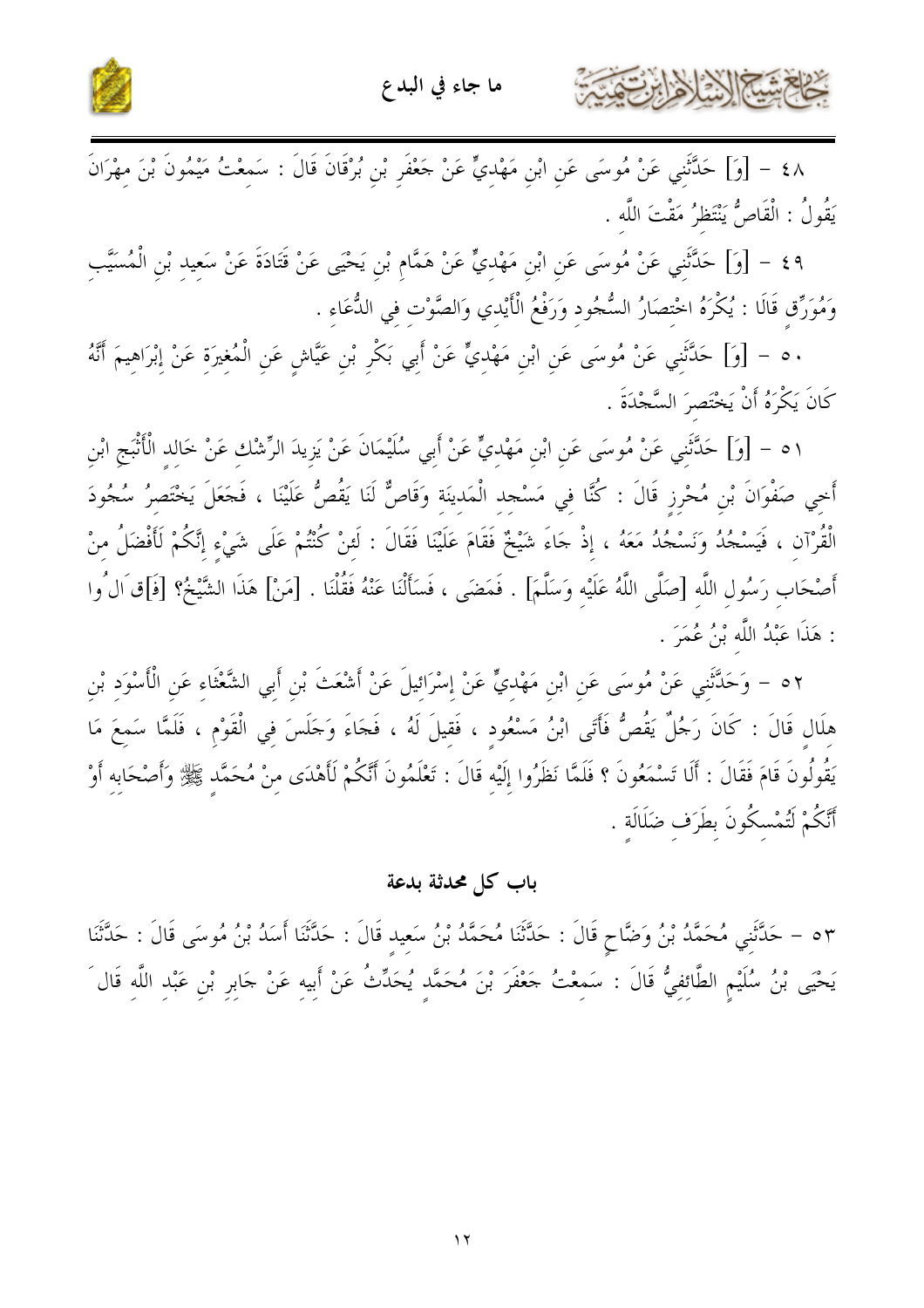

خاخشة الشاهرا

﴿خَطَبَ النَّبِيُّ ﷺ النَّاسَ فَحَمِدَ اللَّهَ وَأَثْنَى عَلَيْهِ ثُمَّ قَالَ : إِنَّ أَفْضَلَ الْهَدْيِ هَدْيُ مُحَمَّدٍ ﷺ ، وَشَرَّ الْأُمُورِ مُحْدَثَاتُهَا ، وَكُلَّ بِدْعَة ضَلَالَةٌ ﴾ (١) .

٤ ٥ - قَالَ : حَدَّثَنَا أَسَدٌ قَالَ : حَدَّثَنَا بَقِيَّةُ عَنْ سُلَيْمَانَ [بْنِ سُلَيْم] عَنْ يَحْيَى بْنِ جَابرِ الطَّائِيِّ عَنْ عَبْد الرَّحْمَن بْن عَمْرو السُّلَميِّ عَنْ عرْبَاض بْن سَارِيَةَ السُّلَميِّ قَالَ : ﴿صَلَّى بِنَا النَّبيُّ ﷺ صَلَاةَ الْفَجْرِ فَوَعَظَنَا مَوْعِظَةً بَلِيغَةً ، ثُمَّ قَالَ آخِرَ مَوْعِظَتِه : إِيَّاكُمْ وَكُلَّ بِدْعَة فَإِنَّ كُلَّ بِدْعَة ضَلَالَةٌ﴾ (٢) .

٥٥ – حَلَّتْنَا أَسَدٌ عَنِ الْمَسْعُودِيِّ عَنْ مَعْنِ قَالَ : قَالَ عَبْدُ الْمَلكِ : كُلُّ مُحْدَثَة بدْعَةٌ .

٥٦ – حَلَّتْنَا أَسَلٌ عَنْ سُفْيَانَ بْنِ عُيَيْنَةَ عَنْ هلَال الْوَزَّان قَالَ : حَلَّتْنَا شَيْخُنَا الْقَديمُ عَبْدُ اللَّه بْنُ عُكَيْمٍ عَنْ عُمَرَ أَنَّهُ كَانَ يَقُولُ : أَصْدَقُ الْقيلِ قيلُ اللَّه ، وَإِنَّ أَحْسَنَ الْهَدْي هَدْيُ مُحَمَّد ﷺ ، وَإِنَّ شَرَّ الْأُمُورِ مُحْدَثَاتُهَا ، أَلَا وَإِنَّ كُلَّ مُحْدَثَةِ بِدْعَةٌ ، وَكُلَّ بِدْعَة ضَلَالَةٌ ، وَكُلَّ ضَلَالَة في النَّار .

٥٧ – حَلَّتْنَا أَسَلٌ ، عَنْ مَهْديٍّ بْنِ مَيْمُونِ قَالَ : حَلَّتْنَا وَاصِلٌ مَوْلَى أَبِي عُيَيْنَةَ قَالَ : دَفَعَ إِلَيَّ يَحْيَى بْنُ عَقيل صَحيفَةً ، فَقَالَ : هَذه خُطْبَةُ ابْن مَسْعُود ، أَنَّهُ كَانَ يَقُولُ كُلَّ عَشيَّة خَميس : إنَّمَا هُوَ الْقَوْلُ وَالْعَمَلُ ، فَأَصْدَقُ الْقَوْل قَوْلُ اللَّه ، وَأَحْسَنُ الْهَدْي هَدْيُ مُحَمَّد ﷺ [وَشَرُّ الْأُمُور مُحْدَثَاتُهَا ، وَ [إنَّ] كُلَّ مُحْدَثَة بِدْعَةٌ ، وَكُلَّ بِدْعَة ضَلَالَةٌ .

٥٨ – حَدَّثَنَا أَسَدٌ قَالَ : حَدَّثَنَا حَمَّادُ بْنُ سَلَمَةَ ، عَنْ أَبِي حَمْرَةَ ، عَنْ رِيَاحِ النَّخَعِيِّ قَالَ : كَانَ ابْنُ مَسْعُود يَخْطُبُنَا كُلَّ خَميس فَيَقُولُ : إنَّ أَصْدَقَ الْحَديث كتَابُ [اللَّه] ، وَأَحْسَنَ الْهَدْي هَدْيُ مُحَمَّد [صَلَّى اللَّهُ عَلَيْه وَسَلَّمَ] ، وَكُلَّ مُحْدَث بِدْعَةٌ وَكُلَّ بِدْعَة ضَلَالَةٌ ، وَشَرَّ الْأُمُور مُحْدَثَاتُهَا .

٥٩ – حَلَّتْنَا أَسَلًا ، عَنْ حَعْفَرِ بْنِ بُرْقَانَ ، [عَنِ] الزُّهْرِيِّ ، عَنْ أَبِي إِدْرِيسَ ، عَنْ يَزِيدَ بْنِ عَمِيرَةَ ، عَنْ مُعَاذِ بْنِ حَبَلٍ قَالَ : أَوْشَكَ قَائِلٌ مِنَ النَّاسِ يَقُولُ : قَدْ قَرَأْتُ الْقُرْآنَ وَلَا أَرَى النَّاسَ يَتَّبِعُونِي ، مَا هُمْ بِمُتَّبِعِيَّ حَتَّى أَبْتَدِعَ لَهُمْ غَيْرَهُ . فَإِيَّاكُمْ وَمَا ابْتُدِعَ ، فَإِنَّ كُلَّ مَا ابْتُدعَ ضَلَالَةٌ .

<sup>&</sup>lt;sup>1</sup>– البخاري : الأطعمة (٥٣٨٣) , ومسلم : الجمعة (٨٦٧/ , والنسائي : صلاة العيدين (١٥٧٨) , وأبو دلود : الخراج والإمارة والفيء (٢٩٥٤) , وابن ماجه : المقدمة (٤٥) , وأحمد (٣١٠/٣) , والدارمي : المقدمة (٢٠٦).

<sup>&</sup>lt;sup>٢</sup>– التزمذي : العلم (٢٦٧٦) , وابن ماجه : المقدمة (٤٢) , وأحمد (١٢٦/٤) , والدارمي : المقدمة (٩٥).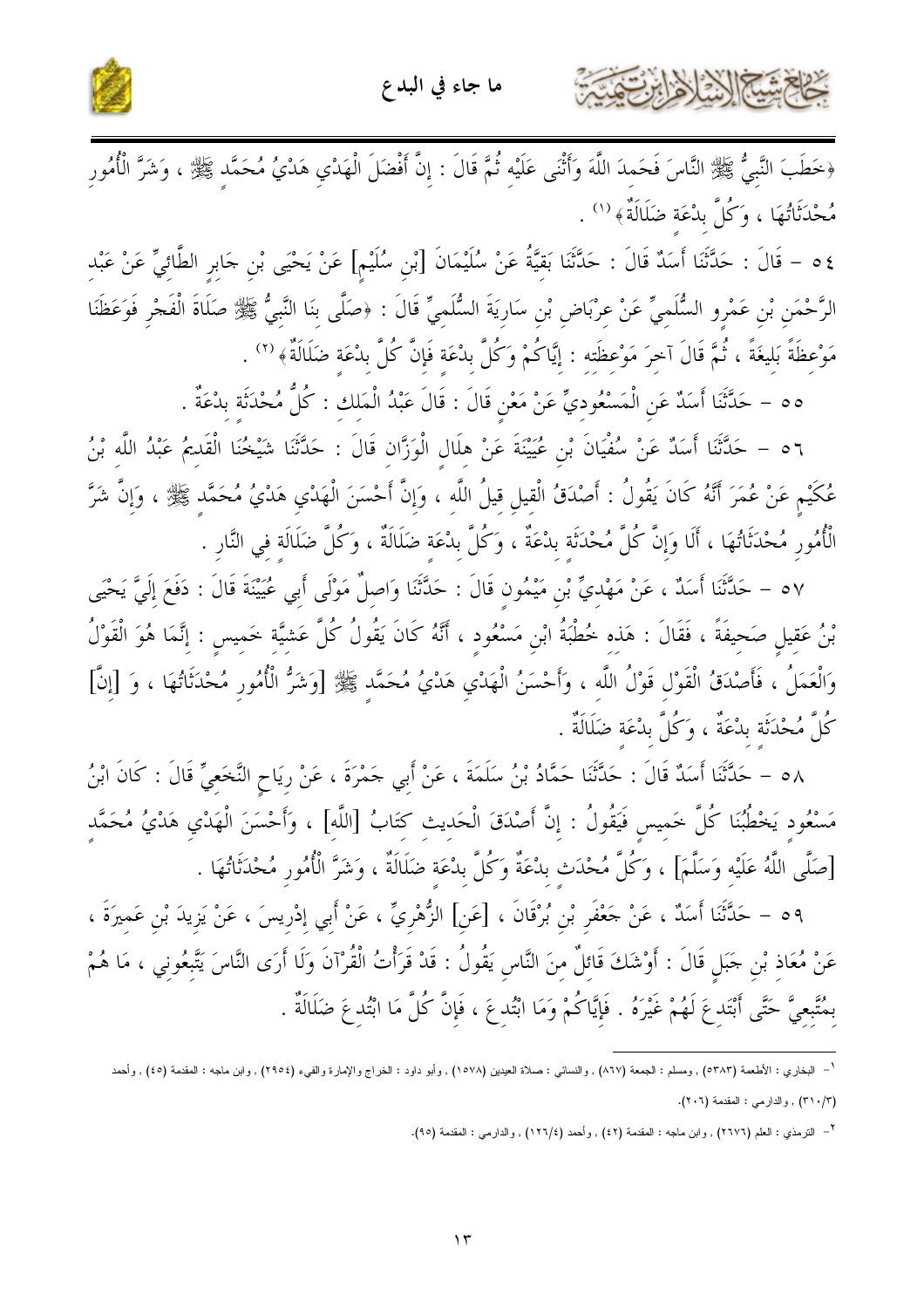

٦٠ – حَلَّتْنَا أَسَدٌ قَالَ : حَلَّتْنَا حَمَّادُ بْنُ سَلَمَةَ ، وَحَمَّادُ بْنُ زَيْدٍ ، عَنْ أَيُّوبَ ، عَنْ أَبي قِلَابَةَ ، أَنَّ ابْنَ مَسْعُود قَالَ : عَلَيْكُمْ بِالْعِلْمِ قَبْلَ أَنْ يُقْبَضَ ، [وَقَبْضُهُ] ذَهَابُ أَهْله . عَلَيْكُمْ بالْعلْم فَإِنَّ أَحَدَكُمْ لَا

كخام شيخ الأخالين

يَدْرِي مَتَى يُفْتَقَرُ [إلَيْه] أَوْ يُفْتَقَرُ إلَى مَا عِنْدَهُ ، وَسَتَجلُونَ أَقْوَامًا يَزْعُمُونَ أَنَّهُمْ يَدْعُونَ إلَى كتَاب اللَّه ، وَقَدْ نَبَذُوهُ وَرَاءَ ظُهُورهمْ . عَلَيْكُمْ بِالْعلْمِ وَإِيَّاكُمْ وَالتَّبَدُّعَ وَالتَّعَطُّعَ وَالتَّعَمُّقَ ، وَعَلَيْكُمْ بِالْعَتيق .

٦١ – حَلَّثَنَا أَسَلٌ قَالَ : حَلَّتْنَا زَيْلٌ ، عَنْ سُفْيَانَ ، عَنْ زَمْعَةَ بْنِ صَالِحٍ ، عَنْ عُثْمَانَ بْنِ حَاضِرٍ ، عَنِ ابْنِ عَبَّاسٍ ، أَنَّهُ قَالَ : عَلَيْكُمْ بِالاسْتقَامَةِ وَالْأَثَرِ ، وَإِيَّاكُمْ وَالتَّبَدُّعَ .

٦٢ – حَدَّثَنَا أَسَدٌ قَالَ : حَدَّثَنَا زَيْدٌ عَنْ حَعْفَرِ بْنِ بُرْقَانَ ، عَنْ يَحْيَى أَبِي هَاشِمِ قَالَ : حَدَّثَنِي رَجُلٌ أَنَّ مُعَاذَ بْنَ حَبَل قَامَ بالشَّام فَقَالَ : يَا أَيُّهَا النَّاسُ ! عَلَيْكُمْ بالْعلْم قَبْلَ أَنْ يُرْفَعَ ، أَلَا [وَ] إنَّ رَفْعَهُ ذَهَابُ أَهْله ، وَإِيَّاكُمْ وَالْبِدَعَ وَالتَّبَدُّعَ وَالتَّنَطُّعَ ، وَعَلَيْكُمْ بأَمْرِكُمُ الْعَتيق .

٦٣ – حَلَّتْنَا أَسَدٌ ، عَنْ حَمَّاد بْن سَلَمَةَ ، عَنْ أَيُّوبَ ، عَنْ أَبي قلَابَةَ ، عَنْ يَزيدَ بْن عَميرَةَ ، عَنْ مُعَاذِ بْنِ حَبَلٍ قَالَ : تَكُونُ فتْنَةٌ يَكْثُرُ فيهَا الْمَالُ وَيُفْتَحُ الْقُرْآنُ حَتَّى يَقْرَأَهُ الْمُؤْمنُ وَالْمُنَافقُ وَالرَّجُلُ وَالْمَرْأَةُ وَالصَّغيرُ وَالْكَبيرُ ، فَيَقْرَأَ[هُ] الرَّجُلُ سرًّا فَلَا يُتَّبعُ ، فَيَقُولُ : مَا اتُّبعَ ، فَوَاللَّه لَأَقْرَأَنَّهُ عَلَانيَةً ، فَيَقْرَأْهُ عَلَانيَةً فَلَا يُتَّبَعُ ، فَيَتَّخذُ مَسْحدًا وَيَبْتَدعُ كَلَامًا لَيْسَ منْ كتَاب اللَّه وَلَا منْ سُنَّة رَسُول اللَّه [صَلَّى اللَّهُ عَلَيْه وَسَلَّمَ] ، فَإِيَّاكُمْ وَإِيَّاهُ ، فَإِنَّهَا بِدْعَةٌ ضَلَالَةٌ ، وَإِيَّاكُمْ وَإِيَّاهُ ، فَإِنَّه النَّعَةُ ضَلَالَةٌ ، فَإِيَّاكُمْ وَإِيَّاهُ ، فَإِنَّهَا بِدْعَةٌ ضَلَالَةٌ ، ثَلَاثًا .

٦٤ – حَدَّثَنَا أَسَدٌ قَالَ : حَدَّثَنَا الْوَلِيدُ بْنُ مُسْلِمٍ ، عَمَّنْ حَدَّثَهُ ، عَنْ قَتَادَةَ فِي قَوْلِهِ ﴿ يَتَأَهْلَ

ٱلۡكِتَنبِ لَا تَغۡلُواْ فِي دِينِكُمۡ ﴾ `` [النِّسَاءِ : ١٧١ ، الْمَائِدَةِ : ٧٧] قَالَ : لَا تَبْتَدِعُوا .

<sup>–&</sup>lt;br>` – سورة النساء أية : ١٧١.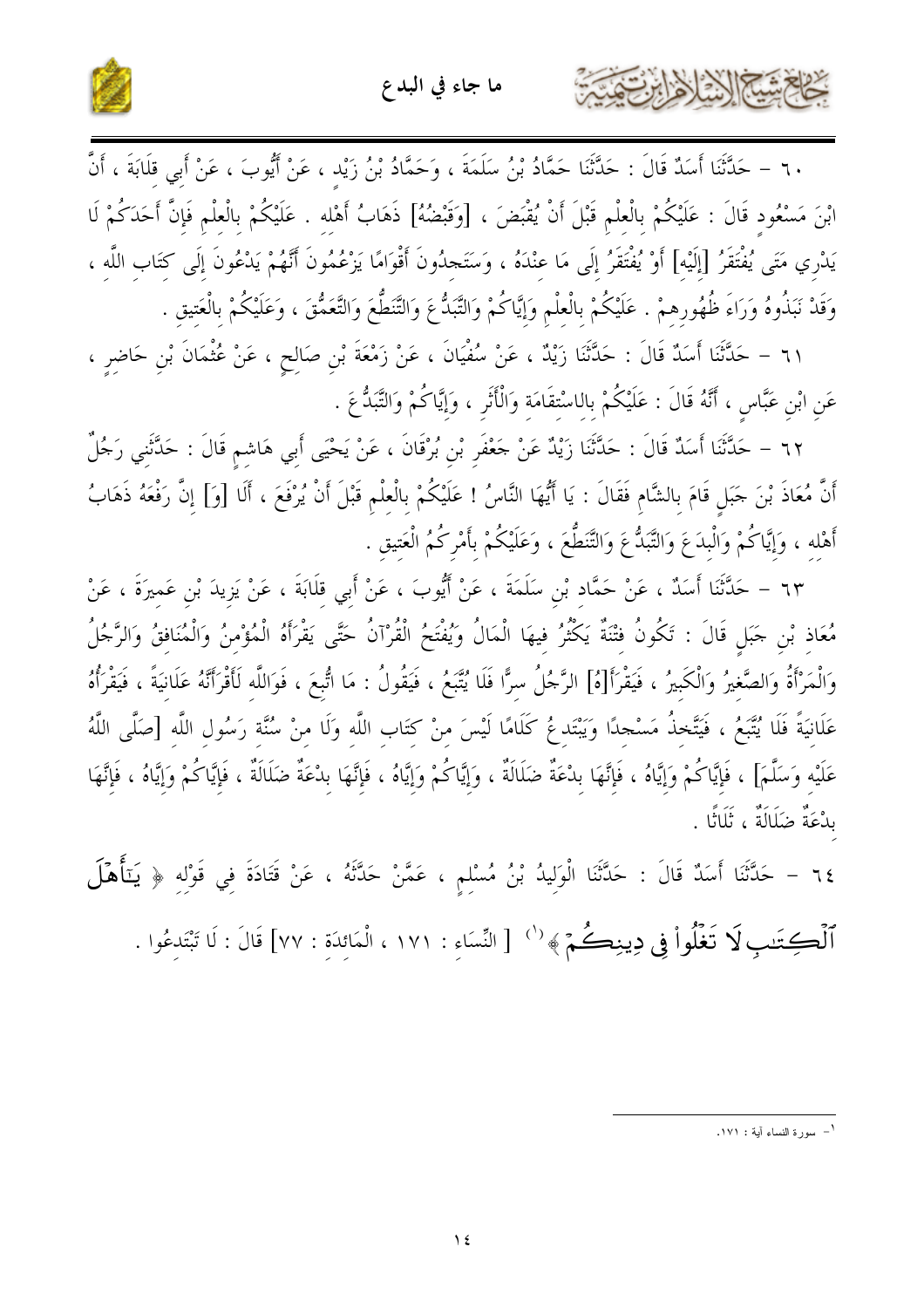

٦٥ – حَدَّثَنَا أَسَدٌ قَالَ : حَدَّثَنَا ابْنُ لَهِيعَةَ قَالَ : حَدَّثَنَا سَلَامَانُ بْنُ عَامِرٍ ، عَنْ أَبِي عُثْمَانَ الْأَصْبَحِيِّ قَالَ : سَمعْتُ أَبَا هُرَيْرَةَ يَقُولُ : إنَّ رَسُولَ اللَّه [صَلَّى اللَّهُ عَلَيْه وَسَلَّمَ] قَالَ : ﴿سَيَكُونُ في أُمَّتي دَجَّالُونَ كَذَّابُونَ يَأْتُونَكُمْ ببدَع منَ الْحَديث لَمْ تَسْمَعُوا أَنْتُمْ وَلَا آبَاؤُكُمْ ، فَإِيَّاكُمْ وَإِيَّاهُمْ لَا يَفْتُنُونَكُمْ﴾ ('' .

٦٦ – حَلَّتْنَا أَسَدٌ قَالَ : حَلَّتْنَا مَهْديُّ بْنُ مَيْمُونِ ، عَنِ الْحَسَنِ قَالَ : صَاحِبُ الْبِدْعَةِ لَا يَزْدَادُ اجْتهَادًا صِيَامًا وَصَلَاةً إِلَّا ازْدَادَ منَ اللَّه بُعْدًا .

٦٧ – حَلَّتْنَا أَسَدٌ قَالَ : حَلَّتْنَا أَصْحَابُنَا قَالَ : كَانَ أَيُّوبُ السَّخْتِيَانِيُّ يَقُولُ : مَا ازْدَادَ صَاحِبُ بلاْعَة اجْتهَادًا إِلَّا ازْدَادَ منَ اللَّه بُعْدًا .

٦٨ – قَالَ أَسَدٌ : وَحَدَّثَنَا بَعْضُ أَصْحَابِنَا عَنْ هِشَامٍ بْنِ حَسَّانَ قَالَ : لَا يَقْبَلُ اللَّهُ مِنْ صَاحِبِ بِدْعَةِ صيَامًا، وَلَا صَلَاةً، وَلَا زَكَاةً، وَلَا حَجًّا، وَلَا جهَادًا، وَلَا عُمْرَةً، وَلَا صَدَقَةً، وَلَا عِتْقًا، وَلَا صَرْفًا، وَلَا عَدْلًا

٦٩ – حَلَّنَّنَا أَسَلُهُ قَالَ : حَلَّتْنَا بَعْضُ أَصْحَابنَا ، عَنْ إسْمَاعيلَ بْن عَيَّاش ، عَنْ أَبان بْن أبي عَيَّاش ، عَنِ الْحَسَنِ : أَنَّ رَجُلًا منْ بَني إسْرَائيل ابْتَدَعَ بِدْعَةً فَدَعَا النَّاسَ إِلَيْهَا فَاتُّبعَ ، وَإنَّهُ لَمَّا عَرَفَ ذَنْبَهُ عَمدَ إِلَى تَرْقُوَته فَتَقَبَهَا فَأَدْخَلَ فِيهَا حَلَقَةً ثُمَّ حَعَلَ فِيهَا سِلْسِلَةً ثُمَّ أَوْثَقَهَا فِي شَجَرَةٍ فَحَعَلَ يَبْكِي [وَ] يَعُجُّ إِلَى رَبِّهِ ، فَأَوْحَى اللَّهُ إِلَى نَبِيٍّ تِلْكَ الْأُمَّةِ : أَلَّا تَوْبَةَ لَهُ ، هَذَا قَدْ غَفَرْتُ لَهُ الَّذِي أَصَابَ ، فَكَيْفَ مَنْ أَضَلَّ فَصَارَ إِلَى النَّارِ .

٧٠ – حَدَّثَنَا أَسَدٌ ، عَنْ أَبِي عَبْد الرَّحْمَن ، حَدَّثَنَا الْفَرَّاءُ ، عَنْ عَوْف الْأَعْرَابِيّ ، عَنْ خَالد الرَّبعيِّ قَالَ : كَانَ في بَني إسْرَائيلَ شَابٌ قَدْ قَرَأَ الْكُتُبَ وَكَانَ مَغْمُورًا وَ [إِنَّهُ] أَرَادَ الْمَالَ وَالشَّرَفَ ، وَإِنَّهُ ابْتَدَعَ بِدْعَةً حَتَّى أَدْرَكَ بِهَا الْمَالَ وَالشَّرَفَ ، فَلَمْ يَزَلْ كَذَلكَ حَتَّى كَثُرَ تَبَعُهُ ، فَبَيْنَا هُوَ كَذَلكَ عَلَى فرَاشه قَالَ : إِنَّمَا النَّاسُ لَا يَعْلَمُونَ مَا ابْتَدَعْتُ ، أَلَيْسَ اللَّهُ يَعْلَمُ مَا ابْتَدَعْتُ ؟ لَوْ أَنِّي تُبْتُ إِلَى رَبّي . قَالَ : فَعَمِدَ فَخَرَقَ تَرْقُوَتَهُ فَجَعَلَ فِيهَا سِلْسِلَةً ثُمَّ أَوْتَقَهَا إِلَى آسِيَةٍ مِنْ أَوَاسِي الْمَسْجِدِ ، ثُمَّ قَالَ : لَا أُطْلِقُ

كالحمشا الأزادايرت

<sup>—&</sup>lt;br>' – مسلم : مقدمة (٧) , وأحمد (٣٤٩/٢).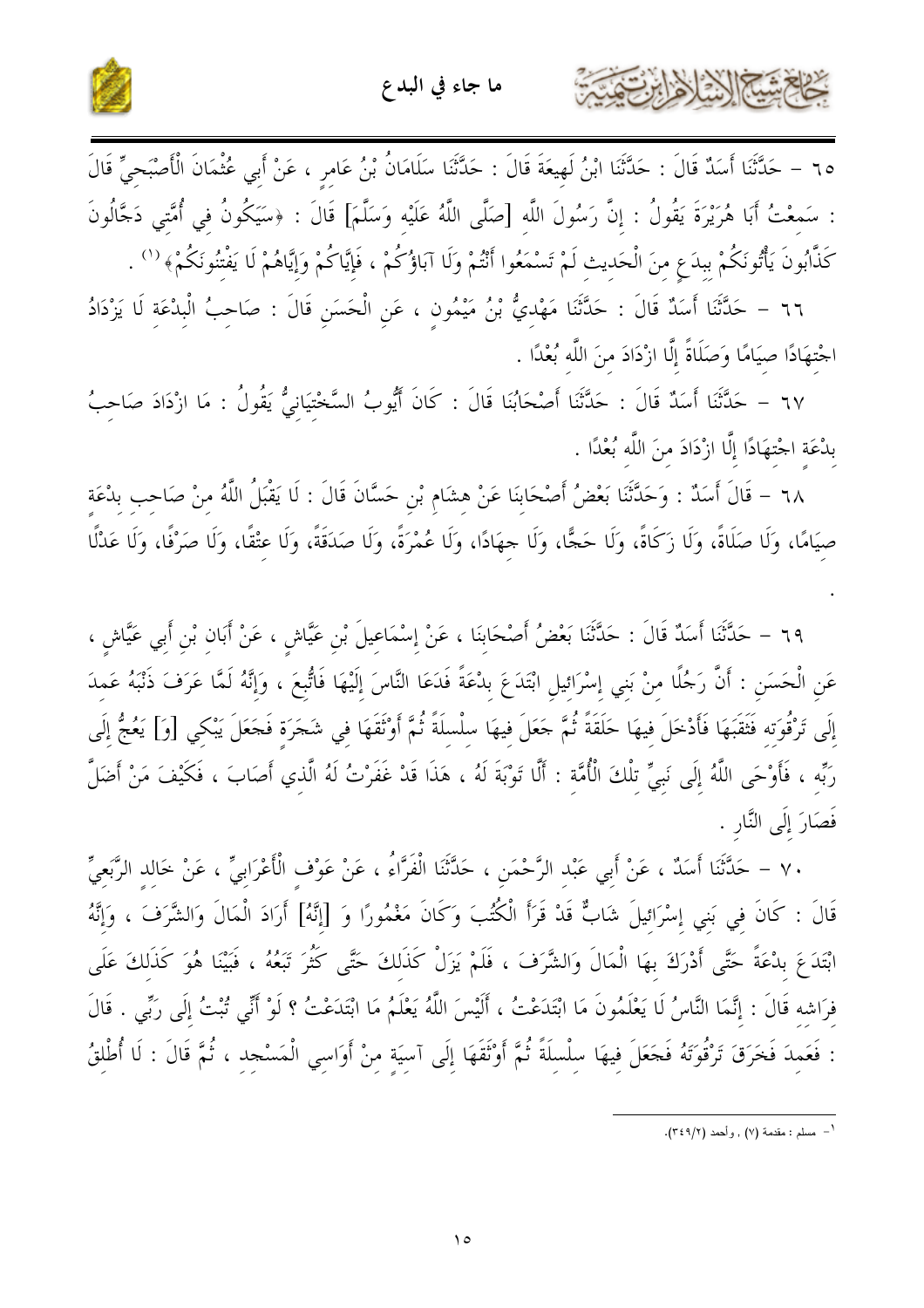



نَفْسِي حَتَّى يُطْلِقَنِي اللَّهُ . وَكَانَ لَا يَعْدُو بَنِي إِسْرَائِيلَ أَنْ يَكُونَ فِيهِمْ مَنْ يُوحَى إلَيْه ، فَأَوْحَى اللَّهُ إِلَى نَبِيٍّ مِنْ أَنْبِيَائِه : أَنَّهُ لَوْ كَانَ ذَنْبُكَ فِيمَا بَيْنِي وَبَيْنَكَ لَغَفَرْتُ لَكَ بَالغًا مَا بَلَغَ ، وَلَكِنْ كَيْفَ بِمَنْ أَضْلَلْتَ منْ عبَادي فَمَاتُوا فَدَخَلُوا النَّارَ ، فَلَا أَتُوبُ عَلَيْكَ .

٧١ – حَلَّتْني إِبْرَاهِيمُ بْنُ مُحَمَّدٍ ، عَنْ سَحْنُونِ ، عَنِ ابْنِ وَهْبٍ قَالَ : أَخْبَرَنِي ابْنُ لَهيعَةَ ، عَنْ سَلَامَانَ بْنِ عَامرٍ ، عَنْ عُثْمَانَ رَضِيعٍ عَبْدِ الْمَلِكِ بْنِ مَرْوَانَ أَنَّهُ سَمِعَ أَبَا هُرَيْرَةَ يَقُولُ : سَيَخْرُجُ قَوْمٌ فِي آخِرِ الزَّمَانِ هُمْ دَجَّالُونَ كَذَّابُونَ بِبدَعِ مِنَ الْحَدِيثِ لَمْ تَسْمَعُوا بِهِ أَنْتُمْ وَلَا آبَاؤُكُمْ ، فَإِيَّاكُمْ [وَإِيَّاهُمْ] لَا يَفْتَنُونَكُمْ .

٧٢ – حَلَّتَنِي مُحَمَّدُ بْنُ وَضَّاحٍ قَالَ : [حَلَّتْنَا] مُوسَى بْنُ مُعَاوِيَةَ ، عَنْ [عَبْد الرَّحْمَنِ] بْن مَهْديٍّ ، عَنْ إِسْحَاقَ بْنِ سَعِيدِ ، عَنْ أَبِيهِ ، أَنَّ ابْنَ عَبَّاسٍ دَخَلَ الْمَسْجِدَ الْحَرَامَ وَعُبَيْدُ بْنُ عُمَيْرِ يَقُصُّ ، فَقَالَ للَّذي يَقُودُهُ : امْش بي حَتَّى تَقفَ بي عَلَيْه . فَلَمَّا وَقَفَ تَلَا الْآيَات الَّتي في سُورَة مَرْيَمَ [ثُمَّ] قَالَ : اتْلُ كِتَابَ اللَّهِ يَا ابْنَ عُمَيْرٍ ، وَاذْكُرْ ذِكْرَ اللَّهِ ، وَإِيَّاكَ وَالْبِدَعَ فِي دِينِ اللَّهِ .

٧٣ – حَلَّتْني مُحَمَّدُ بْنُ وَضَّاحٍ قَالَ : حَلَّتْنَا مُحَمَّدُ بْنُ يَحْيَى قَالَ : حَلَّتْنَا أَسَدُ بْنُ مُوسَى قَالَ : حَلَّتْنَا إِسْمَاعِيلُ بْنُ عَيَّاشٍ ، عَنْ بَحِيرِ بْنِ سَعْد ، عَنْ خَالد بْن مَعْدَانَ [وَأَبُو بَكْر بْنُ عَبْد اللّه بْن أَبي مَرْيَمَ ، عَنْ خَالد بْنِ مَعْدَانَ] عَن الْعرْبَاض بْن سَارِيَةَ السُّلَميِّ قَالَ : ﴿وَعَظَنَا رَسُولُ اللَّه ﷺ بَعْدَ صَلَاة الْغَدَاة مَوْعظَةً بَليغَةً ذَرَفَتْ منْهَا الْعُيُونُ وَوَحِلَتْ منْهَا الْقُلُوبُ ، فَقَالَ رَجُلٌ منْ أَصْحَابه : يَا رَسُولَ اللَّه ! إنَّ هَذه مَوْعظَةُ مُوَدِّعٍ ، فَمَا تَعْهَدُ إِلَيْنَا ؟ قَالَ : أُوصيكُمْ بتَقْوَى اللَّه وَالسَّمْعِ وَالطَّاعَة ، وَإِنْ كَانَ عَبْدًا حَبَشيًّا ، فَإِنَّهُ مَنْ يَعشْ بَعْدي يَرَ اخْتلَافًا كَثيرًا ، فَإِيَّاكُمْ وَمُحْدَثَات الْأُمُور فَإِنَّهَا ضَلَالَةٌ ، وَمَنْ أَدْرَكَتْهُ منْكُمْ فَعَلَيْه بِسُنَّتِي وَسُنَّةِ الْخُلَفَاءِ الرَّاشِدِينَ الْمَهْديِّينَ ، عَضُّوا عَلَيْهَا بِالنَّوَاجِذِ﴾ ('' .

٧٤ – حَلَّتْنِي مُحَمَّدُ بْنُ وَضَّاحٍ قَالَ : حَلَّتْنَا مُحَمَّدُ بْنُ سَعيد قَالَ : حَلَّتْنَا أَسَدُ بْنُ مُوسَى ، عَنْ أَبِي زَيْدِ حَمَّادِ بْنِ دُلَيْلِ قَالَ : سَمِعْتُ سُفْيَانَ بْنَ سَعِيدِ يُحَدِّثْنَا عَنِ النَّضْرِ ، عَنْ عُمَرَ بْنِ عَبْدِ الْعَزِيزِ قَالَ

<sup>&</sup>lt;sup>1</sup> – الترمذي : العلم (٢٦٧٦) , وابن ماجه : المقدمة (٤٤) , وأحمد (١٢٦/٤) , والدارمي : المقدمة (٩٥).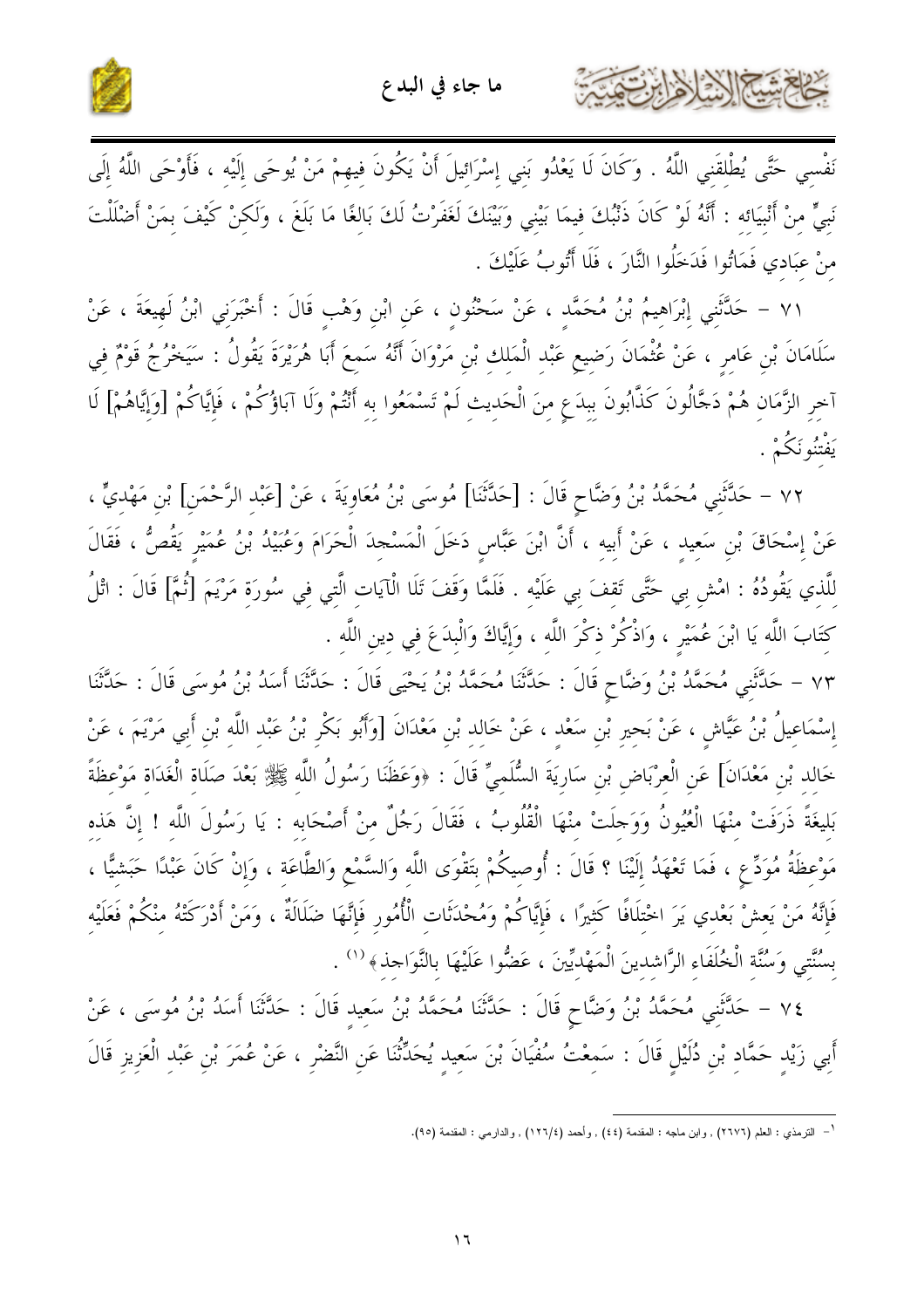

: كَتَبَ عَاملٌ لَهُ يَسْأَلُهُ عَنِ الْأَهْوَاء فَكَتَبَ إلَيْه : أَمَّا بَعْدُ ، فَإنِّي أُوصيكَ بتَقْوَى اللّه وَالاقْتصَاد في أَمْره ، وَاتِّبَاعِ سُنَّته وَسُنَّة رَسُوله ﷺ ، وَتَرْك مَا أَحْدَثَ الْمُحْدُثُونَ بَعْدَهُ ممَّا جَرَتْ به سُنتُهُ وَكُفُوا مُؤْنَتُه ، فَعَلَيْكَ بِلُزُومِ السُّنَّة فَإِنَّهَا لَكَ بِإِذْنِ اللَّه عصْمَةٌ ، وَاعْلَمْ أَنَّ النَّاسَ لَمْ يُحْدثُوا بدْعَةً إلَّا وَقَدْ مَضَى قَبْلَهَا مَا هُوَ دَليلٌ عَلَيْهَا وَعبْرَةٌ فيهَا ، فَإِنَّ السُّنَّةَ إِنَّمَا سَنَّهَا مَنْ عَلمَ مَا في اخْتلَافهَا منَ الْخَطَأ وَالزَّلَل وَالْحُمْق وَالتَعَمُّقِ ، فَارْضَ لِنَفْسكَ مَا رَضِيَ بِهِ الْقَوْمُ لِأَنْفُسِهِمْ ، فَإِنَّهُمُ السَّابِقُونَ وَإِنَّهُمْ عَنْ عِلْمٍ وَقَفُوا ، وَبَصَرِ نَافِذٍ كَفُّوا ، وَلَهُمْ كَانُوا عَلَى كَشْفِ الْأَمُورِ أَقْوَى ، وَبفَضْلٍ فِيهِ لَوْ كَانَ أَحْرَى ، فَلَئنْ كَانَ الْهُدَى مَا أَنْتُمْ عَلَيْه ، لَقَدْ سَبَقْتُمُوهُمْ إِلَيْه ، وَلَئنْ قُلْتَ: إِنَّ مَا أُحْدتَ بَعْدَهُمْ – مَا أَحْدَثَهُ إلَّا مَن اتَّبَعَ غَيْرَ سَبيلهمْ وَرَغبَ بَنَفْسه عَنْهُمْ ، لَقَدْ تَكَلَّمُوا فيه بمَا يَكْفي ، وَوَصَفُوا منْهُ مَا يَشْفي ، فَمَا دُونَهُمْ مُقَصِّرٌ ، وَمَا فَوْقَهُمْ مُحَصِّرٌ ، لَقَدْ قَصَّرَ دُونَهُمْ أَقْوَامٌ فَجَفَوْا ، وَطَمَحَ عَنْهُمْ آخَرُونَ فَغَلَوْا ، وَإِنَّهُمْ بَيْنَ ذَلكَ لَعَلَى هُدًى مُسْتَقيم .

٧٥ – حَدَّثَنِي أَسَدٌ قَالَ : حَدَّثَنَا سَعيدُ بْنُ زَيْد قَالَ : سُئِلَ عَاصِمُ بْنُ بَهْدَلَةَ وَأَنا أَسْمَعُ قيلَ : يَا أَبَا بَكْرِ ! أَرَأَيْتَ قَوْلَهُ تَعَالَى : ﴿ وَعَلَى ٱللَّهِ قَصۡمُ ٱلسَّبِيلِ وَمِنۡهَا جَآبِرُ ۗ وَلَوۡ شَآءَ لَهَدَىٰكُمۡ أَجۡمَعِينَ ۞ ﴾ `` [النَّحْلِ : ٩] قَالَ : حَدَّثَنَا أَبُو وَائِلٍ عَنْ عَبْدِ اللَّهِ بْنِ مَسْعُودٍ قَالَ : ﴿خطَّ عَبْدُ اللَّه خَطًّا مُسْتَقِيمًا وَخَطَّ خُطُوطًا عَنْ يَمينه وَخُطُوطًا عَنْ شِمَالِه فَقَالَ : خَطَّ رَسُولُ اللَّهِ [صَلَّى اللَّهُ عَلَيْه وَسَلَّمَ] هَكَذَا ، فَقَالَ لِلْخَطِّ الْمُسْتَقِيمِ : هَذَا سَبِيلُ اللَّهِ وَلِلْخُطُوطِ الَّتِي عَنْ يَمِينِه وَشمَاله : هَذِهِ سُبُلٌ مُتَفَرِّقَةُ ، عَلَى كُلِّ سَبِيلٍ مِنْهَا شَيْطَانٌ يَدْعُو إِلَيْهِ ، وَالسَّبِيلُ مُشْتَرَكٌ﴾ (<sup>٢</sup>) [كَمَا] قَالَ اللَّهُ تَعَالَى : ﴿ وَأَنَّ هَــٰذَا

al - Villa

<sup>&</sup>lt;sup>1</sup> – سورة الفحل أبة : ٩.

<sup>&</sup>lt;sup>٢</sup> – البخاري : الرقاق (٦٤١٧) , والترمذي : صفة القيامة والرقائق والورع (٢٤٥٤) , وابن ملجه : الزهد (٤٢٣١) , وأحمد (٤٣٥/١) , والدارمي : المقدمة (٢٠٢).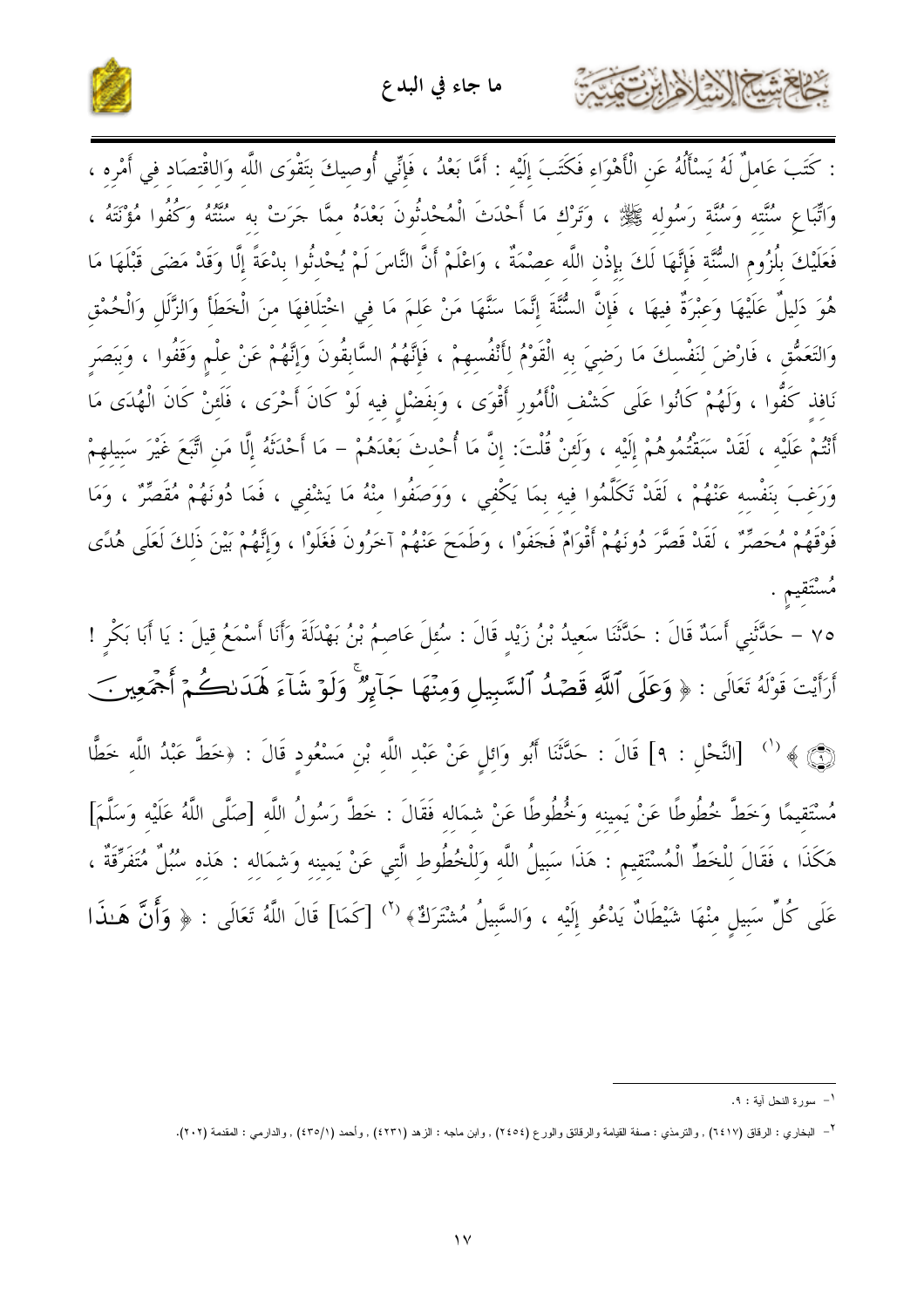



صِرَاطِي مُسْتَقِيمًا فَٱتَّبِعُوهُ ۖ وَلَا تَتَّبِعُواْ ٱلسُّبُلَ فَتَفَرَّقَ بِكُمْ عَن سَبِيلِهِۦ ۚ ذَالِكُمْ وَصَّنكُم بِهِۦ لَعَلَّكُمْ تَتَّقُونَ (ۣۗ؊﴾(`` [الْأَنْعَامِ : ١٥٣] .

٧٦ – حَدَّثَنَا أَسَدٌ قَالَ : حَدَّثَنَا إِسْمَاعِيلُ بْنُ عَيَّاشٍ ، عَنْ أَبَانِ بْنِ أَبِي عَيَّاشٍ ، عَنْ مُسْلم بْنِ أَبِي عِمْرَانَ الْأَشْعَرِيِّ ، أَنَّ عَبْدَ اللَّهِ بْنَ عُمَرَ أَتَى عَبْدَ اللَّهِ بْنَ مَسْعُودٍ وَهُوَ قَائِمٌ يَقُصُّ عَلَى أَصْحَابِهِ فَقَالَ : يَا أَبَا عَبْدِ الرَّحْمَنِ ! مَا الصِّرَاطُ الْمُسْتَقِيمُ ؟ قَالَ : تَرَكَنَا مُحَمَّدٌ [صَلَّى اللَّهُ عَلَيْه وَسَلَّمَ] في أدْنَاهُ ، وَطَرَفُهُ فِي الْحَنَّةِ ، وَعَنْ يَمينِه حَوَادٌ ، وَعَنْ يَسَارِهِ حَوَادٌ ، [وَ] عَلَيْهَا رِحَالٌ يَدْعُونَ مَنْ مَرَّ بهِمْ : هَلُمَّ لَكَ ، هَلُمَّ لَكَ ، فَمَنْ أَخَذَ مِنْهُمْ فِي تِلْكَ الطُّرُقِ انْتَهَتْ بِهِ إِلَى النَّارِ ، وَمَنِ اسْتَقَامَ عَلَى الطَّرِيقِ الْأَعْظَمِ انْتَهَى بِهِ إِلَى الْحَنَّةِ . ثُمَّ تَلَا ابْنُ مَسْعُودٍ هَذِهِ الْآيَةَ ﴿ وَأَنَّ هَـٰذَا صِرَاطِي مُسۡتَقِيمًا فَٱتَّبِعُوهُ ۚ ﴾ ('' الْآيَةَ كُلَّهَا .

٧٧ – حَدَّثَنَا أَسَدٌ ، عَنْ حَمَّادِ بْنِ زَيْدٍ ، عَنْ عَاصِمِ الْأَحْوَلِ قَالَ : قَالَ أَبُو الْعَالِيَةِ : تَعَلَّمُوا الْإِسْلَامَ ، فَإِذَا تَعَلَّمْتُمُوهُ فَلَا تَرْغَبُوا عَنْهُ ، وَعَلَيْكُمْ بالصِّرَاط الْمُسْتَقيم ، فَإِنَّهُ الْإسْلَامُ ، وَلَا تُحَرِّفُوا الصِّرَاطَ شمَالًا وَلَا يَمينًا وَعَلَيْكُمْ بِسُنَّة نَبِيِّكُمْ وَالَّذي كَانَ عَلَيْه أَصْحَابُهُ قَبْلَ أَنْ يَقْتُلُوا صَاحَبَهُمْ ، وَمنْ قَبْل أَنْ يَفْعَلُوا الَّذي فَعَلُوا ، [فَإِنَّا قَدْ قَرَأْنَا الْقُرْآنَ منْ قَبْلِ أَنْ يَقْتُلُوا صَاحَبَهُمْ ، وَمنْ قَبْلِ أَنْ يَفْعَلُوا الَّذي فَعَلُوا] بخَمْسَ عَشْرَةَ سَنَةً ، وَإِيَّاكُمْ وَهَذِهِ الْأَهْوَاءِ الَّتِي تُلْقِي بَيْنَ النَّاسِ الْعَدَاوَةَ وَالْبَغْضَاءَ . قَالَ : فَحَدَّثْتُ بِهِ الْحَسَنَ فَقَالَ : صَدَقَ وَنَصَحَ . قَالَ : وَحَدَّثْتُ بِه حَفْصَةَ بِنْتَ سِيرِينَ فَقَالَتْ : بِأَبِي وَأَهْلِي ، أَنْتَ حَدَّثْتَ بِهَذَا مُحَمَّدًا ؟ فَقُلْتُ : لَا . قَالَتْ : حَدَّثَهُ بِهِ .

٧٨ – حَلَّتْنَا سُفْيَانُ بْنُ عُيَيْنَةَ ، عَنْ مُجَالِدِ بْنِ سَعِيدِ ، عَنْ عَامِرِ الشَّعْبِيِّ ، عَنْ مَسْرُوقِ قَالَ : قَالَ عَبْدُ اللَّهِ : لَيْسَ عَامٌ إِلَّا وَالَّذِي بَعْدَهُ شَرٌّ مِنْهُ ، لَا أَقُولُ عَامٌ أَمْطَرُ مِنْ عَامٍ ، وَلَا عَامٌ أَخْصَبُ مِنْ عَامٍ ، وَلَا

<sup>&</sup>lt;sup>1</sup>– سورة الأنعام أية : ١٥٣.

٢ \_ سورة الأنعام أبة : ١٥٣.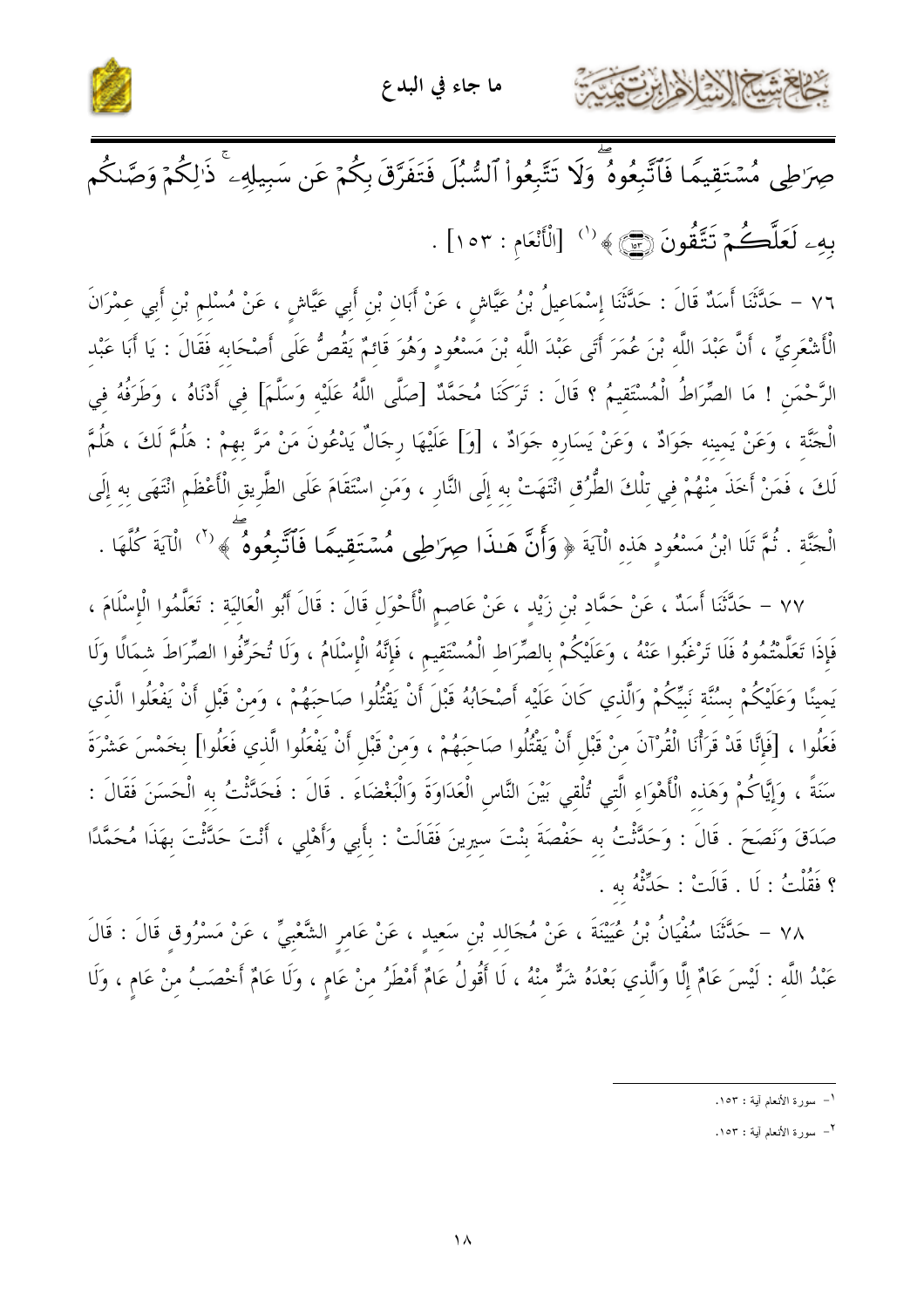



أَمِيرٌ خَيْرٌ مِنْ أَمِيرٍ ، وَلَكِنْ ذَهَابُ عُلَمَائِكُمْ وَحِيَارِكُمْ ثُمَّ يَحْدُثُ أَقْوَامٌ يَقِيسُونَ الْأُمُورَ بِآرَائِهِمْ فَيُهْدَمُ الْإِسْلَامُ وَيُثْلَمُ .

٧٩ – حَدَّثَنَا أَسَدٌ قَالَ : حَدَّثَنَا الْوَلِيدُ بْنُ مُسْلِمٍ قَالَ : حَدَّثَنِي ابْنُ حَابِرٍ قَالَ : حَدَّثنِي بُسْرُ بْنُ عُبَيْد اللَّه الْحَضْرَميُّ قَالَ : حَدَّثَنَا أَبُو إدْريسَ الْخَوْلَانيُّ ، أَنَّهُ سَمعَ حُذَيْفَةَ بْنَ الْيَمَان أَنَّهُ قَالَ : ﴿يَا رَسُولَ اللَّه ! هَلْ بَعْدَ هَذَا الْخَيْرِ شَرٌّ ؟ قَالَ : نَعَمْ ، قَوْمٌ يَسْتَنُّونَ بِغَيْرِ سُنَّتِي وَيَهْتَدُونَ بِغَيْرِ هَدْيي . قَالَ : فَقُلْتُ : فَهَلْ بَعْدَ ذَلِكَ الْخَيْرِ مِنْ شَرٍّ ؟ قَالَ : نَعَمْ ، دُعَاةٌ عَلَى أَبْوَابٍ جَهَنَّمَ ، مَنْ أَجَابَهُمْ إِلَيْهَا قَذَفُوهُ فِيهَا . قُلْتُ : يَا رَسُولَ اللَّهِ ! صفْهُمْ لَنَا . قَالَ : فَهُمْ مِنْ أَهْلِ جِلْدَتنَا وَيَتَكَلَّمُونَ بِأَلْسنَتنَا قُلْتُ : فَمَا تَأْمُرُنِي إِنْ أَدْرَكْتُ ذَلِكَ ؟ قَالَ : تَلْزَمُ حَمَاعَةَ الْمُسْلِمِينَ وَإِمَامَهُمْ . قُلْتُ : فَإِنْ لَمْ يَكُنْ لَهُمْ إِمَامٌ وَلَا حَمَاعَةٌ ؟ قَالَ : فَاعْتَزِلْ تِلْكَ الْفِرَقَ كُلَّهَا ، وَأَنْ تَعَضَّ بِأَصْلِ شَجَرَةٍ حَتَّى يُدْرِكَكَ الْمَوْتُ وَأَنْتَ كَذَلِكَ﴾ ('' .

٨٠ – حَلَّثَنَا أَسَلًا ، عَنْ مُحَمَّدِ بْنِ طَلْحَةَ ، عَنْ زُبَيْدِ الْإِيَامِيِّ ، عَنِ ابْنِ مَسْعُودِ قَالَ : كَيْفَ أَنْتُمْ إِذَا أَلْبَسَتْكُمْ فِتْنَةٌ يَهْرَمُ فِيهَا الْكَبِيرُ ، وَيَنْشَأُ فِيهَا الصَّغِيرُ ، تَجْرِي عَلَى النَّاسِ يَتّخِذُونَهَا سُنَّةً إِذَا غُيّرَتْ قِيلَ : هَذَا مُنْكَرٌ .

#### باب إحداث البدع

٨١ – حَلَّثَنَا أَسَدٌ قَالَ : حَلَّتَنَا مُحَمَّدُ بْنُ مُسْلِمِ الطَّائِفِيُّ قَالَ : أَخْبَرَنِي ابْنُ أَبِي نَجيح قَالَ : بَلَغَنِي أَنَّ رَسُولَ اللَّه [صَلَّى اللَّهُ عَلَيْه وَسَلَّمَ] قَالَ : ﴿مَنْ أَحْدَثَ حَدَثًا أَوْ آوَى مُحْدثًا فَعَلَيْه لَعْنَةُ اللَّه وَالْمَلَائكَة وَالنَّاسِ أَجْمَعِينَ . فَقَالَ عَبْدُ الرَّحْمَنِ بْنُ عَوْفٍ : يَا رَسُولَ [اللَّهِ]! وَمَا الْإِحْدَاثُ فِيهَا ؟ قَالَ : أَنْ يُقْتَلَ فِي غَيْرِ حَلٍّ أَوْ يُسَنَّ سُنَّةُ سُوءِ لَمْ تَكُنْ﴾ (\*) .

<sup>&</sup>lt;sup>1</sup> – البخاري : المناقب (٣٦٠٦) , ومسلم : الإمارة (١٨٤٧) , وأبو داود : الفتن والملاحم (٤٢٤٤) , وابن ماجه : الفتن (٣٩٧٩) , وأحمد (٣٨٦/٥).

<sup>&</sup>lt;sup>٢</sup>– البخاري : الحج (١٨٧٠) , ومسلم : الحج (١٣٧٠) , والترمذي : الولاء والهبة (٢١٢٧) , والنصامة (٤٧٣٤) , وأبو داود : العناسك (٢٠٣٤) , وابن ماجه : الديات (٢٦٥٨) , وأحمد (١١٩/١) , والدارمي : الديات (٢٣٥٦).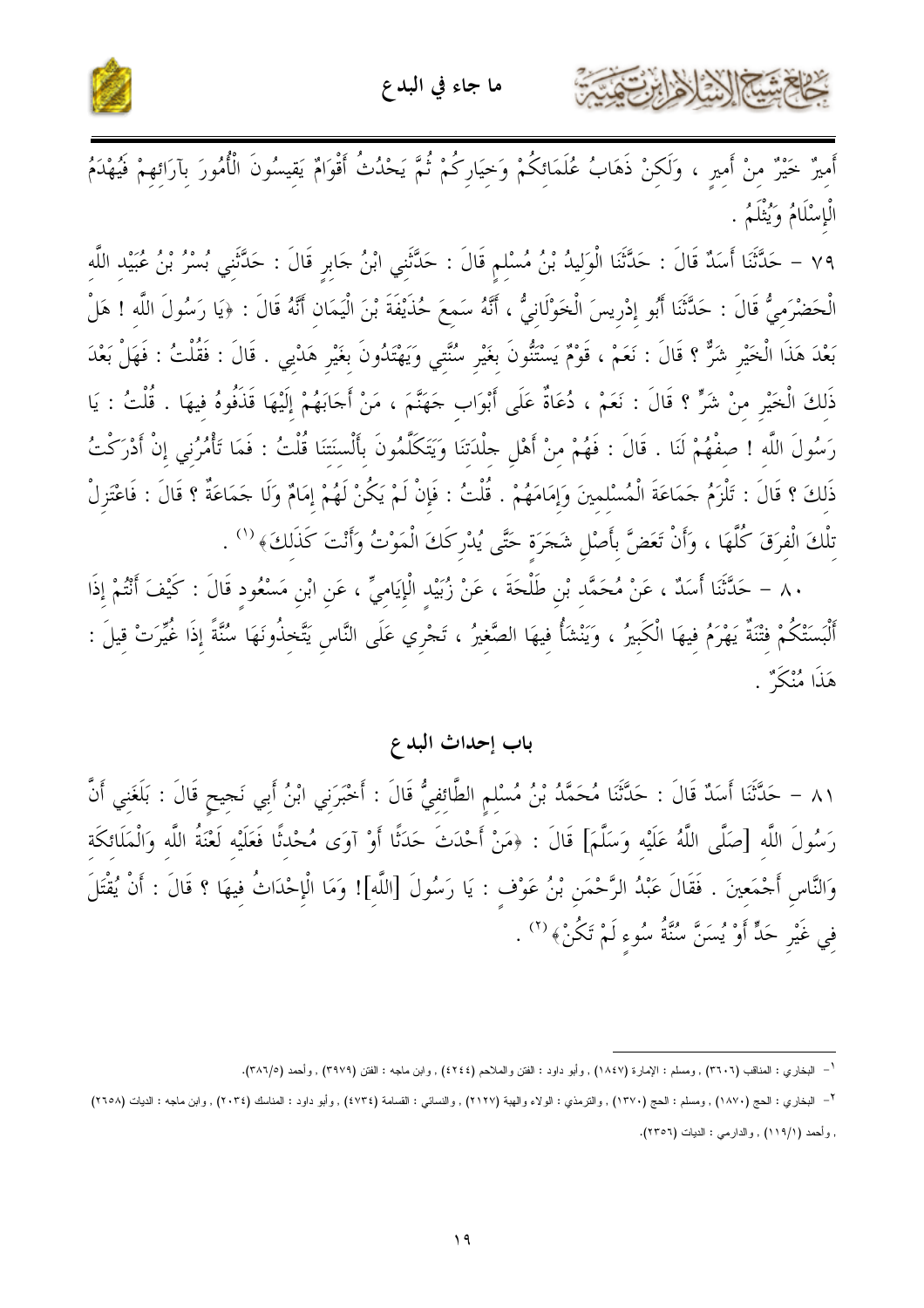

كالحشي الأوابرتمي



٨٢ – حَدَّثَنَا أَسَدٌ قَالَ : حَدَّثَنَا الْمُبَارَكُ بْنُ فَضَالَةَ عَنِ الْحَسَنِ أَنَّ رَجُلًا أَتَى أَبَا مُوسَى الْأَشْعَرِيَّ وَعِنْدَهُ ابْنُ مَسْعُودٍ فَقَالَ : أَرَأَيْتَ رَجُلًا خَرَجَ بِسَيْفِهِ غَضَبًا لِلَّهِ [تَعَالَى] فَقَاتَلَ حَتَّى قُتِلَ ، أَيْنَ هُوَ ؟ فَقَالَ أَبُو مُوسَى : فِي الْجَنَّةِ . فَقَالَ ابْنُ مَسْعُودٍ : أَيُّهَا الْمُفْتِي ! سَلْ صَاحِبَكَ عَلَى سُنَّةٍ ضَرَبَ أَمْ عَلَى بِدْعَةٍ ؟ قَالَ الْحَسَنُ : فَإِذَا بِالْقَوْمِ قَدْ ضَرَبُوا بِأَسْيَافِهِمْ عَلَى الْبِدَعِ .

٨٣ – حَلَّتْنَا أَسَدٌ قَالَ : حَلَّتْنَا الْمُبَارَكُ بْنُ فَضَالَةَ ، عَنْ يُونُسَ بْنِ عُبَيْد ، عَنِ [ابْنِ] سيرِينَ قَالَ : أَخْبَرَنِي أَبُو عُبَيْدَةَ بْنُ حُذَيْفَةَ قَالَ : حَاءَ رَجُلٌ إِلَى حُذَيْفَةَ بْنِ الْيَمَانِ وَأَبُو مُوسَى الْأَشْعَرِيُّ قَاعِدٌ فَقَالَ : أَرَأَيْتَ رَجُلًا ضَرَبَ بسَيْفه غَضَبًا للَّه حَتَّى قُتلَ ، أَيْنَ هُوَ ، أَفي الْجَنَّة أَمْ في النَّار ؟ فَقَالَ أَبُو مُوسَى : في الْحَنَّة . فَقَالَ حُذَيْفَةُ : اسْتَفْهِم الرَّجُلَ وَأَفْهِمْهُ مَا تَقُولُ . قَالَ أَبُو مُوسَى : سُبْحَانَ اللَّه ! كَيْفَ قُلْتَ ؟ قَالَ : قُلْتُ : رَجُلٌ ضَرَبَ بِسَيْفه غَضَبًا لِلَّهِ حَتَّى قُتِلَ ، أَفِي الْجَنَّةِ أَمْ فِي النَّارِ ؟ فَقَالَ أَبُو مُوسَى : فِي الْحَنَّةِ . قَالَ حُذَيْفَةُ : اسْتَفْهِمِ الرَّجُلَ وَأَفْهِمْهُ مَا تَقُولُ . حَتَّى فَعَلَ ذَلِكَ ثَلَاثَ مَرَّاتٍ ، فَلَمَّا كَانَ فِي الثَّالثَة قَالَ : وَاللَّه لَا أَسْتَفْهِمُهُ . فَدَعَا به حُذَيْفَةُ فَقَالَ : رُوَيْدَكَ ، إنَّ صَاحبَكَ لَوْ ضَرَبَ بسَيْفه حَتَّى يَنْقَطعَ فَأَصَابَ الْحَقَّ حَتَّى يُقْتَلَ عَلَيْه فَهُوَ في الْجَنَّة ، وَإِنْ لَمْ يُصب الْحَقَّ وَلَمْ يُوَفَّقْهُ اللَّهُ للْحَقِّ فَهُوَ في النَّارِ . ثُمَّ قَالَ : وَالَّذِي نَفْسي بيَده لَيَدْخُلَنَّ النَّارَ فِي مِثْلِ [الَّذِي] سَأَلْتَ عَنْهُ أكْثَرُ مِنْ كَذَا وَكَذَا .

٨٤ – حَلَّتْنَا سُفْيَانُ بْنُ عُيَيْنَةَ ، عَنْ بَعْض مَشْيَخَته قَالَ : قَالَ حُذَيْفَةُ : أَخْوَفُ مَا أَخَافُ عَلَى النَّاس اتّْنَتَان : أَنْ يُؤْثِرُوا مَا يَرَوْنَ عَلَى مَا يَعْلَمُونَ ، وَأَنْ يَضِلُّوا وَهُمْ لَا يَشْعُرُونَ . قَالَ سُفْيَانُ : هُوَ صَاحِبُ الْبدَعِ .

٨٥ – حَدَّثَنَا أَسَدٌ قَالَ : حَدَّثَنَا عَبْدُ اللَّه بْنُ خَالد ، عَنْ أَبِي عَبْد السَّلَامِ قَالَ : سَمِعْتُ بَكْرَ بْنَ عَبْدِ اللَّهِ الْمُزَنِيَّ ، أَنَّ النَّبِيَّ [صَلَّى اللَّهُ عَلَيْه وَسَلَّمَ] قَالَ : ﴿حَلَّتْ شَفَاعَتِي لِأُمَّتِي إلَّا صَاحبَ بِدْعَةِ﴾.

٨٦ – حَلَّتْنَا أَسَدٌ قَالَ : حَلَّتْنَا مُحَمَّدُ بْنُ الْفَضْلِ ، عَنْ أَبِي بَكْرِ بْنِ عَيَّاشٍ قَالَ : كَانَ عِنْدَنَا فَتًى يُقَاتلُ وَيَشْرَبُ ، وَذَكَرَ أَشْيَاءَ منَ الْفسْق ، ثُمَّ إنَّهُ تَقَرَّأَ فَدَخلَ في التَّشَيُّع ، فَسَمعْتُ حَبيبَ بْنَ أَبي ثَابت وَهُوَ يَقُولُ لَهُ : لَأَنْتَ يَوْمَ كُنْتَ تُقَاتلُ وَتَفْعَلُ مَا تَفْعَلُ خَيْرٌ منْكَ الْيَوْمَ .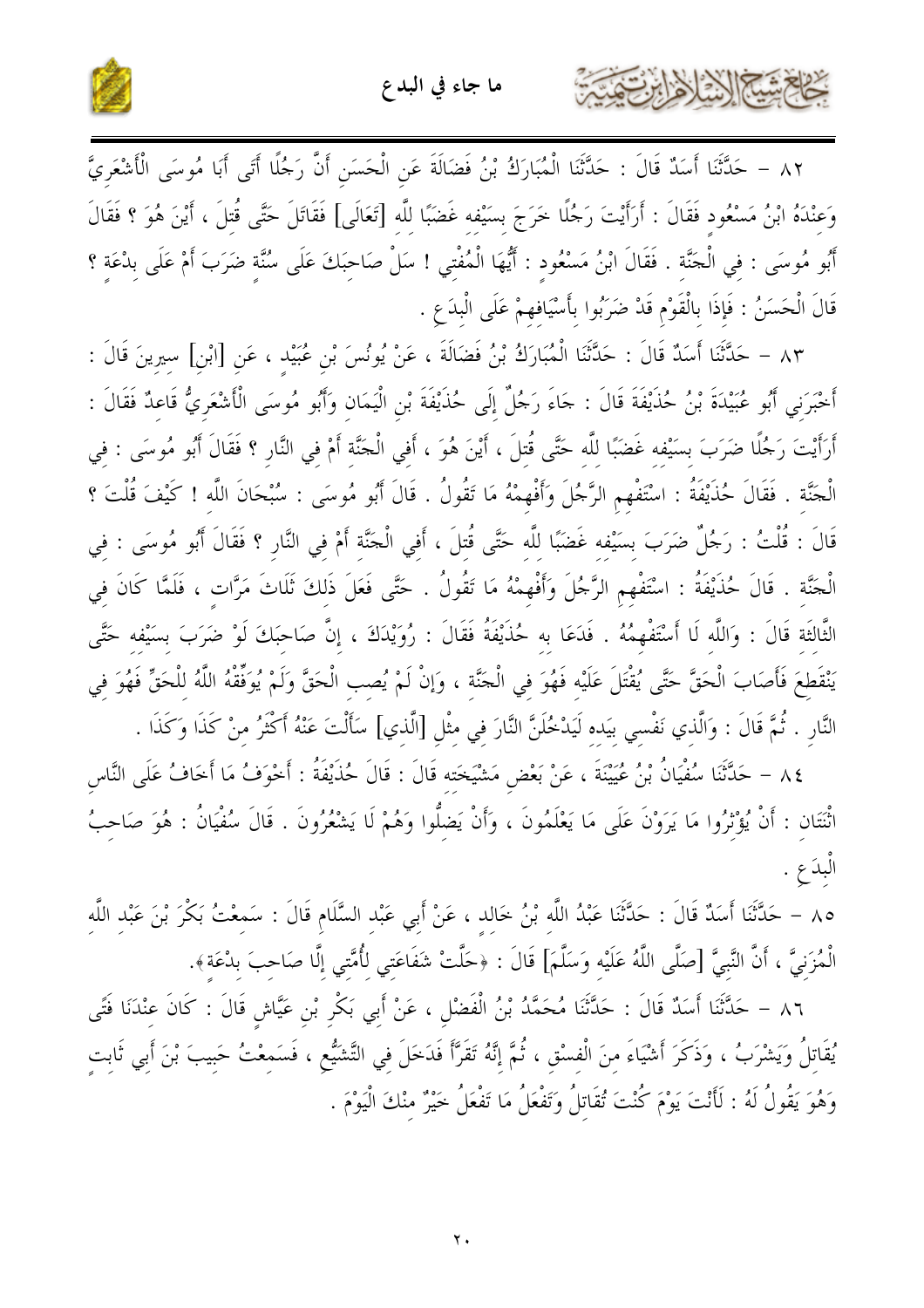



### باب تغيير البدع

٨٧ – حَدَّثَنَا أَسَدٌ قَالَ : حَدَّثَنَا إِسْمَاعِيلُ بْنُ عَيَّاشٍ ، عَنْ عَقِيلِ بْنِ مُدْرِكِ السُّلَمِيِّ ، عَنْ لُقْمَانَ ، عَنْ أَبِي إِدْرِيسَ الْخَوْلَانِيِّ أَنَّهُ كَانَ يَقُولُ : لَأَنْ أَسْمَعَ بِنَاحِيَةِ الْمَسْجِدِ بنَارِ تَحْتَرِقُ أَحَبُّ إِلَيَّ مِنْ أَنْ أَسْمَعَ فيه ببدْعَة لَيْسَ لَهَا مُغَيِّرٌ ، وَمَا أَحْدَثَتْ أُمَّةٌ في دينهَا بدْعَةً إِلَّا رَفَعَ اللَّهُ عَنْهُمْ بِهَا سُنَّةً.

٨٨ – حَلَّتْنَا أَسَلُا عَنْ عَبْدِ اللَّهِ بْنِ وَهْبٍ ، عَنْ مُعَاوِيَةَ بْنِ صَالِحٍ ، عَنْ أَبِي الْأَعْيَسِ ، عَنْ أَبِي إِدْرِيسَ الْخَوْلَانِيِّ أَنَّهُ قَالَ : لَأَنْ أَرَى فِي الْمَسْجِدِ نَارًا لَا أَسْتَطِيعُ أُطْفِيهَا أَحَبُّ إِلَيَّ مِنْ أَنْ أَرَى فِيهِ بِدْعَةً لَا أَسْتَطِيعُ تَغْيبرَهَا .

٨٩ – حَدَّثَنَا أَسَدٌ ، عَنْ عَبْدِ اللَّهِ بْنِ خَالِدٍ ، عَنْ بَقِيَّةَ ، عَنْ مُوسَى بْنِ أَبِي حَبِيبِ قَالَ : حَدَّثَنِي الْحَكَمُ بْنُ عُمَيْرِ الثُّمَالِيُّ وَكَانَ مِنْ أَصْحَابِ النَّبِيِّ [صَلَّى اللَّهُ عَلَيْهِ وَسَلَّمَ] قَالَ : قَالَ النَّبِيُّ ﷺ : ﴿الْأَمْرُ الْمُفْظِعُ وَالْحمْلُ الْمُضْلعُ وَالشَّرُّ الَّذي لَا يَنْقَطعُ إظْهَارُ الْبِدَعِ».

٩٠ – حَلَّتْنِي أَبُو أَيُّوبَ ، عَنْ سَحْنُونِ ، عَنِ ابْنِ وَهْبٍ قَالَ : أَخْبَرَنِي مَنْ سَمِعَ الْأَوْزَاعِيَّ يُحَدِّثُ عَنْ حَسَّانَ بْنِ عَطِيَّةَ قَالَ : مَا أَحْدَثَ قَوْمٌ بِدْعَةً فِي دِينِهِمْ إِلَّا نَزَعَ اللَّهُ مِنْ سُنَّتِهِمْ مِثْلَهَا ، ثُمَّ لَمْ يُعِدْهَا إِلَيْهِمْ إِلَى يَوْمِ الْقِيَامَةِ .

٩١ – أَخْبَرَنَا ابْنُ وَهْبٍ قَالَ : وَأَخْبَرَنِي مَنْ سَمعَ الْأَوْزَاعِيَّ يُحَدِّثُ عَنْ يَحْيَى بْنِ أَبِي عَمْرِو السَّيْبَانِيٍّ قَالَ : حَدَّثَنِي عَبْدُ اللَّهِ بْنُ الدَّيْلَمِيِّ قَالَ : مَا ابْتُدِعَتْ بِدْعَةُ إِلَّا ازْدَادَتْ مُضِيًّا ، وَلَا تُرِكَتْ سُنَّةٌ إِلَّا ازْدَادَتْ هَرَبًا .

٩٢ – حَلَّتْنَا ابْنُ وَهْبٍ ، وَأَحْبَرَنِي مَسْلَمَةُ بْنُ عَلِيٍّ ، عَنْ سَعِيدِ بْنِ الْمُسَيَّبِ ، عَنْ قَتَادَةَ ، عَنْ خِلَاسِ بْنِ عَمْرِو يَرْفَعُهُ قَالَ : لَا يُحْدِثُ رَجُلٌ فِي الْإِسْلَامِ بِدْعَةً إِلَّا تَرَكَ مِنَ السُّنّة مَا هُوَ خَيْرٌ مِنْهَا . ٩٣ – حَدَّثَنَا ابْنُ وَهْبٍ قَالَ : كَتَبَ إِلَيَّ كَثِيرُ بْنُ عَبْدِ اللَّهِ الْمُزَنِيُّ يُحَدِّثُ عَنْ أَبيه عَنْ حَدِّه أَنَّهُ قَالَ : سَمِعْتُ رَسُولَ اللَّهِ ﷺ يَقُولُ : ﴿مَنْ أَحْيَا سُنَّةً مِنْ سُنَّتِي قَدْ أُمِيتَتْ بَعْدِي فَإِنَّ لَهُ مِنَ الْأَجْرِ مِثْلَ مَنْ عَمِلَ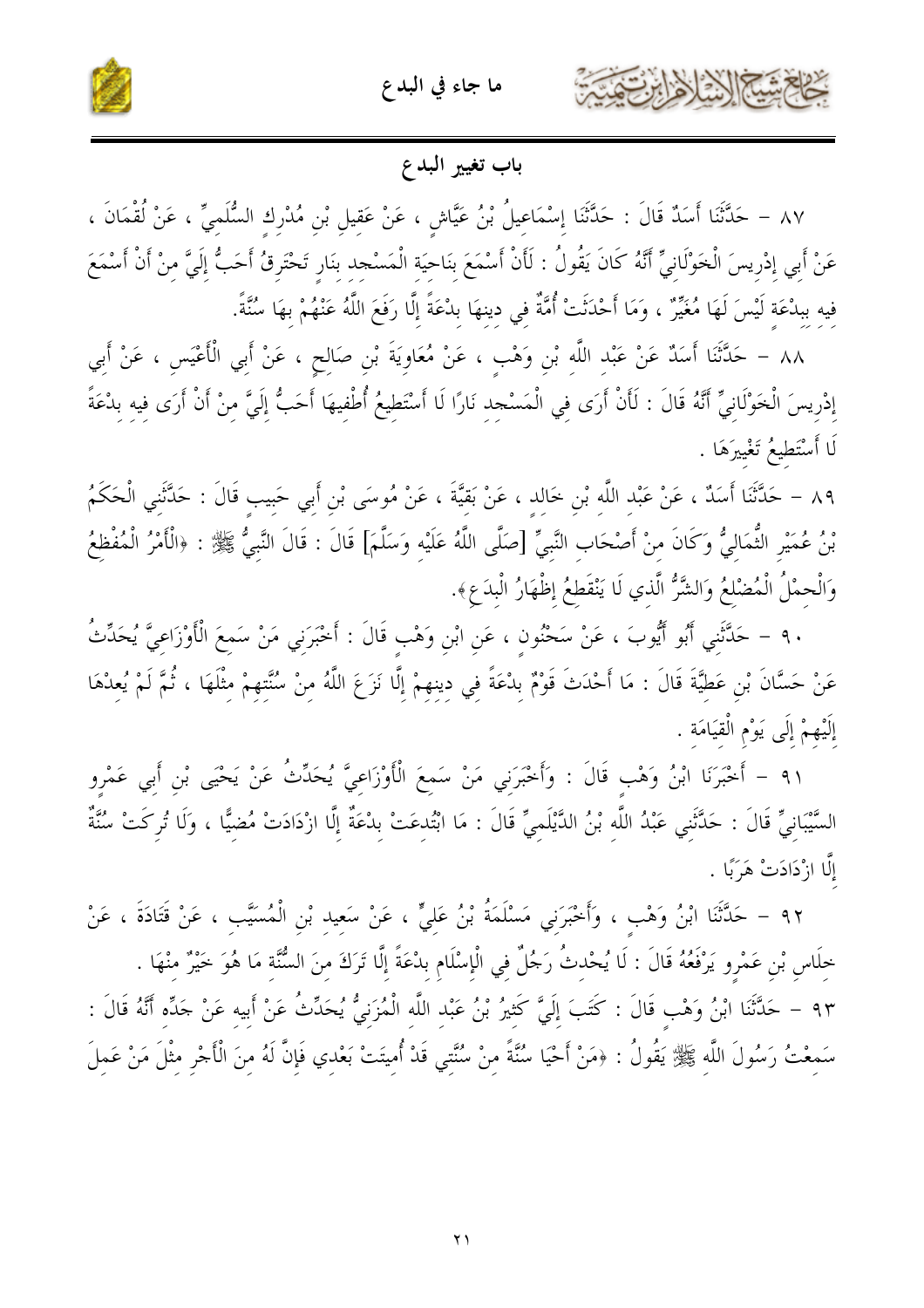



بِهَا مِنَ النَّاسِ لَا يُنْقِصُ ذَلِكَ مِنْ أُجُورِهِمْ شَيْئًا ، وَمَنِ ابْتَدَعَ بِدْعَةً لَا يَرْضَاهَا اللَّهُ وَرَسُولُهُ فَإِنَّ عَلَيْهِ مِثْلَ إِنَّم مَنْ عَمِلَ بِهَا لَا يُنْقِصُ ذَلِكَ مِنْ آثَامِ النَّاسِ [شَيْئًا] ﴾ ('' .

٩٤ – حَلَّتْنَا ابْنُ وَهْبٍ ، وَأَخْبَرَنِي مَنْ سَمِعَ الْأَوْزَاعِيَّ يَقُولُ : حَلَّتْنِي عَبْدَةُ بْنُ أَبِي لُبَابَةَ ، عَنِ ابْنِ عَبَّاسٍ قَالَ : مَنْ أَحْدَثَ رَأْيًا لَيْسَ فِي كِتَابِ اللَّهِ وَلَمْ تَمْضِ بِهِ سُنَّةٌ مِنْ رَسُولِ اللّهِ ﷺ لَمْ يَدْرِ عَلَى مَا هُوَ منْهُ إِذَا لَقِيَ اللَّهَ .

٩٥ – حَلَّتْنَا مُحَمَّدُ بْنُ وَضَّاحٍ قَالَ : حَلَّتَنِي مُحَمَّدُ بْنُ سَعِيد قَالَ : حَلَّتْنَا أَسَدُ بْنُ مُوسَى قَالَ : حَدَّثَنَا عَبْدُ الْمُؤْمِنِ بْنُ عُبَيْد اللَّه قَالَ : حَدَّثَنِي مَهْديٌّ ، عَنْ عِكْرِمَةَ عَنِ ابْنِ عَبَّاسٍ قَالَ : مَا يَأْتِي عَلَى النَّاس منْ عَام إلَّا أَحْدَتُوا فيه بدْعَةً وَأَمَاتُوا فيه سُنَّةً حَتَّى تَحْيَا الْبدَعُ وَتَمُوتَ السُّنَنُ .

٩٦ – حَلَّتْني مُحَمَّدُ بْنُ وَضَّاحٍ قَالَ : حَلَّتْنَا مُحَمَّدُ بْنُ سَعيد قَالَ : حَلَّتْنَا نُعَيْمُ بْنُ حَمَّاد قَالَ : حَلَّتَنَا ابْنُ مَهْدِيٍّ وَأَبُو دَاوُدَ وَعَبْدُ الصَّمَدِ ، عَنْ عَبْدِ الْمُؤْمِنِ أَبِي عُبَيْدَةَ ، عَنْ مَهْدِيٍّ ، عَنْ عِكْرِمَةَ ، عَنِ ابْنِ عَبَّاسٍ قَالَ : مَا منْ عَامٍ إِلَّا وَالنَّاسُ يُحْيُونَ فيه بدْعَةً وَيُميتُونَ فيه سُنَّةً حَتَّى تَحْيَا الْبدَعُ وَتَمُوتَ السُّنَنُ

٩٧ – حَلَّتْنِي إِبْرَاهِيمُ بْنُ مُحَمَّدٍ ، عَنْ عَوْنٍ ، عَنْ إِسْمَاعِيلَ بْنِ نَافِعِ الْقُرَشِيِّ ، عَنْ عَبْد اللَّهِ بْنِ الْمُبَارَكِ قَالَ : اعْلَمْ أَيْ أَحِي أَنَّ الْمَوْتَ الْيَوْمَ كَرَامَةٌ لِكُلِّ مُسْلِمٍ لَقِيَ اللَّهَ عَلَى السُّنَّةِ ، فَإِنَّا لِلَّهِ وَإِنَّا إِلَيْهِ رَاحِعُونَ ، فَإِلَى اللَّهِ نَشْكُو وَحْشَتَنَا وَذَهَابَ الْإِحْوَانِ ، وَقِلَّةَ الْأَعْوَانِ وَظُهُورَ الْبِدَعِ ، وَإِلَى اللَّهِ نَشْكُو عَظيمَ مَا حَلَّ بهَذه الْأُمَّة منْ ذَهَاب الْعُلَمَاء وَ [أَهْلِ] السُّنَّة وَظُهُور الْبدَعِ .

٩٨ – حَلَّتْني مُحَمَّدُ بْنُ وَضَّاحَ قَالَ : حَلَّتْنَا مُحَمَّدُ بْنُ سَعيد قَالَ : حَلَّتْنَا نُعَيْمٌ قَالَ : حَلَّتْنَا جَريرُ بْنُ عَبْدِ الْحَمِيدِ ، عَنْ يَزِيدَ بْنِ أَبِي زِيَادٍ ، عَنْ إِبْرَاهِيمَ ، عَنْ عَلْقَمَةَ ، عَنْ عَبْد اللَّه قَالَ : إذَا التُمسَت الدُّنْيَا بِعَمَلِ الْآخِرَةِ وَتُفُقِّهَ لِغَيْرِ الدِّينِ ظَهَرَتِ الْبِدَعُ .

<sup>&</sup>lt;sup>1</sup> – الترمذي : العلم (٢٦٧٧) , وابن ماجه : المقدمة (٢١٠).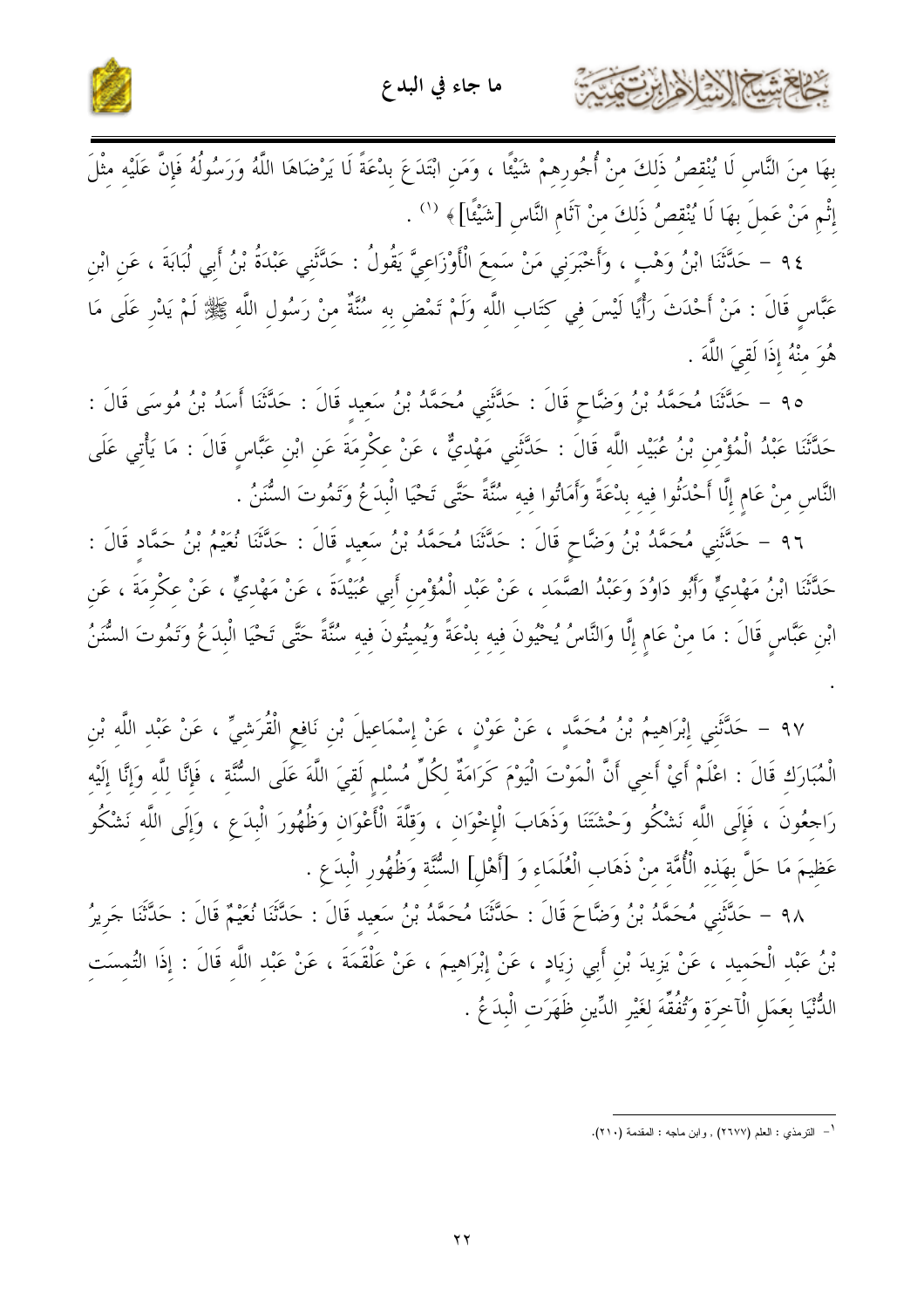

٩٩ – حَدَّثَنِي أَبَانُ بْنُ عِيسَى ، عَنْ أَبِيهِ ، عَنِ ابْنِ الْقَاسِمِ ، عَنْ مَالِكِ أَنَّهُ قَالَ : التَّثْوِيبُ بِدْعَةٌ ، وَلَسْتُ أَرَاهُ .

١٠٠ - حَلَّتَنِي مُحَمَّدُ بْنُ وَضَّاحٍ قَالَ : ثَوَّبَ الْمُؤَذِّنُ بِالْمَدِينَةِ في زَمَانِ مَالك ، فَأَرْسَلَ إلَيْهِ مَالكُ ، فَجَاءَهُ فَقَالَ لَهُ مَالكٌ : مَا هَذَا الَّذي تَفْعَلُ ؟! قَالَ : أَرَدْتُ أَنْ يَعْرِفَ النَّاسُ طُلُوعَ الْفَجْر فَيَقُومُوا . فَقَالَ لَهُ مَالكٌ : لَا تَفْعَلْ ، لَا تُحْدثْ في بَلَدنَا شَيْئًا لَمْ يَكُنْ فيه ، قَدْ كَانَ رَسُولُ اللَّه [صَلَّى اللَّهُ عَلَيْه وَسَلَّمَ] بِهَذَا الْبَلَدِ عَشْرَ سِنِينَ وَأَبُو بَكْرِ وَعُمَرُ وَعُثْمَانُ فَلَمْ يَفْعَلُوا هَذَا ، فَلَا تُحْدثْ في بَلَدنَا مَا لَمْ يَكُنْ فِيهِ . فَكَفَّ الْمُؤَذِّنُ عَنْ ذَلِكَ وَأَقَامَ زَمَانًا ثُمَّ إِنَّهُ تَنَحْنَحَ فِي الْمَنَارَة عنْدَ طُلُوع الْفَجْر ، فَأَرْسَلَ إلَيْه مَاللثٌ فَقَالَ لَهُ : مَا هَذَا الَّذي تَفْعَلُ ؟! قَالَ : أَرَدْتُ أَنْ يَعْرِفَ النَّاسُ طُلُوعَ الْفَجْر . فَقَالَ : أَلَمْ أَنْهَكَ أَلَّا تُحْدِثَ عِنْدَنَا مَا لَمْ يَكُنْ ؟ فَقَالَ : إِنَّمَا نَهَيْتَنِي عَنِ التَّتْوِيبِ . فَقَالَ لَهُ مَالكٌ : لَا تَفْعَلْ . فَكَفَّ أَيْضًا زَمَانًا ثُمَّ حَعَلَ يَضْرِبُ الْأَبْوَابَ ، فَأَرْسَلَ مَالكٌ إِلَيْه ، فَقَالَ لَهُ : مَا هَذَا الَّذي تَفْعَلُ ؟! فَقَالَ : أَرَدْتُ أَنْ يَعْرِفَ النَّاسُ طُلُوعَ الْفَجْرِ . فَقَالَ لَهُ مَالكٌ : لَا تَفْعَلْ ، لَا تُحْدثْ في بَلَدنَا مَا لَمْ يَكُنْ فيه .

١٠١ - قَالَ ابْنُ وَضَّاحٍ : وَكَانَ مَالكٌ يَكْرَهُ التَّثْوِيبَ .

كالمشكالة لأرابت

١٠٢ – قَالَ ابْنُ وَضَّاحٍ : وَإِنَّمَا أُحْدثَ هَذَا بِالْعرَاقِ .

قُلْتُ لِابْنِ وَضَّاحٍ : مَنْ أَوَّلُ مَنْ أَحْدَثَهُ ؟ فَقَالَ : لَا أَدْرِي ، قُلْتُ لَهُ : فَهَلْ يُعْمَلُ به بمَكَّةَ أَوْ [ب[ الْمَدِينَةِ أَوْ [بِ[ مِصْرَ أَوْ غَيْرِهَا مِنَ الْأَمْصَارِ ؟ فَقَالَ : مَا سَمعْتُهُ إِلَّا عِنْدَ بَعْضِ الْكُوفيِّينَ وَالْأَبَاضيِّينَ ، وَكَانَ بَعْضُهُمْ يُثَوِّبُ عِنْدَ الْمَغْرِبِ ، كَانَ يُؤَذِّنُ إِذَا غَابَت الشَّمْسُ ثُمَّ يُؤَخِّرُ الصَّلَاةَ حَتَّى تَظْهَرَ النُّجُومُ ، ثُمَّ يَّتُوبُ ، وَبَعْضُهُمْ يُؤَذِّنُ إذَا غَابَت الْحُمْرَةُ وَيُؤَخِّرُ الصَّلَاةَ حَتَّى يَغيبَ الْبَيَاضُ ثُمَّ يُثَوِّبُ وَيُصَلِّي ، وَبَعْضُهُمْ يُؤَذِّنُ إذَا زَالَتِ الشَّمْسُ وَيُؤْخِّرُ الصَّلَاةَ ثُمَّ يُتْوِّبُ وَيُصَلِّي ، وَكَانَ وَكِيعٌ هُوَ يَفْعَلُ ذَلِكَ عِنْدَ صَلَاةِ الْعِشَاءِ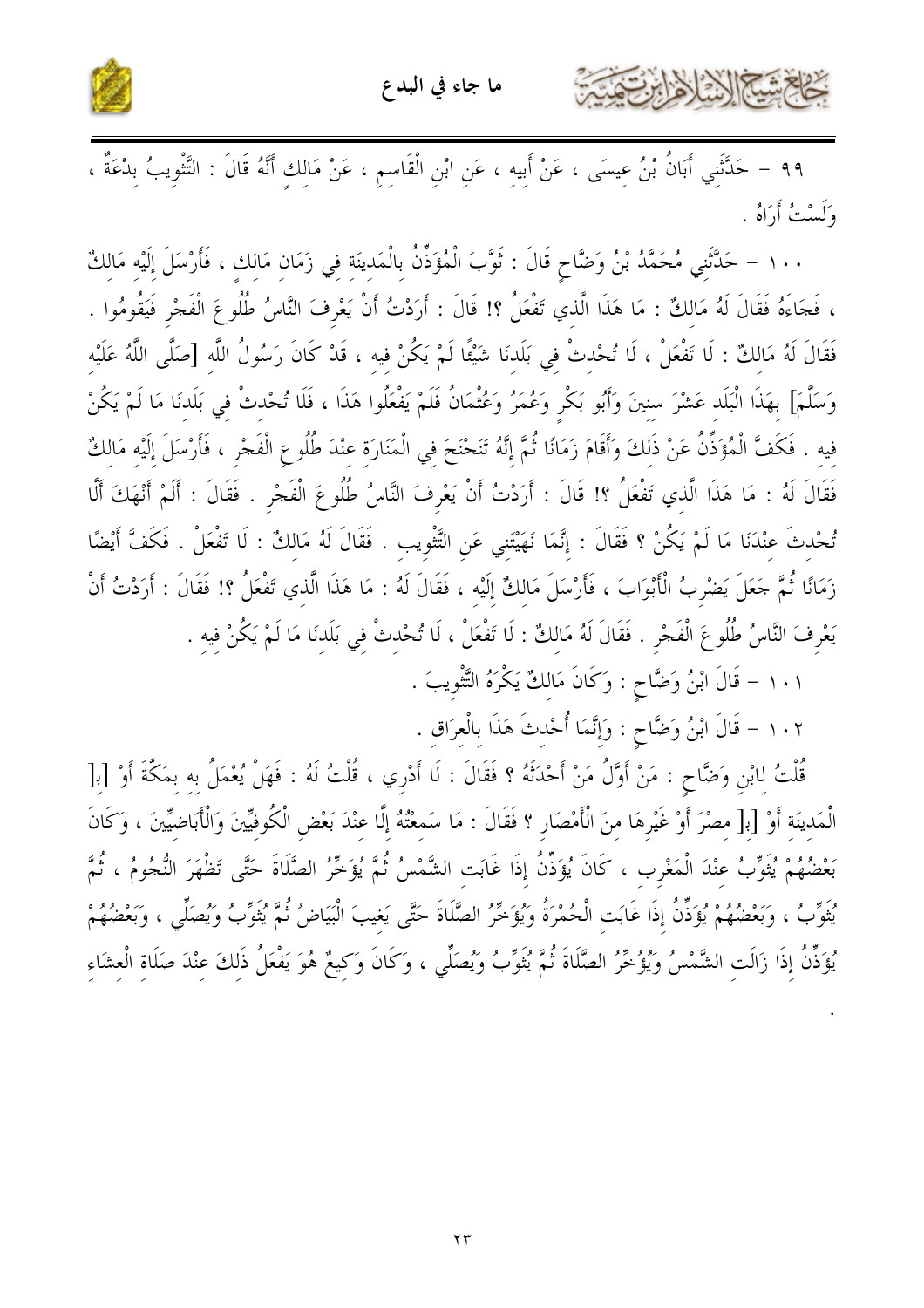





ما جاء في ابتداع الآثار

١٠٣ - حَلَّتْنِي إِبْرَاهِيمُ بْنُ مُحَمَّدٍ قَالَ : حَلَّتْنَا حَرْمَلَةُ بْنُ يَحْيَى ، عَنْ عَبْدِ اللّهِ بْنِ وَهْبٍ ، عَنْ جَرِيرِ بْنِ حَازِمٍ ، عَنِ الْأَعْمَشِ ، قَالَ : حَلَّتَنِي مَعْرُورُ بْنُ سُوَيْدِ الْأَسَدِيُّ : قَالَ : خَرَجْتُ مَعَ أَميرِ الْمُؤْمِنِينَ عُمَرَ [بْنِ الْخَطَّابِ] مِنْ مَكَّةَ إِلَى الْمَدينَة ، فَلَمَّا أَصْبَحْنَا صَلَّى بنَا الْغَدَاةَ ، ثُمَّ رَأَى النَّاسَ يَذْهَبُونَ مَذْهَبًا قَالَ : أَيْنَ يَذْهَبُ هَؤُلَاء ؟!! قيلَ : يَا أَميرَ الْمُؤْمنينَ ! مَسْجدٌ صَلَّى فيه رَسُولُ اللَّه [صَلَّى اللَّهُ عَلَيْه وَسَلَّمَ] هُمْ يَأْتُونَ يُصَلُّونَ فيه . فَقَالَ : إنَّمَا هَلَكَ مَنْ كَانَ قَبْلَكُمْ بمثْل هَذَا ، يَتَّبعُونَ آثَارَ أَنْبِيَائِهِمْ فَيَتَّخِذُونَهَا كَنَائِسَ وَبِيَعًا ، مَنْ أَدْرَكَتْهُ الصَّلَاةُ فِي هَذَا الْمَسْجِدِ فَلْيُصَلِّ ، وَمَنْ لَا فَلْيَمْضِ وَلَا ر<br>تَتَعَمَّلْهَا .

١٠٤ – حَلَّتَنِي مُحَمَّدُ بْنُ وَضَّاحٍ قَالَ : حَلَّتْنَا مُوسَى بْنُ مُعَاوِيَةَ قَالَ : حَلَّتْنَا جَرِيرٌ ، عَنِ الْأَعْمَشِ ، عَنِ الْمَعْرُورِ بْنِ سُوَيْدٍ قَالَ : خَرَجْنَا حُجَّاجًا مَعَ عُمَرَ بْنِ الْخَطَّابِ ، فَعَرَضَ لَنَا في بَعْض الطَّريق مَسْحِدٌ فَابْتَدَرَهُ النَّاسُ يُصَلُّونَ فيه ، فَقَالَ عُمَرُ : مَا شَأْنُهُمْ ؟!! فَقَالُوا : هَذَا مَسْحِدٌ صَلَّى فيه رَسُولُ [اللَّه صَلَّى اللَّهُ عَلَيْه وَسَلَّمَ] . فَقَالَ عُمَرُ : أَيُّهَا النَّاسُ ! إنَّمَا هَلَكَ مَنْ كَانَ قَبْلَكُمْ باتِّبَاعهمْ مثْلَ هَذَا حَتَّى اتَّخَذُوهَا بَيعًا ، فَمَنْ عَرَضَتْ لَهُ فيه صَلَاةٌ فَلْيُصَلِّ ، وَمَنْ لَمْ تَعْرِضْ لَهُ فيه صَلَاةٌ فَلْيَمْض

١٠٥ – حَلَّتْنِي مُحَمَّدُ بْنُ وَضَّاحٍ قَالَ : سَمعْتُ عِيسَى بْنَ يُونُسَ مُفْتِي أَهْلِ طَرَسُوسَ يَقُولُ : أَمَرَ عُمَرُ بْنُ الْخَطَّابِ بقَطْعِ الشَّجَرَةِ الَّتِي بُويعَ تَحْتَهَا النَّبِيُّ [صَلَّى اللَّهُ عَلَيْهِ وَسَلَّمَ] ، فَقَطَعَهَا لِأَنَّ النَّاسَ كَانُوا يَذْهَبُونَ فَيُصَلُّونَ تَحْتَهَا ، فَخَافَ عَلَيْهِمُ الْفتْنَةَ .

قَالَ عِيسَى بْنُ يُونُسَ : وَهُوَ عِنْدَنَا مِنْ حَدِيثِ ابْنِ عَوْنٍ ، عَنْ نَافِعٍ ، أَنَّ النَّاسَ كَانُوا يَأْتُونَ الشَّجَرَةَ فَقَطَعَهَا عُمَرُ .

١٠٦ - قَالَ ابْنُ وَضَّاحٍ : وَكَانَ مَالكُ بْنُ أَنس وَغَيْرُهُ منْ عُلَمَاء الْمَدينَة يَكْرَهُونَ إِتْيَانَ تلْكَ الْمَسَاحِد وَتلْكَ الْآثَارِ للنَّبِيِّ ﷺ بِالْمَدِينَةِ مَا عَدَا قُبَاءَ وَأُحُدًا .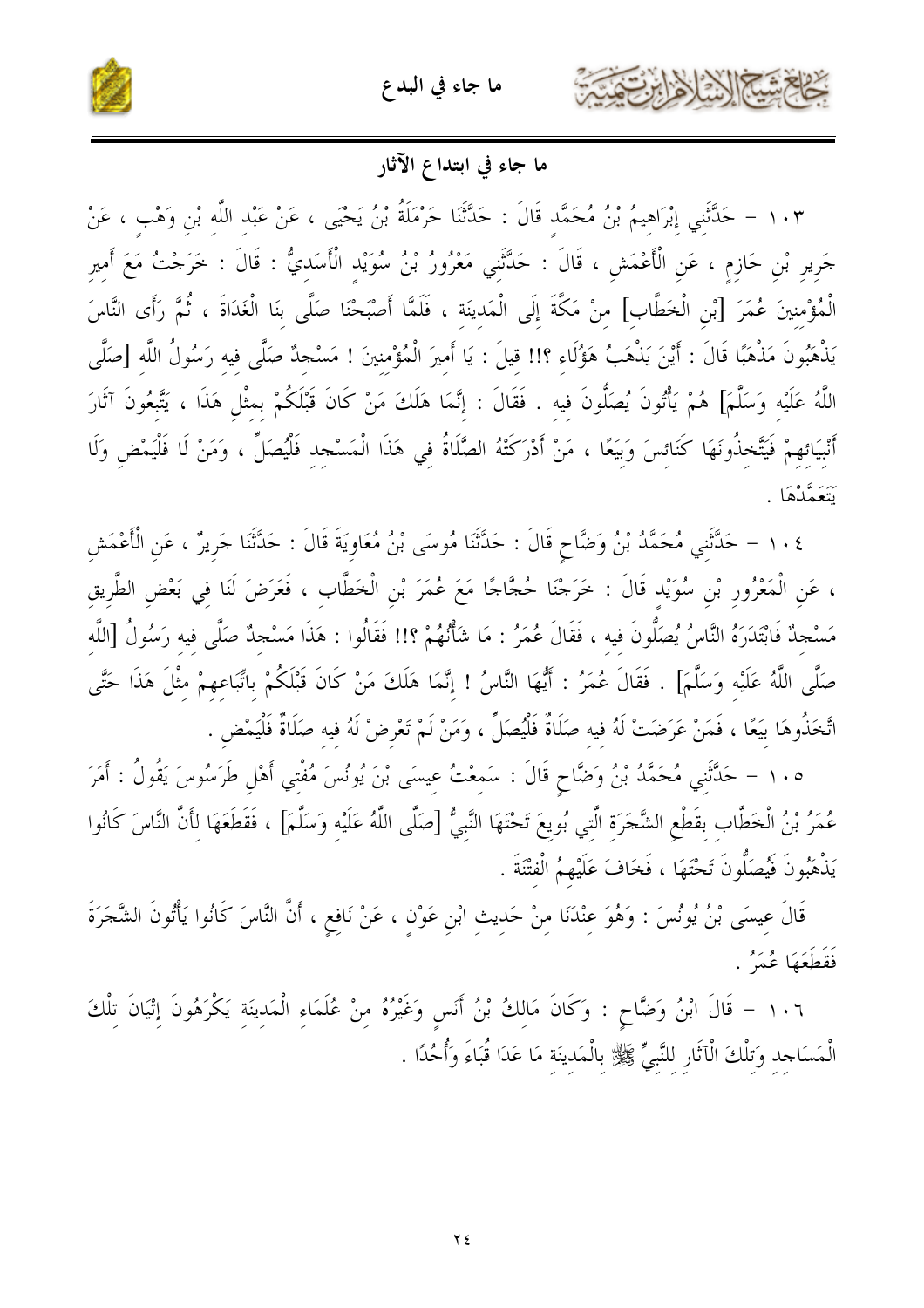



١٠٧ - قَالَ ابْنُ وَضَّاحٍ : وَسَمِعْتُهُمْ يَذْكُرُونَ أَنَّ سُفْيَانَ التَّوْرِيَّ دَخَلَ مَسْجِدَ بَيْتِ الْمَقْدِسِ فَصَلَّى فِيهِ وَلَمْ يَتَّبِعْ تِلْكَ الْآثَارِ وَلَا الصَّلَاةَ فِيهَا ، وَكَذَلِكَ فَعَلَ غَيْرُهُ أَيْضًا مِمَّنْ يُقْتَدَى به . . وَقَدِمَ وَكِيعٌ أَيْضًا مَسْجِدَ بَيْتِ الْمَقْدِسِ فَلَمْ يَعْدُ فِعْلَ سُفْيَانَ .

١٠٨ – قَالَ ابْنُ وَضَّاحٍ : فَعَلَيْكُمْ بِالَاتِّبَاعِ لِأَئِمَّةِ الْهُدَى الْمَعْرُوفِينَ ، فَقَدْ قَالَ بَعْضُ مَنْ مَضَى : كَمْ مِنْ أَمْرِ هُوَ الْيَوْمَ مَعْرُوفٌ عِنْدَ كَثِيرِ مِنَ النَّاسِ كَانَ مُنْكَرًا عِنْدَ مَنْ مَضَى وَمُتَحَبّ إِلَيْه بِمَا يُبْغِضُهُ عَلَيْهِ وَمُتَقَرِّبٌ إِلَيْه بمَا يُبْعِدُهُ منْهُ ، وَكُلُّ بِدْعَةِ عَلَيْهَا زِينَةٌ وَبَهْجَةٌ.

١٠٩ – حَلَّتَنَا مُحَمَّدُ بْنُ وَضَّاحٍ قَالَ : حَلَّتَنَا مُحَمَّدُ بْنُ عَمْرِو ، عَنْ مُصْعَبِ قَالَ : سُئِلَ سُفْيَانُ عَنْ رَجُلٍ يُكْثِرُ قِرَاءَةَ ﴿ قُلْ هُوَ ٱللَّهُ أَحَدٌ ۞ ﴾ <sup>(')</sup> لَا يَقْرَأُ غَيْرَهَا كَمَا يَقْرَأُهَا ؟ فَكَرِهَهُ وَقَالَ : إِنَّمَا أَنْتُمْ مُتَّبِعُونَ ، فَاتَّبِعُوا الْأَوَّلِينَ ، وَلَمْ يَبْلُغْنَا عَنْهُمْ مِثْلُ هَذَا ، وَإِنَّمَا أُنْزِلَ الْقُرْآنُ لِيُقْرَأَ وَلَا يُخَصَّ شَيْءٌ دُونَ شَيْءٍ

١١٠ – حَلَّثَنِي مُحَمَّدُ بْنُ وَضَّاحٍ قَالَ : حَلَّثَنِي سَحْنُونٌ وَحَارِثٌ ، عَنِ ابْنِ الْقَاسِمِ ، عَنْ مَالِكِ أَنَّهُ سُئِلَ عَنْ قِرَاءَةِ ﴿ **قُلَّ هُوَ ٱللَّهُ أَحَدٌ** ۞ ﴾ <sup>(٢)</sup> مِرَارًا فِي رَكْعَةِ ، فَكَرِهَ ذَلِكَ وَقَالَ : هَذَا مِنْ مُحْدَثَاتِ الْأُمُور الَّتي أَحْدَنُوهَا .

١١١ – حَلَّتَنِي مُحَمَّدُ بْنُ وَضَّاحٍ قَالَ : حَلَّتَنِي مُحَمَّدُ بْنُ مُصَفَّى قَالَ : حَلَّتَني سُوَيْدُ بْنُ عَبْد الْعَزِيزِ قَالَ : حَدَّثَنَا سَيَّارٌ أَبُو الْحَكَمِ ، عَنِ الشَّعْبِيِّ ، أَنَّ عُمَرَ بْنَ الْخَطَّابِ كَانَ يَضْرِبُ الرَّجَبِيِّينَ الَّذِينَ يَصُوْمُونَ رَجَبَ كُلَّهُ .

قُلْتُ لِمُحَمَّد بْنِ وَضَّاحٍ : لِأَيِّ شَيْءٍ كَانَ عُمَرُ يَضْرِبُ الرَّجَبِيِّينَ ؟ قَالَ : إِنَّمَا هُوَ خَبَرٌ جَاءَ هَكَذَا ، مَا أَدْرِي أَيَصِحُّ أَمْ لَا ، وَإِنَّمَا مَعْنَاهُ خَوْفَ أَنْ يَتَّخِذُوهُ سُنَّةً مِثْلَ رَمَضَانَ .

SATTE

ا – سورة الإخلاص أية : ١.

٢- سورة الإخلاص أية : ١.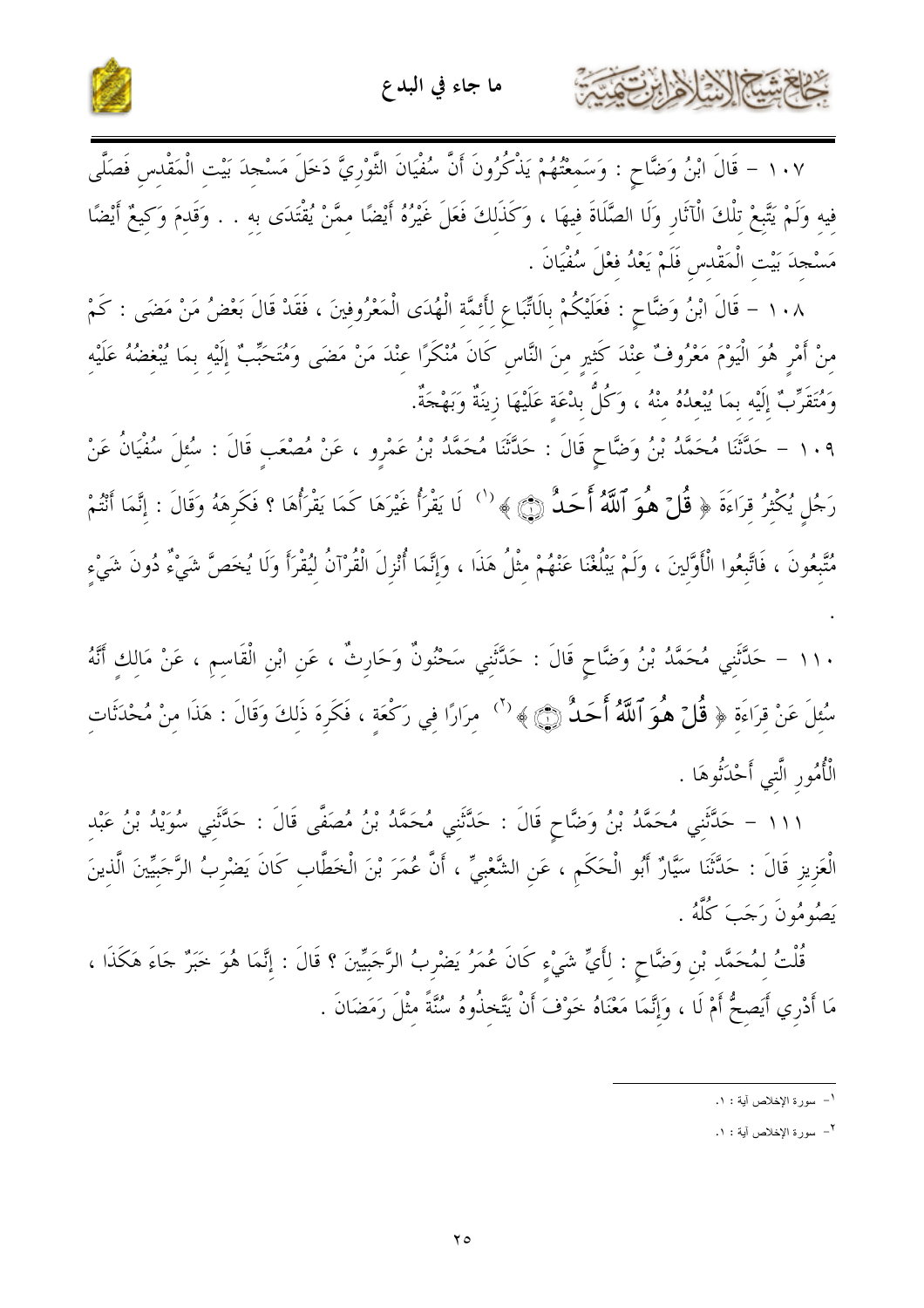

١١٢ - حَلَّتْنِي مَالِكُ بْنُ عَلِيٍّ ، عَنْ سَعِيدِ ، عَنْ أَشْهَبَ قَالَ : سَأَلْتُ مَالِكًا عَنِ الْحَدِيثِ الَّذِي جَاءَ أَنَّ أَبَا بَكْرِ الصِّدِّيقَ لَمَّا أَتَاهُ حَبَرُ الْيَمَامَةِ سَجَدَ ؟ قَالَ : فَقَالَ لِي : أَمَا يَكْفِيكَ أَنَّهُ قَدْ فُتِحَ لِرَسُولِ اللَّهِ [صَلَّى اللَّهُ عَلَيْهِ وَسَلَّمَ] الْفُتُوحُ فَلَمْ يَسْجُدْ ، وَفُتِحَ لِأَبِي بَكْرِ [فِي] غَيْرِ الْيَمَامَةِ فَلَمْ يَسْجُدْ ، وَفُتِحَ لعُمَرَ [بْنِ الْخَطَّابِ] فَلَمْ يَسْجُدْ ؟ قَالَ : [فَ] قُلْتُ [لَهُ] : يَا أَبَا عَبْد اللَّه ! إنَّمَا أَرَدْتُ أَنْ أَعْرِفَ رَأْيَكَ فَأَرُدَّ ذَلكَ به . قَالَ : بِحَسْبِكَ إِذَا بَلَغَكَ مِثْلُ هَذَا وَلَمْ يَأْتِ ذَلكَ عَنْهُمْ مُتَّصِلًا أَنْ تَرُدَّهُ بِذَلكَ ، فَهَذَا إجْمَاعْ .

١١٣ - وَقَدْ كَانَ مَالِكٌ يَكْرَهُ كُلَّ بِدْعَةِ وَإِنْ كَانَتْ فِي خَيْرِ .

كخابع شيخ الدير المزايرت

١١٤ - وَلَقَدْ كَانَ مَالكٌ يَكْرَهُ الْمَجيءَ إِلَى بَيْت الْمَقْدس حيفَةَ أَنْ يُتَّخَذَ ذَلكَ سُنَّةً ، فَكَانَ يَكْرَهُ مَحِيءَ قُبُور الشُّهَدَاء ، وَيَكْرَهُ مَحِيءَ قُبَاءَ خَوْفًا منْ ذَلكَ ، وَقَدْ حَاءَتِ الْآثَارُ عَنِ النَّبِيِّ ﷺ بِالرَّغْبَةِ فِي ذَلكَ ، وَلَكنْ لَمَّا خَافَ الْعُلَمَاءُ عَاقبَةَ ذَلكَ تَرَكُوهُ .

١١٥ – قَالَ ابْنُ كِنَانَةَ وَأَشْهَبُ : سَمِعْنَا مَالِكًا يَقُولُ : لَمَّا أَتَاهَا سَعْدٌ بْنُ أَبِي وَقَّاصِ قَالَ : وَدِدْتُ أَنَّ رِجْلي تَكَسَّرَتْ وَأَنِّي لَمْ أَفْعَلْ .

١١٦ - قَالَ : وَسُئِلَ ابْنُ كِنَانَةَ عَنِ الْآثَارِ الَّتِي بِالْمَدِينَةِ فَقَالَ : أَتْبَتُ مَا عِنْدَنَا فِي ذَلِكَ قُبَاءُ ، إِلَّا أَنَّ مَالكًا كَانَ يَكْرَهُ مَحِيئَهَا خَوْفًا [منْ] أَنْ تُتَّخَذَ سُنَّةً .

١١٧ – وَقَالَ سَعيدُ بْنُ حَسَّانَ : كُنْتُ أَقْرَأُ عَلَى ابْن نَافع كُتُبَهُ ، فَلَمَّا مَرَرْتُ بحَديث التَّوْسعَة لَيْلَةَ عَاشُورَاءَ قَالَ لي : حَوِّقْ عَلَيْه . قُلْتُ : وَلمَ ذَلكَ يَا أَبَا مُحَمَّد ؟!! قَالَ : خَوْفًا منْ أَنْ يُتَّخَذَ سُنَّةً .

١١٨ – قَالَ يَحْيَى بْنُ يَحْيَى : لَقَدْ كُنْتُ بِالْمَدِينَةِ أَيَّامَ [مَالِكِ] وَبِمِصْرَ أَيَّامَ اللَّيْثِ وَابْنِ الْقَاسِمِ وَابْنِ وَهْبِ ، وَأَدْرَكْتُنِي تلْكَ اللَّيْلَةَ مَعَهُمْ فَمَا سَمِعْتُ لَهَا عِنْدَ وَاحِدٍ مِنْهُمْ [ذِكْرًا] ، وَلَوْ ثَبَتَ عِنْدَهُمْ لَأُجِرُوا مِنْ ذِكْرِهَا مَا أُجِرُوا مِنْ سَائِرِ مَا تَبَتَ عِنْدَهُمْ .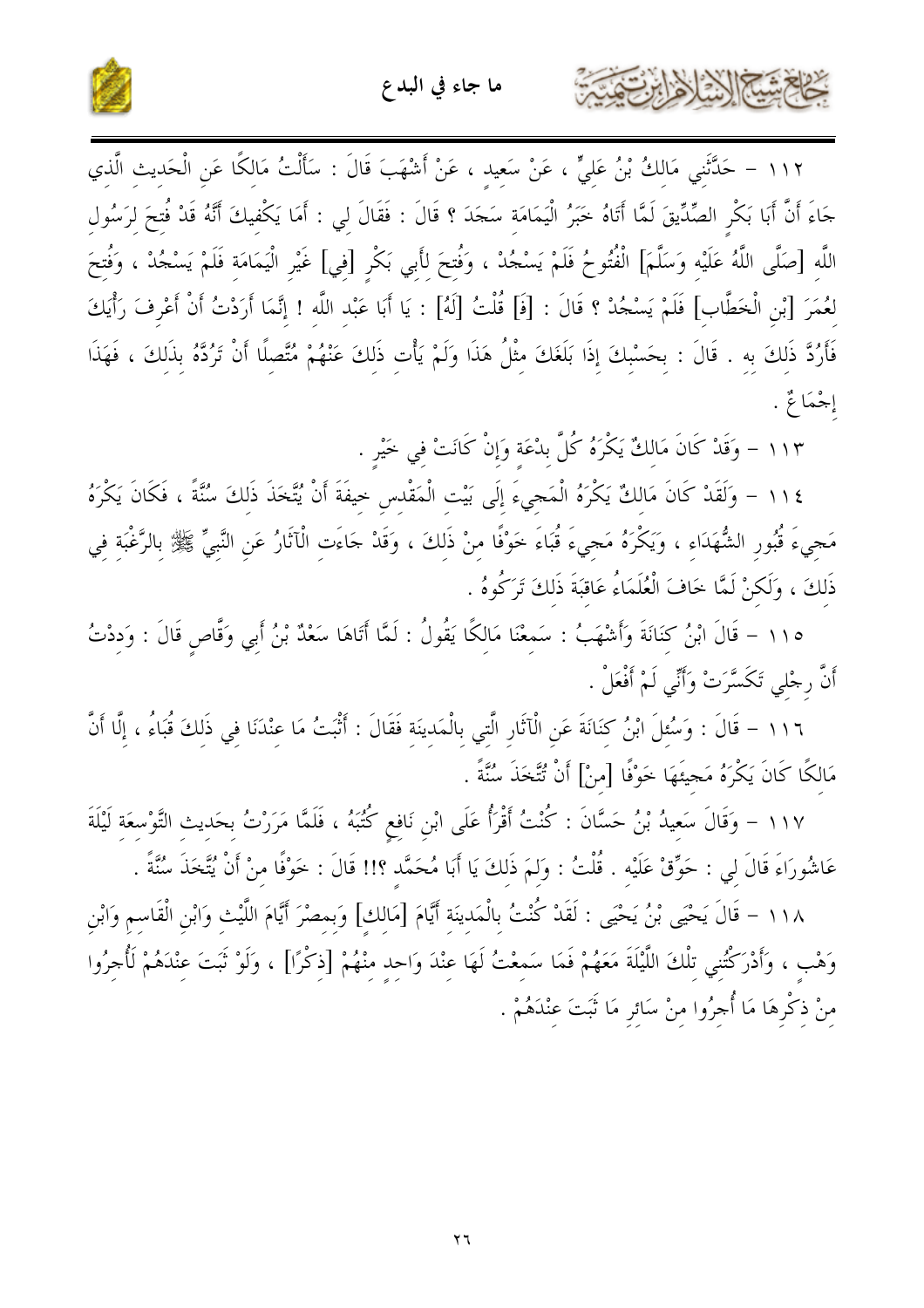





## ما جاء في ليلة النصف من شعبان

١١٩ – حَلَّتْنِي مُحَمَّدُ بْنُ وَضَّاحٍ قَالَ : حَلَّتْنَا هَارُونُ بْنُ سَعِيدِ قَالَ : حَلَّتْنَا ابْنُ وَهْب قَالَ : حَدَّثَنَا عَبْدُ الرَّحْمَنِ بْنُ زَيْدِ بْنِ أَسْلَمَ قَالَ : لَمْ أُدْرِكْ أَحَدًا مِنْ مَشْيَخَتَنَا وَلَا فُقَهَائِنَا يَلْتَفْتُونَ إِلَى لَيْلَة النِّصْفِ مِنْ شَعْبَانَ ، وَلَمْ نُدْرِكْ أَحَدًا مِنْهُمْ يَذْكُرُ حَدِيتَ مَكْحُولٍ وَلَا يَرَى لَهَا فَضْلًا عَلَى سِوَاهَا مِنَ اللَّيَالي

قَالَ ابْنُ زَيْد : وَالْفُقَهَاءُ لَمْ يَكُونُوا يَصْنَعُونَ ذَلكَ .

١٢٠ – حَلَّتْنَا مُحَمَّدُ بْنُ وَضَّاحٍ قَالَ : حَلَّتْنَا ابْنُ أَبِي مَرْيَمَ قَالَ : حَلَّتْنَا نُعَيْمُ بْنُ حَمَّادٍ قَالَ : حَدَّثَنَا عَبْدُ الرَّزَّاقِ ، عَنْ مَعْمَرٍ ، عَنِ ابْنِ أَبِي مُلَيْكَةَ قَالَ : قِيلَ لَهُ : إِنَّ زِيَادًا النُّمَيْرِيَّ يَقُولُ : إِنَّ لَيْلَةَ النِّصْفِ مِنْ شَعْبَانَ أَجْرُهَا كَأَجْرِ لَيْلَةِ الْقَدْرِ . فَقَالَ ابْنُ أَبِي مُلَيْكَةَ : لَوْ سَمِعْتُهُ [مِنْهُ] وَبِيَدِي عَصًا لَضَرَبْتُهُ بهَا . وَكَانَ زِيَادٌ قَاضِيًا .

# كراهية اجتماع الناس عشية عرفة

١٢١ – حَلَّتْنِي مُحَمَّدُ بْنُ وَضَّاحٍ قَالَ : حَلَّتْنَا زَيْدُ بْنُ الْبِشْرِ قَالَ : حَلَّتْنَا ابْنُ وَهْب ، عَنِ اللَّيْثِ ، عَنْ أَبِي حَفْصٍ الْمَدَنِيِّ قَالَ : احْتَمَعَ النَّاسُ يَوْمَ عَرَفَةَ بِمَسْجِدِ النَّبِيِّ ﷺ يَدْعُونَ بَعْدَ الْعَصْرِ ، فَخَرَجَ نَافِعٌ مَوْلَى ابْنِ عُمَرَ مِنْ دَارِ آلِ عُمَرَ ، فَقَالَ : أَيُّهَا النَّاسُ ! إِنَّ الَّذِي أَنْتُمْ عَلَيْه بِدْعَةٌ وَلَيْسَتْ بِسُنَّةٍ ، إِنَّا أَدْرَكْنَا النَّاسَ وَلَا يَصْنَعُونَ [مِثْلَ] هَذَا . ثُمَّ رَجَعَ فَلَمْ يَجْلِسْ ، ثُمَّ خَرَجَ الثَّانيَةَ فَفَعَلَ مثْلَهَا ثُمَّ رَجَعَ .

١٢٢ – حَلَّتْنِي مُحَمَّدُ بْنُ وَضَّاحٍ ، قَالَ : حَلَّتْنَا مُحَمَّدُ بْنُ قُدَامَةَ ، قَالَ : حَلَّتْنَا الْأَنْصَارِيُّ مُحَمَّدُ بْنُ عَبْد اللَّه قَالَ : حَدَّثَنَا ابْنُ عَوْنِ قَالَ : شَهدْتُ إِبْرَاهِيمَ النَّخَعِيَّ سُئِلَ عَنِ اجْتمَاع النَّاس عَشيَّةَ عَرَفَةَ ، فَكَرِهَهُ وَقَالَ : مُحْدَثٌ .

١٢٣ – [وَ] حَلَّتْنِي مُحَمَّدُ بْنُ وَضَّاحٍ قَالَ : حَلَّتْنِي ابْنُ نُمَيْرِ ، عَنِ ابْنِ مَهْدِيٍّ ، عَنْ سُفْيَانَ ، عَنِ الْأَعْمَشِ ، عَنْ أَبِي وَائلِ أَنَّهُ كَانَ لَا يَأْتِي الْمَسْجِدَ عَشَيَّةَ عَرَفَةَ .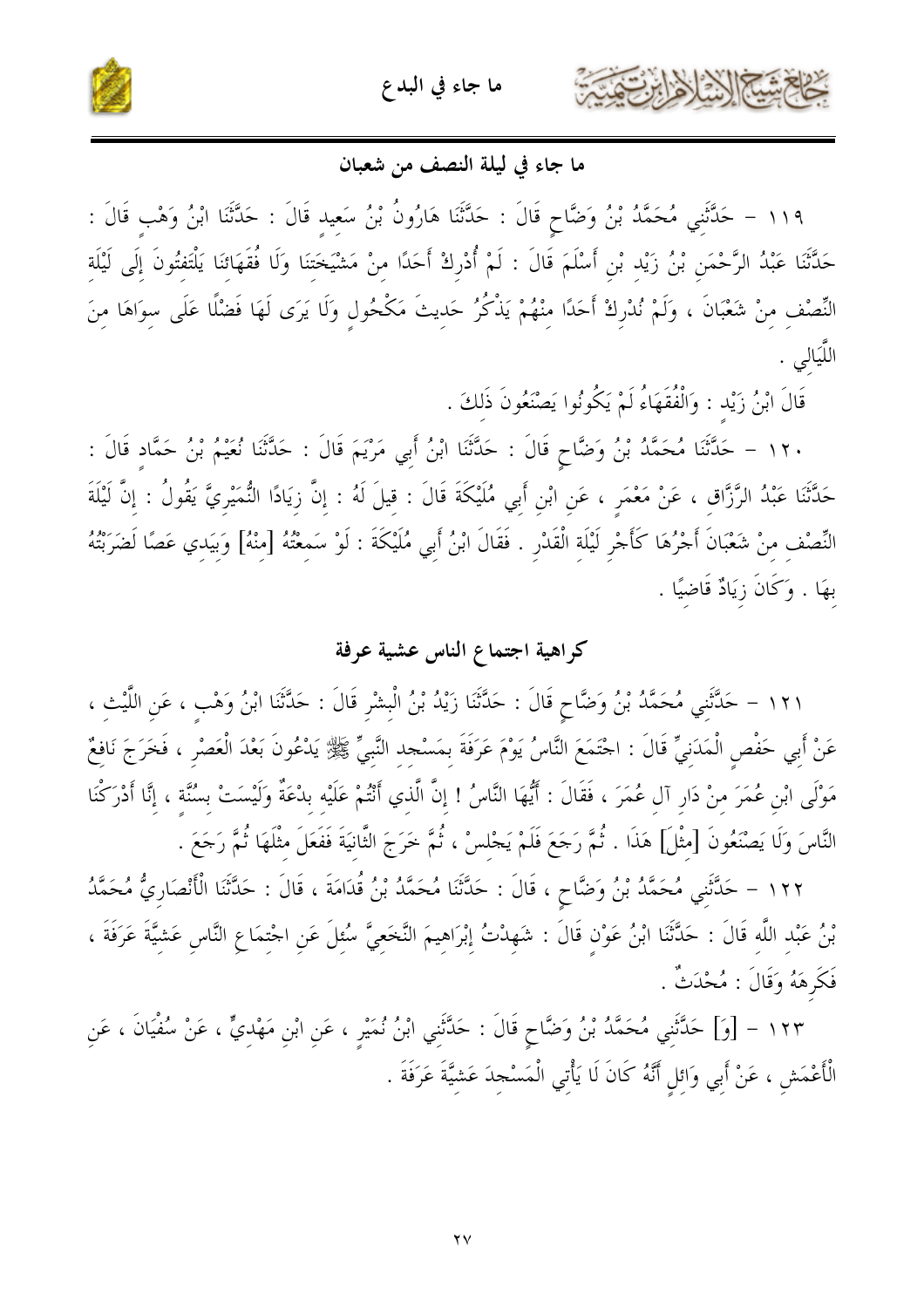





١٢٤ – حَلَّتْنِي مُحَمَّدُ بْنُ وَضَّاحٍ قَالَ : حَلَّتْنَا مُوسَى ، عَنْ عَبْدِ اللَّهِ ، عَنْ سُفْيَانَ قَالَ : لَيْسَ عَرَفَةُ إِلَّا بِمَكَّةَ ، لَيْسَ فِي هَذِهِ الْأَمْصَارِ عَرَفَةُ . ١٢٥ – حَلَّثَنِي مُحَمَّدُ بْنُ وَضَّاحٍ قَالَ : حَلَّتْنَا غَيْرُ وَاحِدٍ مِنْهُمْ زَيْدٌ ، عَنْ سُفْيَانَ عَنْ مُوسَى بْنِ أَبِي

عِيسَى ، أَنَّ نَافِعًا كَرِهَ الضَّجَّ مَعَ الْإِمَامِ حِينَ يَقْرَأُ مِثْلَ قَوْلِهِ : ﴿ أَنَاْ رَبُّكُمُ ٱلْأَعْلَىٰ ﴿ وَ ۖ ﴾ [النَّازِعَاتِ : ٢٤] [وَ] مِثْلَ قَوْلِهِ : ﴿ مَا عَلِمْتُ لَكُمْ مِّنْ إِلَـٰهٍ غَيْرِكِ ﴾ (٢) [الْقَصَصِ : ٣٨] . قَالَ سُفْيَانُ : إِنَّمَا يُنْصِتُ .

# النهي عن الجلوس مع أهل البدع ومخالطتهم

١٢٦ – حَلَّتْنَا مُحَمَّدُ بْنُ وَضَّاحٍ قَالَ : حَلَّتْنَا مُحَمَّدُ بْنُ سَعِيد قَالَ : حَلَّتْنَا أَسَدُ بْنُ مُوسَى قَالَ : حَلَّتْنَا بَعْضُ أَصْحَابِنَا ، عَنْ مُوسَى بْنِ أَعْيَنَ ، عَنْ لَيْثِ بْنِ أَبِي سُلَيْمٍ ، عَنِ الْحَسَنِ قَالَ : لَا تُجَالِسْ صَاحبَ بلْعَة ، فَإِنَّهُ يُمْرِضُ قَلْبَكَ .

١٢٧ – [وَ] حَدَّثَنَا أَسَدٌ ، قَالَ بَعْضُ أَصْحَابِنَا : عَنْ عَبْدِ الْمَلِكِ ابْنِ أَبِي كَرِيمَةَ ، عَنْ سُفْيَانَ الثَّوْرِيِّ قَالَ : مَنْ جَالَسَ صَاحِبَ بِدْعَةِ لَمْ يَسْلَمْ مِنْ إِحْدَى ثَلَاثٍ : إِمَّا أَنْ يَكُونَ فِتْنَةً لِغَيْرِهِ ، وَإِمَّا أَنْ يَقَعَ فِي قَلْبِهِ شَيْءٌ فَيَزِلَّ بِهِ فَيُدْخِلَهُ اللَّهُ النَّارَ ، وَإِمَّا أَنْ يَقُولَ : وَاللَّهِ مَا أُبَالِي مَا تَكَلَّمُوا وَإِنِّي وَاثِقٌ بِنَفْسِي ، فَمَنْ أَمنَ اللَّهَ عَلَى دينه طَرْفَةَ عَيْنِ سَلَبَهُ إِيَّاهُ .

١٢٨ – حَدَّثَنَا أَسَدٌ عَنْ أَيُّوبَ [بْنِ] النَّجَّارِ الْيَمَامِيِّ قَالَ : حَدَّثَنَا نَاشِرَةُ بْنُ حَنِيفَةَ الْحَنَفِيُّ يَرْفَعُهُ إِلَى النَّبِيِّ ﷺ فِيمَا ظَنَنْتُ قَالَ : ﴿مَنْ أَتَى صَاحِبَ بِدْعَةِ لِيُوَقِّرَهُ فَقَدْ أَعَانَ عَلَى هَدْمِ الْإِسْلَامِ﴾.

وَوَجَدْتُ هَذَا الْحَدِيثَ عِنْدَ مَنْ سَمِعَهُ مِنْ أَيُّوبَ مُثْبَتًا عَنِ النَّبِيِّ ﷺ لَيْسَ فِيهِ مَا يُظَنُّ .

<sup>&</sup>lt;sup>1</sup>– سورة النازعات أية : ٢٤.

۲ – سورة القصص أية : ۳۸.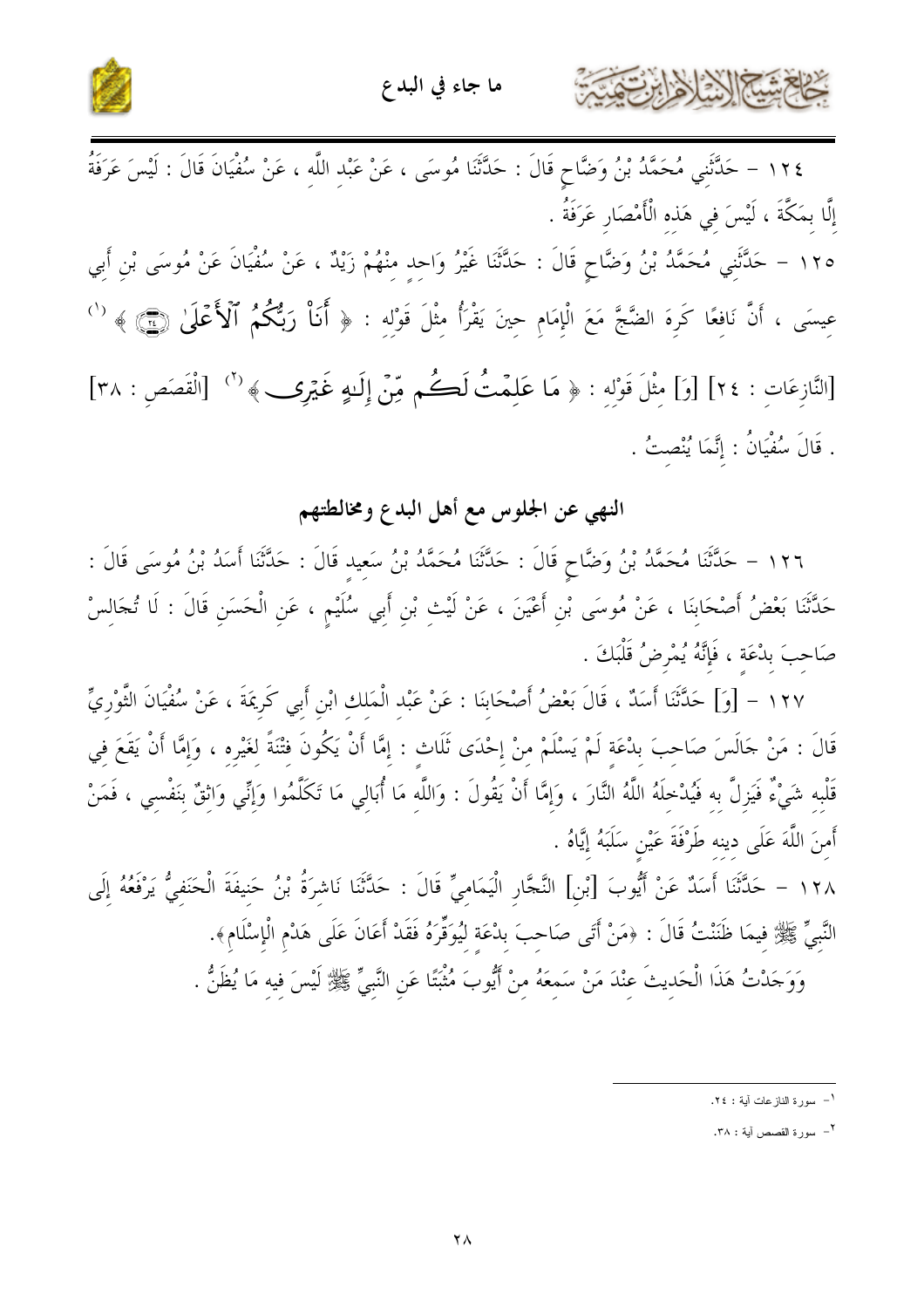



بشتي الأخراطية

١٢٩ – حَدَّثَنَا أَسَلٌ ، عَنْ كَثيرِ بْنِ سَعْدِ قَالَ : مَنْ جَلَسَ إِلَى صَاحِبِ بِدْعَةِ نُزِعَتْ مِنْهُ الْعصْمَةُ وَوُكلَ إِلَى نَفْسه .

١٣٠ – حَلَّتْنَا أَسَدٌ ، عَنْ عَبْدِ اللَّهِ بْنِ خَالِدٍ ، عَنِ الْفَضْلِ ، عَنْ هِشَامٍ بْنِ عُرْوَةَ عَنْ أَبيه قَالَ : قَالَ رَسُولُ اللَّه ﷺ : ﴿مَنْ وَقَرَ صَاحبَ بِدْعَة فَقَدْ أَعَانَ عَلَى هَدْمِ الْإِسْلَامِ﴾.

١٣١ – حَدَّثَنَا أَسَدٌ قَالَ : حَدَّثَنَا بَعْضُ أَصْحَابِنَا ، عَنِ الْأَوْزَاعِيِّ ، عَنْ يَحْيَى بْنِ أَبِي كَثِيرِ قَالَ : إِذَا لَقيتَ صَاحِبَ بِدْعَةٍ فِي طَرِيقٍ فَخُذْ [فِي] طَرِيقِ آخَرَ .

١٣٢ – حَلَّتْنَا أَسَدٌ قَالَ : حَلَّتْنَا حَمَّادُ بْنُ زَيْد ، عَنْ أَيُّوبَ قَالَ : قَالَ أَبُو قَلَابَةَ : لَا تُجَالسُوا أَهْلَ الْأَهْوَاء وَلَا تُجَادُلُوهُمْ ، فَإِنِّي لَا آمَنُ أَنْ يَغْمسُوكُمْ في ضَلَالَتهمْ أَوْ يَلْبسُوا عَلَيْكُمْ مَا كُنْتُمْ تَعْرفُونَ . قَالَ أَيُّوبُ : وَكَانَ – وَاللَّه – منَ الْفُقَهَاء ذَوي الْأَلْبَاب .

١٣٣ – حَلَّتْنَا أَسَلٌ قَالَ : حَلَّتْنَا شِهَابُ بْنُ حِرَاشِ الْحَوْشَبِيُّ ، عَنِ الْعَوَّامِ بْنِ حَوْشَب ، أَنَّهُ كَانَ يَقُولُ لابْنه : يَا عيسَى ، أَصْلَحَ اللَّهُ قَلْبَكَ ، وَأَقَلَّ مَالَكَ . وَكَانَ يَقُولُ : وَاللَّه لَأَنْ أَرَى عيسَى يُجَالسُ أَصْحَابَ الْبَرَابِطِ وَالْأَشْرِبَةِ وَالْبَاطِلِ أَحَبُّ إِلَيَّ مِنْ أَنْ أَرَاهُ يُجَالِسُ أَصْحَابَ الْخُصُومَاتِ ، يَعْنِي أَهْلَ الْبِدَعِ .

١٣٤ - حَلَّتْنَا أَسَدٌ قَالَ : حَلَّتْنَا زَيْدٌ عَنْ مُحَمَّدٍ بْنِ طَلْحَةَ قَالَ : قَالَ إِبْرَاهِيمُ : لَا تُجَالِسُوا أَصْحَابَ الْأَهْوَاءِ وَلَا تُكَلِّمُوهُمْ ، فَإِنِّي أَحَافُ أَنْ تَرْتَدَّ قُلُوبُكُمْ .

١٣٥ – حَلَّتْنَا أَسَدٌ قَالَ : حَلَّتْنَا زَيْدٌ ، عَنْ مُحَمَّدٍ بْنِ سَلَمٍ قَالَ : أَوْحَى اللَّهُ [تَعَالَى] إِلَى مُوسَى بْنِ عمْرَانَ : لَا تُجَالسْ أَصْحَابَ الْأَهْوَاء فَتَسْمَعَ منْهُمْ كَلمَةً فَتُرْديكَ فَتُضلَّكَ فَتُدْخلَكَ النَّارَ . ١٣٦ – حَلَّثَنَا أَسَلٌ قَالَ : حَلَّتْنَا إِبْرَاهِيمُ بْنُ مُحَمَّد ، عَنْ صَفْوَانَ بْنِ سُلَيْم ، عَنْ سَعيد بْنِ يَسَارِ ، عَنْ أَبِي هُرَيْرَةَ قَالَ : قَالَ النَّبِيُّ ﷺ : ﴿الرَّجُلُ عَلَى دِينِ خَلِيلِهِ ، فَلْيَنْظُرْ أَحَدُكُمْ مَنْ يُخَالِلْ﴾ ('' .

<sup>&</sup>lt;sup>1</sup>= التزمذي : الزهد (٢٣٧٨) , وأبو داود : الأدب (٤٨٣٣) , وأحمد (٣٠٣/٢).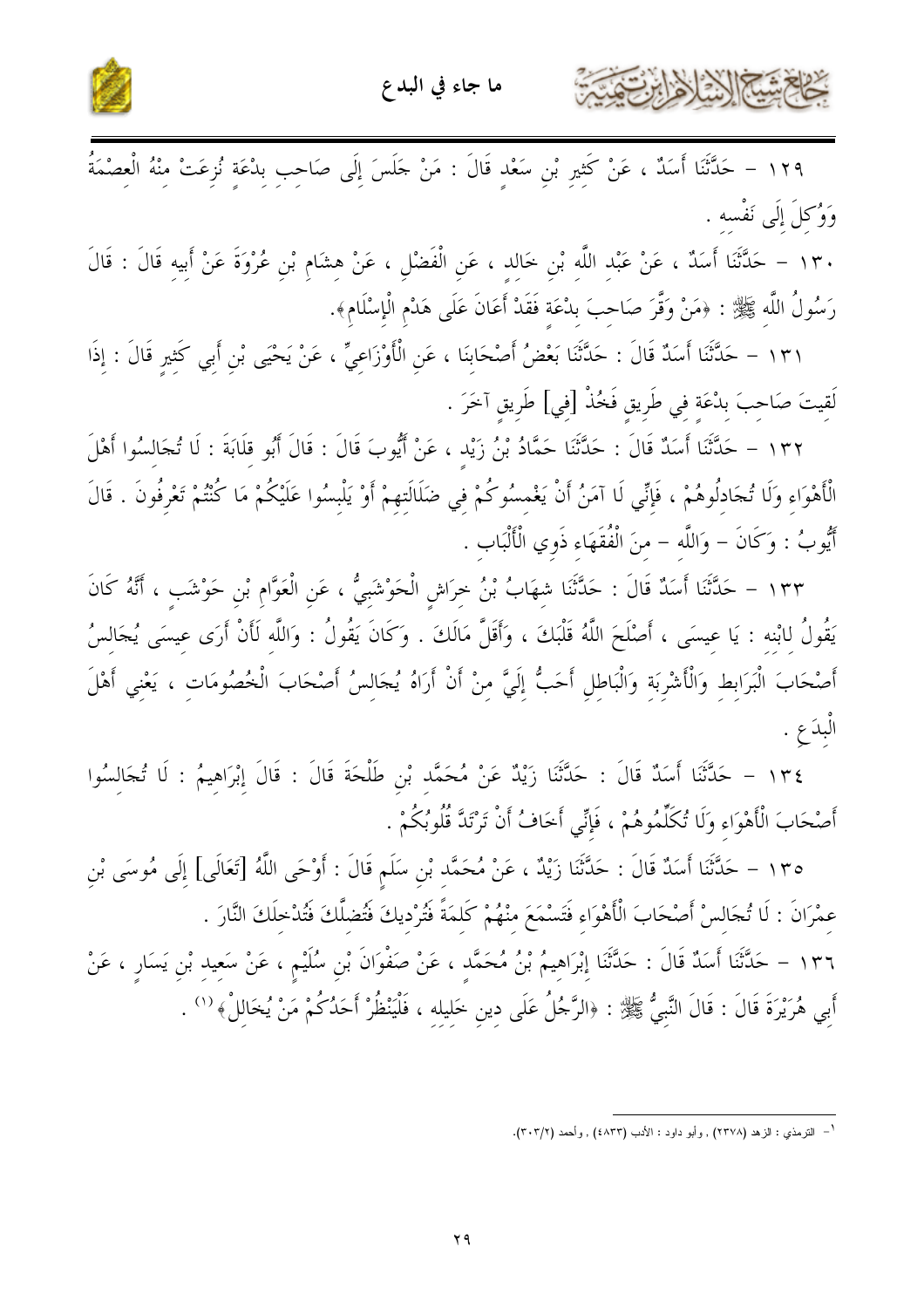

كالحشيم الأخالات



١٣٧ – حَلَّتْنَا أَسَلٌ قَالَ : حَلَّتْنَا عَبْدُ الرَّحْمَنِ بْنُ زِيادٍ ، عَنْ أَبِي غَسَّانَ مُحَمَّدِ بْنِ مُطَرِّفٍ ، عَنْ مُحَمَّدِ بْنِ عَجْلَانَ ، قَالَ : قَالَ ابْنُ مَسْعُودٍ : مَنْ أَحَبَّ أَنْ يُكْرِمَ دِينَهُ فَلْيَعْتَزِلْ مُخَالَطَةَ السُّلْطَانِ وَمُجَالَسَةَ أَصْحَابِ الْأَهْوَاءِ ، فَإِنَّ مُجَالَسَتَهُمْ أَلْصَقُ منَ الْجَرَبِ .

١٣٨ – حَلَّتْنَا أَسَلٌ قَالَ : حَلَّتْنَا عَبْدُ الرَّحْمَنِ بْنُ زِيَادٍ ، عَنْ إِسْمَاعِيلَ بْنِ عَيَّاشٍ عَنْ أَبِي سَلَمَةَ – سُلَيْمَانَ بْنِ سُلَيْمِ الْحِمْصِيِّ – عَنِ الْحَسَنِ الْبَصْرِيِّ قَالَ : لَا تُجَالِسْ صَاحِبَ هَوًَى فَيَقْذِفَ فِي قَلْبِكَ مَا تَتَّبِعُهُ عَلَيْه فَتَهْلِكَ أَوْ تُخَالفَهُ فَيَمْرَضَ قَلْبُكَ .

١٣٩ - حَدَّثَنَا أَسَدٌ قَالَ : حَدَّثَنَا مُؤَمَّلُ بْنُ إِسْمَاعِيلَ قَالَ : حَدَّثَنَا الْحَسَنُ بْنُ وَهْبِ قَالَ : حَدَّثَنَا حُمَيْدٌ الْأَعْرَجُ قَالَ : قَدمَ غَيْلَانُ [مَكَّةَ فَجَاوَرَ بهَا ، فَأَتَى غَيْلَانُ] مُجَاهدًا وَقَالَ : يَا أَبَا الْحَجَّاجِ ! بَلَغَني أَنَّكَ تَنْهَى النَّاسَ عَنِّي وَتَذْكُرُني ، بَلَغَكَ عَنِّي شَيْءٌ لَا أَقُولُهُ ؟ إِنَّمَا أَقُولُ كَذَا ، إنَّمَا أَقُولُ كَذَا ، فَجَاءَ بشَيْء لَا يُنْكرُهُ . فَلَمَّا قَامَ قَالَ مُجَاهدٌ : لَا تُجَالسُوهُ فَإِنَّهُ قَدَريٌّ . قَالَ حُمَيْدٌ : فَإنِّي يَوْمًا في الطَّوَاف فَلَحقَنِي غَيْلَانُ مِنْ خَلْفِي ، فَجَبَذَ رِدَائِي ، فَالتَفَتُّ فَقَالَ : كَيْفَ يَقْرَأُ مُجَاهِدٌ حَرْفَ كَذَا وَكَذَا ؟ فَأَخْبَرْتُهُ فَمَشَى مَعِي [قَالَ : فَبَصُرَ بِي مُجَاهِدٌ مَعَهُ ، فَأَتَيْتُهُ فَجَعَلْتُ أُكَلِّمُهُ فَلَا يَرُدُّ عَلَيّ ، وَأَسْأَلُهُ فَلَا يُحيبُني . قَالَ : فَغَدَوْتُ إِلَيْه فَوَجَدْتُهُ عَلَى تِلْكَ الْحَال ، فَقُلْتُ : يَا أَبَا الْحَجَّاجِ ! مَا لَكَ ؟! أَبَلَغَكَ عَنِّي شَيْءٌ ؟ أَحْدَثْتُ حَدَثًا ؟ مَا لِي ؟! فَقَالَ : أَلَمْ أَرَكَ مَعَ غَيْلَانَ وَقَدْ نَهَيْتُكُمْ أَنْ تُكَلّْمُوهُ أَوْ تُجَالسُوهُ ؟ قَالَ : قُلْتُ وَاللَّه – يَا أَبَا الْحَجَّاج – مَا ذَكَرْتُ قَوْلَكَ وَمَا بَدَأْتُهُ ، هُوَ بَدَأَني . قَالَ : فَقَالَ : وَاللَّه يَا حُمَيْدُ لَوْلَا أَنْكَ عنْدي مُصَدَّقٌ مَا نَظَرْتَ لي في وَجْه مُنْبَسط مَا عشْتُ .

١٤٠ - حَدَّثَنَا أَسَدٌ قَالَ : حَدَّثَنَا مُؤَمَّلُ بْنُ إِسْمَاعِيلَ قَالَ : أَخْبَرَنِي صَاحِبٌ لَنَا ، عَنْ أَيُّوبَ قَالَ : كُنْتُ يَوْمًا عِنْدَ مُحَمَّد بْنِ سيرينَ إذْ حَاءَ عَمْرُو بْنُ عُبَيْد فَدَخَلَ ، فَلَمَّا حَلَسَ وَضَعَ مُحَمَّدٌ يَدَهُ في بَطْنه ثُمَّ أَنَّ ، قَالَ وَقَامَ فَقُلْتُ لعَمْرو : انْطَلقْ بنَا . قَالَ : فَخَرَجْنَا ، فَلَمَّا مَضَى عَمْرُو رَحَعْتُ ، فَقُلْتُ : يَا أَبَا بَكْرٍ ! قَدْ فَطنْتُ إِلَى مَا صَنَعْتَ . قَالَ : وَمَا فَطنْتَ ؟ قَالَ : قُلْتُ : نَعَمْ . قَالَ : أَمَا إنَّهُ لَمْ يُظلَّني وَإِيَّاهُ سَقْفُ بَيْت .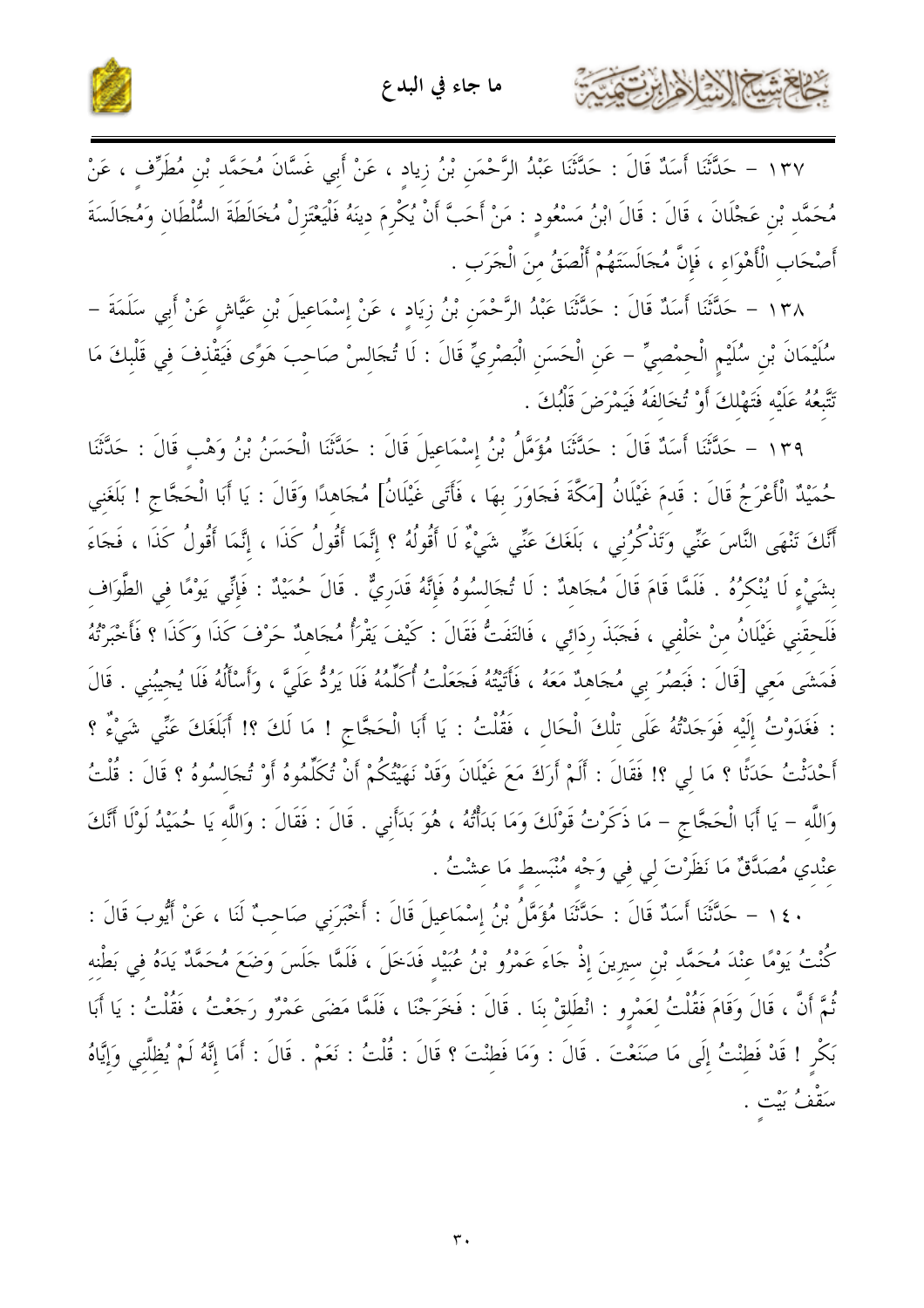حطاهم شيخ الأخرابرت



١٤١ – حَدَّثَنَا إِسْمَاعِيلُ بْنُ سَعِيدِ الْبَصْرِيُّ ، عَنْ رَجُلٍ أَخْبَرَهُ قَالَ : كُنْتُ أَمْشِي مَعَ عَمْرِو بْنِ عُبَيْدِ فَرَآني ابْنُ عَوْن فَأَعْرَضَ عَنِّي شَهْرَيْن .

١٤٢ – حَلَّتْنَا أَسَدٌ قَالَ : حَلَّتْنَا مُؤَمَّلٌ ، عَنْ رَجُلٍ أَخْبَرَهُ قَالَ : دَخَلَ عَمْرُو بْنُ عُبَيْد عَلَى ابْنِ عَوْنِ فَسَكَتَ ابْنُ عَوْنٍ لَمَّا رَآهُ ، وَسَكَتَ عَمْرُو عَنْهُ فَلَمْ يَسْأَلْهُ عَنْ شَيْء فَمَكَثَ هُنَيَّةً ثُمَّ قَامَ فَخَرَجَ ، فَقَالَ ابْنُ عَوْنٍ : بِمَ اسْتَحَلَّ أَنْ دَخَلَ دَارِي بِغَيْرِ إِذْنِي ؟ – مِرَارًا يُرَدِّدُهَا – أَمَا إنَّهُ لَوْ تَكَلَّمَ ، أَمَا إنَّهُ لَوْ تَكَلَّمَ .

١٤٣ - حَلَّتْنَا أَسَلُ قَالَ : حَلَّتْنَا مُؤَمَّلُ بْنُ إِسْمَاعِيلَ قَالَ : قَالَ بَعْضُ أَصْحَابنَا لحَمَّاد بْنِ زَيْد : مَا لَكَ لَمْ تَرْوِ عَنْ عَبْدِ الْكَرِيمِ إِلَّا حَديثًا وَاحِدًا ؟ قَالَ : مَا أَتَيْتُهُ إِلَّا مَرَّةً وَاحدَةً لمَسَاقه في هَذَا الْحَديث ، وَمَا أُحِبُّ أَنَّ أَيُّوبَ عَلِمَ بِإِتْيَانِي إِيَّاهُ وَإِنَّ لِي كَذَا وَكَذَا ، وَإِنِّي أَظُنُّهُ لَوْ عَلِمَ لَكَانَتِ الْفَيْصَلَ فِيمَا بَيْنِي وسيمته .

٤٤ ١ – حَلَّتْنَا أَسَلٌ قَالَ : حَلَّتْنَا مُحَمَّدُ بْنُ الْفُضَيْلِ بْنِ غَزْوَانِ ، عَنِ الْمُغِيرَةِ ، عَنْ إِبْرَاهِيمَ ، أَنَّهُ قَالَ لمُحَمَّد بْنِ السَّائبِ : لَا تَقْرَبْنَا مَا دُمْتَ عَلَى رِأْيكَ هَذَا . وَكَانَ مُرْجئيًّا .

٥ ٤ ١ – حَدَّثَنَا أَسَدٌ قَالَ : حَدَّثَنَا الْمُؤَمَّلُ ، عَنْ حَمَّاد بْن زَيْد ، عَنْ أَيُّوبَ قَالَ : لَقيَني سَعيدُ بْنُ جُبَيْرِ فَقَالَ : أَلَمْ أَرَكَ مَعَ طَلْقِ ؟ قُلْتُ : بَلَى ، فَمَا لَهُ ؟! قَالَ : لَا تُجَالسْهُ ، فَإِنَّهُ مُرْجئٌ . قَالَ أَيُّوبُ : وَمَا شَاوَرْتُهُ في ذَلكَ ، وَلَكنْ يَحقُّ للرَّجُل الْمُسْلم إذَا رَأَى منْ أَحيه شَيْئًا يَكْرَهُهُ أَنْ يَنْصَحَهُ .

١٤٦ - حَلَّتْنَا أَسَلٌ قَالَ : حَلَّتْنَا إِسْمَاعِيلُ بْنُ سَلَمَةَ ، عَنْ حَمَّادِ بْنِ زَيْدٍ ، عَنْ يَحْيَى بْنِ عُبَيْدِ قَالَ : لَقيَني رَجُلٌ منَ الْمُعْتَزِلَة ، فَقَامَ فَقُمْتُ ، فَقُلْتُ : إمَّا أَنْ تَمْضيَ وَإِمَّا أَنْ أَمْضيَ ، فَإنِّي إنْ أَمْش مَعَ نَصْرَانِيٍّ أَحَبٌّ إِلَيَّ منْ أَنْ أَمْشيَ مَعَكَ .

١٤٧ – حَلَّثَنَا أَسَلُهُ قَالَ : حَلَّتُنَا بَقِيَّةُ بْنُ الْوَلِيدِ ، عَنْ صَفْوَانَ بْنِ عَمْرِو ، عَنْ أَبِي الدَّرْدَاءِ أَنَّهُ كَتَبَ إِلَى سَلْمَانَ [يَدْعُوهُ إِلَى الْأَرْضِ الْمُقَدَّسَةِ ، فَكَتَبَ إِلَيْهِ سَلْمَانُ] : يَا أَخِي ، إِنْ كَانَ بَعُدَتِ الدَّارُ مِنَ الدَّارِ فَإِنَّ الرُّوحَ [مِنَ الرُّوحِ] قَرِيبٌ ، وَإِنَّ طَيْرَ السَّمَاءِ تَقَعُ عَلَى إِلْفِهَا مِنَ الْأَرْضِ .

١٤٨ - [وَفِي رِوَايَةِ أَنَّ سَلْمَانَ قَالَ لَهُ : إِنَّ الْأَرْضَ لَا تُقَدِّسُ أَحَدًا ، وَإِنَّمَا يُقَدِّسُ الْإِنْسَانَ عَمَلُهُ] .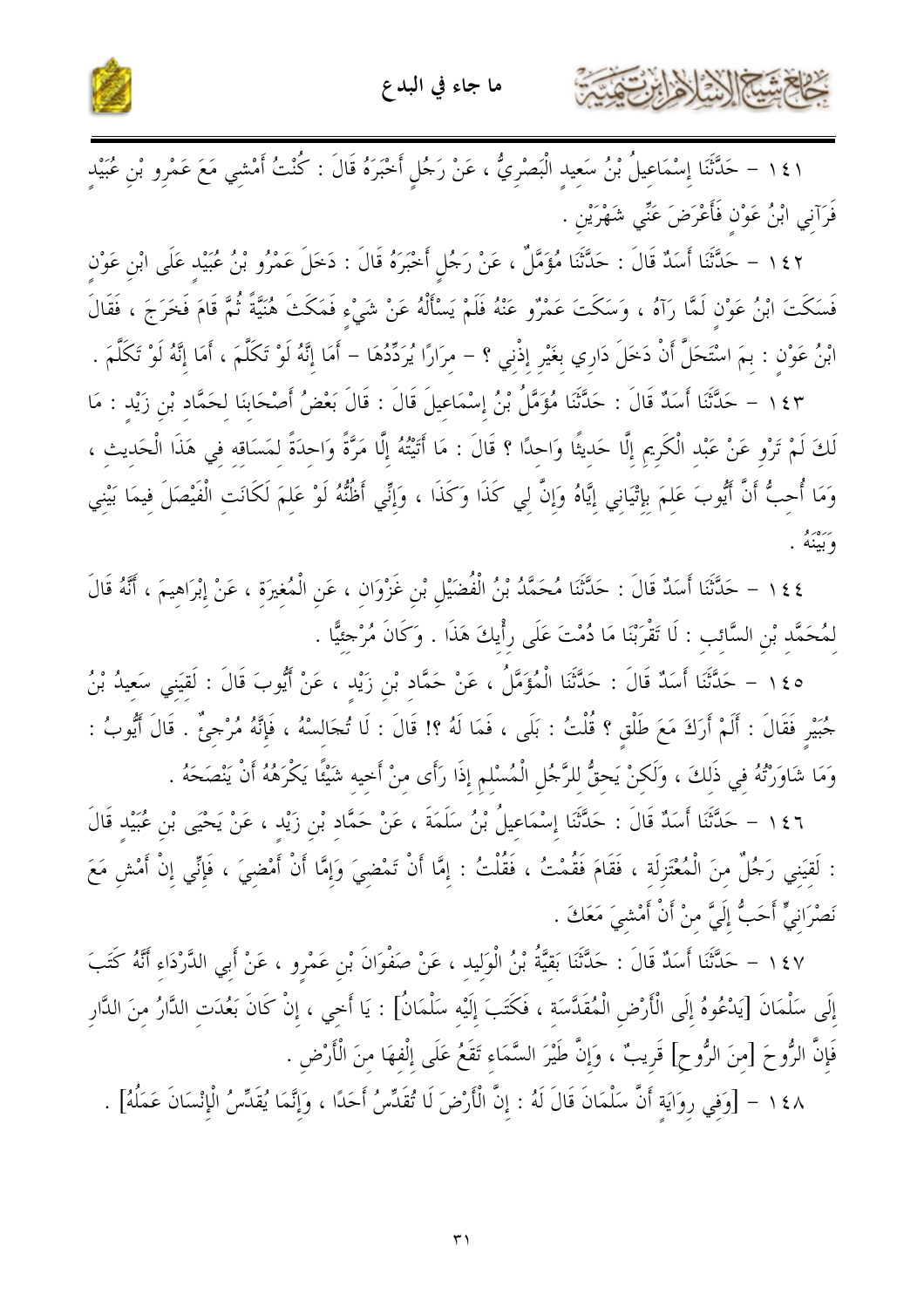



كخاخمشة الأزادارت

١٤٩ – حَلَّتْنَا أَسَلٌ قَالَ : حَلَّتْنَا حَمَّادُ بْنُ زَيْدٍ ، عَنْ مُحَمَّدٍ بْنِ وَاسِعٍ قَالَ : رَأَيْتُ صَفْوَانَ بْنَ مُحْرِزٍ وَقَرِيبٌ مِنْهُ شَيْبَةُ فَرَآهُمْ يَتَجَادَلُونَ ، فَرَأَيْتُهُ قَائِمًا يَنْفِضُ ثَوْبَهُ وَيَقُولُ : إِنَّمَا أَنْتُمْ جَرَبٌ ، إِنَّمَا أَنْتُمْ جَرَبٌ .

١٥٠ – حَلَّتْنَا أَسَدٌ قَالَ : حَلَّتْنَا مُؤَمَّلُ بْنُ إِسْمَاعِيلَ ، عَنْ حَمَّاد بْنِ زَيْد ، عَنْ أَيُّوبَ قَالَ : دَخَلَ عَلَى مُحَمَّد بْن سيرينَ يَوْمًا رَجُلٌ فَقَالَ : يَا أَبَا بَكْر ! أَقْرَأُ عَلَيْكَ آيَةً منْ كتَاب اللّه لَا أزيدُ عَلَى أَنْ أَقْرَأَهَا ثُمَّ أَخْرُجُ ؟ [فَوَضَعَ أُصْبُعَيْه في أُذُنَيْه ثُمَّ قَالَ : أُحَرِّجُ عَلَيْكَ إنْ كُنْتَ مُسْلمًا لَمَا خَرَجْتَ منْ بَيْتي . قَالَ : فَقَالَ : يَا أَبَا بَكْر! إنِّي لَا أَزِيدُ عَلَى أَنْ أَقْرَأَ نُمَّ أَخْرُجُ ] . قَالَ : فَقَالَ بإزَاره يَشُدُّهُ عَلَيْه وَتَهَيَّأَ للْقيَام ، فَأَقْبَلْنَا عَلَى الرَّجُل فَقُلْنَا : قَدْ حَرَّجَ عَلَيْكَ إِلَّا خَرَجْتَ ، أَفَيَحلُّ لَكَ أَنْ تُخْرجَ رَجُلًا منْ بَيْته ؟ قَالَ : فَخَرَجَ ، فَقُلْنَا : يَا أَبَا بَكْرِ ! مَا عَلَيْكَ لَوْ قَرَأَ آيَةً ثُمَّ خَرَجَ ؟! قَالَ : إِنِّي وَاللَّه لَوْ ظَنَنْتُ أَنَّ قَلْبِي يَثْبُتُ عَلَى مَا هُوَ عَلَيْه مَا بَالَيْتُ أَنْ يَقْرَأَ ، وَلَكنِّي خفْتُ أَنْ يُلْقِيَ فِي قَلْبِي شَيْئًا أَجْهَدُ أَنْ أُخْرِجَهُ مِنْ قَلْبِي فَلَا أَسْتَطِيعُ .

١٥١ – حَدَّثَنَا أَسَدٌ قَالَ : حَدَّثَنَا أَبُو إِسْحَاقَ الْحَذَّاءُ ، عَنِ الْأَوْزَاعِيِّ قَالَ : لَا تُمَكِّنُوا صَاحِبَ بِدْعَة منْ جلَال فَيُوَرِّثَ قُلُوبَكُمْ منْ فتْنَته ارْتِيَابًا .

#### باب هل لصاحب بدعة توبة

١٥٢ – حَلَّتْنَا أَسَلٌ قَالَ : حَلَّتْنَا رُدَيْحُ بْنُ عَطِيَّةَ ، عَنْ يَحْيَى بْنِ أَبِي عَمْرِو السَّيْبَانِيِّ قَالَ : كَانَ يُقَالُ : يَأْبَى اللَّهُ لصَاحب بدْعَة تَوْبَةً ، وَمَا يَنْتَقلُ صَاحبُ بدْعَةِ إِلَّا إِلَى شَرٍّ مِنْهَا .

١٥٣ - حَلَّتَنَا أَسَدٌ قَالَ : حَلَّتَنَا عَبْدُ اللَّه بْنُ خَالِد ، عَنْ بَقِيَّةَ قَالَ : حَلَّتَني رَجُلٌ مِنْ أَهْلِ الْكُوفَة ، عَنْ عَمْرِو بْنِ قَيْسٍ ، عَنِ الْأَصْبَغِ بْنِ نُبَاتَةَ ، عَنْ عَليٍّ بْنِ أَبِي طَالب قَالَ : مَا كَانَ رَجُلٌ عَلَى رَأْي منَ الْبِدْعَة فَتَرَكَهُ إِلَّا إِلَى مَا هُوَ شَرٌّ منْهُ .

١٥٤ – حَلَّتَنَا أَسَلٌ قَالَ : حَلَّتْنَا ضَمْرَةُ ، عَنِ ابْنِ شَوْذَب قَالَ : سَمعْتُ عَبْدَ اللَّه بْنَ الْقَاسم وَهُوَ يَقُولُ : مَا كَانَ عَبْدٌ عَلَى هَوًى فَتَرَكَهُ إِلَّا إِلَى مَا هُوَ شَرٌّ منْهُ .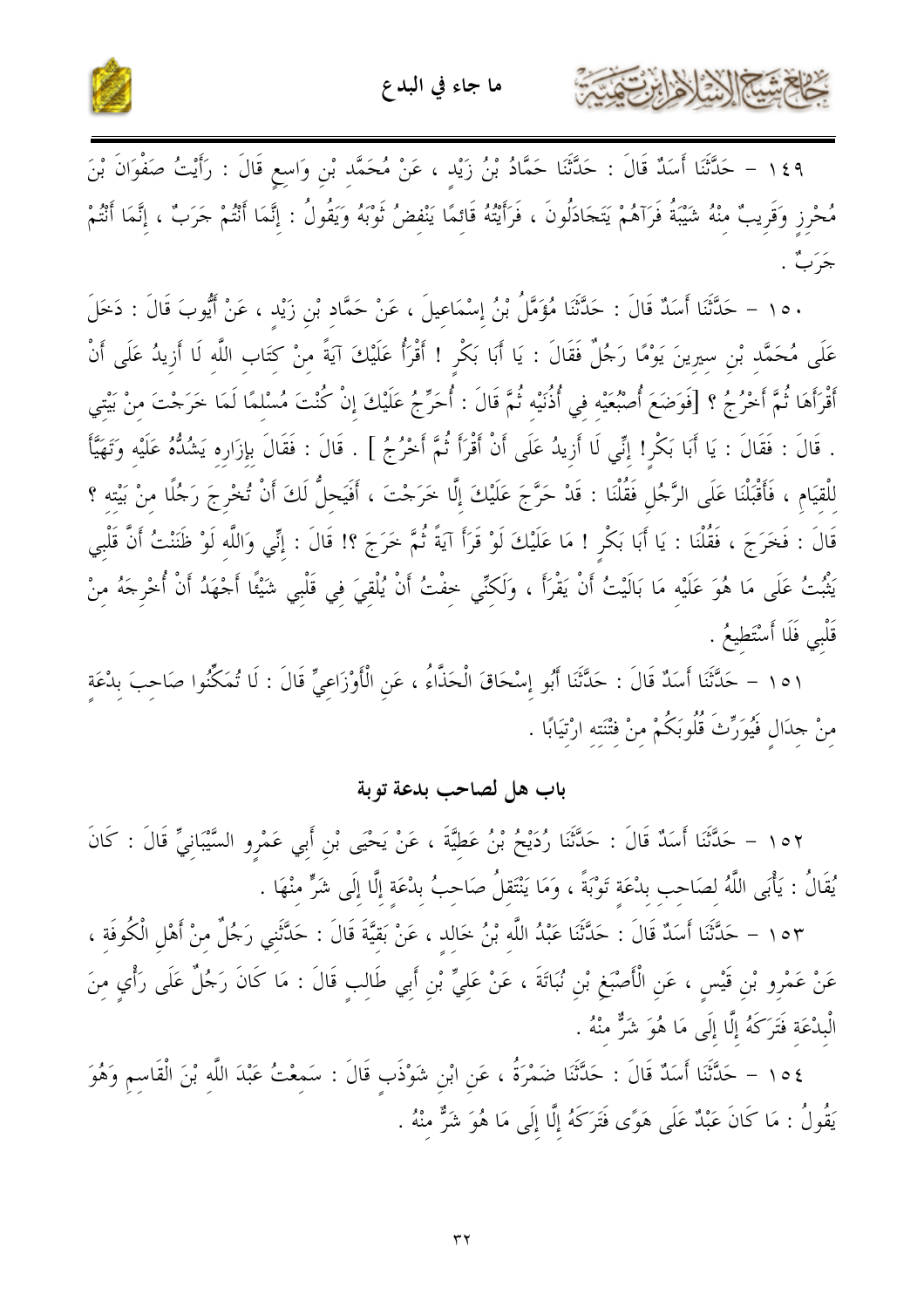



قَالَ : فَذَكَرْتُ هَذَا الْحَدِيثَ لِبَعْضِ أَصْحَابِنَا فَقَالَ : تَصْدِيقُهُ فِي حَدِيثِ عَنِ النَّبِيِّ ﷺ : ﴿يَمْرُقُونَ مِنَ الدِّينِ مُرُوقَ السَّهْمِ مِنَ الرَّمِيَّةِ ، ثُمَّ لَا يَرْجِعُونَ إِلَيْهِ حَتَّى يَرْجِعَ السَّهْمُ إِلَى فُوقِهِ﴾ <sup>(١)</sup> . ١٥٥ - حَدَّثَنَا أَسَدٌ قَالَ : حَدَّثَنَا مُؤَمَّلُ بْنُ إِسْمَاعِيلَ ، عَنْ حَمَّاد بْنِ زَيْدِ عَنْ أَيُّوبَ قَالَ : كَانَ رَجُلٌ يَرَى رَأْيًا فَرَجَعَ عَنْهُ ، فَأَتَيْتُ مُحَمَّدًا فَرِحًا بذَلكَ أُخْبِرُهُ ، فَقُلْتُ : أَشَعَرْتَ أَنَّ فُلَانًا تَرَكَ رَأْيَهُ الَّذي كَانَ يَرَى ؟ فَقَالَ : انْظُرُ [ وا ] إِلَى مَنْ يَتَحَوَّلُ ، إِنَّ آخِرَ الْحَدِيثِ أَشَدُّ عَلَيْهِمْ مِنْ أَوَّلِه : ﴿يَمْرُقُونَ مِنَ الْإِسْلَامِ ثُمَّ لَا يَعُودُونَ فيه﴾ <sup>(٢)</sup> .

١٥٦ – حَلَّتْنَا أَسَلُهُ قَالَ : حَلَّتْنَا عَبْدُ اللَّه بْنُ خَالِد ، عَنْ بَقِيَّةَ قَالَ : حَلَّتْنِي مُحَمَّدٌ ، عَنْ هشَام ، عَنِ الْحَسَنِ أَنَّ رَسُولَ اللَّه ﷺ قَالَ : ﴿أَبَى اللَّهُ لِصَاحبِ بِدْعَةٍ بِتَوْبَةٍ﴾ (٣) .

١٥٧ – حَدَّثَنَا أَسَدٌ قَالَ : حَدَّثَنَا عَبْدُ اللَّه بْنُ خَالد ، عَنْ بَقيَّةَ قَالَ : حَدَّثَني أَيْضًا مُحَمَّدٌ عَنْ حُمَيْد الطَّوِيلِ ، عَنْ أَنَسٍ بْنِ مَالِكٍ ، عَنِ النَّبِيِّ ﷺ قَالَ : ﴿إِنَّ اللَّهَ حَجَزَ التَّوْبَةَ عَنْ كُلِّ صَاحِبٍ بِدْعَةٍ﴾.

١٥٨ – حَلَّتْنَا أَسَدٌ قَالَ : حَلَّتْنَا بَقيَّةُ بْنُ الْوَلِيدِ ، عَنْ صَفْوَانَ بْنِ عَمْرٍو ، عَنْ سُلَيْمِ بْنِ عَامِرٍ الْخَبَائريِّ ، عَنْ رَجُلٍ منْ أَصْحَابِ النَّبِيِّ ﷺ أَنَّهُ كَانَ يَقُولُ : إِنَّ أَشَدَّ النَّاسِ عبَادَةً مَفْتُونٌ؛ يَعْني صَاحبَ بلْعَة .

#### قصة صبيغ العراقي

١٥٩ – حَلَّتْني إبْرَاهيمُ بْنُ مُحَمَّد ، عَنْ سَحْنُون ، عَن ابْن وَهْب ، عَن اللَّيْت بْن سَعْد ، عَنْ مُحَمَّد بْن عَجْلَانَ ، عَنْ نَافع ، أَنَّ صَبِيغًا الْعرَاقيَّ حَعَلَ يَسْأَلُ عَنْ أَشْيَاءَ منَ الْقُرْآن في أَجْنَاد الْمُسْلمينَ حَتَّى قَدمَ مصْرَ ، فَبَعَتْ [ به ] عَمْرُو بْنُ الْعَاصِ إلَى عُمَرَ بْنِ الْخَطَّابِ ، فَلَمَّا أَتَاهُ الرَّسُولُ بالْكتَاب فَقَرَأَهُ قَالَ : أَيْنَ الرَّجُلُ ؟ قَالَ : في الرَّحْل . قَالَ عُمَرُ : أَبْصرْ أَنْ يَكُونَ ذَهَبَ فَتُصيبَكَ منّي الْعُقُوبَةُ الْمُوجعَةُ .

٣- ابن ماجه : المقدمة (٥٠).

<sup>&</sup>lt;sup>1</sup> – البخاري : استتابة المرتدين والمعاندين وقتالهم (٦٩٣١) , ومسلم : الزكاة (١٠٦٤) , والنسائي : تحريم الدم (٤١٠١) , وأبو داود : السنة (٤٧٦٥) , وابن ماجه : المقدمة (١٦٩) , وأحمد (٦٠/٣) , ومالك : النداء للصلاة (٤٧٧).

<sup>&</sup>lt;sup>٢</sup>= البخاري : التوحيد (٧٥٦٢) , ومسلم : الزكاة (١٠٦٤) , والنسائبي : الزكاة (٢٥٧٨) , وأبو داود : السنة (٢٧٦٤) , وأحمد (٢/٤).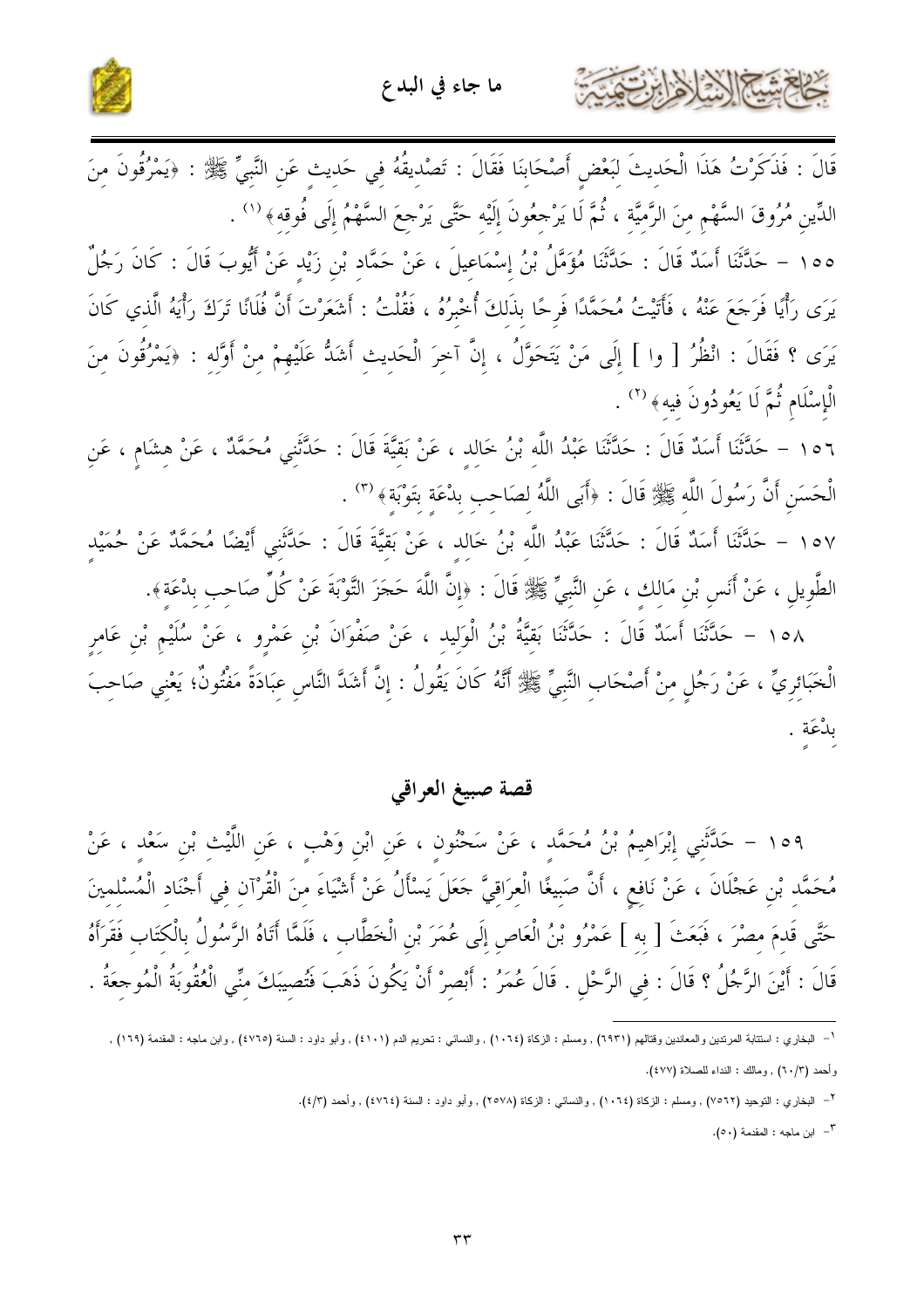



وَبْرَةً نُمَّ تَرَكَهُ حَتَّى بَرئَ ، ثُمَّ عَادَ لَهُ ثُمَّ تَرَكَهُ حَتَّى بَرئَ ، فَلَاعَا به ليَعُودَ لَهُ ، فَقَالَ لَهُ صَبيغٌ : إنْ كُنْتَ تُريدُ قَتْلي فَاقْتُلْني قَتْلًا حَميلًا ، وَإِنْ كُنْتَ تُرِيدُ أَنْ تُدَاوِيَنِي فَقَدْ وَاللَّهِ بَرِئْتُ . فَأَذِنَ لَهُ إِلَى أَرْضِهِ ، وَكَتَبَ إِلَى أَبِي مُوسَى الْأَشْعَرِيِّ أَلَّا يُجَالسَهُ أَحَدٌ منَ الْمُسْلمينَ . فَاشْتَدَّ ذَلكَ عَلَى الرَّجُل فَكَتَبَ أَبُو مُوسَى إِلَى عُمَرَ بْنِ الْخَطَّابِ أَنْ قَدْ حَسُنَتْ هَيْئَتُهُ ، فَكَتَبَ عُمَرُ أَنْ يَأْذَنَ لِلنَّاسِ بِمُحَالَسَتِهِ .

١٦٠ - [ وَ ] حَلَّتْنَا إِبْرَاهِيمُ بْنُ مُحَمَّدٍ ، عَنْ حَرْمَلَةَ بْنِ يَحْيَى قَالَ : حَلَّتْنَا عَبْدُ اللَّه بْنُ وَهْب قَالَ : حَدَّثَنِي مَالِكُ بْنُ أَنسٍ قَالَ : حَعَلَ صَبِيعٌ يَطُوفُ مَعَهُ بِكُتُبٍ : مَنْ يَتَفَقَّهْ يُفَقِّههُ اللَّهُ ، [ وَ ] مَنْ يَتَعَلَّمْ يُعَلِّمْهُ اللَّهُ . فَأَخَذَهُ عُمَرُ فَضَرَبَهُ بِالْجَرِيدِ الرَّطْبِ ثُمَّ سَجَنَهُ حَتَّى إِذَا جَفَّ الَّذي به أَخْرَجَهُ فَضَرَبَهُ ، فَقَالَ : يَا أَمِيرَ الْمُؤْمِنِينَ ! إِنْ كُنْتَ تُرِيدُ قَتْلِي فَأَجْهِزْ [ عَلَيَّ ] ، وَإِلَّا فَقَدْ شَفَيْتَنِي شَفَاكَ اللَّهُ . فَخَلَّاهُ عُمَرُ بْنُ الْخَطَّابِ .

١٦١ – حَلَّتْنِي أَبُو أَيُّوبَ ، عَنْ سَحْنُونِ ، عَنِ ابْنِ وَهْبٍ ، عَنْ مَالِكِ بْنِ أَنَسٍ قَالَ : حَعَلَ صَبِيغٌ يَطُوفُ بكُتُب مَعَهُ ، وَيَقُولُ : مَنْ يَتَفَقَّهْ نُفَقِّهْ ، مَنْ يَتَعَلَّمْ يُعَلِّمْهُ اللَّهُ . فَأَخَذَهُ عُمَرُ [ بْنُ الْخَطَّاب ] فَضَرَبَهُ بِالْجَرِيدِ الرَّطْبِ ثُمَّ سَجَنَهُ حَتَّى حَفَّ الَّذِي بِهِ ، ثُمَّ أَخْرَجَهُ فَضَرَبَهُ ، فَقَالَ : يَا أَميرَ الْمُؤْمِنِينَ! إِنْ كُنْتَ تُرِيدُ قَتْلي فَأَجْهزْ عَلَيَّ ، وَإِلَّا فَقَدْ شَفَيْتَني [ شَفَاكَ اللَّهُ ] . فَخَلَّاهُ عُمَرُ بْنُ الْخَطَّاب .

قَالَ ابْنُ وَهْب : قَالَ لي مَالكٌ : وَقَدْ ضَرَبَ عُمَرُ بْنُ الْخَطَّابِ صَبِيغًا حينَ بَلَغَهُ مَا يَسْأَلُ عَنْهُ منَ الْقُرْآن وَغَيْرِ ذَلكَ .

# باب في نقض عرى الإسلام ودفن الدين وإظهار البدع

١٦٢ – حَلَّتْنِي مُحَمَّدُ بْنُ وَضَّاحٍ قَالَ : حَلَّتْنَا مُحَمَّدُ بْنُ سَعِيد حَلَّتْنَا نُعَيْمُ بْنُ حَمَّاد قَالَ : حَلَّتْنَا عِيسَى بْنُ يُونُسَ عَنِ الْأَعْمَشِ عَنْ أَبِي وَائِلِ عَنْ حُذَيْفَةَ بْنِ الْيَمَانِ أَنَّهُ أَخَذَ حَجَرَيْنِ فَوَضَعَ أَحَدَهُمَا عَلَى الْآخَرِ ثُمَّ قَالَ لِأَصْحَابِهِ : هَلْ تَرَوْنَ مَا بَيْنَ هَذَيْنِ الْحَجَرَيْنِ مِنَ النُّورِ؟ قَالُوا : يَا أَبَا عَبْد اللَّه ! مَا نَرَى بَيْنَهُمَا مِنَ النُّورِ [ إِلَّا قَلِيلًا . قَالَ : وَالَّذِي نَفْسِي بِيَدِهِ لَتَظْهَرَنَّ الْبِدَعُ حَتَّى لَا يُرَى مِنَ الْحَقِّ إِلَّا قَدْرُ مَا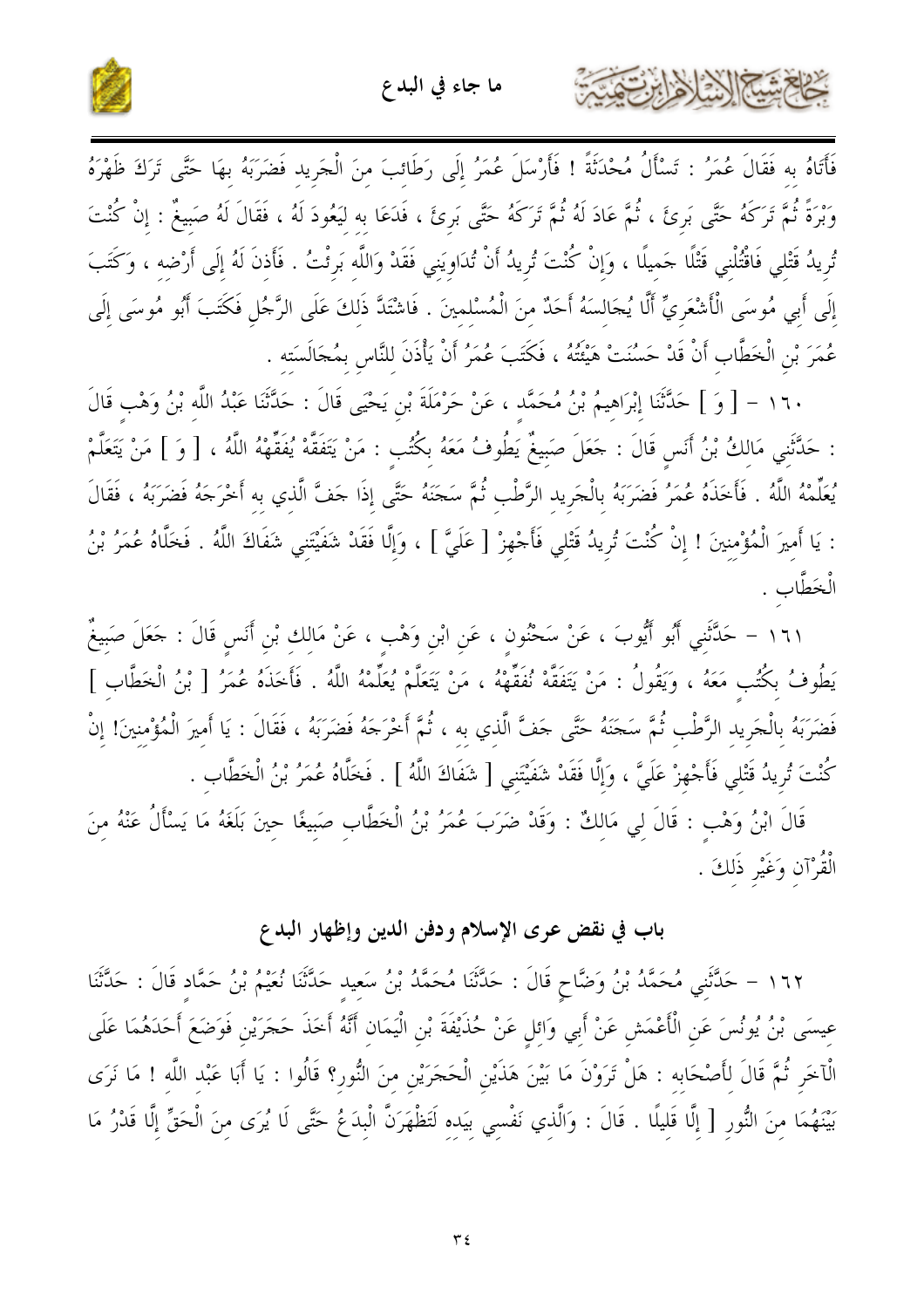

كالحشار المخاذات

تَرَوْنَ مَا بَيْنَ هَذَيْنِ الْحَجَرَيْنِ مِنَ النُّورِ ] ، وَاللَّهِ لَتَفْشُوَنَّ الْبِدَعُ حَتَّى إِذَا تُرِكَ مِنْهَا شَيْءٌ قَالُوا : تُرِكَتِ الس<sup>يھة م</sup>حمد<br>السنة

١٦٣ – حَلَّتُنِي [ مُحَمَّدُ بْنُ وَضَّاحٍ ، عَنْ ] مُحَمَّدِ بْنِ سَعِيدِ عَنْ نُعَيْمِ قَالَ : حَدَّثَنَا يَحْيَى بْنُ سُلَيْمِ عَنْ عَبْد اللَّه بْن عُثْمَانَ بْن خُتَيْم ، عَنْ أَبِي الطُّفَيْلِ عَنْ حُذَيْفَةَ بْنِ الْيَمَانِ أَنَّهُ أَخَذَ حَصَاةً بَيْضَاءَ فَوَضَعَهَا فِي كَفِّهِ ثُمَّ قَالَ : إِنَّ هَذَا الدِّينَ قَد اسْتَضَاءَ إِضَاءَةَ هَذه ، ثُمَّ أَخَذَ كَفًّا منْ تُرَاب فَجَعَلَ يَذَرُهُ عَلَى الْحَصَاةِ حَتَّى وَارَاهَا ثُمَّ قَالَ : وَالَّذِي نَفْسِي بيَده [ لَيَجيئَنَّ ] قَوْمٌ يَدْفنُونَ الدِّينَ هَكَذَا كَمَا دُفنَتْ هَذه الْحَصَاةُ ، وَلَتَسْلُكُنَّ طَرِيقَ الَّذينَ كَانُوا قَبْلَكُمْ حَذْوَ الْقُذَّة بِالْقُذَّة وَحَذْوَ النَّعْل بالنَّعْل .

١٦٤ – حَلَّتْنَا مُحَمَّدُ بْنُ وَضَّاحٍ قَالَ : حَلَّتْنَا مُحَمَّدُ بْنُ سَعيد قَالَ : حَلَّتْنَا أَسَدُ بْنُ مُوسَى عَنْ عَبْد الرَّحْمَنِ عَنْ عِكْرِمَةَ بْنِ عَمَّارٍ قَالَ : حَدَّثَنِي حُمَيْدٌ أَبُو عَبْدِ اللَّهِ قَالَ : حَدَّثَنِي عَبْدُ الْعَزِيزِ أَخُو حُذَيْفَةَ قَالَ : قَالَ حُذَيْفَةُ : أَوَّلُ مَا تَفْقدُونَ منْ دينكُمُ الْأَمَانَةُ ، وَآخرُ مَا تَفْقدُونَ الصَّلَاةُ ، وَلَتُنْقَضَنَّ عُرَى الْإسْلَام عُرْوَةً عَرْوَةً ، وَلَيُصَلِّينَّ نِسَاؤُهُمْ حُيَّضًا ، وَلَتَسْلُكُنَّ طَرِيقَ مَنْ كَانَ قَبْلَكُمْ حَذْوَ الْقُذَّة بِالْقُذَّة ، وَ [ حَذْوَ ] النَّعْلِ بِالنَّعْلِ لَا تُخْطِئُونَ طَرِيقَهُمْ وَلَا تُخَطَّأُ بِكُمْ وَحَتَّى تَبْقَى فِرْقَتَان مِنْ فرَق كَثيرَة تَقُولُ إِحْدَاهُمَا : مَا بَالُ الصَّلَوَاتِ الْخَمْسِ ؟ لَقَدْ ضَلَّ مَنْ كَانَ قَبْلَنَا ، إِنَّمَا قَالَ اللَّهُ : ﴿ وَأَقِمِر ٱلصَّلَوٰةَ طَرَفَى ٱلنَّهَارِ وَزُٰلَهًا مِّنَ ٱلَّيۡلِ ۚ ﴾ '' [ هُودِ : ١١٤ ] لَا يُصَلُّونَ إِلَّا ثَلَاثًا ، وَتَقُولُ الْأُخْرَى : أَيُّهَا الْمُؤْمِنُونَ بِاللَّهِ كَإِيمَانِ الْمَلَائِكَةِ مَا فينَا كَافِرٌ وَلَا مُنَافِقٌ ، حَقٌّ عَلَى اللَّه أَنْ يَحْشُرَهُمَا مَعَ الدَّجَّال . ١٦٥ – حَلَّتَنِي مُحَمَّدُ بْنُ وَضَّاحٍ قَالَ : لَمْ يَعْمَلْ أَحَدٌ مِنَ الْأُمَمِ شَيْئًا إِلَّا اسْتَعْمَلَتْهُ هَذِه الْأُمَّةُ . ١٦٦ - قَالَ ابْنُ وَضَّاحٍ : الْخَيْرُ بَعْدَ الْأَنْبِيَاءِ يَنْقُصُ ، وَالشَّرُّ يَزْدَادُ .

١٦٧ - وَقَالَ [ مُحَمَّدُ ] بْنُ وَضَّاحٍ : إِنَّمَا هَلَكَتْ بْنَوُ إِسْرَائِيلَ عَلَى يَدَيْ قُرَّائِهِمْ وَفُقَهَائِهِمْ ، وَسَتَهْلكُ هَذه الْأُمَّةُ عَلَى يَدَيْ قُرَّائهمْ وَفُقَهَائهمْ .

۱\_<br>سورة هود أية : ۱۱٤.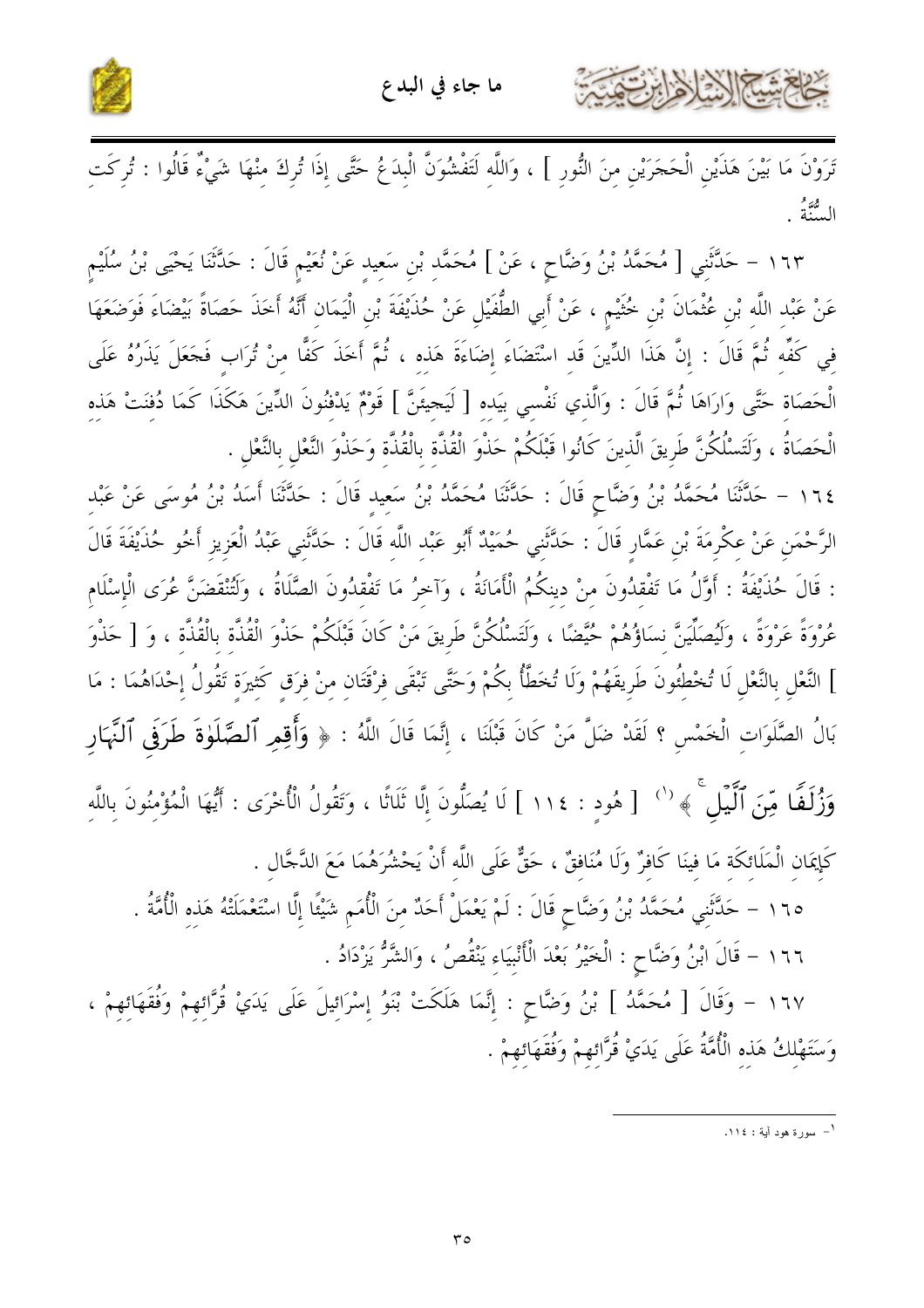

١٦٨ – حَدَّثَنَا مُحَمَّدُ بْنُ وَضَّاحٍ قَالَ : حَدَّثَنَا أَبُو بَكْرِ بْنُ أَبِي شَيْبَةَ قَالَ : حَدَّثَنَا وَكِيعٌ عَنْ شُعْبَةَ عَنِ الْمُغِيرَةِ بْنِ النُّعْمَانِ ، عَنْ سَعِيدِ بْنِ جُبَيْرٍ ، عَنِ ابْنِ عَبَّاسٍ قَالَ : ﴿قَامَ فِينَا رَسُولُ اللَّهِ ﷺ بِمَوْعِظَةٍ فَقَالَ : إِنَّكُمْ مَحْشُورُونَ إِلَى اللَّهِ حُفَاةً عُرَاةً غُرْلًا ﴿ كَمَا بَدَأْنَآ أَوَّلَ خَلْقٍ نُّعِيدُهُۥ ۚ وَعُدًا عَلَيْنَآ ۚ إِنَّا كُنَّا فَعِلِينَ ﴾ (``) [ الْأَنْبِيَاءِ : ١٠٤ ] فَأَوَّلُ الْخَلَائِقِ يُلْقَى بِتَوْبٍ إِبْرَاهِيمُ خَلِيلُ الرَّحْمَنِ ، ثُمَّ يُؤْخَذُ بِقَوْمٍ مِنْكُمْ ذَاتَ الشِّمَالِ فَأَقُولُ : يَا رَبٍّ! أَصْحَابِي ، قَالَ : فَيُقَالُ : إِنَّكَ لَا تَدْرِي مَا أَحْدَثُوا بَعْدَكَ ، فَأَقُولُ كَمَا قَالَ الْعَبْدُ الصَّالِحُ: ﴿ وَكُنتُ عَلَيْهِمْ شَهِيدًا مَّا دُمّتُ فِيهِمْ ۖ ﴾ ('' [ الْمَائِدَةِ : ١١٧ ]

إِلَى قَوْلِهِ : ﴿ فَإِنَّكَ أَنتَ ٱلْعَزِيزُ ٱلْحَكِيمُ (٢٦) ﴾ (" الْمَائِدَةِ : ١١٨ ] قَالَ : فَيُقَالُ : إِنَّكَ لَا تَدْرِي مَا أَحْدَثُوا بَعْدَكَ ، إِنَّهُمْ لَمْ يَزَالُوا مُرْتَدِّينَ عَلَى أَعْقَابِهِمْ مُنْذُ فَارَقْتَهُمْ﴾ .

١٦٩ – [ وَ ] حَدَّثَنِي مُحَمَّدُ بْنُ وَضَّاحٍ قَالَ : حَدَّثَنَا أَبُو الْبِشْرِ زَيْدُ بْنُ الْبِشْرِ الْحَضْرَمِيُّ قَالَ : حَدَّثَنَا ضِمَامُ بْنُ إِسْمَاعِيلَ الْمَعَافِرِيُّ عَنْ غَيْرِ وَاحِدِ مِنْ أَهْلِ الْعِلْمِ ، أَنَّ رَسُولَ اللّهِ ﷺ قَالَ : ﴿كَيْفَ بِكُمْ إِذَا فَسَقَ شَبَابُكُمْ وَطَغَتْ نسَاؤُكُمْ وَكَثُرَ جُهَّالُكُمْ ؟ قَالُوا : أَوَ [ إنَّ ذَلكَ ] كَائنٌ يَا رَسُولَ اللَّه ؟!! قَالَ : وَأَشَدُّ مِنْ ذَلِكَ . كَيْفَ بِكُمْ إِذَا لَمْ تَأْمُرُوا بِالْمَعْرُوفِ ، وَتَنْهَوْا عَنِ الْمُنْكَرِ ؟ قَالُوا : وَإِنَّ ذَلِكَ كَائِنٌ يَا رَسُولَ اللَّه ؟! قَالَ : وَأَشَدُّ منْ ذَلكَ . كَيْفَ بكُمْ إذَا أَمَرْتُمْ بِالْمُنْكَرِ وَنَهَيْتُمْ عَن الْمَعْرُوف ؟ قَالُوا : وَإِنَّ ذَلكَ لَكَائِنٌ يَا رَسُولَ اللَّهِ ؟! قَالَ : وَأَشَدُّ مِنْ ذَلِكَ . كَيْفَ بِكُمْ إِذَا رَأَيْتُمُ الْمَعْرُوفَ مُنْكَرًا وَرَأَيْتُمُ الْعُنْكَرَ مَعْرُوفًا؟﴾.

١٧٠ – حَلَّتْنِي إِبْرَاهِيمُ بْنُ مُحَمَّدِ بْنِ عُبَيْدِ بْنِ مُحَمَّدٍ ، عَنْ أَحْمَدَ بْنِ عَاصِمٍ عَنْ عَطِيَّةَ عَنِ الْوَلِيدِ بْنِ عَبْدِ الرَّحْمَنِ عَنْ مُحَمَّدِ بْنِ عَلِيٍّ قَالَ : قَالَ رَسُولُ اللَّهِ ﷺ : ﴿وَيْحٌ لِهَذِهِ الْأُمَّةِ!! مَاذَا يَلْقَى فِيهَا مَنْ أَطَاعَ

كحشيهم الشاهلين

<sup>&</sup>lt;sup>1</sup>– سورة الأنبياء آية : ١٠٤.

<sup>&</sup>lt;sup>٢</sup>– سورة المائدة أية : ١١٧.

٣- سورة المائدة أبة : ١١٨.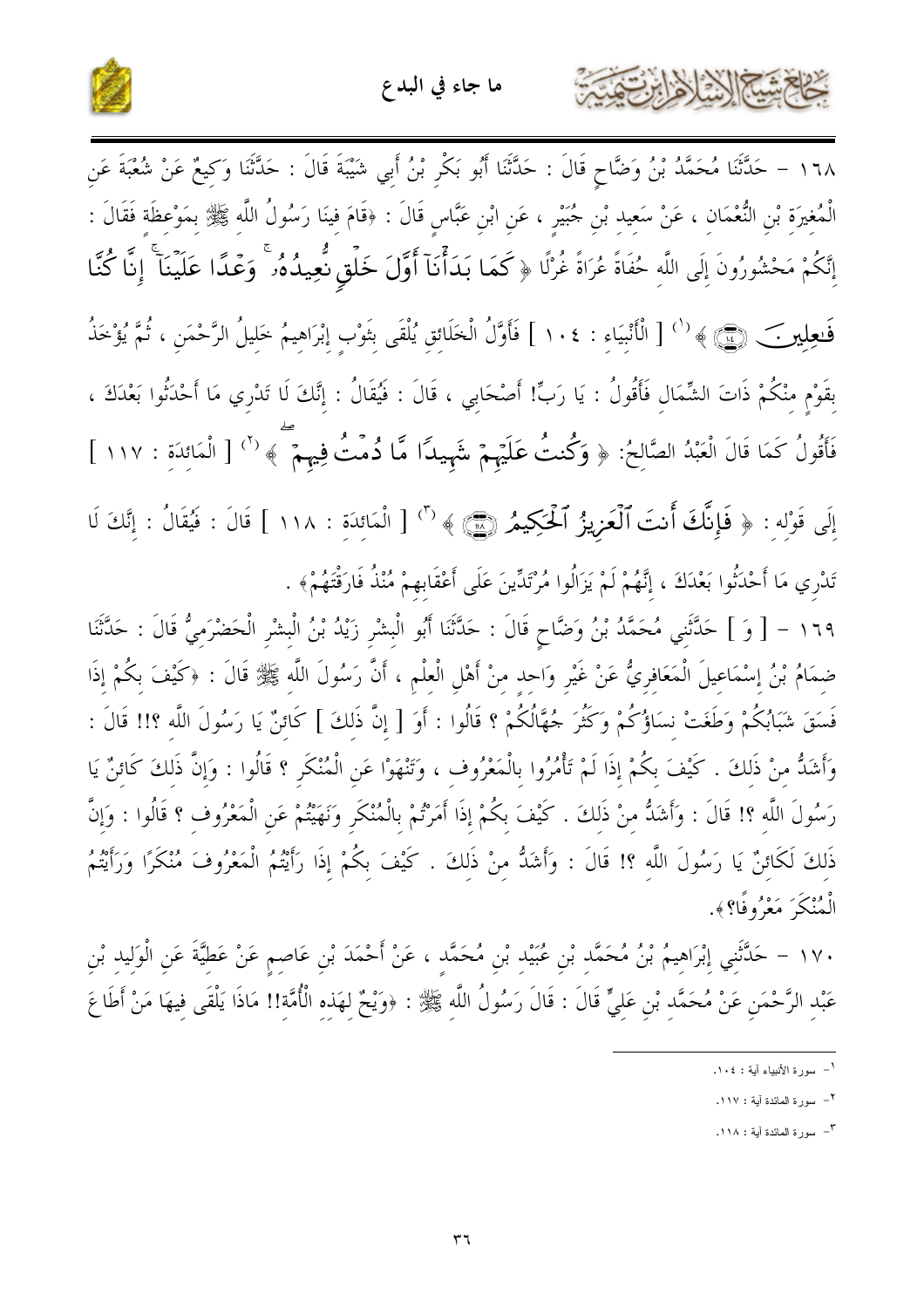

اللَّهَ كَيْفَ يُكَذِّبُونَهُ وَيَضْرُبُونَهُ منْ أَجْلٍ أَنَّهُ أَطَاعَ اللَّهَ . قَالَ عُمَرُ بْنُ الْخَطَّاب : يَا رَسُولَ اللَّه! النَّاسُ يَوْمَئذ عَلَى الْإِسْلَام؟ قَالَ : نَعَمْ يَا عُمَرُ قَالَ عُمَرُ : يَا رَسُولَ اللَّه ! وَلـمَ يُبْغضُونَ مَنْ أَمَرَهُمْ بطَاعَة [ اللَّه ] ؟!! فَقَالَ : يَا عُمَرُ ! تَرَكَ الْقَوْمُ الطَّرِيقَ فَرَكَبُوا الدَّوَابَّ ، وَلَبسُوا لَيِّنَ الثِّيَاب ، وَخَدَمَهُمْ أَبْنَاءُ فَارسَ ، وَتَزَيَّنَ الرَّجُلُ منْهُمْ بزينَة الْمَرْأَة لزَوْجهَا ، وَتَبَرَّجَ النِّسَاءُ ، زِيُّهُمْ زِيُّ الْمُلُوك الْجَبَابرَة يَتَسَمَّنُونَ كَالنِّسَاء ، فَإِذَا تَكَلَّمَ أَوْلِيَاءُ اللَّهِ وَأَمَرُوهُمْ بِطَاعَةِ اللَّهِ قِيلَ لَهُ : أَنْتَ قَرِينُ الشَّيْطَانِ وَرَأْسُ الضَّلَالَةِ مُكَذِّبٌ بِالْكتَابِ تُحَرِّمُ زِينَةَ اللَّهِ الَّتِي أَخْرَجَ لعبَاده وَالطَّيِّبَاتِ مِنَ الرِّزْقِ ، تَأَوَّلُوا كِتَابَ اللَّه عَلَى غَيْرِ تَأْوِيله [ وَ ] اسْتَذَلُّوا به أَوْلَيَاءَ اللَّهِ ﴾.

١٧١ – حَلَّتَني مُحَمَّدُ بْنُ وَضَّاحٍ قَالَ : حَلَّتْنَا مُحَمَّدُ بْنُ سَعيد قَالَ : حَلَّتْنَا نُعَيْمُ بْنُ حَمَّاد قَالَ : حَدَّثَنَا عِيسَى بْنُ يُونُسَ عَنِ الْأَوْزَاعِيِّ عَنْ حِبَّانَ بْنِ أَبِي جَبَلَةَ عَنْ أَبِي الدَّرْدَاءِ قَالَ : لَوْ خَرَجَ رَسُولُ اللَّهِ ﷺ الْيَوْمَ مَا عَرَفَ شَيْئًا ممَّا كَانَ عَلَيْه هُوَ وَأَصْحَابُهُ إِلَّا الصَّلَاةَ .

قَالَ الْأَوْزَاعِيُّ : فَكَيْفَ لَوْ كَانَ الْيَوْمَ ؟

كاحمشكم الدالان ابرتهمت

قَالَ عيسَى : فَكَيْفَ لَوْ أَدْرَكَ الْأَوْزَاعِيُّ هَذَا الزَّمَانَ ؟

١٧٢ – حَلَّتَنِي عَبْدُ اللَّهِ بْنُ مُحَمَّدِ بْنِ خَالِدِ قَالَ : حَدَّتَنِي عَلِيُّ بْنُ مَعْبَدِ عَنْ أَبِي [ الْ ] مَلِيح عَنْ رَجُلٍ مِنْ أَهْلِ الْبَصْرَةِ عَنِ الْحَسَنِ قَالَ : لَوْ أَنَّ بَعْضَ مَنْ مَضَى انْتَشَرَ يَعْنِي بُعثَ حَتَّى يُعَايِنَ خِيَارَكُمُ [ الْيَوْمَ ] لَقَالَ : مَا لِهَؤُلَاءِ فِي الْآخِرَةِ فِي حَاجَةٍ ، وَلَوْ رَأَى شِرَارَكُمْ لَقَالَ : مَا يُؤْمِنُ هَؤُلَاءِ بَيَوْمِ الْحِسَابِ

١٧٣ - [ حَلَّتْنَا ] مُحَمَّدُ بْنُ وَضَّاحٍ قَالَ : [ حَلَّتْنَا ] مُحَمَّدُ بْنُ سَعِيدِ قَالَ : [ حَلَّتْنَا ] أَسَدُ بْنُ مُوسَى قَالَ : [ حَدَّثَنَا ] أَبُو يَحْيَى عَنْ مُوسَى الْجُعْفِيِّ عَنِ الْحَسَنِ قَالَ : أَدْرَكْتُ عَشَرَةَ آلَافٍ مِنْ أَصْحَابِ النَّبِيِّ ﷺ لَوْ رَأَوْكُمْ لَقَالُوا : مَا لِهَؤُلَاءِ ؟!! مَجَانِينُ ؟ [ وَلَوْ رَأَيْتُمُوهُمْ لَقُلْتُمْ : هَؤُلَاءِ مَجَانِينُ ] ، وَلَوْ رَأُوْا خِيَارَكُمْ لَقَالُوا : مَا لِهَؤُلَاءِ فِي الْآخِرَةِ مِنْ حَاجَةٍ ، وَلَوْ رَأَوْا شِرَارَكُمْ لَقَالُوا : مَا يُؤْمِنُ هَؤُلَاءِ بَيَوْمِ الْحِسَابِ .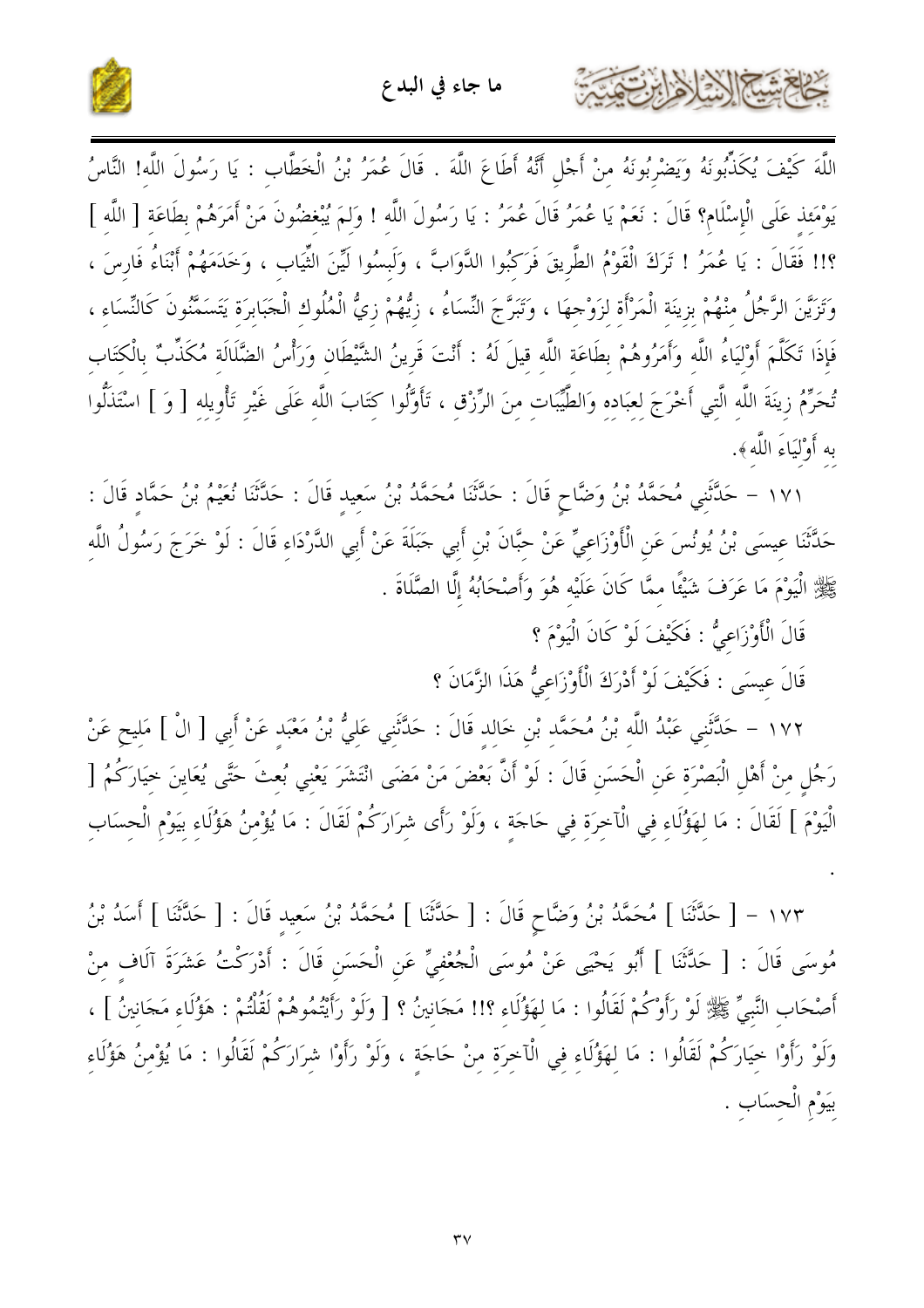



حَامِمَة النَّارُ الرَّبَّ

١٧٤ - [ حَدَّثَنا ] مُحَمَّدُ بْنُ وَضَّاحٍ قَالَ : يُقَالُ : تَخْرُجُ الْفِتَنُ مِنْ عِنْدِ أَصْحَابِ الْكُتُبِ وَإِلَيْهِمْ ئعُودُ .

١٧٥ - قَالَ ابْنُ وَضَّاحٍ : وَيُقَالُ : وَيَبْعَثُ اللَّهُ رِيحًا حَمْرَاءَ مِنْ قِبَلِ الْمَشْرِقِ ، فَيَنْفُرُ النَّاسُ إِلَى مَسَاجِدِهِمْ وَإِلَى عُلَمَائِهِمْ فَيَجِدُونَهُمْ قَدْ مُسخُوا قِرَدَةً وَخَنَازِيرَ .

١٧٦ - [ حَلَّثَنِي ] مُحَمَّدُ بْنُ وَضَّاحٍ قَالَ : [ حَلَّتَنَا ] مُحَمَّدُ بْنُ سُلَيْمَانَ الْأَنْبَارِيُّ قَالَ : [ حَلَّتَنَا ] وَكِيعٌ ، عَنْ عُمَرَ بْنِ مُنَبِّهِ عَنْ أَوْفَى بْنِ دَلْهَمِ الْعَدَوِيِّ قَالَ : بَلَغَنِي عَنْ عَلِيٍّ أَنَّهُ قَالَ : تَعَلَّمُوا الْعِلْمَ تُعْرَفُوا بِهِ ، وَاعْمَلُوا بِهِ تَكُونُوا مِنْ أَهْلِهِ ، فَإِنَّهُ سَيَأْتِي مِنْ بَعْدِكُمْ زَمَانٌ يُنْكرُ الْحَقَّ فيه تسْعَةُ أَعْشَارهمْ لَا يَنْجُو فِيهِ إِلَّا [ كُلُّ ] مُؤْمِنٍ نُوَمَةٍ ، قَالَ وَكِيعٌ : يَعْنِي مُغَفَّلًا ، أُولَئِكَ أَئمَّةُ الْهُدَى وَمَصَابِيحُ الْعِلْمِ لَيْسُوا بِالْعُجَّلِ الْمَذَايِيعِ الْبُذُرِ . قَالَ : قِيلَ لِعَلِيٍّ بْنِ أَبِي طَالِبٍ : مَا النُّوَمَةُ؟ قَالَ : الرَّجُلُ يَسْكُتُ فِي الْفِتْنَةِ فَلَا يَبْلُو منْهُ شَيْءٌ .

١٧٧ – [ حَلَّتَني ] مُحَمَّدُ بْنُ وَضَّاحٍ قَالَ : حَلَّتَني أَبُو الطَّاهر عَنْ بشْر عَنْ أُمٍّ عَبْد اللّه ابْنَة خالد قَالَتْ : حَدَّثَتْنِي أُمُّ عَبْد اللَّه الْجُرَشيَّةُ وَكَانَتْ تُكْثِرُ اللخْتلَافَ إِلَى أَبِي تَقْتَبِسُ منْهُ ، فَقَالَتْ ذَاتَ يَوْم : لَيَأْتَينَّ عَلَى النَّاس زَمَانٌ يُؤْمُنُونَ باللَّه وَلَا يُشْرِكُونَ به شَيْئًا وَيَصُومُونَ رَمَضَانَ وَيُصَلُّونَ الْخَمْسَ وَقَدْ سُلْبُوا دينَهُمْ . قُلْتُ : إنَّا للَّه وَإنَّا إلَيْه رَاحِعُونَ ، يَا أُمَّ عَبْد اللَّه !! إنَّ هَذَا أَمْرٌ عَظيمٌ !! فَقَالَتْ : يَا بُنَيَّةُ ! إِذَا رَأَوُا الْحَقَّ فَتَرَكُوهُ فَلَا دينَ .

١٧٨ - [ حَدَّثَنِي ] مُحَمَّدُ بْنُ وَضَّاحٍ قَالَ : [ حَدَّثَنَا ] مُحَمَّدُ بْنُ عَمْرِو عَنْ مُصْعَبٍ عَنْ سُفْيَانَ عَنْ عَديٍّ بْنِ حَاتِمٍ أَنَّهُ قَالَ : إِنَّكُمْ فِي زَمَانِ مَعْرُوفُهُ مُنْكَرُ زَمَانٍ قَدْ مَضَى ، وَمُنْكَرُهُ مَعْرُوفُ زَمَانٍ لَمْ يَأْت .

١٧٩ - [ حَدَّثَنِي ] مُحَمَّدُ بْنُ وَضَّاحٍ قَالَ : قَالَ فُضَيْلٌ : فِي آخِرِ الزَّمَانِ يَمْشِي الْمُؤْمِنُ بِالتُّقْيَةِ ، وَبَئْسَ الْقَوْمُ قَوْمٌ يُمْشَى فِيهِمْ بِالتُّقْيَة .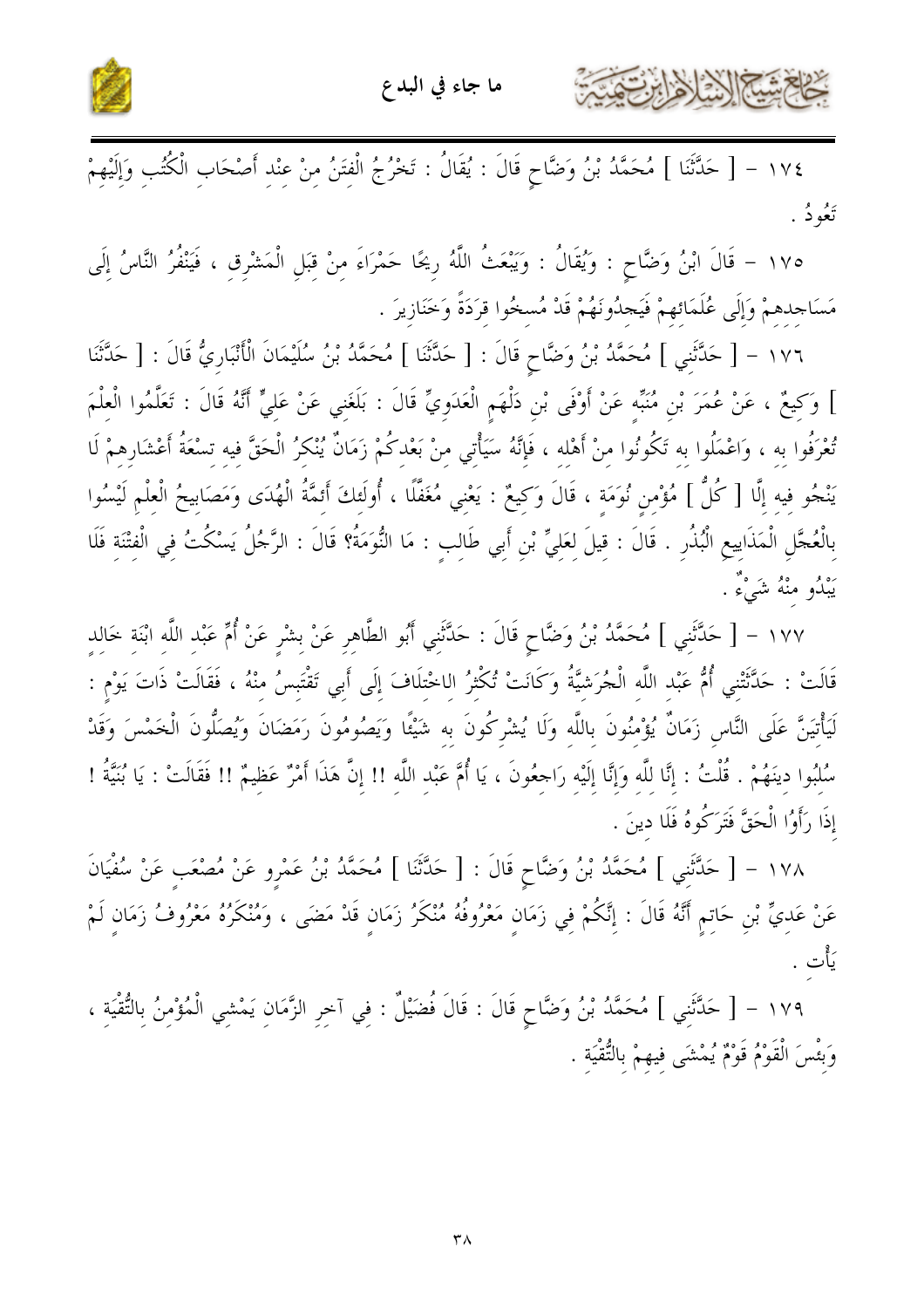

كالحمشا الشاهايرتون



١٨٠ - [ حَلَّتَنِي ] مُحَمَّدُ بْنُ وَضَّاحٍ قَالَ : [ حَلَّتْنَا ] مُحَمَّدُ بْنُ قُدَامَةَ قَالَ : [ حَلَّتْنَا ] مُحَمَّدُ بْنُ الْحَجَّاجِ أَخْبَرَنِي حَمَّادٌ عَنْ أَبِي حَمْرَةَ عَنِ ابْنِ حَمْضَةَ قَالَ : قَالَ لِي أَبُو هُرَيْرَةَ : كَيْفَ بكَ إذَا كُنْتَ في زَمَان لَا يُنْكرُ حيَارُهُمُ الْمُنْكَرَ؟ قُلْتُ : سُبْحَانَ اللَّهِ !! مَا أُولَئِكَ بِخِيَارٍ . قَالَ : بَلَى ، وَلَكِنَّ أَحَدَهُمْ يَخَافُ أَنْ يُشْتَمَ عرْضُهُ وَأَنْ يُضْرَبَ بَشَرُهُ .

١٨١ - [ حَلَّثَنَا ] مُحَمَّدُ بْنُ وَضَّاحٍ قَالَ : حَلَّتْنِي يَعْقُوبُ بْنُ كَعْبِ قَالَ : [ حَلَّثَنَا ] زَكَرِيَّا بْنُ مَنْظُورٍ قَالَ : سَمعْتُ أَبَا حَازِمٍ يَقُولُ : أَدْرَكْتُ الْقُرَّاءَ وَهُمُ الْقُرَّاءُ ، وَلَيْسَ هُمُ الْيَوْمَ بالْقُرَّاءِ وَلَكَنَّهُمُ الْغُبُرَّاءُ .

١٨٢ - [ حَلَّتُنَا ] مُحَمَّدُ بْنُ وَضَّاحٍ قَالَ : [ حَلَّتُنَا ] مُحَمَّدُ بْنُ سَعِيدٍ قَالَ : [ حَلَّتُنا ] نُعَيمُ بْنُ حَمَّادٍ قَالَ : [ حَدَّثَنَا ] أَبُو عُمَرَ عَنْ بَيَانِ حَدَّثَنَا الْمَعَافِرِيُّ عَنْ تُبَيْعِ عَنْ كَعْبِ قَالَ : سَنَةَ أَرْبَعِينَ وَمِائَةِ يَفْسُدُ فِيهَا النِّسَاءُ وَالْوَلَدُ ، وَسَنَةَ سَبْعٍ وَسَبْعِينَ وَمِائَةٍ [ مَنْ أَدْرَكَ ذَلِكَ ] فَلْيُعِدَّ كِرَاعًا وَسَيْفًا وَلْيَنْجُ بِنَفْسِهِ

١٨٣ - [ حَدَّثَنِي ] مُحَمَّدُ بْنُ وَضَّاحٍ [ قَالَ ] : سَنَةَ حَمْسٍ وَعِشْرِينَ وَمائَة تُرْفَعُ زِينَةُ الدُّنْيَا . ١٨٤ – [ حَلَّتْنَا ] مُحَمَّدُ بْنُ وَضَّاحٍ عَنِ ابْنِ صَالِحٍ قَالَ : [ حَلَّتْنَا ] ابْنُ لَهِيعَةً [ حَلَّتَنبى الْحَارِثُ بْنُ زَيْدِ ] عَنْ جُنْدُبِ بْنِ عَبْدِ اللَّهِ عَنْ سُفْيَانَ بْنِ عَوْفٍ عَنْ عَبْدِ اللَّهِ بْنِ عَمْرِو أَنَّ النَّبِيَّ ﷺ قَالَ : ﴿طُوبَى لِلْغُرَبَاءِ ثَلَاثًا ، قَالُوا : يَا رَسُولَ اللَّهِ! وَمَنِ الْغُرَبَاءُ؟ قَالَ : نَاسٌ صَالِحُونَ قَلِيلُونَ فِي نَاسٍ سُوءِ كَثيرٍ ، مَنْ يُبْغِضُهُمْ أَكْثَرُ مِمَّنْ يُطِيعُهُمْ ۚ ثُمَّ طَلَعَتِ الشَّمْسُ [ فَ ] قَالَ رَسُولُ اللَّهِ ﷺ : يَأْتِي أُنَاسٌ يَوْمَ الْقِيَامَةِ وُجُوهُهُمْ مِثْلُ ضَوْءِ الشَّمْسِ . قَالَ أَبُو بَكْرِ : نَحْنُ هُمْ يَا رَسُولَ اللَّه؟ قَالَ : لَا ، وَلَكُمْ خَيْرٌ كَثيرٌ ، وَلَكَّنَّهُمْ أُنَاسٌ مِنْ أُمَّتِي يُتَّقَى بِهِمُ الْمَكَارِهُ ، يَمُوتُ أَحَدُهُمْ وَحَاجَتُهُ فِي صَدْرِهِ ، يُحْشَرُونَ مِنْ أَقْطَارِ الْأَرْضِ﴾ (١) .

ا - أحمد (٢/٢٢٢).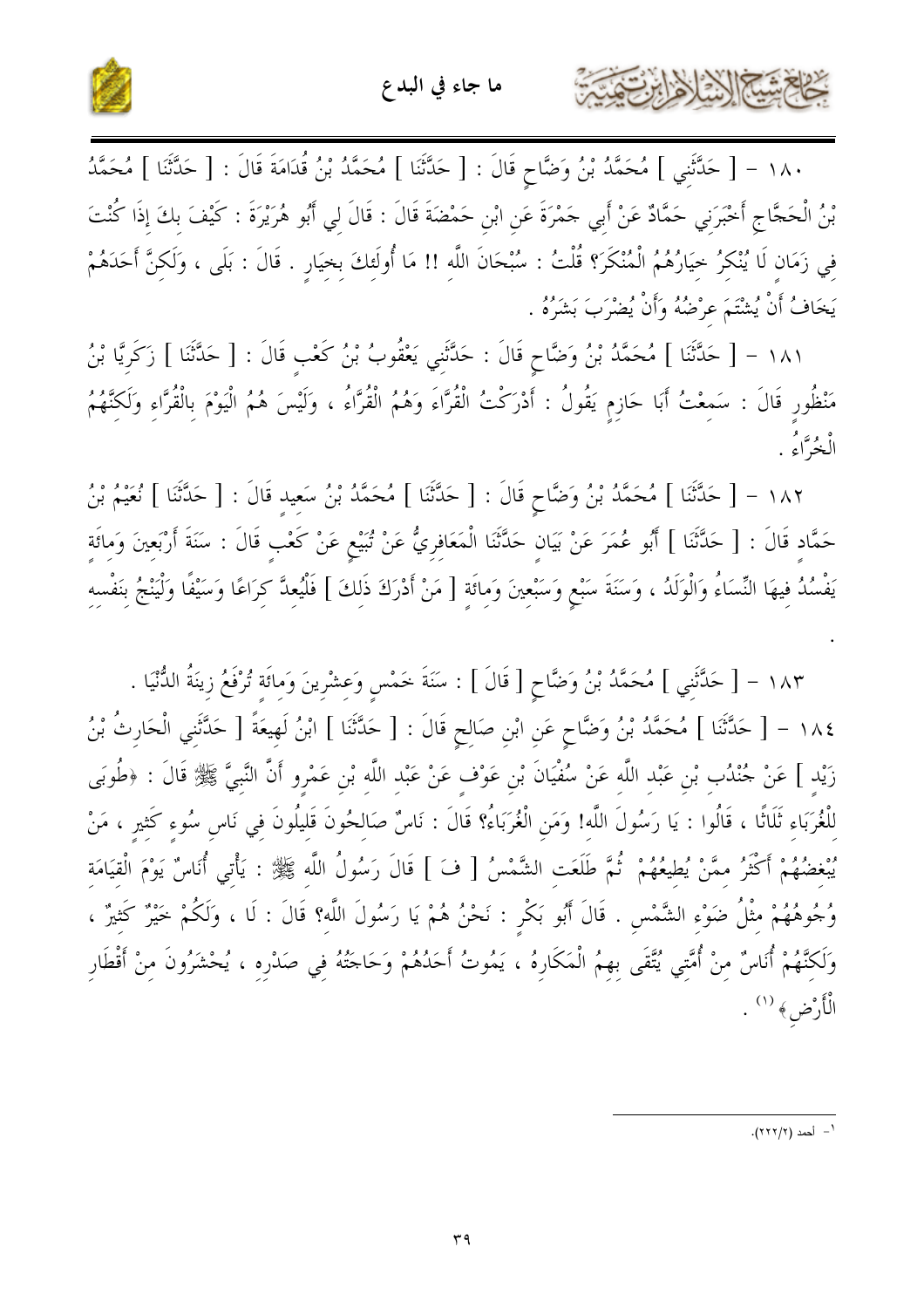



١٨٥ – حَلَّتْنَا مُحَمَّدُ بْنُ وَضَّاحٍ قَالَ : حَلَّتْنَا مُحَمَّدُ بْنُ سَعِيد قَالَ : حَلَّتْنَا نُعَيْمُ بْنُ حَمَّاد قَالَ : حَلَّتْنَا ابْنُ وَهْبٍ عَنْ عُقْبَةَ بْنِ نَافِعٍ عَنْ بَكْرٍ بْنِ عَمْرِوِ الْمَعَافِرِيِّ قَالَ : قَالَ رَسُولُ اللّهِ ﷺ : ﴿طُوبَى لِلْغُرَبَاءِ الَّذينَ يَتَمَسَّكُونَ بكتَابِ اللَّه حينَ يُتْرَكُ، وَيَعْمَلُونَ بِالسُّنَّة حينَ تُطْفَأُ﴾.

١٨٦ – حَدَّثَنَا مُحَمَّدُ بْنُ وَضَّاحٍ قَالَ : حَدَّثَنَا أَبُو بَكْرِ بْنُ أَبِي شَيْبَةَ قَالَ : حَدَّثَنَا حَفْصُ بْنُ غِيَاثٍ عَنِ الْأَعْمَشِ [ عَنْ أَبِي إِسْحَاقَ ] عَنْ أَبِي الْأَحْوَصِ عَنِ ابْنِ مَسْعُودٍ قَالَ : قَالَ رَسُولُ اللَّهِ ﷺ : ﴿إِنَّ الْإِسْلَامَ بَدَأَ غَرِيبًا ، وَسَيَعُودُ غَرِيبًا كَمَا بَدَأَ فَطُوبَى لِلْغُرَبَاءِ قِيلَ : وَمَنِ الْغُرَبَاءُ؟ قَالَ : النُّزَّاعُ منَ الْقَبَائل﴾ <sup>(١</sup>′ . ١٨٧ – حَلَّتْنَا مُحَمَّدُ بْنُ وَضَّاحٍ قَالَ : حَلَّتْنَا مُحَمَّدُ بْنُ يَحْيَى قَالَ : حَلَّتْنَا أَسَدُ بْنُ مُوسَى قَالَ : حَلَّتْنَا يَحْيَى بْنُ الْمُتَوَكِّل عَنْ [ أُمِّه ] أُمِّ يَحْيَى قَالَتْ : سَمعْتُ سَالمَ بْنَ عَبْد اللَّه يَقُولُ : [ سَمعْتُ أَبي يَقُولُ ] سَمعْتُ رَسُولَ اللَّهِ ﷺ يَقُولُ : ﴿بَدَأَ الْإِسْلَامُ غَرِيبًا ، وَلَا تَقُومُ السَّاعَةُ حَتَّى يَكُونَ غَرِيبًا كَمَا بَدَأَ ، فَطُوبَى للْغُرَبَاءِ حينَ يَفْسُدُ النَّاسُ ، ثُمَّ طُوبَى لِلْغُرَبَاءِ حينَ يَفْسُدُ النَّاسُ ، ثُمَّ طُوبَى لِلْغُرَبَاءِ حِينَ يَفْسُدُ النَّاسُ ﴾.

١٨٨ – حَلَّتْنَا مُحَمَّدُ بْنُ وَضَّاحٍ قَالَ : حَلَّتْنَا مُحَمَّدُ بْنُ يَحْيَى قَالَ : [ حَلَّتْنَا ] أَسَدُ بْنُ مُوسَى قَالَ : [ حَلَّتْنَا ] إِسْمَاعِيلُ بْنُ عَيَّاشٍ عَنْ إِسْحَاقَ بْنِ عَبْدِ اللَّهِ بْنِ أَبِي فَرْوَةَ ، عَنْ يُوسُفَ بْن سُلَيْم عَنْ جَلَّتَه مَيْمُونَةَ عَنْ عَبْد الرَّحْمَن بْن سَنَّةَ أَنَّهُ سَمعَ رَسُولَ اللَّه ﷺ يَقُولُ : ﴿إِنَّ الْإِسْلَامَ بَدَأَ غَريبًا ، وَسَيَعُودُ غَريبًا كَمَا بَدَأَ ، فَطُوبَى للْغُرَبَاء فَقيلَ : وَمَن الْغُرَبَاءُ يَا رَسُولَ اللَّه؟ قَالَ : الَّذينَ يُصْلحُونَ عنْدَ فَسَاد النَّاسِ﴾ (٢)

١٨٩ – حَلَّتْنَا مُحَمَّدُ بْنُ وَضَّاحٍ قَالَ : حَلَّتْنَا مُحَمَّدُ بْنُ يَحْيَى قَالَ : حَلَّتْنَا أَسَدُ بْنُ مُوسَى قَالَ : حَدَّثَنَا الْمُبَارَكُ بْنُ فَضَالَةَ عَنِ الْحَسَنِ أَنَّ رَسُولَ اللَّهِ ﷺ قَالَ : ﴿إِنَّ الْإِسْلَامَ بَدَأَ غَرِيبًا ، وَسَيَعُودُ غَرِيبًا ،

<sup>&</sup>lt;sup>1</sup> – الترمذي : الإيمان (٢٦٢٩) , ولبن ماجه : الفتن (٣٩٨٨) , وأحمد (٣٩٨/١) , والدارمي : الرقاق (٢٧٥٥).

<sup>&</sup>lt;sup>٢</sup> - أحمد (٧٣/٤).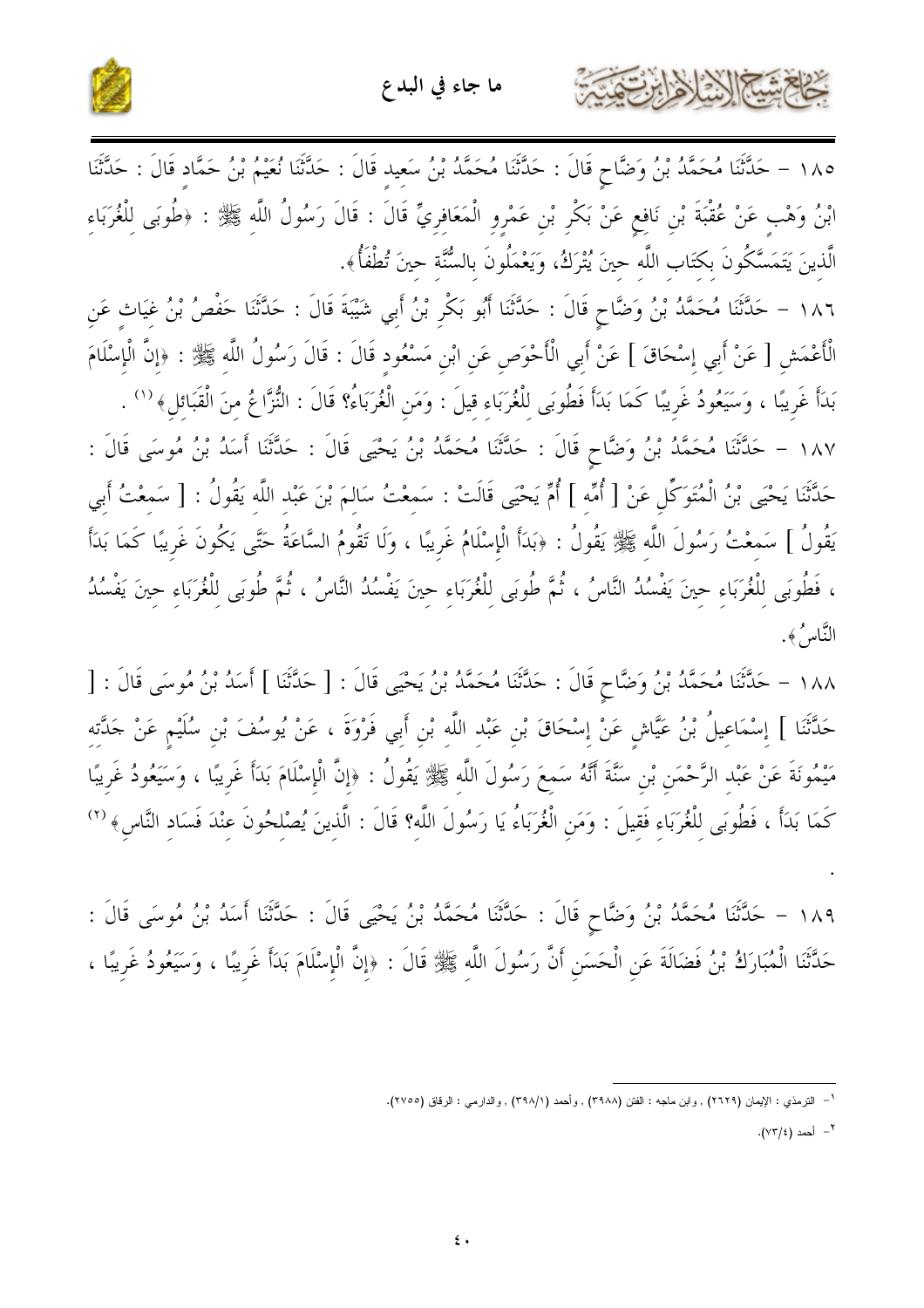

كالحشي الأخ لأحايرت

فَطُوبَى للْغُرَبَاء . قَالُوا : يَا رَسُولَ اللَّه! كَيْفَ يَكُونُ غَرِيبًا؟ قَالَ : كَمَا يُقَالُ لِلرَّجُلِ فِي حَيٍّ كَذَا وَكَذَا إِنَّهُ لَغَرِيبٌ ﴾.

١٩٠ – حَلَّتْنَا مُحَمَّدُ بْنُ وَضَّاحٍ حَلَّتْنَا مُحَمَّدُ بْنُ سَعيد قَالَ : حَلَّتْنَا نُعَيْمُ بْنُ حَمَّاد قَالَ : حَلَّتْنَا ابْنُ مَهْدِيٍّ عَنْ مُعَاوِيَةَ بْنِ صَالِحٍ عَنْ رَبِيعَةَ بْنِ يَزِيدَ قَالَ : سَمعْتُ أَبَا إِدْرِيسَ الْخَوْلَانِيَّ يَقُولُ : [ سَمعْتُ ] أَنَّ لِلْإِسْلَامِ عُرًى يَتَعَلَّقُ النَّاسُ بِهَا ، وَأَنَّهَا تَمْتَلِخُ عُرُوَةً ، فَأَوَّلُ مَا يُمْتَلَخُ منْهَا الْحُكْمُ ، وَآخرُ مَا يُمْتَلَخُ منْهَا الصَّلَاةُ .

١٩١ – حَلَّتْنَا مُحَمَّدُ بْنُ وَضَّاحٍ قَالَ : حَلَّتْنَا مُحَمَّدُ بْنُ سَعيد قَالَ : حَلَّتْنَا أَسَدُ بْنُ مُوسَى قَالَ : حَدَّثَنَا ضَمْرَةُ ، عَنِ السَّيْبَانِيِّ عَنْ عَبْد اللَّه بْنِ الدَّيْلَميِّ قَالَ : تَذْهَبُ السُّنَّةُ سُنَّةً ، كَمَا يَذْهَبُ الْحَبْلُ قُوَّةً قُوَّةً ، وَآخرُ الدِّينِ الصَّلَاةُ ، وَلَيُصَلِّيَنَّ قَوْمٌ [ وَ ] لَا خَلَاقَ لَهُمْ .

١٩٢ – حَلَّتَنِي مُحَمَّدُ بْنُ وَضَّاحٍ قَالَ : حَلَّتْنَا يَحْيَى بْنُ يَحْيَى عَنْ مَالِكِ بْنِ أَنَسٍ عَنْ عَمِّه أَبِي سُهَيْلٍ بْنِ مَالكِ عَنْ أَبِيه أَنَّهُ قَالَ : مَا أَعْرِفُ شَيْئًا ممَّا أَدْرَكْتُ عَلَيْه النَّاسَ إلَّا النِّدَاءَ بالصَّلَاة .

١٩٣ – حَلَّتَني إبْرَاهيمُ بْنُ مُحَمَّد عَنْ حَرْمَلَةَ بْن يَحْيَى ، عَنْ نُعَيْم بْن حَمَّاد ، عَن ابْن الْمُبَارَك عَنْ سُلَيْمَانَ بْنِ الْمُغيرَة عَنْ ثَابت عَنْ أَنَس بْنِ مَالك : مَا أَعْرِفُ منْكُمْ شَيْئًا كُنْتُ أَعْهَدُهُ عَلَى عَهْد رَسُول اللَّه ﷺ لَيْسَ قَوْلُكُمْ : لَا إِلَهَ إِلَّا اللَّهُ . قُلْنَا : بَلَى يَا أَبَا حَمْزَةَ ، الصَّلَاةُ ! فَقَالَ : قَدْ صَلَّيْتُمْ حينَ تَغْرُبُ الشَّمْسُ ، أَفَكَانَتْ تلْكَ صَلَاةُ رَسُولِ اللَّهِ ﷺ ؟ .

١٩٤ – حَلَّتَني مُحَمَّدُ بْنُ وَضَّاحٍ قَالَ : حَلَّتَنَا مُحَمَّدُ بْنُ سَعيد قَالَ : حَلَّتْنَا أَسَدُ بْنُ مُوسَى قَالَ : حَدَّثَنَا سُفْيَانُ بْنُ عُيَيْنَةَ عَنِ الْمُبَارَكِ بْنَ فَضَالَةَ عَنِ الْحَسَنِ قَالَ : لَوْ أَنَّ رَجُلًا أَدْرَكَ السَّلَفَ الْأَوَّلَ ثُمَّ بُعِثَ الْيَوْمَ مَا عَرَفَ مِنَ الْإِسْلَامِ شَيْئًا قَالَ : وَوَضَعَ يَدَهُ عَلَى خَدِّهِ ثُمَّ قَالَ إِلَّا هَذِهِ الصَّلَاةَ . ثُمَّ قَالَ : أَمَا وَاللَّه عَلَى ذَلكَ لَمَنْ عَاشَ فِي هَذِه النَّكْرَاءِ وَلَمْ يُدْرِكْ هَذَا السَّلَفَ الصَّالحَ فَرَأَى مُبْتَدعًا يَدْعُو إِلَى بدْعَته وَرَأَى صَاحبَ دُنْيَا يَدْعُو إِلَى دُنْيَاهُ فَعَصَمَهُ اللَّهُ عَنْ ذَلكَ وَجَعَلَ قَلْبَهُ يَحنُّ إِلَى ذَلكَ السَّلَف الصَّالح يَسْأَلُ عَنْ سَبيلهمْ وَيَقْتَصُّ آثَارَهُمْ وَيَتَّبعُ سَبيلَهُمْ لَيُعَوَّضُ أَجْرًا عَظِيمًا . فَكَذَلكَ [ فَ ] كُونُوا إنْ شَاءَ اللَّهُ .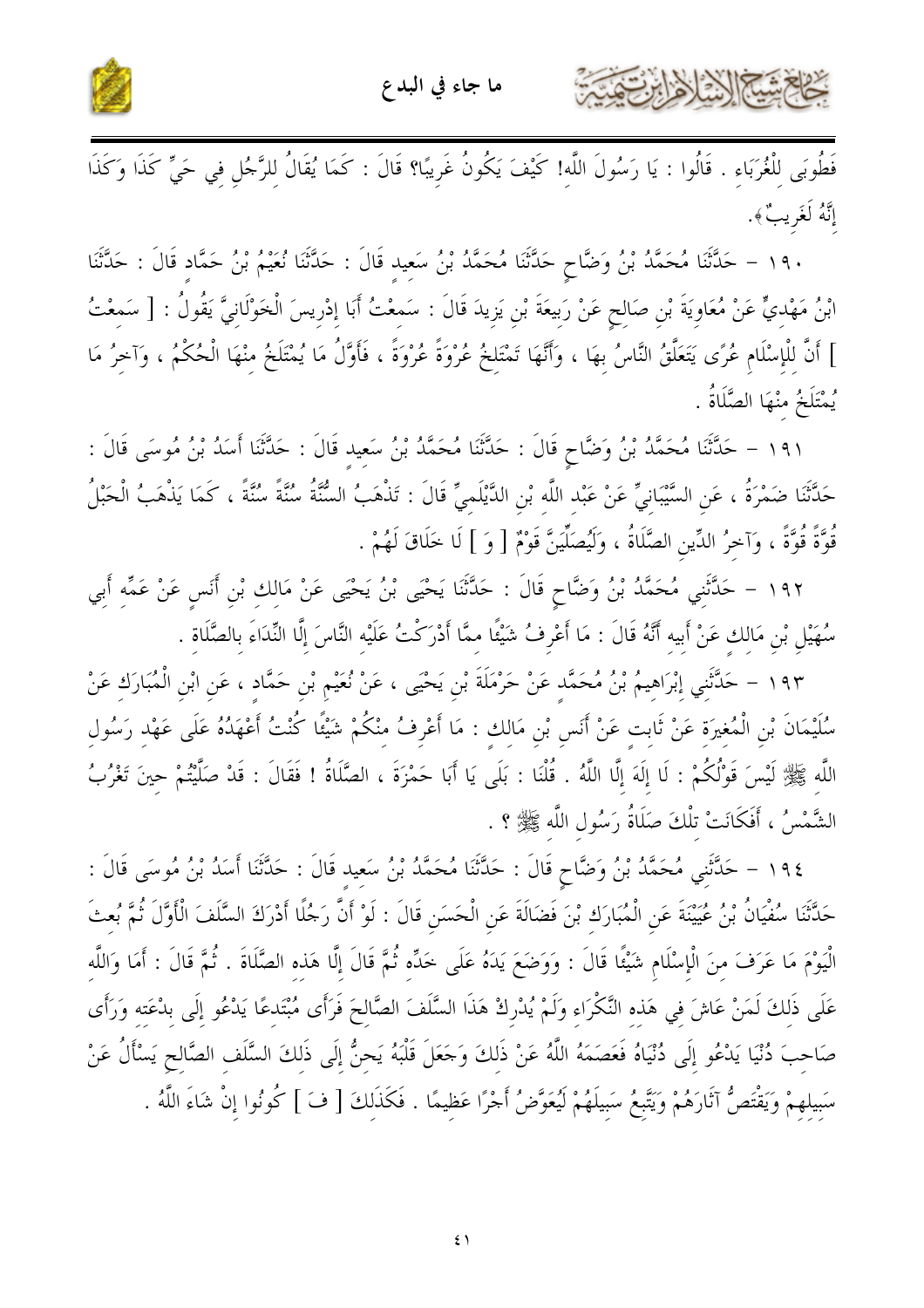

١٩٥ – حَلَّتَنِي عَبْدُ اللَّهِ بْنُ مُحَمَّدٍ عَنْ عَلِيٍّ بْنِ مَعْبَدٍ عَنِ الْعَلَاءِ بْنِ سُلَيْمَانَ عَنْ مَيْمُونِ بْنِ مِهْرَانَ قَالَ : لَوْ أَنَّ رَجُلًا نُشِرَ فِيكُمْ مِنَ السَّلَفِ مَا عَرَفَ فِيكُمْ غَيْرَ هَذِهِ الْقِبْلَةِ .

١٩٦ - حَلَّتْنَا مُحَمَّدُ بْنُ وَضَّاحٍ قَالَ : حَلَّتْنَا مُحَمَّدُ بْنُ قُدَامَةَ الْهَاشِمِيُّ قَالَ : حَلَّتْنا جَرِيرُ بْنُ عَبْد الْحَمِيدِ عَنِ الْأَعْمَشِ عَنْ سَالِمٍ عَنْ أُمِّ الدَّرْدَاءِ قَالَتْ : دَخَلَ عَلَيَّ أَبُو الدَّرْدَاءِ وَهُوَ غَضْبَانُ ، فَقُلْتُ [ لَهُ ] : مَا أَغْضَبَكَ ؟!! فَقَالَ : وَاللَّهِ مَا أَعْرِفُ فِيهِمْ ، وَاللَّهِ مَا أَعْرِفُ فِيهِمْ مِنْ أَمْرِ مُحَمَّدٍ ﷺ شَيْئًا إِلَّا أَنَّهُمْ يُصَلُّونَ جَميعًا .

١٩٧ – حَلَّتْنَا مُحَمَّدُ بْنُ وَضَّاحٍ قَالَ : حَلَّتْنَا مُحَمَّدُ بْنُ قُدَامَةَ قَالَ : حَلَّتْنَا جَرِيرُ بْنُ عَبْد الْحَميد عَنِ الْأَعْمَشِ عَنْ سَالِمٍ قَالَ : قَالَ أَبُو الدَّرْدَاءِ : لَوْ أَنَّ رَجُلًا تَعَلَّمَ الْإِسْلَامَ وَأَهْمَلَهُ ثُمَّ تَفَقَّدَهُ مَا عَرَفَ مِنْهُ ي<sup>ره</sup>ً .

١٩٨ – حَدَّثَنِي مُحَمَّدُ بْنُ وَضَّاحٍ قَالَ : حَدَّثَنَا مُحَمَّدُ بْنُ يَحْيَى قَالَ : حَدَّثَنَا أَسَدُ بْنُ مُوسَى قَالَ : حَدَّثَنَا الْمُبَارَكُ بْنُ فَضَالَةَ عَنِ الْحَسَنِ قَالَ : قَالَ رَسُولُ اللَّه ﷺ : ﴿إِنَّكُمْ سَتَرَوْنَ مَا تَعْرفُونَ وَ [ مَا ] تُنْكرُونَ ، فَمَنْ أَنْكَرَ [ فَقَدْ ] بَرئَ ، وَمَنْ كَرة فَقَدْ سَلَمَ ، وَلَكنْ مَنْ رَضيَ وَتَابَعَ . قَالُوا : يَا رَسُولَ اللَّه! أَلَا نَقْتُلُ فُجَّارَهُمْ ؟ قَالَ : لَا ، مَا صَلَّوْا﴾ ('' .

١٩٩ - قَالَ مَالِكٌ : وَبَلَغَنِي أَنَّ أَبَا هُرَيْرَةَ تَلَا : ﴿ إِذَا جَآءَ نَصۡرُ ٱللَّهِ وَٱلۡفَتۡخُ ۞ وَرَأَيۡتَ ٱلنَّاسَ يَـدۡ خُلُوبَ فِي دِينِ ٱللَّهِ أَفۡوَاجَا ۞ ﴾ `` نُمَّ قَالَ : وَالَّذِي نَفْسِي بَيَدِهِ إِنَّ النَّاسَ لَيَخْرُجُونَ الْيَوْمَ منْ دين اللَّه أَفْوَاجًا كَمَا دَخَلُوا فيه أَفْوَاجًا .

٢٠٠ – حَلَّتَنِي إِبْرَاهِيمُ بْنُ مُحَمَّدٍ عَنْ عَوْنِ عَنْ إِسْمَاعِيلَ بْنِ نَافِعِ الْقُرَشِيِّ عَنِ ابْنِ الْمُبَارَكِ قَالَ : [ أَخْبَرَنَا يَحْيَى بْنُ أَيُّوبَ عَنْ عُبَيْدِ اللَّهِ بْنِ زَحْرٍ عَنْ سَعْدِ بْنِ مَسْعُودٍ قَالَ : ] قَالَ عَبْدُ اللَّهِ بْنُ عَمْرِو بْنِ

<sup>٢</sup>– سورة النصر أية : ١-٢.

كالحشيخ الأخاريتي

<sup>&</sup>lt;sup>1</sup>– مسلم : الإمارة (١٨٥٤) , والتزمذي : الفتن (٢٢٦٥) , وأبو داود : السنة (٤٧٦٠) , وأحمد (٢٩٥/٦).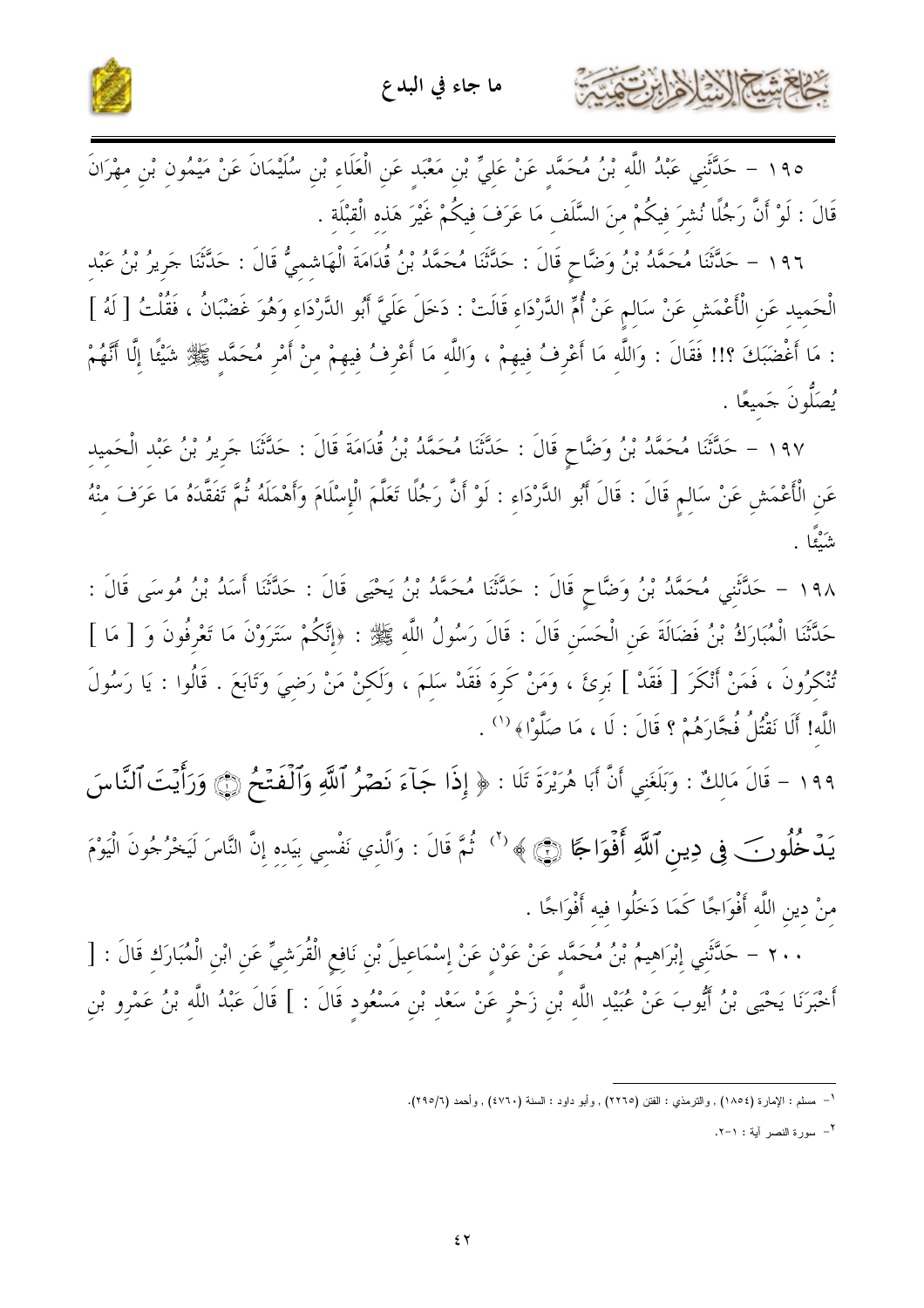

كحاحم شيح الإشاره ابرت

الْعَاصِ : لَوْ أَنَّ رَجُلَيْنِ مِنْ أَوَائِلِ هَذِهِ [ الْأُمَّةِ ] خَلَيَا بِمُصْحَفِهِمَا فِي بَعْضِ هَذِهِ الْأَوْدِيَةِ لَأَتَيَا النَّاسَ الْيَوْمَ وَلَا يَعْرِفَان شَيْئًا ممَّا كَانَا عَلَيْه .

٢٠١ – حَلَّتَنِي مُحَمَّدُ بْنُ وَضَّاحٍ قَالَ : حَلَّتْنَا مُحَمَّدُ بْنُ سَعِيد قَالَ : حَلَّتْنَا أَسَدُ بْنُ مُوسَى عَنْ وَكِيعِ بْنَ الْجَرَّاحِ عَنِ الْأَعْمَشِ عَنْ أَبِي وَائِلِ قَالَ : قَالَ عَبْدُ اللَّه : أَتَدْرُونَ كَيْفَ يَنْقُصُ الْإِسْلَامُ؟ قَالُوا : نَعَمْ كَمَا يَنْقُصُ صَبِيعُ الثَّوْب ، وَكَمَا يَنْقُصُ سِمَنُ الدَّابَّةِ . قَالَ عَبْدُ اللَّه : ذَلكَ منْهُ .

٢٠٢ – حَلَّتْنِي مُحَمَّدُ بْنُ وَضَّاحٍ قَالَ : حَلَّتْنَا مُحَمَّدُ بْنُ سَعِيدِ قَالَ : حَلَّتْنَا أَسَدٌ عَنْ مُحَمَّدِ بْنِ الْفُضَيْلِ بْنِ غَزْوَانَ عَنْ هَارُونَ بْنِ أَبِي وَكِيعٍ عَنْ أَبِيهِ قَالَ : ﴿نَزَلَتْ هَذِهِ الْآيَةُ ﴿ ٱلْمَيَوْمَ أَكْمَلْتُ لَكُمْ دِينَكُمْ ۚ ﴾ '' [ الْمَائِدَةِ : ٣ ] قَالَ : هُوَ يَوْمُ الْحَجِّ الْأَكْبَرِ ، فَبَكَى عُمَرُ ، فَقَالَ رَسُولُ اللّه ﷺ : مَا يُبْكِيكَ يَا عُمَرُ ؟!! فَقَالَ : يَا رَسُولَ اللَّهِ ! إِنَّا كُنَّا فِي زِيَادَةٍ مِنْ دِينِنَا ، فَأَمَّا إِذَا كَمُلَ فَإِنَّهُ لَمْ يَكْمُلْ شَيْءٌ [ قَطُّ ] إِلَّا نَقَصَ [ فَ ] قَالَ [ النَّبِيُّ ﷺ ] : صَدَقْتَ﴾.

٢٠٣ – حَلَّتْنَا مُحَمَّدُ بْنُ وَضَّاحٍ قَالَ : حَلَّتْنَا مُحَمَّدُ بْنُ عَمْروٍ قَالَ : حَلَّتْنَا مُصْعَبُ بْنُ مَاهَانَ ، عَنْ سُفْيَانَ الثَّوْرِيِّ ، عَنْ رَجُلٍ ، عَنِ الضَّحَّاك بْنِ مُزَاحِمٍ ، عَنْ حُذَيْفَةَ قَالَ : إنَّ أخْوَفَ مَا أَخَافُ عَلَى هَذه الْأُمَّة أَنْ يُؤْثَرُوا مَا يَرَوْنَ عَلَى مَا يَعْلَمُونَ ، أَوْ يَضلُّونَ وَهُمْ [ لَا ] يَشْعُرُونَ .

٢٠٤ – حَلَّتَني مُحَمَّدُ بْنُ وَضَّاحٍ قَالَ : حَلَّتْنَا أَبُو الطَّاهر عَنْ يَحْيَى بْن سُلَيْم عَن الْحَجَّاج بْن فُرَافصَةَ قَالَ : ﴿بَلَغَنِي أَنَّ رَجُلًا مَرَّ بِسَلْمَانَ فَسَلَّمَ عَلَيْه ، فَلَمْ يَرَ الرَّجُلُ منْ سَلْمَانَ تلْكَ الْبَشَاشَةَ ، فَقَالَ : كَأَنَّكَ لَمْ تَعْرِفْنِي يَا أَبَا عَبْدِ اللَّهِ ؟!! فَقَالَ : بَلْ قَدْ عَرَفْتُكَ ، وَرَسُولُ اللَّه ﷺ يُصَلِّي يَسْمَعُ كَلَامَهُمَا ، فَلَمَّا ذَهَبَ الرَّجُلُ انْحَرَفَ النَّبِيُّ ﷺ فَقَالَ : يَا سَلْمَانُ ! أَمَا عَلَمْتَ أَنَّ الْأَرْوَاحَ أَجْنَادٌ مُجَنَّدَةٌ تَتَلَاقَى في الْهَوَاء ، فَمَا تَعَارَفَ مِنْهَا اتَّتَلَفَ ، وَمَا تَنَاكَرَ مِنْهَا اخْتَلَفَ ؟ فَإِذَا ظَهَرَ الْعَلْمُ وَخُزِّنَ الْعَمَلُ وَتَلَاقَت الْأَلْسُنُ وَتَبَاغَضَتِ الْقُلُوبُ وَتَقَطَّعَتِ الْأَرْحَامُ ، فَعنْدَ ذَلكَ لَعَنَهُمُ اللَّهُ فَأَصَمَّهُمْ وَأَعْمَى أَبْصَارَهُمْ﴾.

ا \_ سورة المائدة أبة : ٣.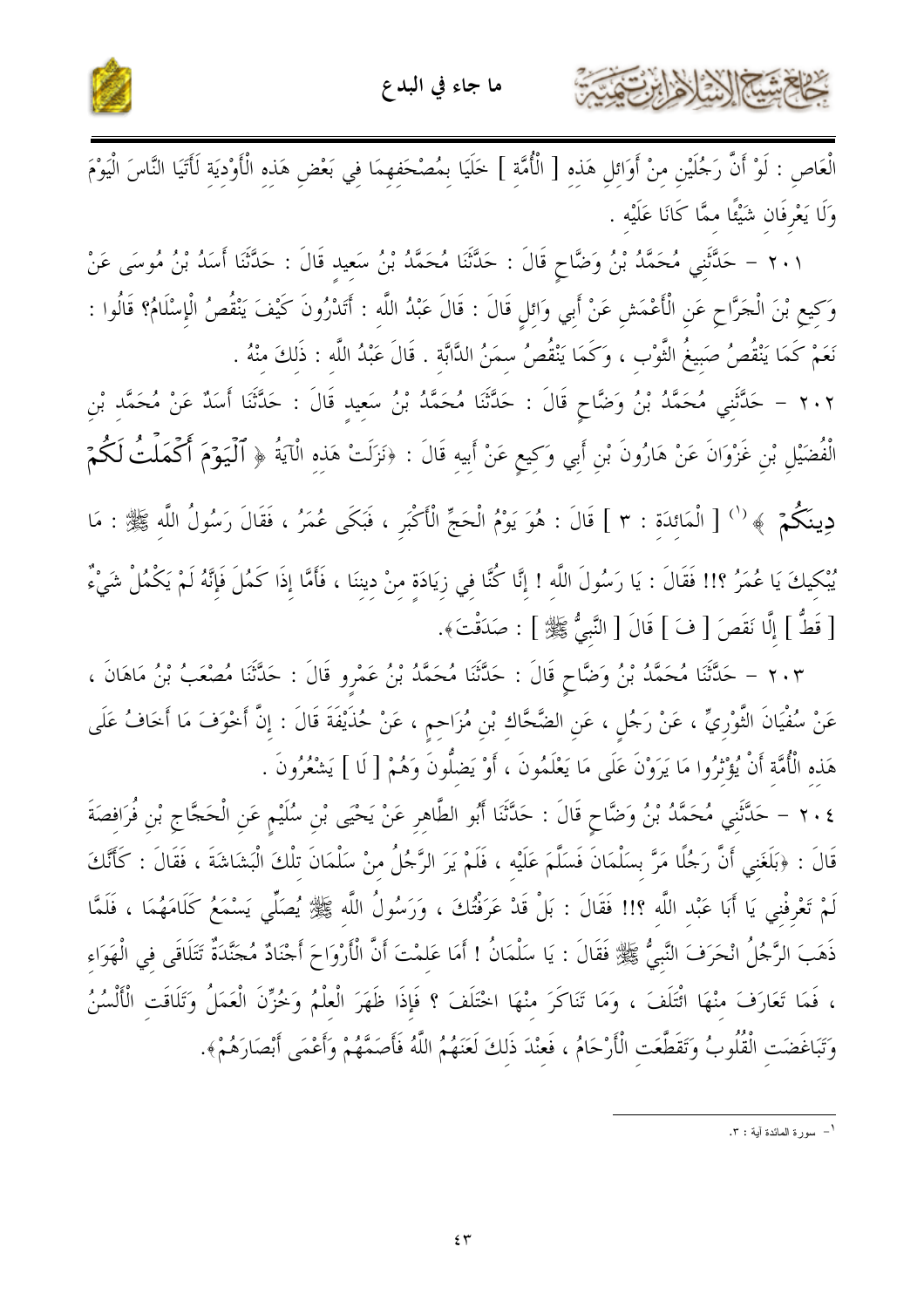



٢٠٥ – حَلَّثَنِي مُحَمَّدُ بْنُ وَضَّاحٍ قَالَ : حَلَّثَنَا مُحَمَّدُ بْنُ يَحْيَى قَالَ : حَلَّثَنَا أَسَدُ بْنُ مُوسَى قَالَ : حَدَّثَني عَديُّ بْنُ الْفَضْلِ عَنْ مُحَمَّد بْن عَجْلَانَ عَنْ عَبْد الرَّحْمَن عَن ابْن عُمَرَ أَنَّ رَسُولَ اللّه ﷺ قَالَ : ﴿إِنَّ مِنْ بَعْدِكُمْ أَيَّامًا الصَّابِرُ فِيهَا الْمُتَمَسِّكُ بِمِثْلِ مَا أَنْتُمْ عَلَيْهِ الْيَوْمَ لَهُ أَجْرُ خَمْسِينَ مِنْكُمْ﴾ (') .

٢٠٦ – حَلَّتْني مُحَمَّدُ بْنُ وَضَّاحٍ قَالَ : حَلَّتْنَا مُحَمَّدُ بْنُ سَعيد قَالَ : حَلَّتْنا أَسَدُ بْنُ مُوسَى قَالَ : حَدَّثَنَا سُفْيَانُ بْنُ عُيَيْنَةَ عَنْ أَسْلَمَ الْبَصْرِيِّ عَنْ سَعِيد أَخِي الْحَسَنِ يَرْفَعُهُ . قُلْتُ لسُفْيَانَ : عَنِ النَّبِيّ ﷺ ؟ قَالَ : نَعَمْ . قَالَ : ﴿إِنَّكُمُ الْيَوْمَ عَلَى بَيِّنَة مِنْ رَبِّكُمْ تَأْمُرُونَ بِالْمَعْرُوفِ وَتَنْهَوْنَ عَنِ الْمُنْكَرِ ، وَتُجَاهِدُونَ في اللَّه ، وَلَمْ تَظْهَرْ فيكُمُ السَّكْرَتَان : سَكْرَةُ الْجَهْلِ وَسَكْرَةُ حُبٍّ الْعَيْشِ ، وَسَتُحَوَّلُونَ عَنْ ذَلكَ فَلَا تَأْمُرُونَ بِالْمَعْرُوف وَلَا تَنْهَوْنَ عَنِ الْمُنْكَرِ ، وَلَا تُجَاهدُونَ في اللَّه ، وَتَظْهَرُ فيكُمُ السَّكْرَتَان ، فَالْمُتَمَسِّكُ يَوْمَئِذ بِالْكَتَابِ وَالسُّنَّة لَهُ أَجْرُ خَمْسِينَ ! قِيلَ : منْهُمْ؟ قَالَ : لَا ، بَلْ مِنْكُمْ﴾.

٢٠٧ – حَلَّتْنِي مُحَمَّدُ بْنُ وَضَّاحٍ قَالَ : حَلَّتْنَا مُحَمَّدُ بْنُ سَعِيدِ قَالَ : حَدَّثْنا أَسَدُ بْنُ مُوسَى قَالَ : حَدَّثَنَا إِسْمَاعِيلُ بْنُ عَيَّاشٍ عَنْ سَعِيدٍ بْنِ غُنَيْمِ الْكُلَاعِيِّ عَنْ أَبِي حَسَّانَ صَفْوَانَ بْنِ عُمَيْرِ عَنِ الْقَاسِمِ أَبِي عَبْدِ الرَّحْمَنِ أَنَّ رَسُولَ اللَّهِ ﷺ قَالَ : ﴿سَيُنْقَضُ الْإِسْلَامُ ، الْمُتَمَسِّكُ يَوْمَئذ بدينه كَالْقَابضِ عَلَى الْجَمْرِ أَوْ خَبَط الشَّوْكَ﴾ <sup>(٢)</sup> .

٢٠٨ – حَلَّتَني مُحَمَّدُ بْنُ وَضَّاحٍ قَالَ : حَدَّثَنَا زُهَيْرُ بْنُ عَبَّادٍ عَنْ عَبْدِ اللَّه بْن الْمُبَارَك عَنْ عُتْبَةَ بْنِ أَبِي حَكيم عَنْ عَمْرو بْن جَارِيَةَ [ عَنْ أَبِي أُمَيَّةَ الشَّيْبَانِيِّ ] عَنْ أَبِي تَعْلَبَةَ الْخُشَنيِّ عَن النَّبيِّ ﷺ قَالَ : ﴿الْمُتَمَسِّكُ بديني وَسُنَّتي في زَمَانِ الْمُنْكَرِ كَالْقَابِضِ عَلَى الْجَمْرِ ، لِلْعَامِلِ مِنْهُمْ يَوْمَئِذِ أَجْرُ خَمْسِينَ منْكُمْ . قُلْنَا : يَا رَسُولَ اللَّه! منْهُمْ ؟ قَالَ : بَلْ منْكُمْ﴾ (٣) .

٢٠٩ – حَلَّتَنِي مُحَمَّدُ بْنُ وَضَّاحٍ قَالَ : حَلَّتْنَا مُحَمَّدُ بْنُ سَعِيد قَالَ : حَلَّتْنَا نُعَيْمُ بْنُ حَمَّاد قَالَ : حَدَّثَنَا عُثْمَانُ بْنُ كَثِيرٍ عَنْ مُحَمَّدِ بْنِ مُهَاجِرٍ قَالَ : حَدَّثَنِي أَيُّوبُ بْنُ جُنْدُبِ بْنِ بشْرِ عَنْ حُذَيْفَةَ قَالَ :

<sup>&</sup>lt;sup>١</sup>– النترمذي : نفسير القرآن (٣٠٥٨) , والنسائي : الصيد والذبائح (٤٣٤١) , وابن ماجه : الفتن (٤٠١٤).

<sup>&</sup>lt;sup>٢</sup>– مسلم : الإيمان (١١٨) , والنرمذي : الفتن (٢١٩٥) , وأبو داود : الفتن والملاحم (٤٢٤٩) , وأحمد (٣٩٠/٢).

<sup>&</sup>lt;sup>٣</sup>– الترمذي : نفسير القرآن (٣٠٥٨) , والنسائي : الصيد والذبائح (٤٣٤١) , وابن ماجه : الفتن (٤٠١٤).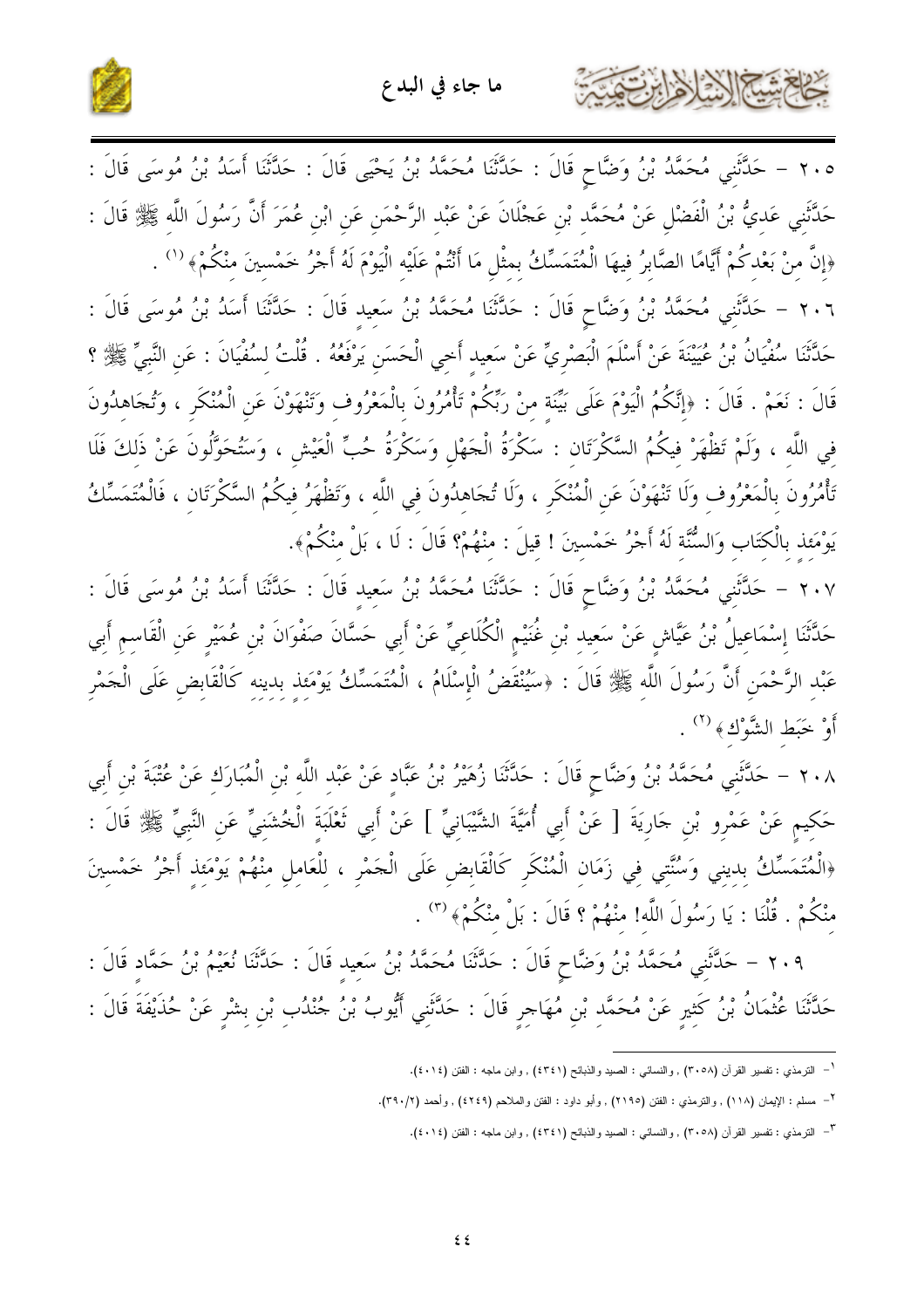



لَتَنْقُضُنَّ عُرَى الْإِسْلَامِ عُرْوَةً عُرْوَةً حَتَّى لَا يَقُولَ عَبْدٌ : مَهْ مَهْ ، وَلَتَرْكَبُنَّ سُنَنَ الْأُمَم قَبْلَكُمْ حَذْوَ النَّعْل بِالنَّعْلِ لَا تُخْطِئُونَ طَرِيقَهُمْ وَلَا يُخْطُئِكُمْ حَتَّى لَوْ أَنَّهُ كَانَ فيمَنْ كَانَ قَبْلَكُمْ منَ الْأُمَم أُمَّةٌ يَأْكُلُونَ الْعَذرَةَ رَطْبَةً أَوْ يَابِسَةً لَأَكَلْتُمُوهَا ، وَسَتَفْضُلُوهُمْ بِثَلَاث خصَال لَمْ تَكُنْ فيمَنْ كَانَ قَبْلَكُمْ منَ الْأُمَم : نَبْش الْقُبُور ، وَسمْنَة النِّسَاء ، تُسَمَّنُ الْجَارِيَةُ حَتَّى تَمُوتَ شَحْمًا ، وَحَتَّى يَكْتَفيَ الرِّجَالُ بالرِّجَال دُونَ النِّسَاء ، وَالنِّسَاءُ بِالنِّسَاءِ دُونَ الرِّجَال . ايْمُ اللَّه إنَّهَا لَكَائِنَةٌ ، وَلَوْ قَدْ كَانَتْ خُسفَ بهمْ وَرُجمُوا كَمَا فُعلَ بقَوْم لُوط ، وَاللَّه مَا هُوَ بالرَّأْيِ وَلَكنَّهُ الْحَقُّ الْيَقينُ .

٢١٠ – حَلَّتْنِي مُحَمَّدُ بْنُ وَضَّاحٍ قَالَ : حَلَّتْنَا مُحَمَّدُ بْنُ يَحْيَى قَالَ : حَلَّتْنَا أَسَدُ بْنُ مُوسَى قَالَ : حَدَّثَنَا اللَّيْتُ بْنُ سَعْد قَالَ : حَدَّثَنَا عُبَيْدُ اللَّه بْنُ أَبِي حَعْفَرِ عَنِ ابْنِ خَالِدِ قَالَ : أَدْرَكْتُ النَّاسَ وَهُمْ يَعْمَلُونَ وَلَا يَقُولُونَ ، فَهُمُ الْيَوْمَ يَقُولُونَ وَلَا يَعْمَلُونَ .

٢١١ – حَلَّثَنَا مُحَمَّدُ بْنُ وَضَّاحٍ قَالَ : حَلَّتْنَا مُحَمَّدُ بْنُ عَائِذِ الدِّمَشْقِيُّ قَالَ : حَلَّتْنَا الْهَيْثَمُ ، عَنْ حَفْصٍ بْنِ غَيْلَانَ عَنْ مَكْحُولٍ عَنْ أَنَسٍ بْنِ مَالكِ قَالَ : ﴿قِيلَ : يَا رَسُولَ اللَّهِ ! مَتَى يُتْرَكُ الْأَمْرُ بِالْمَعْرُوفِ وَالنَّهْيُ عَنِ الْمُنْكَرِ؟ قَالَ : إِذَا ظَهَرَ فِيكُمْ مَا ظَهَرَ فِي بَنِي إِسْرَائِيلَ [ قَبْلكُمْ ] قِيلَ : وَمَا ذَاكَ يَا رَسُولَ اللَّه؟ قَالَ : إِذَا ظَهَرَ اللاِّهَانُ فِي خِيَارِكُمْ ، وَالْفَاحِشَةُ فِي شِرَارِكُمْ ، وَتَحَوَّلَ الْمُلْكُ فِي صغَارِكُمْ ، وَالْفقْهُ في أَرْذَالكُمْ﴾.

٢١٢ – حَلَّثَنَا مُحَمَّدُ بْنُ وَضَّاحٍ عَنْ مُحَمَّدِ بْنِ عَبْدِ اللَّهِ السَّهْمِيِّ قَالَ : حَدَّثَنَا الْمَلْطِيُّ قَالَ : أَحْبَرَهُ ابْنُ جُرَيْجِ عَنْ عَطَاء بْن أَبي رَبَاحٍ قَالَ : مَرَّ بعَليٍّ بْن أَبي طَالب رَجُلٌ لَهُ سَمْتٌ ، فَقَالَ : أَمنْ أَهْل خُرَاسَانَ أَنْتَ ؟ قَالَ : لَا . قَالَ : منْ أَهْل فَارِسَ أَنْتَ ؟ قَالَ : لَا . قَالَ : فَمَنْ أَنْتَ ؟ قَالَ : أَنَا منْ أَهْل الْأَرْض . قَالَ : فَإِنِّي سَمعْتُ رَسُولَ اللَّه ﷺ يَقُولُ : ﴿لَا يَزَالُ الدِّينُ مُعْتَدلًا صَالِحًا مَا لَمْ يُسْلِمْ نَبَطُ الْعِرَاقِ ، فَإِذَا أَسْلَمَتْ نَبَطُ الْعِرَاقِ أَدْغَلُوا فِي الدِّينِ وَقَالُوا فِيه بغَيْرِ عِلْمٍ ، فَعِنْدَ ذَلِكَ يُهْدَمُ الْإِسْلَامُ وَيَنْثَلَمُ﴾.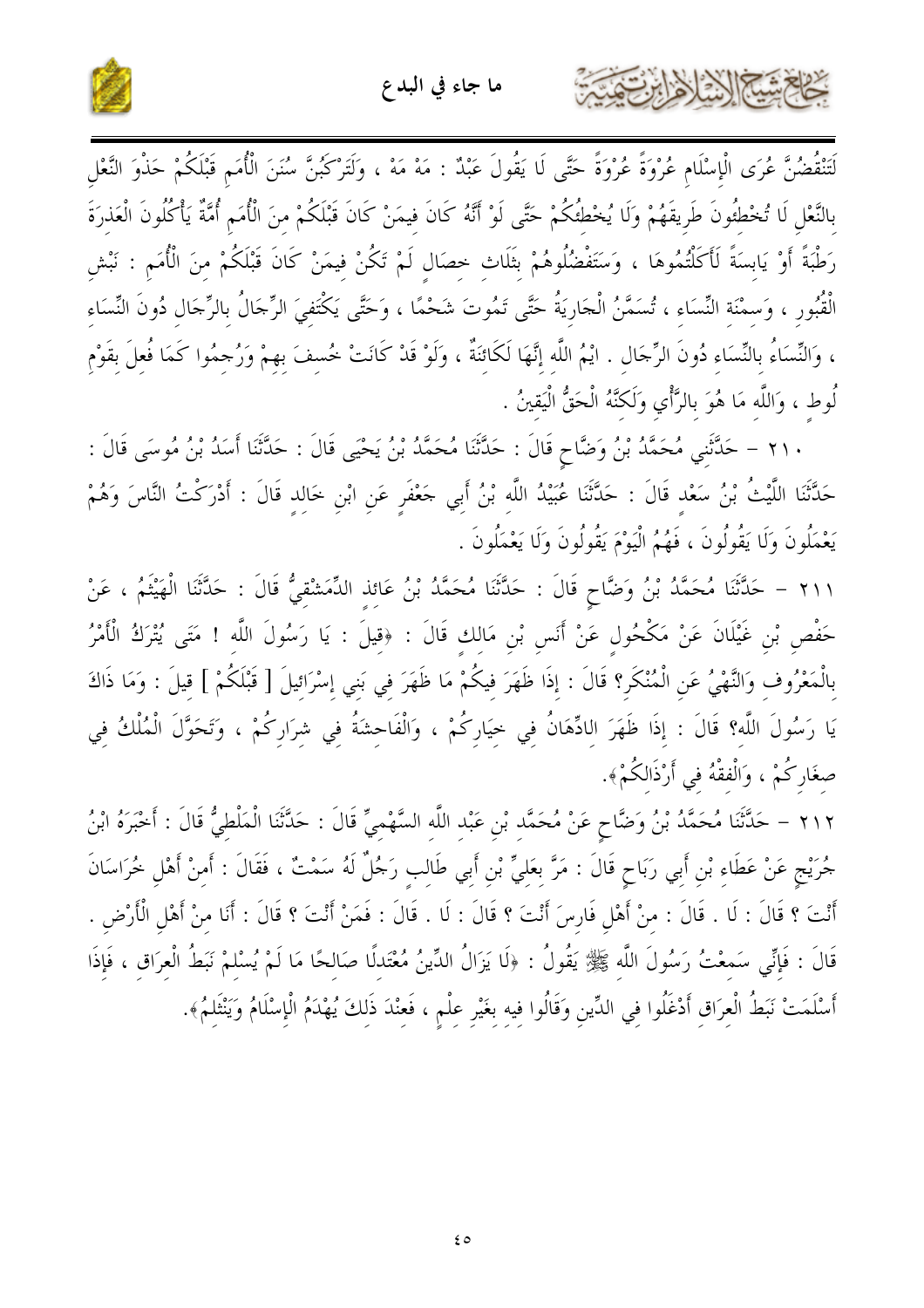

كالحشيخ الأخالة التيمة



٢١٣ – حَلَّتْنَا مُحَمَّدُ بْنُ وَضَّاحٍ قَالَ : حَلَّتْنَا مُحَمَّدُ بْنُ سَعِيد حَلَّتْنَا أَسَدُ بْنُ مُوسَى قَالَ : حَلَّتْنَا عَوْنُ بْنُ مُوسَى قَالَ : سَمِعْتُ هِلَالَ بْنَ خَبَّابٍ قَالَ : سَأَلْتُ سَعِيدَ بْنَ جُبَيْرٍ قُلْتُ : يَا أَبَا عَبْدِ اللَّهِ ! مَتَى عُلمَ هَلَاكُ النَّاسِ؟ قَالَ : إذَا هَلَكَ عُلَمَاؤُهُمْ .

٢١٤ – قَالَ : حَلَّتْنَا ضَمْرَةُ عَنِ ابْنِ شَوْذَبٍ عَنْ إِيَاسٍ بْنِ مُعَاوِيَةَ قَالَ : مَا بَعُدَ عَهْدُ قَوْمٍ مِنْ نَبِيِّهِمْ إِلَّا كَانَ أَحْسَنَ لقَوْلهمْ وَأَسْوَأَ لفعْلهمْ .

٢١٥ – أَخْبَرَنِي مُحَمَّدُ بْنُ وَضَّاحٍ قَالَ : فِي هَذِهِ الْأُمَّةِ أَشْيَاءُ لَمْ تَكُنْ فِي غَيْرِهَا مِنَ الْأُمَمِ ، مِنْهَا تَسْمِينُ الْحَامِشَاتِ ، وَنَبْشُ الْقُبُورِ ، وَالسَّحْقُ . قَالَ : وَيُقَالَ إِنَّ تَسْمِينَ الصَّبِيَّةِ قَبْلَ الْبُلُوعِ مِنْهُ يَكُونُ السُّاتُهِ .

٢١٦ – حَلَّتْنَا مُحَمَّدُ بْنُ وَضَّاحٍ قَالَ : حَلَّتْنَا مُحَمَّدُ بْنُ يَحْيَى قَالَ : حَلَّتْنَا أَسَدُ بْنُ مُوسَى قَالَ : حَلَّتُنَا حَمَّادُ بْنُ سَلَمَةَ عَنْ ثَابت الْبُنَانِيِّ أَنَّ عَائشَةَ كَانَتْ تُؤْتَى بالصِّيِّيَان فَتَدْعُو لَهُمْ . فَأُتَيتْ بجَارِيَة مُسَمَّنَة فَقَالَتْ : لَقَدْ حَشَوْتُمُوهَا سَوِيقًا . فَلَمْ تَدْعُ لَهَا .

٢١٧ – حَلَّتَنِي ابْنُ وَضَّاحٍ قَالَ : حَلَّتْنَا مُحَمَّدُ بْنُ يَحْيَى قَالَ : حَلَّتْنَا أَسَدٌ قَالَ : حَلَّتَنا إسْمَاعيلُ بْنُ عَيَّاشٍ عَنْ عُمَرَ بْنِ خَتْعَمٍ عَنْ عَمَّارِ بْنِ خَالِدٍ عَنْ أَبِي ذَرٍّ أَنَّهُ كَانَ يَقُولُ : كَانَ الْمُمْتَلِئُ شَحْمًا بَرَّاقَ الثِّيَاب ، وَهيَ الْمُرُوءَةُ فيكُمُ الْيَوْمَ .

٢١٨ – قَالَ : وَحَلَّثَنَا أَسَدٌ قَالَ : حَلَّتْنَا مُحَمَّدُ بْنُ خَازِمٍ عَنِ الْأَعْمَشِ عَنْ إِبْرَاهِيمَ . قَالَ عَبْدُ اللَّهُ : إِنِّي لَأَمْقُتُ الْقَارِئَ أَنْ أَرَاهُ سَمينًا نَسيًّا للْقُرْآن .

٢١٩ – حَلَّتْنَا أَسَلُهُ قَالَ : حَلَّتْنَا حَمَّادُ بْنُ سَلَمَةَ عَنْ ثَابِتٍ عَنْ أَبِي ثَامِرٍ أَنَّهُ رَأَى فِيمَا يَرَى النَّائِمُ وَكَانَ عَابِدًا أَنَّهُ قِيلَ : وَيْلٌ لِلْمُتَسَمِّنَات مِنْ فَتْرَة تَكُونُ في الطَّعَام يَوْمَ الْقيَامَة .

٢٢٠ – حَلَّتْنَا أَسَدٌ قَالَ : حَلَّتْنَا مُبَارَكُ بْنُ فَضَالَةَ عَنِ الْحَسَنِ قَالَ : أَتَى رَجُلٌ عُمَرَ وَهُوَ شَيْخٌ قَدْ رَكَبَهُ اللَّحْمُ وَهُوَ يَقُولُ : آهْ آهْ . فَقَالَ : مَا هَذَا؟ فَقَالَ : بَرَكَةُ اللَّه يَا أَميرَ الْمُؤْمنينَ . فَقَالَ : كَذَبْتَ ، بَلْ هُوَ عَذَابُ اللَّه .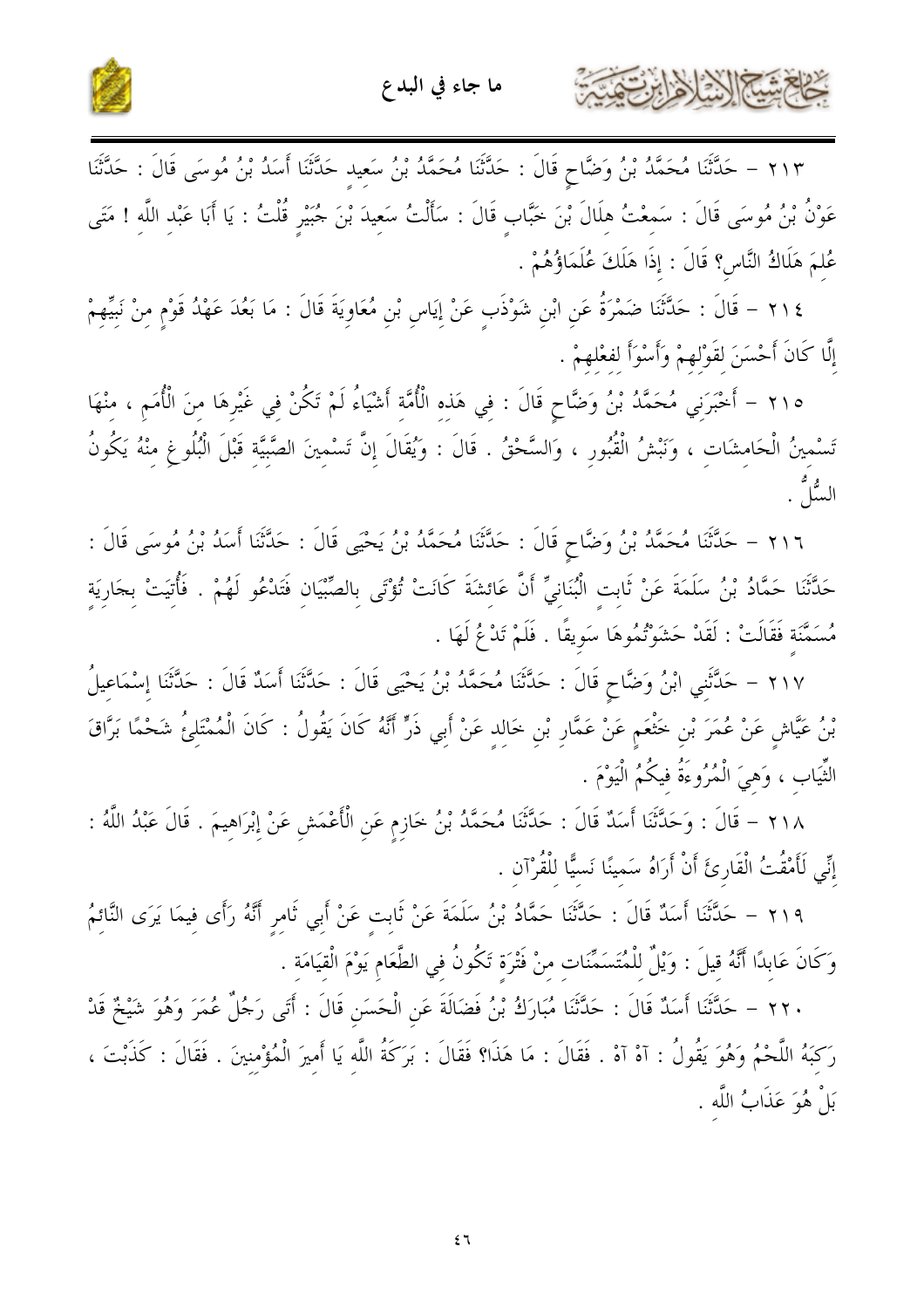



حشلي الأخ لأهرابين تنهي

٢٢١ – حَدَّثَنَا أَسَدٌ قَالَ : حَدَّثَنَا أَبُو بَكْرِ الزِّاهِدِيُّ عَنْ شُعْبَةَ عَنْ أَبِي إِسْرَائِيلَ عَنْ حَعْدَةَ بْنِ هُبَيْرَةَ قَالَ : ﴿رَأَى النَّبِيُّ ﷺ رَجُلًا سَمِينًا ، فَأَهْوَى النَّبِيُّ إِلَى بَطْنِهِ فَقَالَ : لَوْ كَانَ هَذَا فِي غَيْرِ هَذَا لَكَانَ خَيْرًا لَكَ﴾  $(1)$ 

٢٢٢ – قَالَ : حَدَّثَنَا بَعْضُ أَصْحَابِنَا قَالَ : حَدَّثَنِي أَبُو بَكْرِ بْنُ أَبِي مَرْيَمَ عَنِ الْأَزْهَرِ بْنِ عَبْدِ اللَّهِ قَالَ : قَالَ رَسُولُ اللَّهِ ﷺ : ﴿إِذَا رَأَيْتَ عِشْرِينَ رَجُلًا فَلَمْ تَتَوَهَّمِ الْخَيْرَ فِي رَجُلٍ منْهُمْ فَقَدْ فَسَدَ الْأَمْرُ﴾.

٢٢٣ – حَلَّتَني إِبْرَاهِيمُ بْنُ مُحَمَّدٍ قَالَ : حَلَّتْنَا حَرْمَلَةُ بْنُ يَحْيَى قَالَ : حَلَّتْنَا عَبْدُ اللَّه بْنُ وَهْب قَالَ : حَلَّتْنَا جَرِيرُ بْنُ حَازِمٍ عَنْ سُلَيْمَانَ الْأَعْمَشِ عَنْ زَيْدٍ بْنِ وَهْبٍ عَنِ ابْنِ مَسْعُودٍ قَالَ : كَانَ عُمَرُ بْنُ الْخَطَّابِ حَائِطًا حَصِينًا عَلَى الْإِسْلَامِ يَدْخُلُ النَّاسُ فِيهِ وَلَا يَخْرُجُونَ مِنْهُ ، فَانْثَلَمَ الْحَائِطُ وَالنَّاسُ خَرَجُوا منْهُ وَلَا يَدْخُلُونَ فيه .

## باب فيما يدال الناس بعضهم من بعض والبقاع

٢٢٤ – حَلَّتْنَا مُحَمَّدُ بْنُ وَضَّاحٍ قَالَ : حَلَّتْنَا مُحَمَّدُ بْنُ سَعيد قَالَ : حَلَّتْنَا نُعَيْمُ بْنُ حَمَّاد قَالَ : حَدَّثَنَا ابْنُ عُيَيْنَةَ ، عَنْ مُجَالِد ، عَنْ عَامِرٍ قَالَ : سَمعْتُ مُحَمَّدَ بْنَ الْأَشْعَثِ يَقُولُ : مَا مِنْ شَيْءِ إِلَّا يُدَالُ [مِنْهُ] ، حَتَّى إِنَّ الْأَنْوَكَ لَيَكُونُ لَهُ دَوْلَةٌ عَلَى الْكَيِّسِ .

٢٢٥ – حَلَّتْنَا مُحَمَّدُ بْنُ وَضَّاحٍ قَالَ : حَلَّتْنَا مُحَمَّدُ بْنُ سَعِيدِ قَالَ : حَلَّتْنَا نُعَيْمٌ قَالَ : حَلَّتْنَا أَبُو أُسَامَةَ ، عَنْ مُجَالِدٍ ، عَنْ عَامِرٍ ، عَنْ مُحَمَّدٍ بْنِ الْأَشْعَثِ قَالَ : إِنَّ لِكُلِّ شَيْءٍ دَوْلَةً ، حَتَّى إِنَّ لِلْحُمْقِ عَلَى الْحلْمِ دَوْلَةً .

٢٢٦ – حَلَّتْنَا ابْنُ وَضَّاحٍ قَالَ : حَلَّتْنَا مُحَمَّدُ بْنُ سَعيد قَالَ : حَلَّتْنَا نُعَيْمٌ قَالَ : حَلَّتْنَا مُحَمَّدُ بْنُ عَبْد اللَّه (–) عَنْ عَبْد السَّلَام بْنِ سَلَمَةَ ، عَنْ أَبِي قَبِيلِ ، عَنْ عَبْدِ اللَّهِ بْنِ عَمْرِو بْنِ الْعَاصِ قَالَ : لِكُلِّ شَيْءِ دَوْلَةٌ تُصِيبُهُ ، فَللْأَشْرَافِ عَلَى الصَّعَاليكِ دَوْلَةٌ ، ثُمَّ للصَّعَاليكِ وَسَفَلَة النَّاسِ [دَوْلَةٌ] فِي آخرِ الزَّمَانِ حَتَّى يُدَالَ لَهُمْ مِنْ أَشْرَافِ النَّاسِ ، فَإِذَا كَانَ ذَلكَ فَرُوَيْدَكَ الدَّجَّالُ ، ثُمَّ السَّاعَةُ ، وَالسَّاعَةُ أَدْهَى وَأَمَرُّ .

ا – أحمد (٤٧١/٣).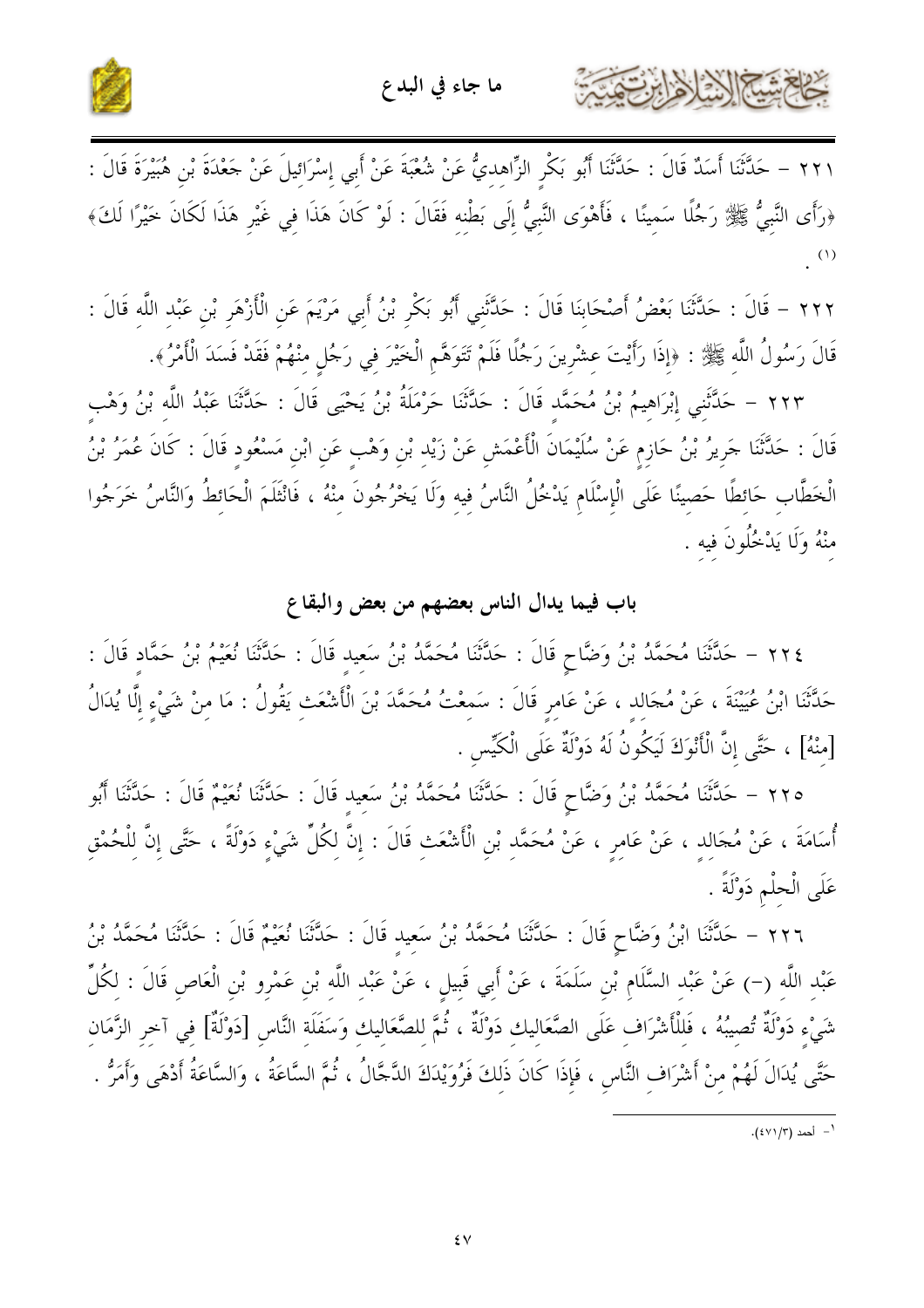



٢٢٧ – حَدَّثَنَا مُحَمَّدُ بْنُ وَضَّاحٍ قَالَ : حَدَّثَنَا مُحَمَّدُ بْنُ أَبِي مَرْيَمَ قَالَ : كَانَ يُقَالُ : إِنَّ الْبقَاعَ لَيُدَالُ بَعْضُهَا مِنْ بَعْضٍ ، حَتَّى إِنَّ الْمَسْجِدَ لَيُتَّخَذُ كَنِيفًا ، وَإِنَّ الْكَنِيفَ لَيُتَّخَذُ مَسْجِدًا .

٢٢٨ – حَلَّتْنِي مُحَمَّدُ بْنُ وَضَّاحٍ قَالَ : حَلَّتْنَا مُوسَى بْنُ مُعَاوِيَةَ ، عَنِ ابْنِ مَهْديٍّ قَالَ : حَلَّتْنَا سُفْيَانُ ، عَنْ أَبِي حُصَيْنِ : سَمعْتُ إبْرَاهيمَ وَخَيْثَمَةَ يَتَذَاكَرَان فَقَالَا : إنَّ للْأشْرَار بَقَاءً بَعْدَ الْأَخْيَارِ . فَقَالَ أَحَدُهُمَا للْآخَرِ : نَخْشَى أَنْ نَكُونَ منْهُمْ .

٢٢٩ – حَلَّتْنَا مُحَمَّدُ بْنُ وَضَّاحٍ قَالَ : حَلَّتْنَا مُحَمَّدُ بْنُ سَعيد قَالَ : حَلَّتْنَا نُعَيْمُ بْنُ حَمَّاد قَالَ : حَلَّتْنَا مُحَمَّدُ بْنُ حمْيَرَ ، عَنْ عَمْرِو بْنِ قَيْسٍ سَمِعَ عَبْدَ اللَّهِ بْنَ عَمْرٍو يَقُولُ : إِنَّ مِنْ أَشْرَاطِ السَّاعَةِ أَنْ تُوضَعَ الْأَخْيَارُ وَتُرْفَعَ الْأَشْرَارُ ، وَيَسُودَ كُلَّ قَوْمٍ مُنَافقُوهُمْ .

٢٣٠ – حَلَّتْنَا مُحَمَّدُ بْنُ وَضَّاحٍ قَالَ : حَلَّتْنَا مُحَمَّدُ بْنُ سَعيد قَالَ : حَلَّتْنَا نُعَيْمُ بْنُ حَمَّاد قَالَ : حَلَّتْنَا الْحَكَمُ بْنُ نَافع ، عَنْ سَعِيد بْنِ سنَانٍ ، عَنْ أَبِي الزَّاهِرِيَّةِ ، عَنْ كَثِيرٍ بْنِ مُرَّةَ قَالَ : مِنْ أَشْرَاطِ السَّاعَة أَنْ يُمَلَّكَ مَنْ لَيْسَ أَهْلًا أَنْ يُمَلَّكَ ، وَيُرْفَعَ الْوَضِيعُ ، وَيُوضَعَ الرَّفِيعُ .

٢٣١ – حَلَّتْنَا مُحَمَّدُ بْنُ وَضَّاحٍ قَالَ : قَرَأَ عَلَيْنَا أَبُو الْبشْرِ ونَحْنُ نَسْمَعُ قَالَ : حَلَّتْنا ضمَامٌ ، عَنْ أَبِي شُرَيْحٍ وَغَيْرِه أَنَّ السَّاعَةَ لَا تَقُومُ حَتَّى يَسُودَ كُلَّ قَبِيلَة مُنَافقُوهَا .

٢٣٢ – حَلَّتْنَا مُحَمَّدُ بْنُ وَضَّاحٍ قَالَ : حَلَّتْنَا ابْنُ أَبِي مَرْيَمَ قَالَ : حَلَّتْنَا نُعَيْمٌ ، عَنْ عَبْد الْخَالق بْن زَيْد ، عَنْ أَبيه ، عَنْ سُلَيْم بْن عَامر الْخَبَائريِّ ، عَنْ أَبي أُمَامَةَ قَالَ : إذَا رَأَيتَ الْوَاعظَ يَعظُ وَلَا يَتَّعظُ وَالْمَوْعُوظَ تَزُولُ عَنْهُ الْمَوْعظَةُ ، فَعنْدَ ذلكَ عَلَيْكُمْ أَنْفُسَكُمْ لَا يَضُرُّكُمْ مَنْ ضَلَّ إذَا اهْتَدَيْتُمْ .

٢٣٣ – حَلَّتَنِي ابْنُ وَضَّاحٍ قَالَ : حَلَّتْنَا ابْنُ أَبِي مَرْيَمَ قَالَ : حَلَّتْنَا نُعَيْمٌ ، عَنِ ابْنِ وَهْبٍ ، عَنْ عَبْدِ الرَّحْمَنِ بْنِ شُرَيْحٍ ، عَنْ يَزِيدَ بْنِ عَبْدِ اللَّهِ القَيْسِيِّ ، عَنْ يَحْيَى بْنِ أَبِي كَثِيرِ قَالَ : قَالَ عُمَرُ بْنُ الْخَطَّابِ : إِذَا اخْتَلَفَ النَّاسُ فِي أَهْوَائِهِمْ وعَجِبَ كُلُّ ذِي رَأْيِ بِرَأْيِهِ أَيُّهَا النَّاسُ عَلَيْكُمْ أَنْفُسَكُمْ لَا يَضُرُّكُمْ مَنْ ضَلَّ إذَا اهْتَدَيْتُمْ .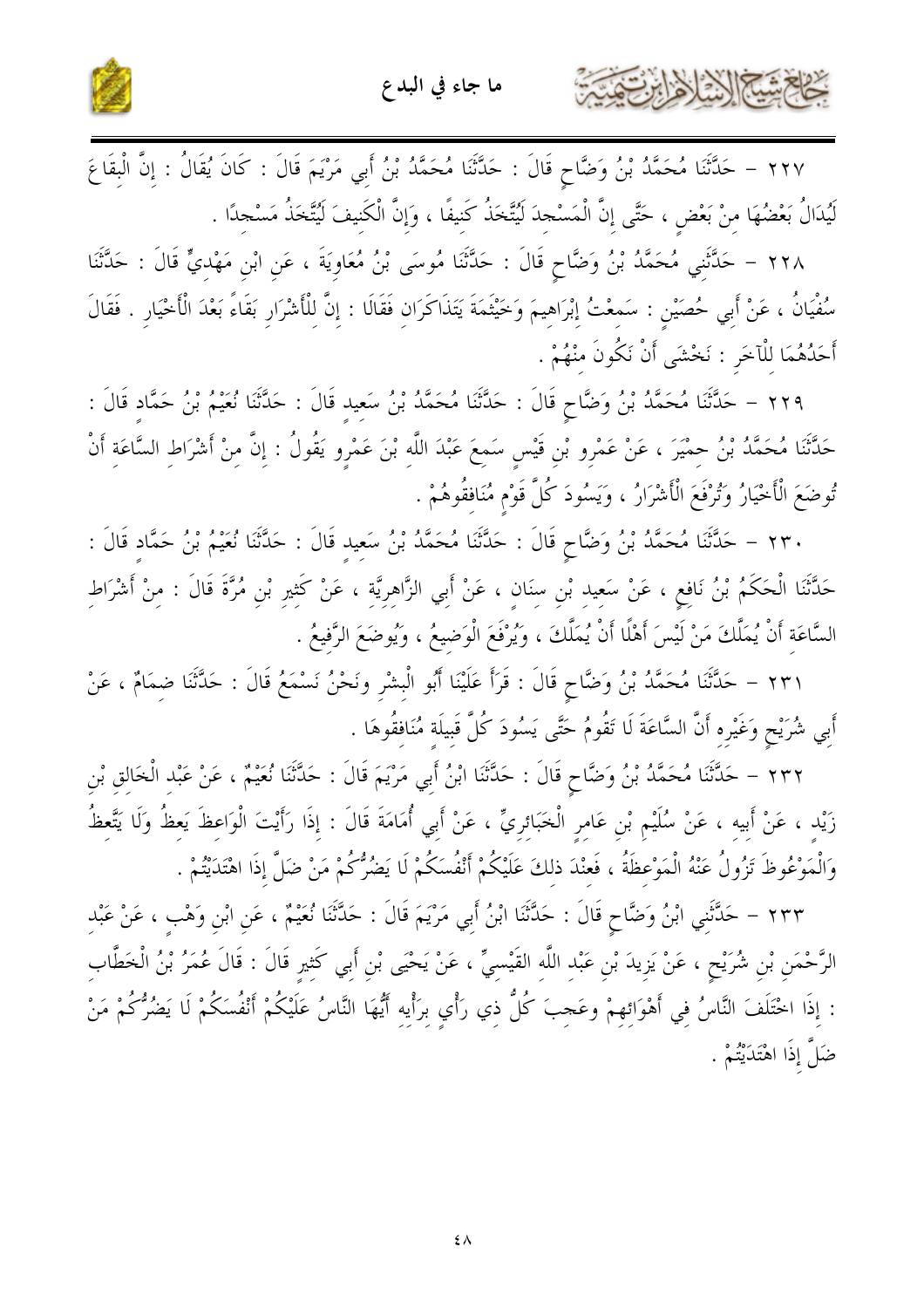



٢٣٤ – حَلَّثَنِي مُحَمَّدُ بْنُ وَضَّاحٍ قَالَ : حَلَّتْنَا مُوسَى بْنُ مُعَاوِيَةَ قَالَ : حَلَّتْنَا عَبْدُ الرَّحْمَنِ بْنُ مَهْدِيٍّ الْبَصْرِيُّ قَالَ : حَلَّتْنَا عَبْدُ اللَّهِ بْنُ الْمُبَارَكِ ، عَنْ عُتْبَةَ بْنِ أَبِي حَكِيمٍ ، عَنْ عَمْرِو بْنِ حَارِيَةَ ، عَنْ أَبِي أُمَيَّةَ الشَّيْبَانِيِّ قَالَ : ﴿أَتَيْتُ أَبَا تُعْلَبَةَ الْخُشَنِيَّ ، فَقُلْتُ : يَا أَبَا تُعْلَبَةَ! كَيْفَ تَصْنَعُ فِي هَذِهِ الْآيَةِ؟ قَالَ : أَيَّةُ آيَةٍ؟ قُلْتُ : قَوْلُ اللَّهِ تَعَالَى : ﴿ لَا يَضُمُّرُكُم مَّن ضَلَّ إِذَا ٱهْتَدَيْتُمْ ۚ ﴾ <sup>(')</sup> [الْمَائدَة : ١٠٥] قَالَ :

أَمَا وَاللَّهِ لَقَدْ سَأَلْتَ عَنْهَا خَبِيرًا ، سَأَلْتُ عَنْهَا رَسُولَ اللَّهِ ﷺ فقَالَ : بَلِ ائْتَمِرُوا بالْمَعْرُوف وَتَنَاهَوْا عَنِ الْمُنْكَرِ ، حَتَّى إذَا رَأَيْتَ شُحًّا مُطَاعًا وَهَوًى مُتَّبَعًا وَدُنْيَا مُؤْثَرَةً ، وَإِعْجَابَ كُلِّ ذِي رَأْيِ برَأْيهِ فَعَلَيْكَ بِنَفْسِكَ ، وَدَعْ أَمْرَ الْعَوَامِّ ، فَإِنَّ مِنْ وَرَائِكُمْ أَيَّامًا ، الصَّبْرُ فِيهِنَّ مِثْلُ قَبْضِ عَلَى الْجَمْرِ ، لِلْعَامِلِ فِيهِنَّ مِثْلُ أَجْرٍ خَمْسِينَ رَجُلًا يَعْمَلُونَ مِثْلَ عَمَلِهِ . قَالَ : زَادَنِي غَيْرُهُ : قِيلَ : يَا رَسُولَ اللَّه أَجْرُ خَمْسينَ منْهُمْ؟ قَالَ : أَجْرُ خَمْسينَ منْكُمْ﴾ .

٢٣٥ – حَلَّتْنِي مُحَمَّدُ بْنُ وَضَّاحٍ قَالَ : حَلَّتْنَا مُوسَى بْنُ مُعَاوِيَةَ ، عَنِ ابْنِ مَهْديٍّ قَالَ : حَلَّتْنَا سُفْيَانُ ، عَنِ الصَّلْتِ بْنِ بَهْرَامٍ ، عَنِ الْمُنْذِرِ بْنِ هَوْذَةَ ، عَنْ خَرَشَةَ بْنِ الْحُرِّ ، عَنْ حُذَيفَةَ قَالَ : كَيْفَ أَنْتُمْ إِذَا انْفَرَحْتُمْ عَنْ دِينكُمُ انْفِرَاجَ الْمَرْأَةِ عَنْ قُبُلهَا لَا تَمْنَعُ مَنْ يَأْتِيهَا؟ فَقَالَ رَجُلٌ : قَبُحَ الْعَاجِزُ . قَالَ : بَلْ قَبُحْتَ أَنْتَ .

٢٣٦ – حَلَّتْنَا مُحَمَّدُ بْنُ وَضَّاحٍ قَالَ : حَلَّتْنَا مُحَمَّدُ بْنُ سَعِيد قَالَ : حَلَّتْنَا نُعَيْمُ بْنُ حَمَّاد قَالَ : حَلَّتْنَا ابْنُ وَهْبٍ ، عَنِ الْحَارِثِ بْنِ نَبْهَانَ ، عَنْ مُحَمَّد بْنِ سَعِيدٍ ، عَنْ عُبَادَةَ بْنِ نُسَيٍّ ، عَنِ الْأَسْوَدِ بْنِ ثَعْلَبَةَ ، عَنْ مُعَاذِ بْنِ حَبَلٍ قَالَ : قَالَ رَسُولُ اللَّهِ ﷺ : ﴿إِذَا ظَهَرَتْ فِيكُمُ السَّكْرَتَانِ : سَكْرَةُ الْحَهْلِ ، وَسَكْرَةُ حُبٍّ الْعَيْشِ ، وَجَاهَدُوا فِي غَيْرِ سَبِيلِ اللَّهِ ، فَالْقَائِمُونَ يَوْمَءِذ بِكِتَابِ اللَّهِ سِرًّا وَعَلَانِيَةً كَالسَّابِقِينَ الْأَوَّلِينَ منَ الْمُهَاجرينَ وَالْأَنْصَارِ ﴾.

٢٣٧ – حَلَّتْنَا مُحَمَّدُ بْنُ وَضَّاحٍ قَالَ : حَلَّتْنَا مُحَمَّدُ بْنُ سَعِيدِ قَالَ : حَلَّتْنَا أَنفَهُمْ قَالَ : حَلَّتْنَا أَبُو مُعَاوِيَةَ وَأَبُو أُسَامَةَ وَيَحْيَى بْنُ الْيَمَانِ ، عَنِ الْأَعْمَشِ ، عَنْ إِبْرَاهِيمَ ، عَنْ أبيهِ ، عَنْ عَلِيٍّ قَالَ : يَنْقُصُ

۱– سورة المائدة أية : ۱۰۰.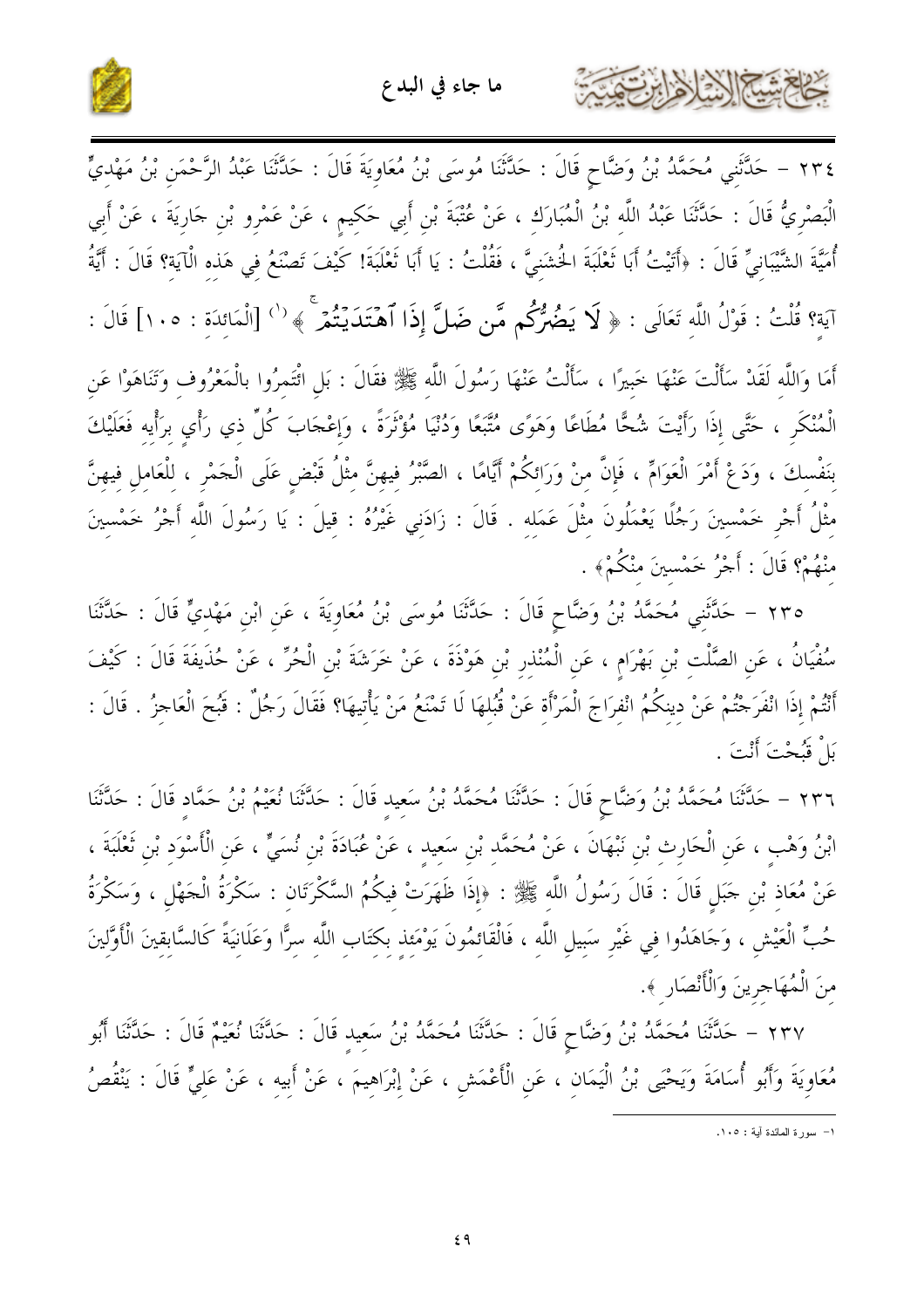



حَاجَمْسَةِ اللَّهِ إِهْرَابِرِتَّ

الدِّينُ حَتَّى لَا يَقُولَ أَحَدٌ : لَا إِلَهَ إِلَّا اللَّهُ – [وَ] قَالَ بَعْضُهُمْ : حَتَّى لَا يُقَالَ : اللَّهَ اللَّهَ – ثُمَّ يَضْرِبُ [يَعْسُوبُ] الدِّينِ بِذَنَبِهِ ، ثُمَّ يَبْعَثُ اللَّهُ قَوْمًا قَزَعًا كَقَزَعِ الْخَرِيفِ ، إِنِّي لَأَعْرِفُ اسْمَ أَمِيرِهِمْ وَمَنَاخَ ركابھىمْ .

٢٣٨ – حَدَّثَنِي مُحَمَّدُ بْنُ وَضَّاحٍ قَالَ : حَدَّثَنَا مُحَمَّدُ بْنُ عَمْرِو قَالَ : حَدَّثَنَا مُصْعَبٌ ، عَنْ سُفْيَانَ الثَّوْرِيِّ ، عَنْ عَطَاءِ بْنِ السَّائِبِ قَالَ : أَخْبَرَنِي عَبْدُ الرَّحْمَنِ الْحَضْرَمِيُّ قَالَ : أَخْبَرَنِي مَنْ سَمِعَ رَسُولَ اللَّهِ ﷺ يَقُولُ : ﴿يَكُونُ فِي آخِرِ أُمَّتِي قَوْمٌ يُعْطَوْنَ مِنَ الْأَحْرِ مِثْلَ [أُحُورِ أَوَّلِهِمْ] ، يُنْكِرُونَ الْمُنْكَرَ وَيَخْشَوْنَ الْفَتَنَ﴾ (١) .

٢٣٩ – حَلَّتْنَا مُحَمَّدُ بْنُ وَضَّاحٍ قَالَ : حَلَّتْنَا مُحَمَّدُ بْنُ سَعِيدِ ، عَنْ أَسَد قَالَ : حَلَّتْنَا مُحَمَّدُ بْنُ خَازِم ، عَنِ الْأَعْمَشِ ، عَنْ زَيْدِ بْنِ وَهْبِ ، عَنْ حُذَيْفَةَ قَالَ : ﴿حَدَّثَنَا رَسُولُ اللَّهِ ﷺ عَنْ رَفْع الْأَمَانَةِ ، قَالَ : حَتَّى يُقَالَ : إِنَّ فِي بَنِي فُلَانٍ رَجُلٌ أَمِينٌ ، وَحَتَّى يُقَالَ لِلرَّجُلِ : مَا أَجْلَدَهُ ، وَمَا أظْرَفَهُ ، وَمَا فِي قَلْبِهِ حَبَّةٌ مِنْ خَرْدَلٍ مِنْ إِيمَانٍ﴾ <sup>(٢)</sup> .

٢٤٠ – حَلَّتَنَا مُحَمَّدُ بْنُ وَضَّاحٍ قَالَ : حَلَّتَنَا أَبُو بَكْرٍ بْنُ أَبِي شَيْبَةَ قَالَ : حَلَّتَنَا شَبَابَةُ ، عَنْ لَيْث بْن سَعْدِ ، عَنْ يَزِيدَ بْنِ أَبِي حَبِيبٍ ، عَنْ أَبِي الْخَيْرِ ، عَنْ عُقْبَةَ بْنِ عَامِرٍ أَنَّ رَسُولَ اللّهِ ﷺ قَالَ : ﴿إِنِّي – وَاللَّهِ – مَا أَخَافُ عَلَيْكُمْ أَنْ تُشْرِكُوا بَعْدِي ، وَلَكِنِّي أَخَافُ عَلَيْكُمْ أَنْ تَنَافَسُوا فيهَا﴾ (٣) .

٢٤١ – حَلَّتْنَا مُحَمَّدُ بْنُ وَضَّاحٍ قَالَ : حَلَّتْنَا مُوسَى بْنُ مُعَاوِيَةَ قَالَ : حَلَّتْنَا عَبْدُ الرَّحْمَنِ بْنُ مَهْدِيٍّ ، عَنْ حَمَّادٍ بْنِ زَيْدٍ ، عَنْ يَحْيَى بْنِ سَعِيدٍ ، عَنْ سَعْيدِ بْنِ الْمُسَيَّبِ قَالَ : قَالَ رَسُولُ اللّه ﷺ : ﴿أَلَا أَدُلَّكُمْ عَلَى مَا هُوَ خَيْرٌ مِنْ كَثِيرٍ مِنَ الصَّلَاةِ وَالصَّدَقَةِ؟ إِصْلَاحُ ذَاتِ الْبَيْنِ ، وَإِيَّاكُمْ وَالْبِغْضَةَ فَإِنَّهَا هِيَ الْحَالِقَةُ﴾  $(\mathfrak{t})$ 

١- أحمد (٣٧٥/٥).

٢– البخاري : الفتن (٧٠٨٦) , ومسلم : الإيمان (١٤٣) , والنرمذي : الفتن (٢١٧٩) , وابن ماجه : الفتن (٤٠٥٣) , وأحمد (٣٨٣/٥).

٣- البخاري : الرقاق (٦٤٢٦) , ومسلم : الفضائل (٢٢٩٦) , والنسائي : الجنائز (١٩٥٤) , وأبو داود : الجنائز (٣٢٢٣) , وأحمد (١٤٩/٤).

٤- مالك : الجامع (١٦٧٦).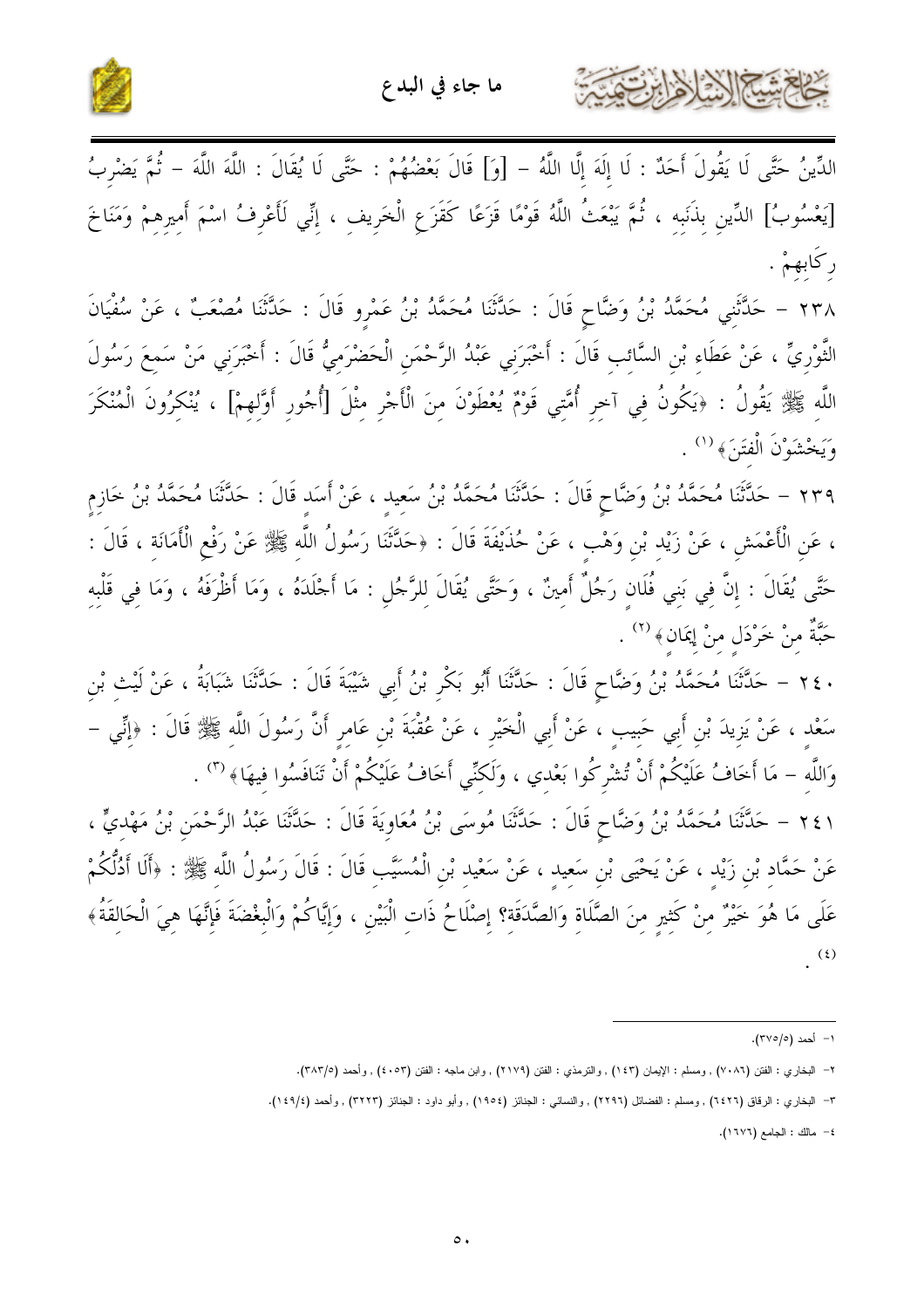



٢٤٢ – حَلَّتْنِي مُحَمَّدُ بْنُ وَضَّاحٍ ، عَنْ مُوسَى ، عَنِ ابْنِ مَهْدِيٍّ ، عَنْ حَرْبٍ بْنِ شَدَّادٍ ، عَنْ يَحْيَى بْنِ أَبِي كَثِيرٍ قَالَ : حَدَّثَنِي يَعِيشُ بْنُ الْوَلِيدِ ، عَنْ مَوْلًى لِآلِ الزُّبَيْرِ حَدَّثَهُ أَنَّ الزُّبَيرَ بْنَ الْعَوَّامِ حَدَّثَهُ أَنَّ رَسُولَ اللَّه ﷺ قَالَ : ﴿دَبَّ إِلَيْكُمْ دَاءُ الْأُمَمِ قَبْلَكُمْ : الْحَسَنُ وَالْبَغْضَاءُ . وَالْبَغْضَاءُ هيَ الْحَالقَةُ ، لَا أَقُولُ تَحْلقُ الشَّعْرَ وَلَكنْ تَحْلقُ الدِّينَ . وَالَّذي نَفْسُ مُحَمَّد بيَده لَا تَدْخُلُونَ الْجَنَّةَ حَتَّى تُؤْمُنُوا ، وَلَا تُؤْمُنُوا حَتَّى تَحَابُوا . أَلَا أُنَبِّئُكُمْ بِمَا يُثَبِّتُ ذَلكَ؟ أَفْشُوا السَّلَامَ بَيْنَكُمْ﴾ <sup>(١</sup>′ .

٢٤٣ – حَلَّتَنِي مُحَمَّدُ بْنُ وَضَّاحٍ قَالَ : حَلَّتَنَا مُحَمَّدُ بْنُ يَحْيَى قَالَ : حَلَّتَنَا ابْنُ وَهْب قَالَ : أَخْبَرَنِي أَبُو هَانِئِ الْخَوْلَانِيُّ ، عَنْ أَبِي سَعيدِ الْغفَارِيِّ قَالَ : سَمعْتُ أَبَا هُرَيْرَةَ يَقُولُ سَمعْتُ رَسُولَ اللَّه ﷺ يَقُولُ : ﴿سَيُصِيبُ أُمَّتِي دَاءُ الْأُمَم قالُوا : يَا رَسُولَ اللَّه! وَمَا دَاءُ الْأُمَمِ؟ قَالَ : الْأَشَرُ ، وَالْبَطَرُ ، وَالتَّنَافُسُ في الدُّنْيَا ، وَالتَّبَاغُضُ ، وَالتَّحَاسُدُ ، حَتَّى يَكُونَ الْبَغْيُ ثُمَّ يَكُونُ الْهَرْجُ﴾.

٢٤٤ – حَلَّتْنَا مُحَمَّدُ بْنُ وَضَّاحٍ قَالَ : حَلَّتْنَا أَبُو بَكْرٍ بْنُ أَبِي شَيْبَةَ قَالَ : حَلَّتْنَا مُحَمَّدُ بْنُ عَبْدِ اللَّهِ الْأَسَدِيُّ ، عَنْ سَعْدِ بْنِ أَوْسٍ ، عَنْ بِلَالِ الْعَبْسِيِّ ، عَنْ مَيْمُونَةَ زَوْجِ النَّبِيّ ﷺ قَالَتْ : ﴿قَالَ لَنَا رَسُولُ اللَّهِ ﷺ ذَاتَ يَوْمٍ : كَيْفَ أَنْتُمْ إِذَا مَرَجَ الدِّينُ ، وَظَهَرَتِ الرَّغْبَةُ ، وَاخْتَلَفَتِ الْإِخْوَانُ وَحُرِّقَ الْبَيْتُ  $\hat{\mathcal{L}}^{(7)}$  وَ $\hat{\mathcal{L}}^{(7)}$  وَ

٢٤٥ – حَلَّتْنَا مُحَمَّدُ بْنُ وَضَّاحٍ ، عَنْ مُحَمَّد بْنِ سَعيد ، عَنْ نُعَيْم قَالَ : حَلَّتْنَا الْمُعْتمرُ بْنُ سُلَيْمانَ ، عَنْ لَيْتِ بْنِ أَبِي سُلَيْمٍ ، عَنْ عَمْرِو بْنِ شُعَيْبِ ، عَنْ أَبِيه قَالَ : قَالَ عَبْدُ اللَّه بْنُ عَمْرو بْن الْعَاصِ : يُوشِكُ أَنْ تَظْهَرَ شَيَاطِينُ يُجَالِسُونَكُمْ فِي مَجَالِسِكُمْ وَيُفَقِّهُونَكُمْ فِي دينكُمْ وَيُحَدِّثُونَكُمْ ، وَإِنَّهُمْ لَشَيَاطِينُ .

٢– أحمد (٣٣٣/٦).

١- النترمذي : صفة القيامة والرقائق والورع (٢٥١٠) , وأحمد (١٦٧/١).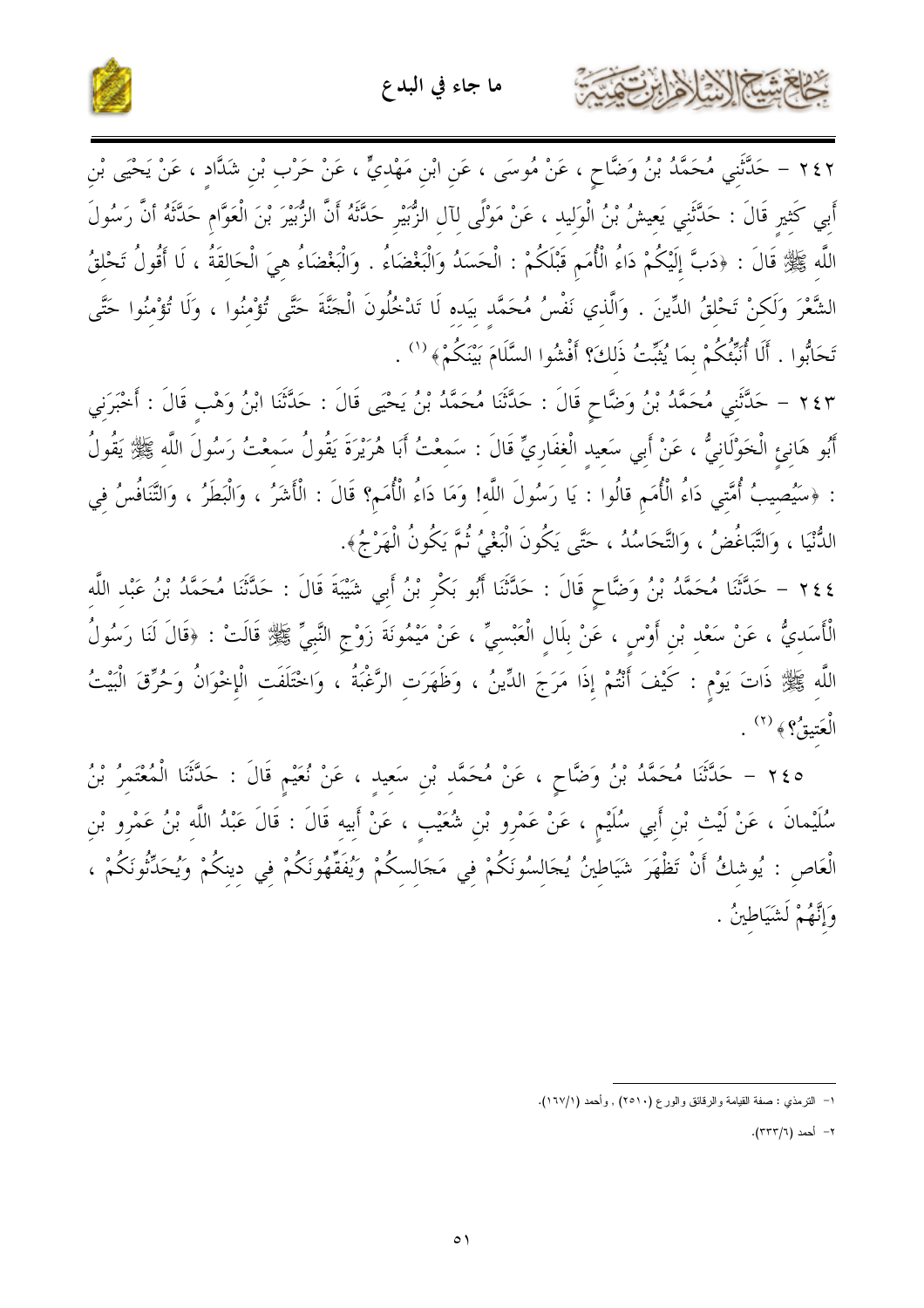



٢٤٦ – حَلَّتْنَا مُحَمَّدُ بْنُ وَضَّاحٍ قَالَ : حَلَّتْنَا مُحَمَّدُ بْنُ سَعِيدِ قَالَ : حَلَّتْنَا نُعَيْمُ بْنُ حَمَّادٍ قَالَ : حَدَّثَنَا ابْنُ الْمُبَارَكِ وَوَكِيعٌ ، عَنْ سُفْيَانَ ، عَنْ لَيْثِ ، عَنْ طَاوُسٍ قَالَ : تَعَلّمِ الْعِلْمَ لِنَفْسِكَ ، فإنَّ النَّاسَ قَدْ ذَهَبَتْ منْهُمُ الْأَمَانَةُ .

٢٤٧ – حَلَّتَنِي مُحَمَّدُ بْنُ وَضَّاحٍ ، عَنْ مُوسَى بْنِ مُعَاوِيَةَ ، عَنِ ابْنِ مَهْدِيٍّ قَالَ : حَدَّثني سُفْيَانُ ، عَنِ الْأَعْمَشِ ، عَنْ خَيْتَمَةَ قَالَ : قَالَ عَبْدُ اللَّه بْنُ مَسْعُود : إِنَّهَا سَتَكُونُ أُمُورٌ مُشْتَبِهَةٌ ، فَعَلَيْكُمْ بِالتُّؤَدَة ، فَإِنْ يَكُن الرَّجُلُ تَابعًا بِالْخَيْرِ خَيْرٌ منْ أَنْ يَكُونَ رَأْسًا في الشَّرِّ .

٢٤٨ – حَلَّتْنِي ابْنُ وَضَّاحٍ ، عَنْ مُوسَى [عَنِ] ابْنِ مَهْديٍّ ، عَنْ سُفْيَانَ بْنِ عُيَيْنَةَ ، عَنْ مُجالد ، عَنِ الشَّعْبِيِّ ، عَنْ مَسرُوقٍ قَالَ : قَالَ عَبْدُ اللَّهِ : لَا يَأْتِي عَلَيْكُمْ عَامٌ إِلَّا وَالَّذِي بَعْدَهُ شَرٌّ مِنْهُ ، وَلَا أَعْنِي عَامًا أَحْصَبَ مِنْ عَامٍ ، وَلَا أَمْطَرَ مِنْ عَامٍ ، وَلَكِنْ ذَهَابُ حِيَارِكُمْ وَعُلَمَائِكُمْ ، ثُمَّ يَحْدُثُ قَوْمٌ يَقيسُونَ الْأُمُورَ بِرَأْيِهِمْ فَيُهْدَمُ الْإِسْلَامُ وَيُثْلَمُ .

٢٤٩ – حَلَّتْنَا مُحَمَّدُ بْنُ وَضَّاحٍ قَالَ : حَلَّتْنَا أَبُو بَكْرٍ بْنُ أَبِي شَيْبَةَ قَالَ : حَلَّتْنَا وَكيعٌ ، عَنْ هشَام بْن عُرْوَةَ ، عَنْ أَبِيهِ ، عَنْ عَبْدِ اللَّهِ بْنِ عَمْرِو قَالَ : قَالَ رَسُولُ اللَّهِ ﷺ : ﴿ [إِنَّ اللَّهَ] لَا يَقْبضُ الْعَلْمَ انْتزَاعًا [يُنْزَعُ] منَ النَّاس ، وَلَكنْ يَقْبِضُ الْعِلْمَ بِقَبْضِ الْعُلَمَاءِ ، فَإِذَا لَمْ يَبْقَ عَالِمٌ اتَّخذَ النَّاسُ رُؤَسَاءَ جُهَّالًا فَسُئِلُوا فَأَفْتَوْا بِغَيْرِ عِلْمٍ ، فَضَلُّوا وَأَضَلُّوا﴾ <sup>(١)</sup> .

٢٥٠ – حَلَّثَنِي إبْرَاهِيمُ بْنُ مُحَمَّدٍ ، عَنْ عَوْنِ ، عَنْ إِسْمَاعِيلَ بْنِ نَافِعِ الْقُرَشِيِّ ، عَنْ عَبْدِ اللَّهِ بْنِ الْمُبَارَكِ قَالَ : اعْلَمْ أَحِي أَنَّ الْمَوْتَ الْيَوْمَ كَرَامةٌ لِكُلِّ مُسْلِمٍ لَقِيَ اللَّهَ عَلَى السُّنَّةِ . فَإِنَّا لِلَّهِ وَإِنَّا إِلَيْهِ رَاحِعُونَ ، فَإِلَى اللَّهِ نَشْكُو وَحْشَتَنَا ، وَذَهَابَ الْإِحْوَانِ ، وَقِلَّةَ الْأَعْوَانِ ، وَظُهُورَ الْبِدَعِ ، وَإِلَى اللَّهِ نَشْكُو عَظِيمَ مَا حَلَّ بِهَذِهِ الْأُمَّةِ مِنْ ذَهَابِ الْعُلَمَاءِ أَهْلِ السُّنَّةِ وَظُهُورِ الْبِدَعِ ، وَقَدْ أَصْبَحْنَا فِي زَمَانِ شَدِيدِ ، وَهَرْجِ عَظِيمٍ . إِنَّ رَسُولَ اللَّهِ ﷺ تَخَوَّفَ عَلَيْنَا مَا قَدْ أَضَلَّنَا وَمَا قَدْ أَصْبَحْنَا فيه فَحَذَّرَنَا وَتَقَدَّمَ إلَيْنَا فيه

١– البخاري : العلم (١٠٠) , ومسلم : العلم (٢٦٧٣) , والترمذي : العلم (٢٦٥٢) , وابن ماجه : المقدمة (٥٢) , وأحمد (١٦٢/٢) , والدارمي : المقدمة (٢٣٩).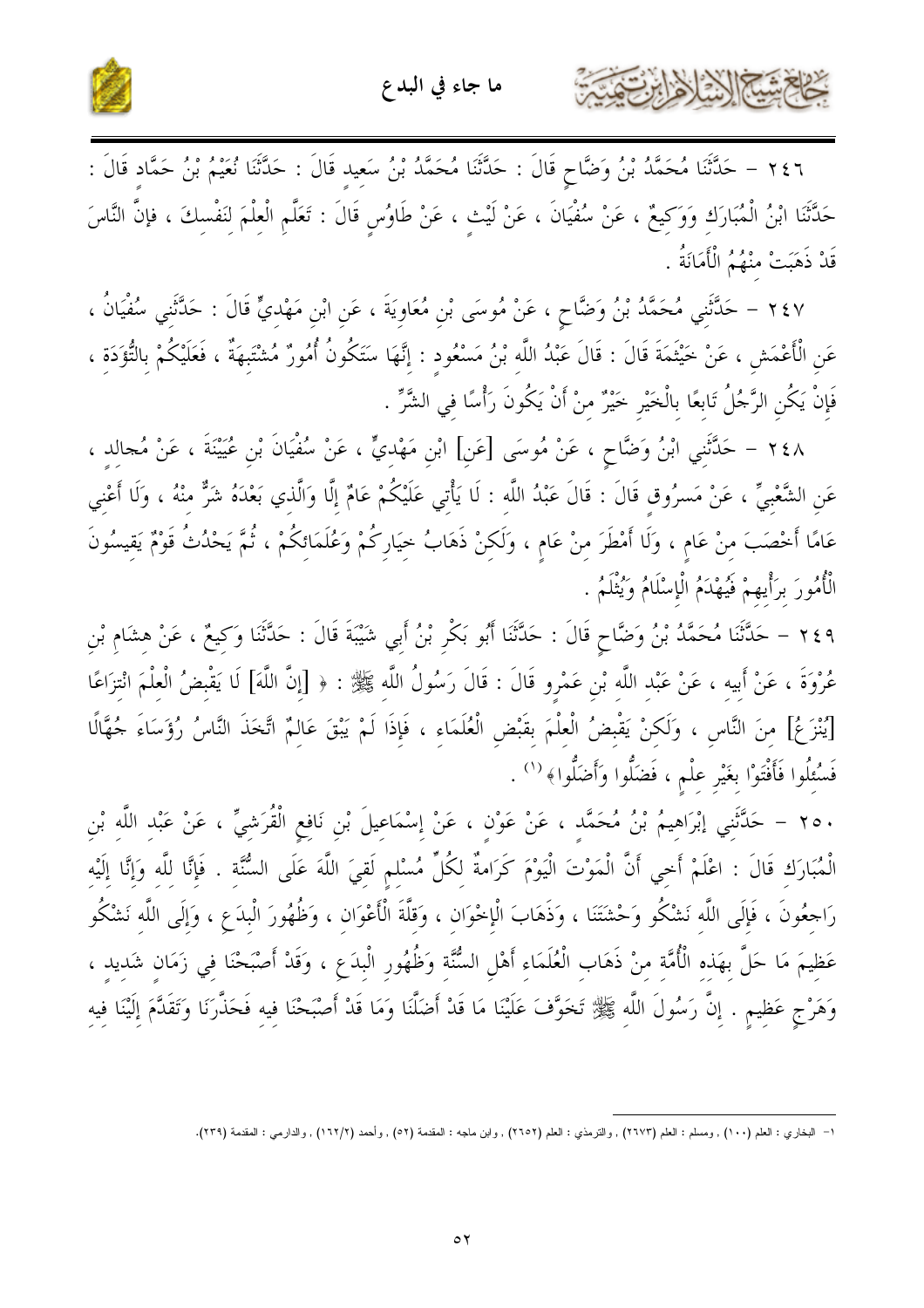



بِقَوْلِ أَبِي هُرَيْرَةَ : قَالَ رَسُولُ اللَّهِ ﷺ : ﴿أَتَنْكُمْ فَتَنْ كَقِطَعِ اللَّيْلِ الْمُظْلِمِ ، يُصْبِحُ الرَّجُلُ فِيهَا مُؤْمِنًا وَيُمْسِي كَافِرًا ، وَيُمْسِي مُؤْمِنًا وَيُصْبِحُ كَافِرًا ، يَبِيعُ فِيهَا أَقْوَامٌ دِينَهُمْ بِعَرَضٍ مِنَ الدُّنْيَا﴾ ('' .

٢٥١ – حَلَّتَنِي مُحَمَّدُ بْنُ وَضَّاحٍ قَالَ : حَلَّتَنَا زُهَيْرُ بْنُ عَبَّاد قَالَ : قَالَ ابْنُ مَسْعُود : يَأْتي عَلَى النَّاسِ زَمَانٌ تَكُونُ السُّنَّةُ فيه بِدْعَةً وَالْبِدْعَةُ سُنَّةً ، وَالْمَعْرُوفُ مُنْكَرًا وَالْمُنْكَرُ مَعْرُوفًا ، وَذلكَ إذَا اتَّبَعُوا وَاقْتَدَوْا بِالْمُلُوكِ وَالسَّلَاطين في دُنْيَاهُمْ .

٢٥٢ – حَلَّتَنِي مُحَمَّدُ بْنُ وَضَّاحٍ قَالَ : حَلَّتْنَا مُحَمَّدُ بْنُ سَعِيد قَالَ : حَلَّتْنَا نُعَيْمُ بْنُ حَمَّاد قَالَ : حَلَّتَنَا بَقيَّةُ بْنُ الْوَليد قَالَ : حَلَّتَنَا أَبُو مُحَمَّد بْنُ حَاجب ، عَنْ زِيَادِ أَوِ ابْنِ زِيَادِ قَالَ : سَمِعْتُ كَعْبَ الْأَحْبَارِ يَقُولُ : قَالَ رَسُولُ اللَّهِ ﷺ : ﴿يَأْتِي فِي آخِرِ الزَّمَانِ أَصْحَابُ الْأَلْوَاحِ يُزَيِّنُونَ الْحَدِيثَ بِالْكَذِبِ تَفْصيلَ الذَّهَب بالْجَوْهَرِ ﴾.

٢٥٣ – حَلَّتَنِي مُحَمَّدُ بْنُ وَضَّاحٍ قَالَ : حَلَّتْنَا مُحَمَّدُ بْنُ سَعِيد قَالَ : حَلَّتْنَا أَسَدُ بْنُ مُوسَى قَالَ : حَدَّثَنَا زَيْدٌ ، عَن الْأَحْوَص ، عَنْ زَكَريَّا بْن يَحْيَى عَمَّنْ ذَكَرَهُ ، عَنْ عَمَّار بْن يَاسر قَالَ : يَأْتي عَلَى النَّاس زَمَانٌ خَيْرُ دينهمْ دينُ الْأَعْرَاب . قَالَ : وَممَّ ذَاكَ؟ قَالَ : تَحْدُثُ أَهْوُاءٌ وَبدَعٌ يَحُضُّونَ عَنْهَا .

٢٥٤ – قَالَ : حَلَّثَنَا مُحَمَّدُ بْنُ وَضَّاحٍ قَالَ : حَلَّتْنَا مُحَمَّدُ بْنُ عَبْد اللَّه بْن نُمَيْر قَالَ لي يَحْيَى بْنُ عِيسَى ، عَنِ الْأَعْمَشِ قَالَ : قَالَ لِي شَقِيقٌ أَبُو وَائلِ : يَا سُلَيْمَانُ! مَا شَبَّهْتُ قُرَّاءَ زَمَانكَ إلَّا بغَنَم رَعَتْ حَمْضًا ، فَمَنْ رَآهَا ظَنَّ أَنَّهَا سمَانٌ ، فَإِذَا ذَبَحَهَا لَمْ يَجِدْ فيهَا شَاةً سَمينَةً .

٢٥٥ – أَخْبَرَنِي أَبُو أَيُّوبَ ، عَنْ سَخْنُونِ ، عَنِ ابْنِ وَهْبِ ، عَنْ عَبْدِ الرَّحْمَنِ بْنِ يَزِيدَ ، عَنْ عُتْبَةَ بْنِ عَبْد اللَّه قَالَ : قَالَ عَبْدُ اللَّه بْنُ مَسْعُودٍ : مَا أُشَبِّهُ عُلَمَاءَ زَمَانِكُمْ إِلَّا كَرَجُلٍ رَعَى غَنَمَهُ الْحَمْضَ ، حَتَّى إِذَا أُرِيحَتْ بُطُونُهَا وَانْتَفَخَتْ أَحِقَّاؤُهَا اعْتَامَّ أَفْضَلُهَا فِي نَفْسِهِ ، فَإِذَا هِيَ لَا تُنْقِي ، وَمَا بَقِيَ مِنَ الدُّنْيَا إِلَّا كَالشَّيْءِ شُربَ صَفْوُهُ وَبَقيَ كَدَرُهُ .

١- مسلم : الإيمان (١١٨) , والترمذي : الفتن (٢١٩٥) , وأحمد (٢٩٠/٢).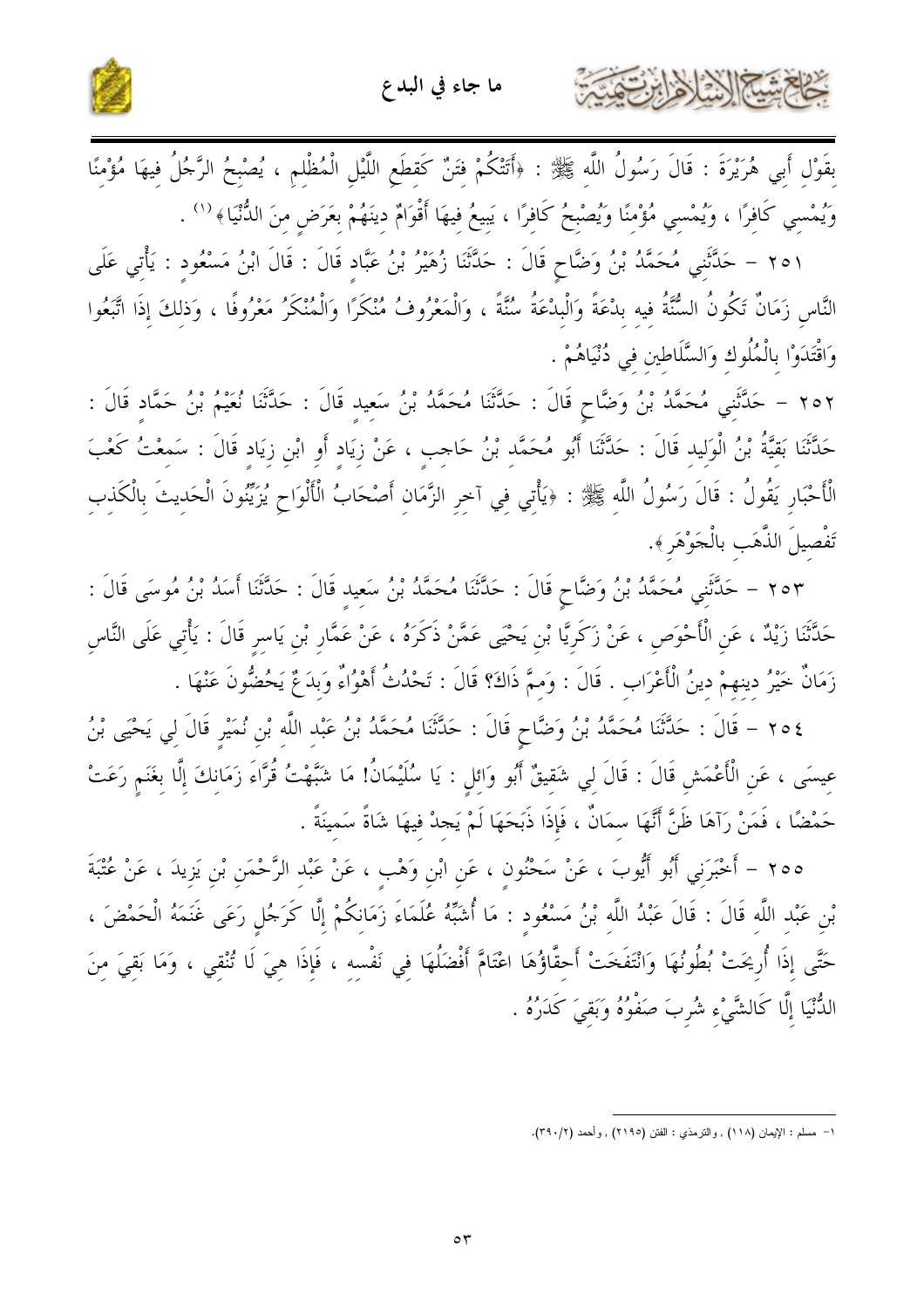



٢٥٦ – حَلَّتْنَا مُحَمَّدُ بْنُ وَضَّاحٍ قَالَ : حَلَّتْنَا مُحَمَّدُ بْنُ عَمْرِو قَالَ : حَلَّتْنَا مُصْعَبٌ ، عَنْ سُفْيَانَ بْن سَعيد النَّوريِّ أَنَّهُ قيلَ لسُفْيَانَ أَنَّ ابْنَ ابْنَته يَقُولُ : سَيَأْتي عَلَى النَّاس زَمَانٌ يَجْلسُ في مَسَاجدهمْ شَيَاطينُ يُعَلِّمُونَهُمْ أَمْرَ دينهمْ . قَالَ سُفْيَانُ : قَدْ بَلَغَنَا ذَلكَ ، عَنْ عَبْد اللَّه بْن عَمْرو أَنَّهُ قَالَ : سَيَأْتي عَلَى النَّاس زَمَانٌ يَجْلسُ في مَسَاحِدهمْ شَيَاطينُ كَانَ سُلَيْمَانُ بْنُ دَاوُدَ قَدْ أَوْتَقَهُمْ في الْبَحْر ، يَخْرُجُونَ يُعَلِّمُونَ النَّاسَ أَمْرَ دِينِهِمْ . قَالَ سُفْيَانُ : بَقيَتْ أُمُورٌ عظَامٌ .

٢٥٧ – قَالَ مُحَمَّدُ بْنُ وَضَّاحٍ : قَالَ زُهَيْرُ بْنُ عَبَّادٍ : يَعْنِي سُفْيَانَ : يُعَلِّمُونَ النَّاسَ فَيُدْخِلُونَ فِي خلَال ذَلكَ الْأَهْوَاءَ الْمُحْدَثَةَ فَيُحلُّونَ لَهُمُ الْحَرَامَ وَيُشَكِّكُونَهُمْ في الْفَضْلِ وَالصَّبْر وَالسُّنَّة ، وَيُبْطلُونَ فَضْلَ الزُّهْد في الدُّنْيَا وَيَأْمُرُونَهُمْ بِالْإِقْبَالِ عَلَى طَلَبِ الدُّنْيَا وَهيَ رَأْسُ كُلِّ خَطيئَة .

٢٥٨ – حَلَّتْنِي سُلَيْمَانُ ، عَنْ سَحْنُونِ ، عَنِ ابْنِ وَهْبِ قَالَ : أَخْبَرَنِي سَعِيدُ بْنُ أَبِي أَيُّوبَ ، عَنْ أَبِي هَانِئِ الْخَوْلَانِيِّ ، عَنْ مُسْلِمٍ بْنِ يَسَارٍ ، عَنْ أَبِي هُرَيْرَةَ ، عَنْ رَسُولِ اللَّهِ ﷺ قَالَ : ﴿سَيَكُونُ فِي آخِرِ الزَّمَان نَاسٌ منْ أُمَّتي يُحَدِّثُونَكُمْ بمَا لَمْ تَسْمَعُوا أَنْتُمْ وَلَا آبَاؤُكُمْ ، فَإِيَّاكُمْ وَإِيَّاهُمْ﴾ ('' .

٢٥٩ – حَلَّتَني مُحَمَّدُ بْنُ وَضَّاحٍ قَالَ : حَلَّتَني عَبْدُ اللَّه بْنُ مُحَمَّد قَالَ : حَلَّتَني مُحَمَّدُ بْنُ تَميم ، عَنْ مُحَمَّدِ بْنِ يُوسُفَ الْفِرْيَابِيِّ ، عَنْ سُفيَانَ بْنِ سَعِيدِ التَّورِيِّ قَالَ : بَلَغَنَا أَنَّهُ يَأْتي عَلَى النَّاس زَمَانٌ تَكْثُرُ عُلَمَاؤُهُمْ فَلَا يَنْتَفِعُونَ بِعِلْمِهِمْ وَلَا يَنْفَعُهُمُ اللَّهُ بِعِلْمِهِمْ ، فَخَيْرُهُمْ مَنْ كَانَ مُتَمَسِّكًا بِالْقُرْآنِ وَقِرَاءَتِه .

٢٦٠ – حَدَّثَنِي مُحَمَّدُ بْنُ وَضَّاحٍ قَالَ : حَدَّثَنِي بَعْضُ إِحْوَانِي ، عَنْ عَبْدِ اللَّهِ بْنِ عَبْدِ الْوَهَّابِ قَالَ : حَلَّثَني أَحْمَدُ بْنُ نَصْرٍ قَالَ : حَلَّتْنَا سُلَيْمانُ بْنُ عيسَى ، عَنْ سُفْيَانَ الثَّوريِّ قَالَ : بَلَغَني – وَاللَّهُ أَعْلَمُ – أَنَّهُ سَيَأْتِي عَلَى النَّاس زَمَانٌ مَنْ طَلَبَ الْعِلْمَ فيه صَارَ غَرِيبًا في زَمَانه .

٢٦١ – حَلَّتَنِي سُلَيْمَانُ ، عَنْ سَحْنُونِ ، عَنِ ابْنِ وَهْبِ ، عَنْ خَلَّادِ بْنِ سُلَيْمَانَ قَالَ : سَمعْتُ دَرَّاجًا أَبَا السَّمْحِ يَقُولُ : يَأْتِي عَلَى النَّاسِ زَمَانٌ يُسَمِّنُ الرَّجُلُ رَاحلَتَهُ حَتَّى تَعْقدَ شَحْمًا ، ثُمَّ يَسيرُ عَلَيْهَا في الْأَمْصَارِ حَتَّى تَعُودَ نَقْضًا يَلْتَمسُ مَنْ يُفْتيه بسُنَّة قَدْ عُملَ بهَا فلَا يَجدُ مَنْ يُفتيه إلَّا بالظَّنِّ .

١– مسلم : مقدمة (٧) , وأحمد (٣٢١/٢).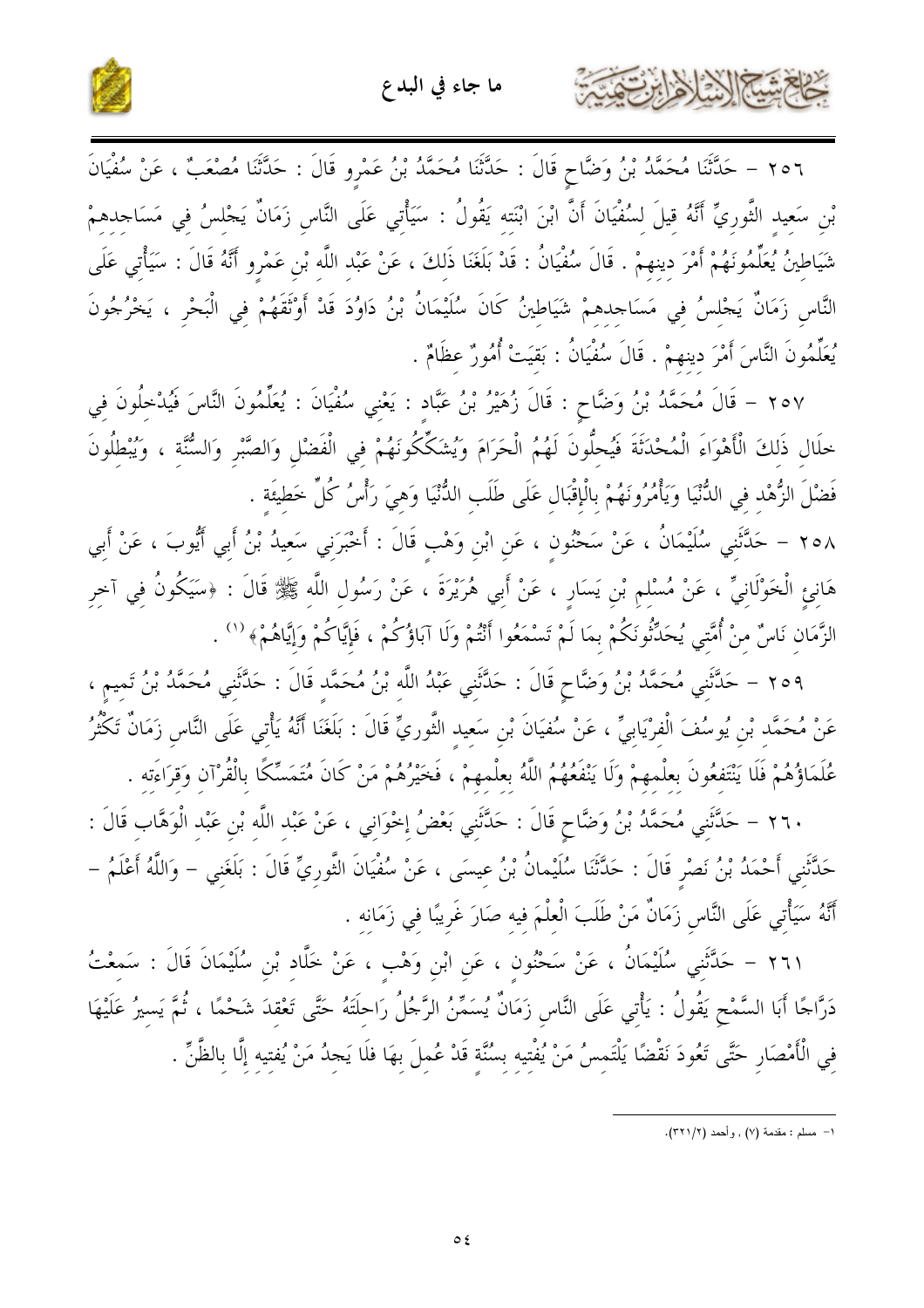

٢٦٢ – أَحْبَرَنِي مُحَمَّدُ بْنُ وَضَّاحٍ سَنَةَ إِحْدَى وَثَمَانِينَ وَمِائَتَيْنِ قَالَ : سَمِعْتُ سَحْنُونًا يَقُولُ مِنْذُ

حشيهم الجزارة المزار

خَمْسِينَ سَنَةً فِي الْحَدِيثِ الَّذي جَاءَ : يُسَمِّنُ الرَّجُلُ رَاحِلَتَهُ حَتَّى تَعْقِدَ شَحْمًا قَالَ سَحْنُونٌ : إِنِّي أَظُنُّ أَنَّا في ذَلكَ الزَّمان فَطَلَبْتُ أَهْلَ السُّنَّة فِي ذلِكَ الزَّمَانِ فَكَانُوا كَالكَوْكَبِ الْمُضِيءِ فِي لَيْلَةِ مُظْلِمَةٍ .

٢٦٣ – قَالَ ابْنُ وَضَّاحٍ : فَإِذَا طَلَبْتَ الشَّيْءَ الْخَالصَ لَيْسَ تَجدُهُ ، وَإِذَا كَانَ مُخْتَلطًا فَهُوَ الْكَاملُ .

٢٦٤ – وَسَمعْتُ مُحَمَّدَ بْنَ وَضَّاحٍ يَقُولُ غَيْرَ مَرَّةٍ : كَتَابُ اللَّهِ قَدْ بُدِّلَ ، وَسُنَّةُ رَسُولِ اللَّهِ ﷺ قَدْ غُيِّرَتْ ، وَدمَاءُ قَدْ سُفكَتْ ، وَكَرَائمُ قَدْ سُبَيَتْ ، وَحُدُودٌ قَدْ عُطِّلَتْ ، وَتَرَأَّسَ أَهْلُ الْبَاطل ، وَتَكَلَّمَ في الدِّينِ مَنْ لَيْسَ مِنْ أَهْلِ الدِّينِ ، وَخَافَ الْبَرِيءُ وَأَمِنَ النَّطِيفُ ، وَحَكَمَ فِي أَمْرِ الْمُسْلمينَ وَسُوِّدَ فِيهِمْ مَنْ هُوَ مَسْخُوطٌ فيهمْ .

٢٦٥ – حَلَّتَنِي مُحَمَّدُ بْنُ وَضَّاحٍ قَالَ : حَلَّتْنَا أَبُو بَكْرِ بْنُ أَبِي شَيْبَةَ قَالَ : حَلَّتَنَا يَزِيدُ بْنُ هَارُونَ ، عَنْ حُمَيْدِ ، عَنْ أَنَسٍ أَنَّ رَسُولَ اللَّهِ ﷺ قَالَ : ﴿لَا تَقُومُ السَّاعَةُ حَتَّى لَا يُقَالَ اللَّهَ اللَّهَ في الْأَرْضِ﴾ <sup>(١</sup>′ .

٢٢٦ – حَلَّتْنَا مُحَمَّدُ بْنُ وَضَّاحٍ قَالَ : حَلَّتْنَا مُحَمَّدُ بْنُ سَعيد قَالَ : حَلَّتْنَا نُعَيْمُ بْنُ حَمَّاد قَالَ : حَلَّتْنَا عَبْدُ الْقُلُّوس ، عَنْ عُفَيْر بْن مَعْدَانَ قَالَ : حَلَّتْنَا قَتَادَةُ ، عَن الْحَسَن ، عَنْ سَمُرَةَ بْن جُنْدُب قَالَ : لَا تَقُومُ السَّاعَةُ حَتَّى تَرَوْا أُمُورًا عظَامًا لَمْ تَكُونُوا تَرَوْنَهَا وَلَا تُحَدِّثُونَ بهَا أَنْفُسَكُمْ .

٢٦٧ – حَلَّتْنَا مُحَمَّدُ بْنُ وَضَّاحٍ قَالَ : أَنَا أَقُولُ : لَا تَقُومُ السَّاعَةُ حَتَّى تُعْبَدَ الْأَصْنَامُ فِي الْمَحَارِيبِ

٢٦٨ – أَبُو بَدْرٍ ، عَنْ عَبْدِ الْمَلِكِ بْنِ سَعِيدِ قَالَ : قَالَ حُذَيْفَةُ : لَا تَقُومُ السَّاعَةُ حَتَّى تُنْصَبَ فيهَا الْأَوْثَانُ وَتُعْبَدَ . يَعْنِي فِي الْمَحَارِيبِ . حَدَّثَنِيهِ ابْنُ وَضَّاحٍ .

٢٦٩ – حَلَّتْنَا مُحَمَّدُ بْنُ وَضَّاحٍ قَالَ : حَدَّثَنَا أَبُو مَرْوَانَ عَبْدُ الْمَلكِ بْنُ حَبيب الْبَزَّازُ الْمصِّيصِيُّ قَالَ : حَدَّثَنَا إِبْرَاهِيمُ بْنُ مُحَمَّدٍ الْفَزَارِيُّ ، عَنِ الْعَلَاءِ بْنِ الْمُسَيَّبِ ، عَنْ مُعَاوِيَةَ الْعَبْسِيِّ ، عَنْ زَاذَانَ قَالَ : قَالَ

١- مسلم : الإيمان (١٤٨) , والترمذي : الفتن (٢٢٠٧) , وأحمد (٢٦٨/٣).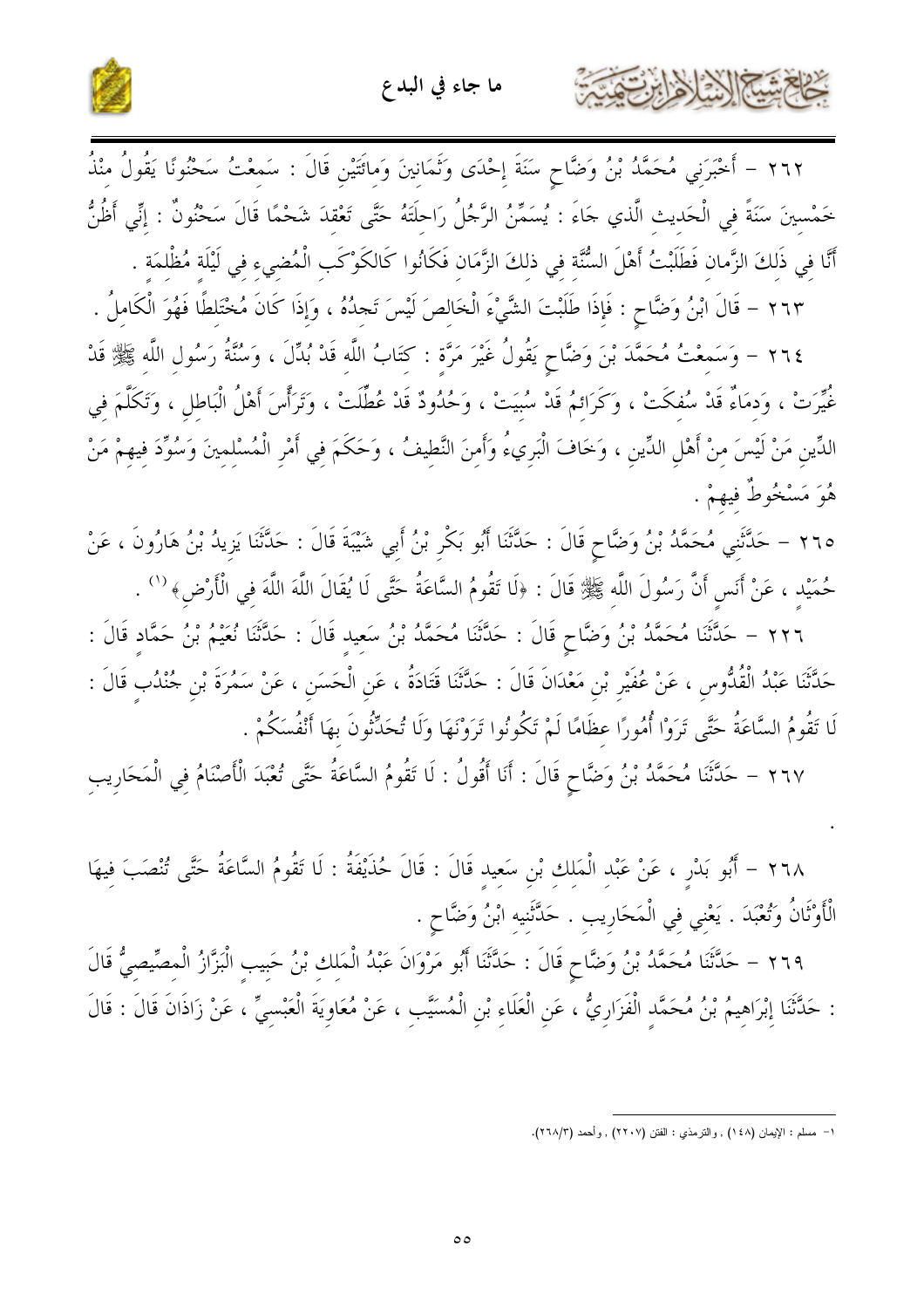



عَلِيُّ بْنُ أَبِي طَالِبٍ ﷺ، لَا تَقُومُ السَّاعَةُ حَتَّى تَكُونَ هَذِهِ الْأُمَّةُ عَلَى بِضْعٍ وَسَبْعِينَ مِلَّةٍ كُلُّهَا فِي الْهَاوِيَةِ ، وَوَاحدَةٌ هيَ النَّاجيَةُ .

٢٧٠ – حَلَّتْنَا مُحَمَّدُ بْنُ وَضَّاحٍ قَالَ : حَلَّتْنَا مُحَمَّدُ بْنُ سَعيد قَالَ : حَلَّتْنَا أَسَدُ بْنُ مُوسَى ، عَنْ إِسْمَاعِيلَ بْنِ عَيَّاشٍ ، عَنْ عَبْدِ الرَّحْمَنِ بْنِ زِيَادٍ بْنِ أَنْعَمَ ، عَنْ عَبْد اللَّه بْنِ يَزِيدَ الْمَعَافِرِيِّ ، عَنْ عَبْد اللَّه بْن عَمْرو بْن الْعَاص ، عَن النَّبيِّ ﷺ قَالَ : ﴿لَيَأْتِيَنَّ عَلَى أُمَّتِي مَا أَتَى عَلَى بَنِي إِسْرَائِيلَ مِثْلٌ بِمِثْلٍ حَذْوَ النَّعْلِ بالنَّعْلِ ، حَتَّى لَوْ أَنَّ فيهمْ مَنْ أَتَى أُمَّهُ عَلَانِيَةً كَانَ فِي أُمَّتِي مَنْ يَصْنَعُ ذَلِكَ . وَإِنَّ بَنِي إِسْرَائِيلَ تَفَرَّقُوا عَلَى تْنْتَيْنِ وَسَبْعينَ مِلَّةً ، وَسَتَفْتَرِقُ أُمَّتِي عَلَى ثلَاثٍ وَسَبْعينَ فِرْقَة ، كُلُّهَا فِي النَّارِ إِلَّا ملَّةً وَاحِدَةً . قَالُوا وَأَيُّ ملَّة تَنْفَلتُ منَ النَّارِ؟ قَالَ : مَا أَنَا عَلَيْه وَأَصْحَابي﴾ <sup>(١)</sup> .

٢٧١ – حَلَّثَنِي مُحَمَّدُ بْنُ وَضَّاحٍ قَالَ : حَلَّتْنَا مُحَمَّدُ بْنُ سَعِيدِ ، عَنْ نُعَيْمٍ بْنِ حَمَّادٍ قَالَ : حَلَّتْنَا مُحَمَّدُ بْنُ الْحَارِثِ ، عَنْ مُحَمَّدِ بْنِ عَبْدِ الرَّحْمَنِ ، عَنْ أَبِيهِ ، عَنِ ابْنِ عُمَرَ ، عَنِ النَّبِيّ ﷺ قَالَ : ﴿لَا تَقُومُ السَّاعَةُ حَتَّى تُنْصَبَ الْأَوْثَانُ ، وَأَوَّلُ مَنْ يَنْصِبُهَا أَهْلُ حصْنِ منْ تهَامَةَ﴾.

٢٧٢ – حَلَّتْنَا مُحَمَّدُ بْنُ وَضَّاحٍ قَالَ : حَلَّتْنَا أَبُو بَكْرٍ بْنُ أَبِي شَيْبَةَ قَالَ : حَلَّتْنَا الْعَلَاءُ بْنُ عُصَيْمٍ ، عَنْ حَمَّاد بْن زَيْد ، عَنْ أَيُّوبَ ، عَنْ أَبي قلَابَةَ ، عَنْ أَبي أَسْمَاءَ ، عَنْ ثَوْبَانَ قَالَ : قَالَ رَسُولُ اللَّه ﷺ : ﴿لَنْ تَقُومَ السَّاعَةُ حَتَّى يَلْحَقَ قَبَائلُ منْ أُمَّتي بالْمُشْركينَ وَحَتَّى تُعْبَدَ الْأَوْثَانُ ، وَسَيَكُونُ منْ أُمَّتي كَذَّابُونَ تَلَاثُونَ ، كُلُّهُمْ يَزْعُمُ أَنَّهُ نَبِيٌّ ، وَأَنَا خَاتَمُ الْأَنْبِيَاءِ﴾ (٢) .

٢٧٣ – حَلَّتَني يَحْيَى بْنُ يَزِيدَ قَالَ : حَلَّتَني مُطَرِّفُ بْنُ عَبْد اللَّه الْمَدَنيُّ قَالَ : حَدَّثَنَا ابْنُ أَبي الزِّنَاد ، عَنْ أَبِيه ، عَن الْأَعْرَج ، عَنْ أَبِي هُرَيْرَةَ قَالَ : قَالَ رَسُولُ اللَّه ﷺ : ﴿لَا تَقُومُ السَّاعَةُ حَتَّى يَنْبَعتَ دَجَّالُونَ كَذَّابُونَ قَرِيبًا منْ ثَلَاثِينَ ، كُلُّهُمْ يَزْعُمُ أَنَّهُ رَسُولُ اللَّه ﴾ (٣) .

١- النترمذي : الإيمان (٢٦٤١).

٢– النترمذي : الفتن (٢٢١٩) , وأبو داود : الفتن والملاحم (٢٥٢) , ولبن ماجه : الفتن (٣٩٥٢), وأحمد (٢٧٨/٥).

٣– البخاري : الفتن (٧١٢١) , ومسلم : الفتن وأشراط الساعة (١٥٧) , والنرمذي : الفتن (٢٢١٨) , وأبو داود : الملاحم (٤٣٣٣) , وأحمد (٣١٣/٢).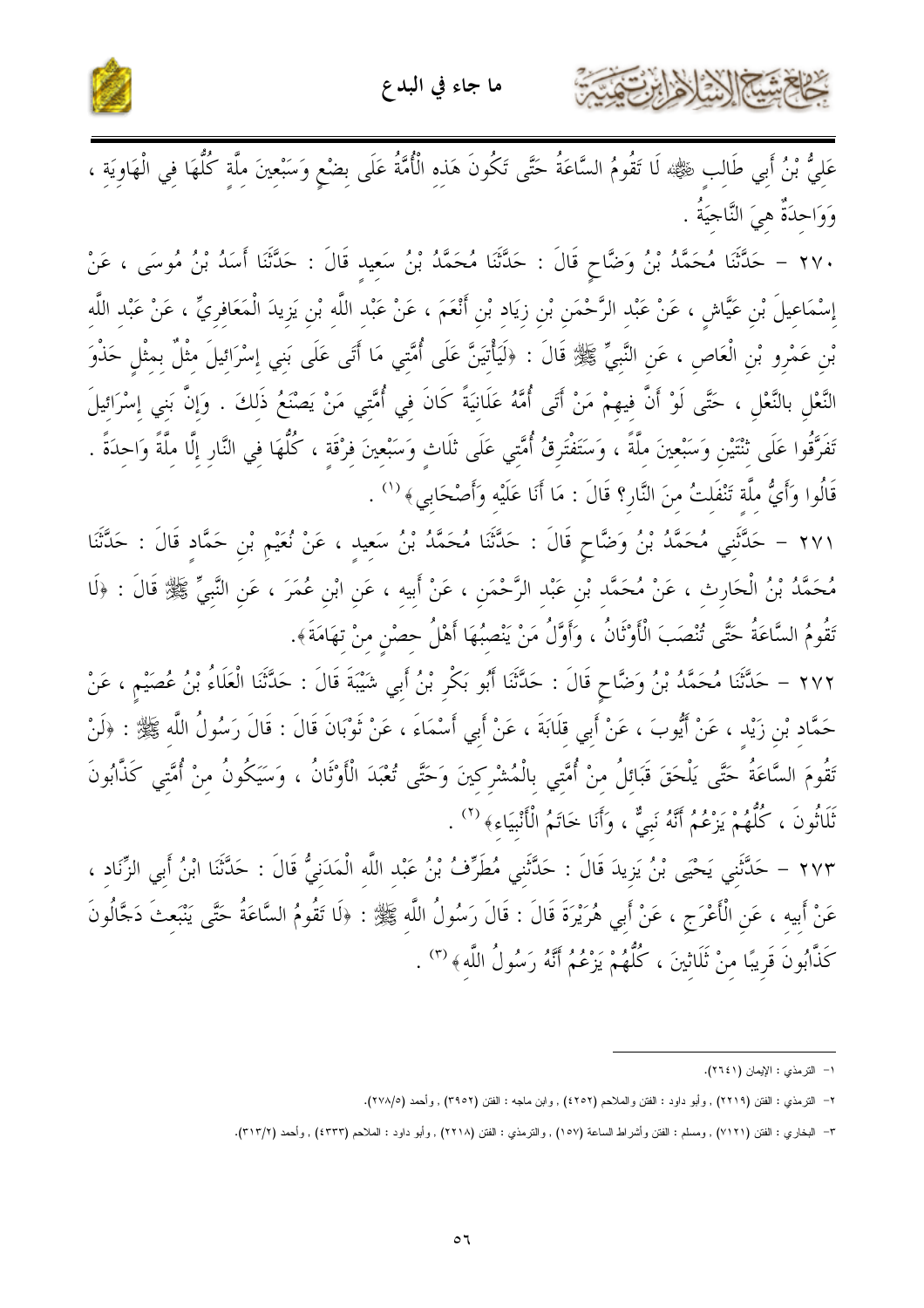



٢٧٤ – حَلَّتْنِي مُحَمَّدُ بْنُ وَضَّاحٍ قَالَ : حَلَّتْنِي يَعْقُوبُ بْنُ كَعْبِ قَالَ : حَلَّتْنَا بَقيَّةُ ، عَنْ حُصَيْنِ بْنِ مَالِكِ الفَزَارِيِّ قَالَ : سَمِعْتُ أَبَا مُحَمَّدِ يُحَدِّثُ ، عَنْ حُذَيْفَةَ أَنَّ النَّبِيَّ ﷺ قَالَ : ﴿اقْرَءُوا الْقُرْآنَ بِلُحُون الْعَرَبِ وَأَصْوَاتِهَا ، وَإِيَّاكُمْ وَلُحُونَ أَهْلِ الْفِسْقِ ، فَإِنَّهُ سَيَجِيءُ مِنْ بَعْدِي قَوْمٌ يُرَجَّعُونَ الْقُرْآنَ تَرْجِيعَ الْغِنَاءِ وَالرَّهْبَانِيَّةِ وَالنَّوْحِ ، لَا يُجَاوِزُ حَنَاجِرَهُمْ ، مَفْتُونَةٌ قُلُوبُهُمْ وَقُلُوبُ الَّذينَ يُعْجُبُهُمْ شَأْنُهُمْ﴾.

٢٧٥ – حَلَّتْنَا مُحَمَّدُ بْنُ وَضَّاحٍ قَالَ : حَلَّتْنَا مُوسَى بْنُ مُعَاوِيَةَ ، عَنْ عَبْدِ الرَّحْمَنِ بْنِ مَهْدِيٍّ ، عَنْ حَمَّاد بْنِ زَيْد ، عَنْ عَطَاء بْنِ السَّائب ، عَنْ أَبِي عَبْدِ الرَّحْمَنِ السُّلَمِيِّ قَالَ : إِنَّا أَخَذْنَا الْقُرْآنَ عَنْ قَوْم ، فَأَخْبَرُونَا أَنَّهُمْ كَانُوا إِذَا تَعَلَّمُوا عَشْرَ آيَاتٍ لَمْ يُجَاوِزُوهُنَّ إِلَى الْعَشْرِ الْأُخَرِ حَتَّى يَعْلَمُوا مَا فِيهِنَّ مِنَ الْعِلْمِ . قَالَ : فَتَعَلَّمْنَا الْعِلْمَ وَالْعَمَلَ حَمِيعًا ، وَإِنَّهُ سَيَرِثُ هَذَا الْقُرْآنَ قَوْمٌ بَعْدَنَا يَشْرَبُونَهُ كَشُرْبهمُ الْمَاءَ ، لَا يُجاوِزُ تَرَاقَيَهُمْ . قَالَ : بَلْ لَا يُجَاوِزُ هَاهُنَا . وَوَضَعَ يَدَهُ تَحْتَ حَنَكَه .

٢٧٦ - وَقَالَ أَنَسُ بْنُ مَالِكِ : سَيَقْرَأُ الْقُرْآنَ رِجَالٌ لَا يُجَاوِزُ حَنَاجِرَهُمْ ، يَمْرُقُونَ مِنَ الدِّينِ كَمَا يَمْرُقُ السَّهْمُ منَ الرَّميَّة .

٢٧٧ – حَدَّثَني مُحَمَّدُ بْنُ وَضَّاحٍ قَالَ : حَدَّثَنَا مُوسَى بْنُ مُعَاوِيَةَ قَالَ : حَدَّثَنَا عَبْدُ الرَّحْمَنِ بْنُ مَهْدِيٍّ ، عَنْ عَبْدِ الْوَاحِدِ بْنِ صَفْوَانَ قَالَ : سَمِعْتُ الْحَسَنَ يَقُولُ : يَأْتِي عَلَى النَّاسِ زَمَانٌ يَتَّخِذُونَ القُرْآنَ مَزَاميرَ .

٢٧٨ – حَلَّتْنَا مُحَمَّدُ بْنُ وَضَّاحٍ قَالَ : حَلَّتْنَا أَبُو بَكْرٍ بْنُ أَبِي شَيْبَةَ قَالَ : حَلَّتْنَا عَمْرُو بْنُ يَحْيَى ، عَنْ أَبيه ، عَنْ حَدِّه قَالَ : كُنَّا حُلُوسًا عَلَى بابِ عَبْدِ اللَّهِ بْنِ مَسْعُودٍ نَنْتَظِرُهُ أَنْ يَخْرُجَ إِلَيْنَا ، فَخَرَجَ فَقَالَ : ﴿إِنَّ رَسُولَ اللَّهِ ﷺ حَلَّتَنَا : أَنَّ قَوْمًا يَقْرَءُونَ الْقُرْآنَ لَا يُجَاوِزُ تَرَاقِيَهُمْ ، يَمْرُقُونَ مِنَ الْإِسْلَامِ كَمَا يَمْرُقُ السَّهْمُ منَ الرَّميَّة ﴾ (١).

١– البخاري : المغازي (٤٣٥١) , ومسلم : الزكاة (١٠٦٤) , والنسائي : الزكاة (٢٥٧٨) , وأبو داود : العنذ (١٤٦٤) , وأسماجه : المقدمة (١٦٩) , وأحمد (٣٣/٣) , ومالك : النداء للصلاة (٤٧٧).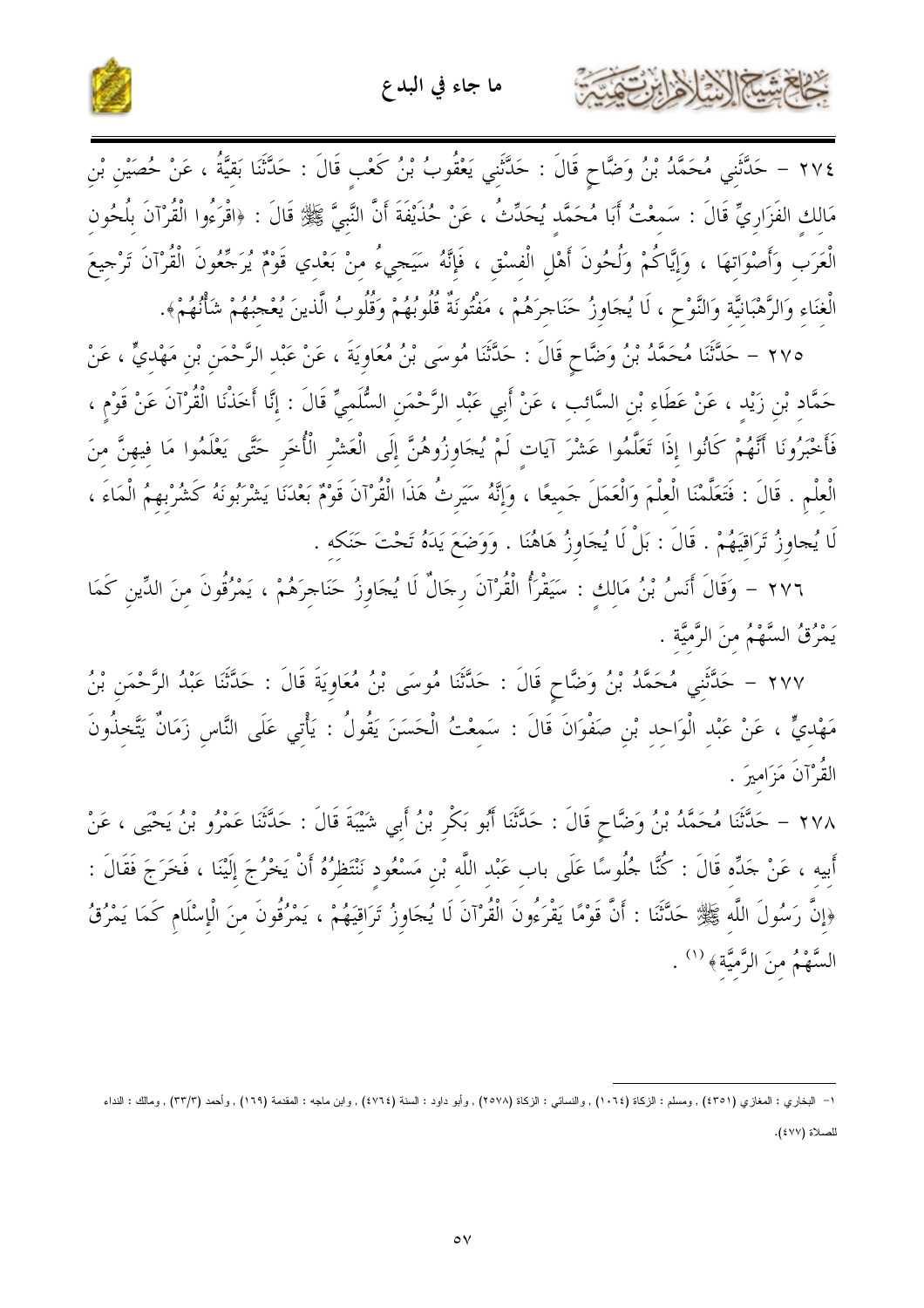



٢٧٩ – حَلَّتْنَا مُحَمَّدُ بْنُ وَضَّاحٍ قَالَ : حَلَّتْنَا يَعْقُوبُ بْنُ كَعْبِ الْأَنْطَاكِيُّ قَالَ : حَلَّتْنَا مُحَمَّدُ بْنُ حمْيَرَ ، عَنْ مَسْلَمَةَ بْنِ عَلِيٍّ ، عَنْ عُمَرَ بْنِ ذَرٍّ ، عَنْ أَبِي قِلَابَةَ ، عَنْ أَبِي مُسْلِمِ الخَوْلَانِيِّ ، عَنْ أَبِي عُبَيْدَةَ بْنِ الْجَرَّاحِ ، عَنْ عُمَرَ بْنِ الخَطَّابِ قَالَ : ﴿أَخَذَ رَسُولُ اللَّهِ ﷺ بِلحْيَتِي – وَأَنَا أَعْرِفُ الْحُزْنَ فِي وَجْهِهِ – فَقَالَ : إنَّا للَّه وَإنَّا إلَيْه رَاحِعُونَ . قُلْتُ : أَحَلْ إنَّا للَّه وَإنَّا إلَيْه رَاحِعُونَ ، فَمَا ذَاكَ يَا رَسُولَ اللَّه؟! قَالَ : أَتَانِي جِبْرِيلُ فَقَالَ : إِنَّ أُمَّتَكَ مُفْتَتِنَةٌ بَعْدَ قَلِيلٍ مِنَ الدَّهْرِ غَيْرَ كَثِيرٍ . قَالَ : قُلْتُ : فِتْنَةَ كُفْرِ أَمْ فِتْنَةَ ضَلَالَة؟ قَالَ : كُلٌّ سَيَكُونُ . قُلْتُ : مِنْ أَيْنَ يَأْتيهِمْ ذَلِكَ وَأَنَا تَارِكٌ فِيهِمْ كِتَابَ اللَّهِ؟! قَالَ : بِكِتَابِ اللَّهِ يَضلُّونَ وَزَادَ : منْ قبَل قُرَّائهمْ وَأُمَرَائهمْ﴾.

٢٨٠ – قَالَ ابْنُ وَضَّاحٍ : حَذَفَ ابْنُ حِمْيَرَ قَوْلَهُ : فِتْنَةُ كُفْرٍ أَمْ فِتْنَةُ ضَلَالَة إِنَّ فِتْنَةَ الكُفْرِ هِيَ الرِّدَّةُ يَحلُّ فيهَا السَّبْيُ وَالْأَمْوَالُ ، وَفتْنَةُ الضَّلَالَة لَا يَحلُّ فيهَا السَّبْيُ وَلَا الْأَمْوَالُ ، وَهَذَا الَّذِي نَحْنُ فِيهِ فتْنَةُ ضَلَالٍ لَا يَحلُّ فيهَا السَّبْيُ وَلَا الْأَمْوَالُ .

٢٨١ – حَلَّثَنَا مُحَمَّدُ بْنُ وَضَّاحٍ قَالَ : حَلَّتُنا مُحَمَّدُ بْنُ يَحْيَى قَالَ : حَلَّتْنَا أَسَدُ بْنُ مُوسَى قَالَ : حَدَّثَنَا ابْنُ لَهيعَةَ قَالَ : حَدَّثَنَا مشْرَحُ بْنُ هَاعَانَ قَالَ : سَمِعْتُ عُقْبَةَ بْنِ عَامِرٍ يَقُولُ : سَمِعْتُ رَسُولَ اللَّهِ ﷺ يَقُولُ : ﴿أَكْثَرُ مُنَافقي أُمَّتِي قُرَّاؤُهَا﴾ <sup>(١)</sup> .

٢٨٢ – حَلَّثَنَا أَسَلٌ حَلَّتْنَا عَبْدُ اللَّهِ بْنُ الْمُبارَكِ ، عَنْ عَبْدِ الرَّحْمَنِ بْنِ شُرَيْحِ الْمَعَافِرِيِّ قَالَ : حَلَّتْنَا شَرَاحِيلُ بْنُ يَزِيدَ ، عَنْ مُحَمَّدِ بْنِ هَدِيَّةَ ، عَنْ عَبْدِ اللَّهِ بْنِ عَمْرِو بْنِ الْعَاصِ قَالَ رَسُولُ اللَّهِ ﷺ : ﴿أَكْثَرُ مُنَافقي أُمَّتي قُرَّاؤُهَا﴾ <sup>(٢)</sup> .

٢٨٣ – حَلَّتْنَا أَسَلًا قَالَ : حَلَّتْنَا أَبُو عُبَيْدَةَ عَبْدُ الْمُؤْمِنِ بْنُ عُبَيْدِ اللَّهِ ، عَنِ الْحَسَنِ قَالَ : أَلَا إِنَّ مِنْ شرَار النَّاس أَقْوَامًا قَرَأُوا هَذَا الْقُرْآنَ لَا يَعْمَلُونَ بِسُنَّته .

١- أحمد (١٧٥/٢).

٢- أحمد (١٧٥/٢).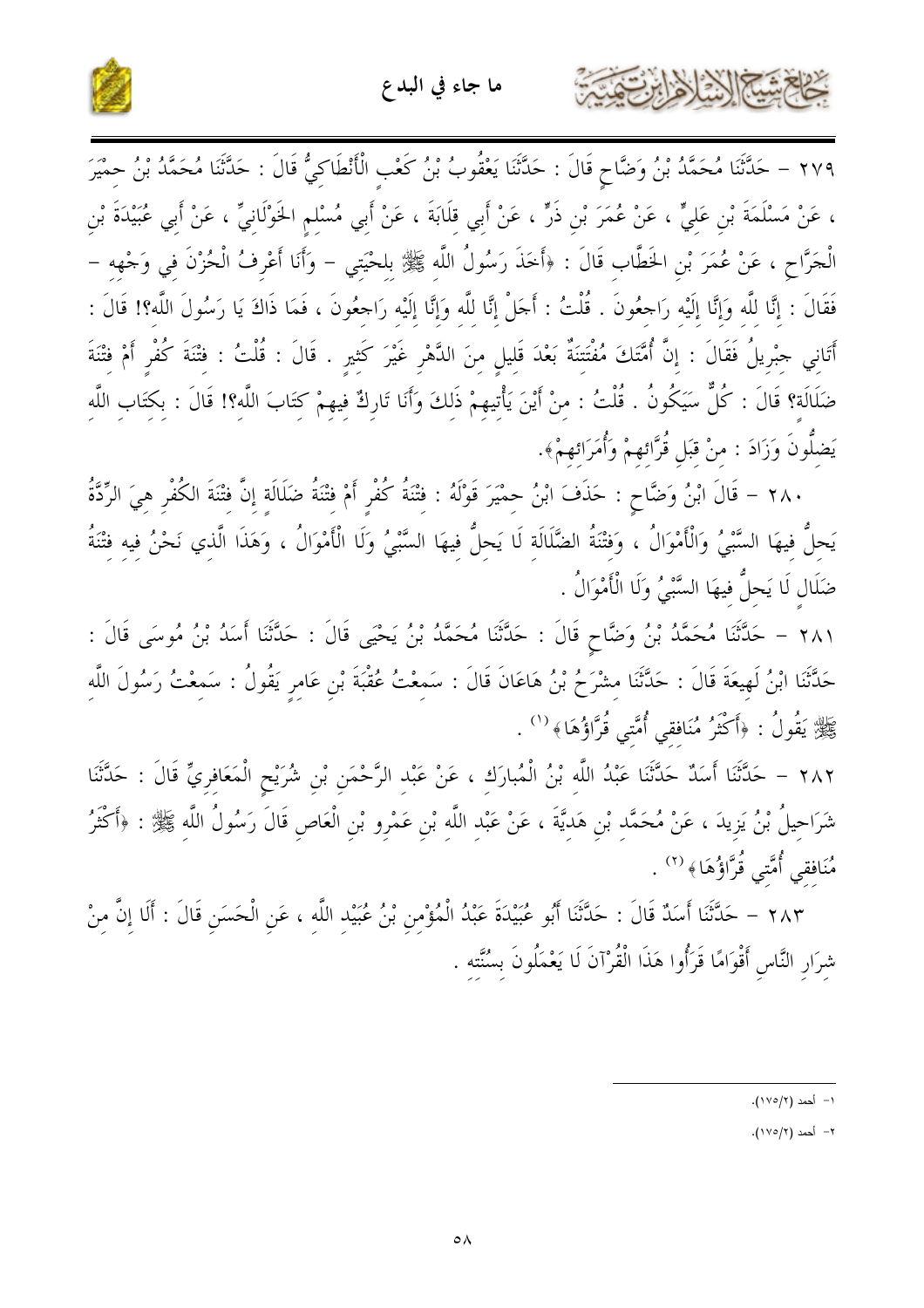



٢٨٤ – حَلَّتْنِي مُحَمَّدُ بْنُ وَضَّاحٍ قَالَ : حَلَّتْنَا ابْنُ يَحْيَى قَالَ : حَلَّتْنَا أَسَدُ بْنُ مُوسَى قَالَ : حَلَّتْنَا بَكْرُ بْنُ خُنَيْسٍ ، عَنْ يَزِيدَ الشَّامِيِّ ، عَنْ ثَوْرٍ ﴿أَنَّ النَّبِيَّ ﷺ خَرَجَ عَلَيْهِمْ ذَاتَ يَوْمٍ وَهُوَ مُتَغَيِّرُ اللَّوْنِ ثُمَّ قَالَ : إِنَّ فِي حَهَنَّمَ لَوَادِيًا إِنَّ حَهَنَّمَ لَتَتَعَوَّذُ بِاللَّهِ مِنْ شَرٍّ ذَلِكَ الْوَادِي فِي كُلِّ يَوْم سَبْعَ مَرَّاتٍ ، وَإِنَّ فِي ذَلِكَ الْوَادِي لَجُبًّا إِنَّ حَهنَّمَ وَذَلِكَ الْوَادِيَ لَيَتَعَوَّذَانِ بِاللَّهِ مِنْ ذَلِكَ الْجُبِّ ، وَإِنَّ فِي ذَلِكَ الْجُبِّ لَحَيَّةٌ ، وَإِنّ حَهَنَّمَ وَالْوَاديَ وَذلكَ الْجُبَّ لَيَتَعَوَّذُونَ باللَّه منْ شَرٍّ تلْكَ الْحَيَّة سَبْعَ مَرَّاتٍ ، أَعَدَّهَا اللَّهُ لِلْأَشْقِيَاءِ مِنْ حَمَلَة الْقُرْآن الَّذينَ يَعْصُونَ اللَّهَ فيه﴾.

٢٨٥ – حَلَّتْنِي مُحَمَّدُ بْنُ وَضَّاحٍ قَالَ : حَلَّتْنَا مُوسَى بْنُ مُعاويةَ قَالَ : حَلَّتْنَا عَبْدُ الرَّحْمَنِ بْنُ مَهْديٍّ الْبَصْرِيُّ قَالَ : حَدَّثَنَا سُفْيَانُ الثَّوْرِيُّ ، عَنْ يَزيدَ بْنِ أَبي زِيَاد ، عَنْ إبْرَاهيمَ ، عَنْ عَلْقَمَةَ ، عَنْ عَبْد اللَّه قَالَ : كَيْفَ أَنْتُمْ إِذَا أَلْبَسَتْكُمْ فْتْنَةٌ ، يَرْبُو فيهَا الصَّغيرُ ، وَيَهْرَمُ فيهَا الْكَبِيرُ ، وَتُتَّخَذُ سُنَّةً [مُبْتَدَعَةً] يُجْرَى عَلَيْهَا [النَّاسُ] ، فَإِذَا غُيِّرَ منْهَا شَيْءٌ قِيلَ : غُيِّرَتِ السُّنَّةُ؟ قِيلَ : مَتَى ذلكَ يَا أَبَا عَبْدِ الرَّحْمَنِ؟! فَقَالَ : إِذَا كَثُرَ قُرَّاؤُكُمْ ، وَقَلَّ فُقَهَاؤُكُمْ ، وَكَثُرَ أَمْوَالُكُمْ ، وَقَلَّ أُمَنَاؤُكُمْ ، وَالتُمسَت الدُّنْيَا بعَمَلِ الْآخرَةِ ، وَتُفُقِّهَ لغَيْرِ الدِّينِ .

٢٨٦ – عَنْ عَبْدِ اللَّهِ بْنِ مَيْسَرَةَ ، عَنْ عَبْدِ اللَّهِ بْنِ مَسْعُودِ قَالَ : لَمَّا ظَهَرَتِ الْفَاحِشَةُ فِي بَنِي إِسْرَائِيلَ حَعَلَ فُقَهَاؤُهُمْ وَقُرَّاؤُهُمْ يُؤَاكِلُونَهُمْ وَيُشَارِبُونَهُمْ ، لَا يَأْمُرُونَهُمْ بمَعْرُوف وَلَا يَنْهَوْنَهُمْ عَنْ مُنْكَرِ ، فَضَرَبَ اللَّهُ قُلُوبَ بَعْضِهِمْ عَلَى بَعْضٍ وَلَعَنَهُمْ عَلَى لِسَانٍ دَاوُدَ وَعِيسَى ابْنِ مَرْيَمَ ، ذلكَ بِمَا عَصَوْا وْكَانُوا يَعْتَدُونَ .

٢٨٧ – قَالَ : وَحَلَّتْنَا أَسَدٌ قَالَ : حَلَّتْنَا وَكِيعٌ ، عَنْ سُفْيَانَ ، عَنْ عَليٍّ بْن بَذيمَةَ قَالَ : سَمعْتُ أَبَا عُبَيْدَةَ يَقُولُ : قَالَ رَسُولُ اللَّه ﷺ : ﴿لَمَّا وَقَعَ النَّقْصُ فِي بَنِي إِسْرَائِيلَ كَانَ الرَّجُلُ مِنْهُمْ يَرَى أَخَاهُ عَلَى الذَّنْبِ فَيَنْهَاهُ وَلَا يَمْنَعُهُ ذَلِكَ أَنْ يَكُونَ أَكِيلَهُ وَشَرِيبَهُ وَجَلِيسَهُ ، فَضَرَبَ اللَّهُ قُلُوبَ بَعْضٍ عَلَى بَعْضٍ ، وَنَزَلَ فِيهِمُ الْقُرْآنُ ﴿ لُعِرَ— ٱلَّذِينَ كَـفَرُواْ مِنْ بَنِيٍّ إِسْرَوِيلَ ﴾ '' [الْمَائِدَةِ : ٧٨] حَتَّى

١– سورة المائدة أية : ٧٨.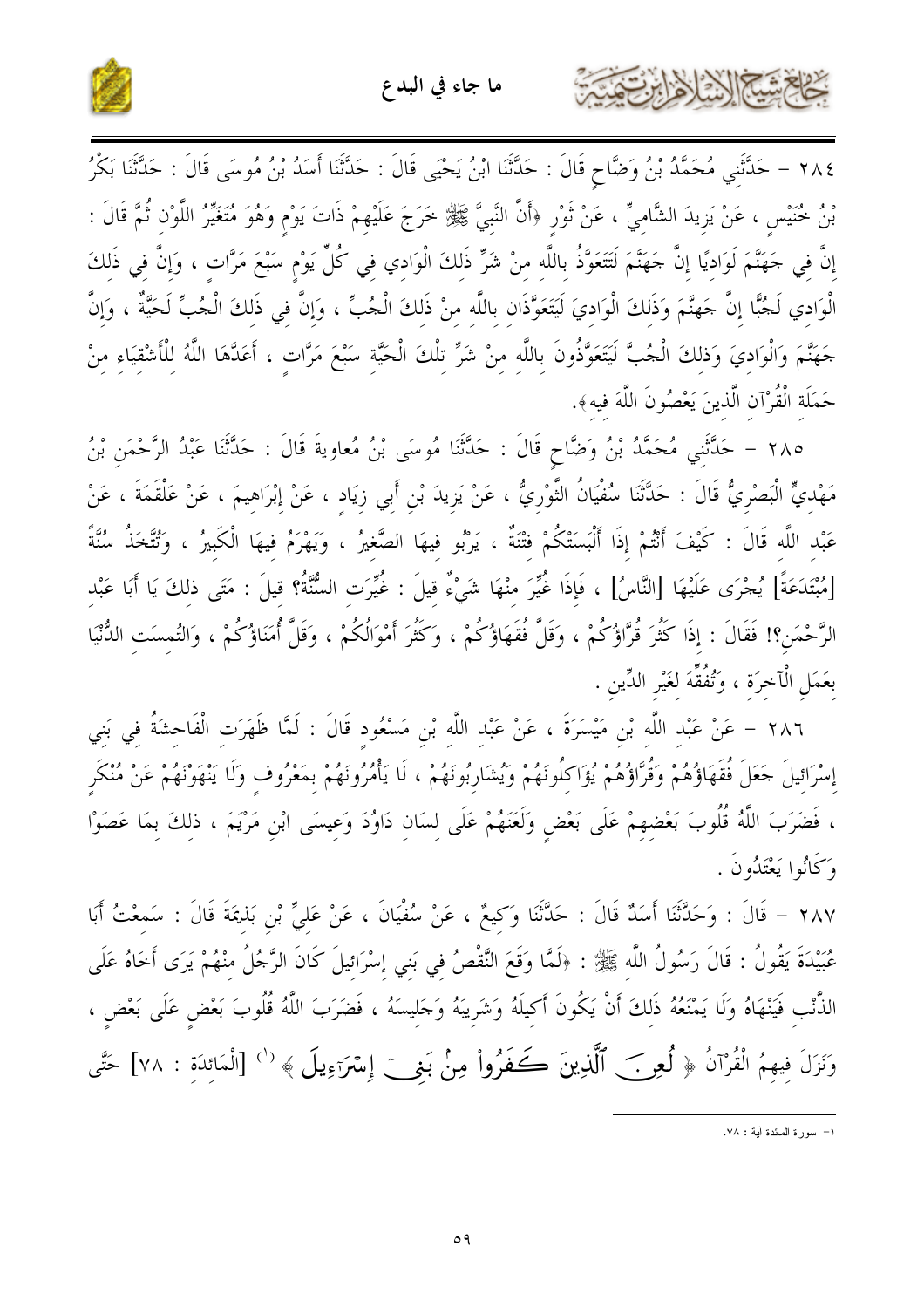





انْتَهَى إِلَى قَوْلِهِ : ﴿ وَلَـٰكِنَّ كَـُثِيرًا مِّنْهُمْ فَـٰسِقُونَ ۖ ﴿ أَالْمَائِدَةِ : ٨١] وَكَانَ رَسُولُ اللَّهِ ﷺ مُتَّكِئًا فَاسْتَوَى حَالِسًا ثُمَّ قَالَ : كَلَّا ، وَالَّذِي نَفْسِي بِيَدِهِ حَتَّى تَأْخُذُوا عَلَى يَدَي الظَّالِمِ فَتَأْطُرُوهُ عَلَى الْحَقِّ أَطْرًا﴾ .

٢٨٨ – حَلَّتْنَا أَسَلُهُ قَالَ : حَلَّتْنَا عَبْدُ الرَّحْمَنِ بْنُ مُحَمَّدِ الْمُحَارِبِيُّ ، عَنِ الْعَلَاءِ بْنِ الْمُسَيَّبِ ، عَنْ عَبْدِ اللَّهِ بْنِ عَمْرِو بْنِ مُرَّةَ ، عَنْ سَالِمِ الْأَفْطَسِ ، عَنْ أَبِي عُبَيْدَةَ ، عَنْ عَبْدِ اللَّهِ بْنِ مَسْعُودِ قَالَ : قَالَ رَسُولُ اللَّهِ ﷺ : ﴿إِنَّ رَجُلًا مِنْ بَنِي إِسْرَائِيلَ كَانَ إِذَا رَأَى أَخَاهُ عَلَى الذُّنْبِ نَهَاهُ عَنهُ تَعْذِيرًا ، فإذَا كَانَ مِنَ الْغَدِ لَمْ يَمْنَعْهُ مَا رَأَى مِنْهُ أَنْ يَكُونَ أَكِيلَهُ وَخَلِيطَهُ وَشَرِيبَهُ ، فَلَمَّا رَأَى اللَّهُ ذَلِكَ مِنْهُمْ ضَرَبَ بِقُلُوبٍ بَعْضِهِمْ عَلَى بَعْضٍ وَلَعَنَهُمْ عَلَى لِسَانٍ نَبِيِّهِمْ دَاوُدَ وَعِيسَى ابْنِ مَرْيَمَ ، ذَلكَ بِمَا عَصَوْا وَكَانُوا يَعْتَدُونَ﴾ ('' قَالَ : ثُمَّ قَالَ رَسُولُ اللَّهِ ﷺ : ﴿وَالَّذِي نَفْسِي بِيَدِهِ ، لَتَأْمُرُنَّ بِالْمَعْرُوفِ ، وَلَتَنْهَوُنَّ ، عَنِ الْمُنْكَرِ ، وَلَتَأْخُذُنَّ عَلَى يَدَي الْمُسِيءِ الظَّالِمِ وَلَتَأْطُرُنَّهُ عَلَى الْحَقِّ أَطْرًا ، أَوْ لَيَضْرِبَنَّ اللَّهُ قُلُوبَ بَعْضِكُمْ عَلَى بَعْضٍ ، وَلَيَلْعَنَنَّكُمْ كَمَا لَعَنَهُمْ﴾ (٣) .

٢٨٩ – حَلَّثَنَا أَسَدٌ قَالَ : حَلَّتْنَا ابْنُ لَهِيعَةَ قَالَ : حَلَّتْنَا خَالِدُ بْنُ أَبِي عِمْرَانَ قَالَ : قَالَ رَسُولُ اللَّهِ ﷺ : ﴿وَحَبَ عَلَيْكُمُ الْأَمْرُ بِالْمَعْرُوفِ وَالنَّهْيُ ، عَنِ الْمُنْكَرِ مَا لَمْ تَخَافُوا أَنْ يُؤْتَى إِلَيْكُمْ فَوْقَ مَا أُمِرْتُمْ بِهِ ، فَإِذَا خفْتُمْ ذَلكَ فَقَدْ حَلَّ لَكُمُ الصَّمْتُ﴾.

٢٩٠ – حَلَّثَنَا أَسَدٌ قَالَ : حَلَّثَنَا ضَمْرَةُ ، عَنِ ابْنِ الْمُبَارَكِ ، عَنِ ابْنِ عَوْنٍ ، عَنِ الْحَسَنِ قَالَ : ذَكَرُوا عَنْدَ مُعَاوِيَةَ شَيْئًا تَكَلَّمُوا فِيهِ وَالْأَحْنَفُ سَاكِتٌ ، فَقَالَ مُعَاوِيَةُ : يَا أَبَا بَحْرِ! مَا لَكَ لَا تَتَكَلَّمُ؟ قَالَ : أَحْشَى اللَّهَ إِنْ كَذَبْتُ ، وَأَحْشَاكُمْ إِنْ صَدَقْتُ .

١– سورة المائدة أية : ٨١.

٢- التزمذي : نفسير القرآن (٢٠٤٨) , وأبو دلود : الملاحم (٤٣٣٦) , وابن ماجه : الفتن (٤٠٠٦).

٣- التزمذي : نفسير القرآن (٢٠٤٧) , وأبو دلود : الملاحم (٤٣٣٦) , وابن ماجه : الفتن (٤٠٠٦).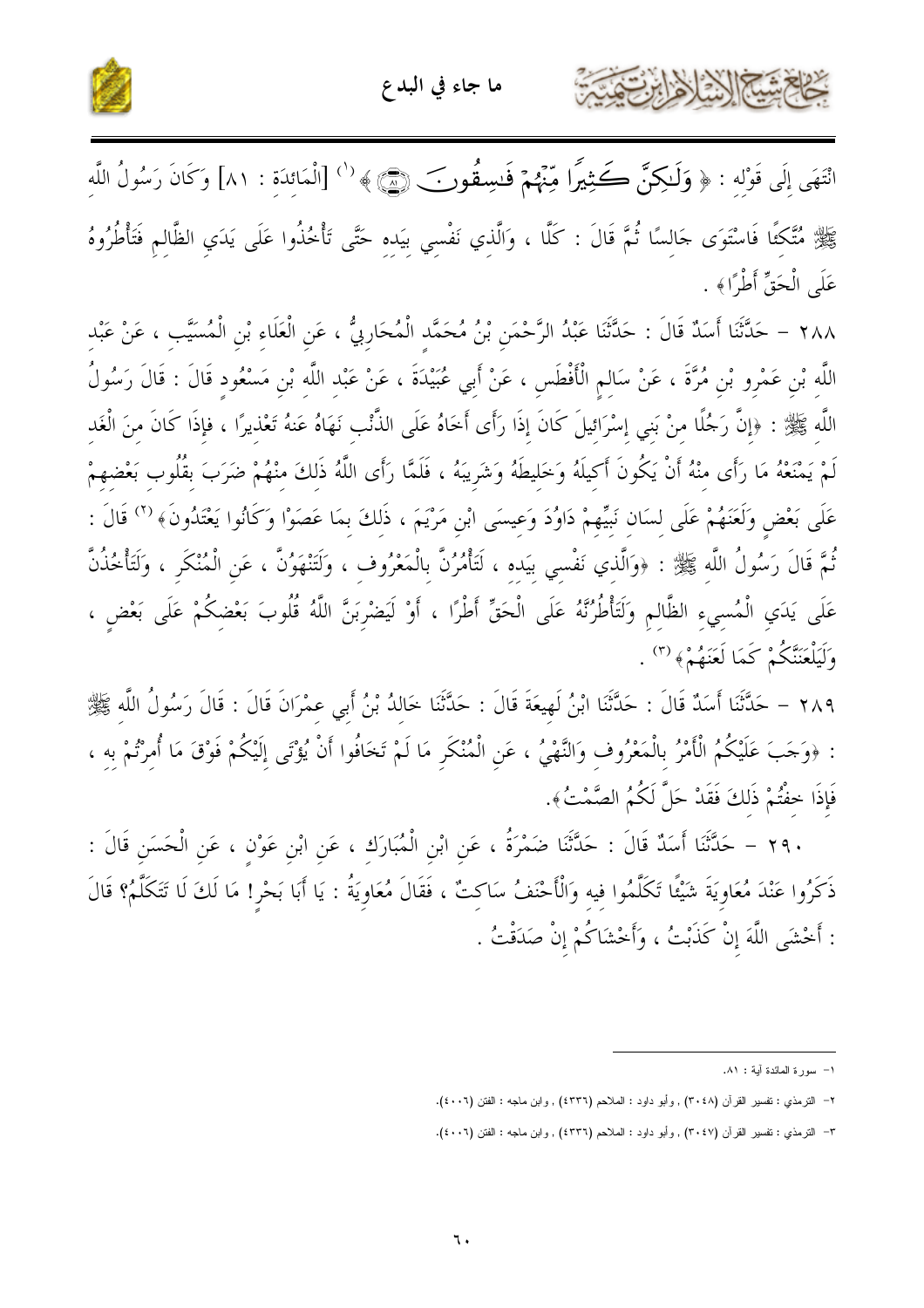



٢٩١ – حَلَّثَنَا أَسَدٌ ( عَنْ قَيْسٍ بْنِ مُسْلِمٍ قَالَ : سَمِعْتُ طَارِقًا قَالَ :) حَلَّثَنَا ضَمْرَةُ ، عَنِ ابْنِ شَوْذَب قَالَ : قَالَ الْحَسَنُ : إِنَّمَا كَانَ الْأَمْرُ بِالْمَعْرُوفِ وَالنَّهْيُ ، عَنِ الْمُنْكَرِ فِي مُؤْمِنٍ يُرْتَجَى وَجَاهِلٍ مِكْمُ ، وَلَمْ يَكُنْ فيمَنْ يُشْهِرُ سَيْفَهُ .

٢٩٢ – حَلَّتْنَا أَسَدٌ قَالَ : حَلَّتْنَا شُعْبَةُ ، عَنْ قَيْسٍ بْنِ مُسْلِمٍ قَالَ : سَمعْتُ طَارِقَ بْنَ شهَابٍ قَالَ : قَالَ عتْريسُ بْنُ عُرْقُوب لعَبْد اللَّه : أَهَلَكْتُ إِنْ لَمْ آمُرْ بِالْمَعْرُوفِ وَلَمْ أَنْهَ ، عَنِ الْمُنْكَرِ؟ فَقَالَ عَبْدُ اللَّهِ : هَلَكْتَ إِنْ لَمْ يَعْرِفْ قَلْبُكَ الْمَعْرُوفَ ، وَيُنْكر الْمُنْكَرَ .

٢٩٣ – حَلَّتْنَا أَسَدٌ قَالَ : حَلَّتْنَا حَمَّادُ بْنُ سَلَمَةَ ، عَنْ أَبِي هَارُونَ الْعَبْدِيِّ ، عَنْ مَوْلًى لِعُمَرَ بْنِ الْخَطَّابِ ، عَنْ عُمَرَ ، عَنِ النَّبِيِّ ﷺ قَالَ : ﴿يُوشِكُ أَنْ تَهْلَكَ هَذِهِ الْأُمَّةُ إِلَّا تَلَاثَةَ نَفَرٍ : رَجَلٌ أَنْكَرَ بِيَدِهِ وَلسَانه وَقَلْبه ، فَإِنْ جَبُنَ فَبِلسَانه ، فَإِنْ جَبُنَ فَبقَلْبه﴾.

٢٩٤ – حَلَّتْنَا أَسَدٌ قَالَ : حَلَّتْنَا مُحَمَّدُ بْنُ طَلْحَةَ ، عَنْ زُبَيْد الْإِيَامِيِّ ، عَنِ الشَّعْبيِّ ، عَنْ أَبِي جُحَيْفَةَ ، عَنْ عَليٍّ قَالَ : الْجهَادُ ثَلَاثَةٌ : فَجهَادٌ بيَد ، وَجهَادٌ بلسَان ، وَجهَادٌ بقَلْب . فَأَوَّلُ مَا يَغْلبُ عَلَيْه منَ الْحهَاد يَدُكَ ، ثُمَّ لسَانُكَ ، ثُمَّ يَصيرُ إلَى القَلْب ، فَإِذَا كَانَ القَلْبُ لَا يَعْرفُ مَعْرُوفًا وَلَا يُنْكرُ مُنْكَرًا نُكسَ فَجُعلَ أَعْلَاهُ أَسْفَلَهُ .

٢٩٥ – حَلَّتْنَا أَسَلٌ قَالَ : حَلَّتْنَا سَعِيدُ بْنُ زَيْدِ ، عَنْ لَيْثِ بْنِ أَبِي سُلَيْمٍ قَالَ : حَلَّتْنَا الْأَشْعَثُ بْنُ سُلَيْمٍ ، عَنْ أَبِيهِ ، عَنْ عَبْدِ اللَّهِ بْنِ مَسْعُودِ قَالَ : إِذَا عُمِلَ فِي الْأَرْضِ خَطِيَةٌ فَمَنْ حَضَرَهَا فَكَرِهَهَا كَمَنْ غَابَ عَنْهَا ، وَمَنْ غَابَ عَنْهَا فَرَضيَهَا كَمَنْ شَهِدَهَا .

٢٩٦ – حَلَّتْنَا أَسَدٌ قَالَ : حَلَّتْنَا إِسْمَاعِيلُ بْنُ عَيَّاشٍ ، عَنْ عُمَرَ بْنِ عَمْرِو الرُّعَيْنِيّ ، عَنْ كَعْبِ الْأَحْبَارِ أَنَّهُ كَانَ يَقُولُ : إِنَّ لِلَّهِ مَلَائِكَةً يَقُومُونَ بَيْنَ يَدَيْهِ عِنْدَ كُلِّ شَارِق يُرْسِلُهُمْ فِيمَا يُرِيدُ مِنْ أَمْرِهِ ، منْهُمْ مَلَائكَةٌ يَقُولُ لَهُمُ : اهْبِطُوا إِلَى الْأَرْضِ فَسِمُوا فِي وَجْهِ كُلِّ عَبْدٍ مِنْ عِبَادِي يَكْبُرُ فِي صَدْرِهِ مَا يَرَى مِمَّا لَا يَسْتَطِيعُ تَغْيِيرَهُ ، لِكَيْمَا إِذَا نَزَلَتْ عُقُوبَتي نَجَّيْتُهُ بِرَحْمَتي .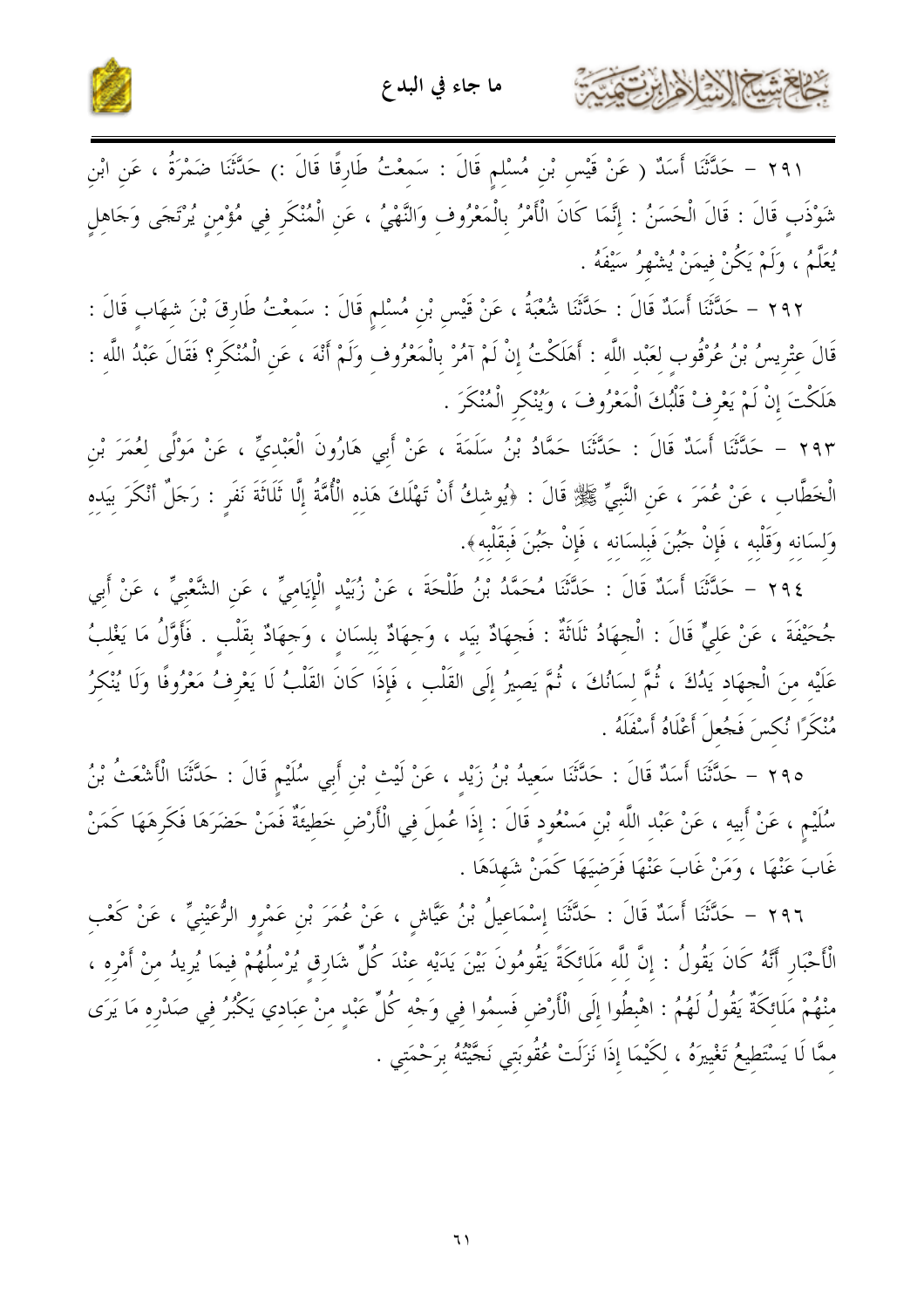



٢٩٧ – حَدَّثَنَا أَسَدٌ قَالَ : حَدَّثَنَا أَشْرَسُ بْنُ الرَّبِيعِ قَالَ : حَدَّثَنَا عَطَاءُ بْنُ مَيْسَرَةَ الْخُرَاسَانِيُّ أَنَّ رَسُولَ اللَّهِ ﷺ قَالَ : ﴿سَيَأْتِي عَلَى النَّاسِ زَمَانٌ يَذُوبُ قَلْبُ الْمُؤْمِنِ فِي حَوْفِهِ كَمَا يَذُوبُ الثَّلْجُ فِي الْمَاءِ . قِيلَ : يَا نَبِيَّ اللَّه! وَممَّ ذَاكَ؟! قَالَ : يَرَى الْمُنْكَرَ يُعْمَلُ به فلَا يَسْتَطيعُ أَنْ يُغَيّرَهُ﴾.

٢٩٨ – حَدَّثَنَا أَسَدٌ قَالَ : حَدَّثَنَا بَقيَّةُ قَالَ : حَدَّثَنَا إسحاقُ بْنُ مالك الْحَضْرَميُّ قَالَ : حَدَّثَني أَبُو نزَار القُشَيْرِيُّ قَالَ : قَالَ رَسُولُ اللَّهِ ﷺ وَمَنْ أَمَرَ بِمَعْرُوفٍ فَلْيَكُنْ أَمْرُهُ ذلكَ بِمَعْرُوفٍ﴾.

٢٩٩ – حَلَّتْنَا أَسَلُا قَالَ : حَلَّتْنَا حَمَّادُ بْنُ سَلَمَةَ ، عَنْ عَليٍّ بْنِ زَيْدِ ، عَنِ الْحَسَنِ ، عَنْ أُمِّ سَلَمَةَ رَضِيَ اللَّهُ عَنْهَا أَنَّ النِّبيَّ ﷺ قَالَ : ﴿تَكُونُ أُمُورٌ تَعْرِفُونَ وَتُنْكِرُونَ ، فَمَنْ أَنْكَرَ فَقَدْ بَرئَ ، وَمَنْ كَرهَ فَقَدْ سَلمَ ، وَلَكنْ مَنْ رَضِيَ وَتَابَعَ فَأُولَئكَ هُمُ الْهَالكُونَ يَقُولُهَا ثَلَاثًا﴾ ('' .

٣٠٠ – حَلَّتَنِي مُحَمَّدُ بْنُ وَضَّاحٍ قَالَ : حَلَّتَنَا هَارُونُ بْنُ عَبَّاد قَالَ : حَلَّتْنَا جَريرُ بْنُ عَبْد الْحَميد ، عَنْ عَبْدِ الْمَلكِ بْنِ عُمَيْرِ ، عَنْ رَبِيعِ بْنِ عُمَيْلَةَ قَالَ : قَالَ عَبْدُ اللَّهِ بْنُ مَسْعُود : إِنَّهَا سَتَكُونُ هَنَاتٌ وَهَنَاتٌ ، فَبحَسْب امْرئ إذَا رَأَى مُنْكَرًا لَا يَسْتَطيعُ لَهُ غَيْرًا أَنْ يَعْلَمَ اللَّهُ منْ قَلْبه أَنَّهُ لَهُ كَارةٌ . ٣٠١ – حَلَّتْنِي مُحَمَّدُ بْنُ وَضَّاحٍ قَالَ : حَلَّتْنَا أَسَدُ بْنُ مُوسَى قَالَ : حَلَّتْنَا يَزيدُ بْنُ عَطَاء ، عَنْ أَبِي إِسْحَاقَ السَّبِيعيِّ ، عَنْ بَعْضٍ وَلَدٍ جَرِيرٍ بْنِ عَبْدِ اللَّهِ أَوْ بَعْضٍ أَهْلِه ، عَنْ جَرِيرٍ بْنِ عَبْدِ اللَّهِ قَالَ : سَمعْتُ

رَسُولَ اللَّه ﷺ يَقُولُ : ﴿إِنَّ الرَّجُلَ لَيَكُونُ فِي الْقَوْمِ يَعْمَلُ بِالْمَعَاصِي هُمْ أَكْثَرُ منْهُ وَأَعَزُّ ، لَوْ شَاءُوا أَخَذُوا عَلَى يَدَيْه ، فَيُدَاهنُونَ وَيَسْكُنُونَ ، فَيُعَاقَبُونَ به﴾.

٣٠٢ – حَلَّتْنَا أَسَدُ بْنُ مُوسَى قَالَ : حَدَّثَنَا أَبُو الْأَحْوَصِ ، عَنْ أَبِي إِسْحَاقَ ، عَنْ عُبَيْد اللّه بْنِ جَرِيرِ ، عَنْ أَبِيه قَالَ : سَمعْتُ رَسُولَ اللَّه ﷺ يَقُولُ : ﴿مَا مِنْ رَجُلٍ يَكُونُ فِي قَوْمٍ يَعْمَلُ فِيهِمْ بِالْمَعَاصِي يَقْدرُونَ عَلَى أَنْ يُغَيِّرُوا عَلَيْه فَلَا يُغَيِّرُوا إِلَّا أَصَابَهُمُ اللَّهُ بعقَاب قَبْلَ أَنْ يَمُوتُوا﴾ <sup>(٢)</sup> .

٢– أبو داود : الملاحم (٤٣٣٩) , وابن ماجه : الفتن (٤٠٠٩).

١– مسلم : الإمارة (١٨٥٤) , والترمذي : الفتن (٢٢٦٥) , وأبو داود : السنة (٤٧٦٠) , وأحمد (٣٠٢/٦).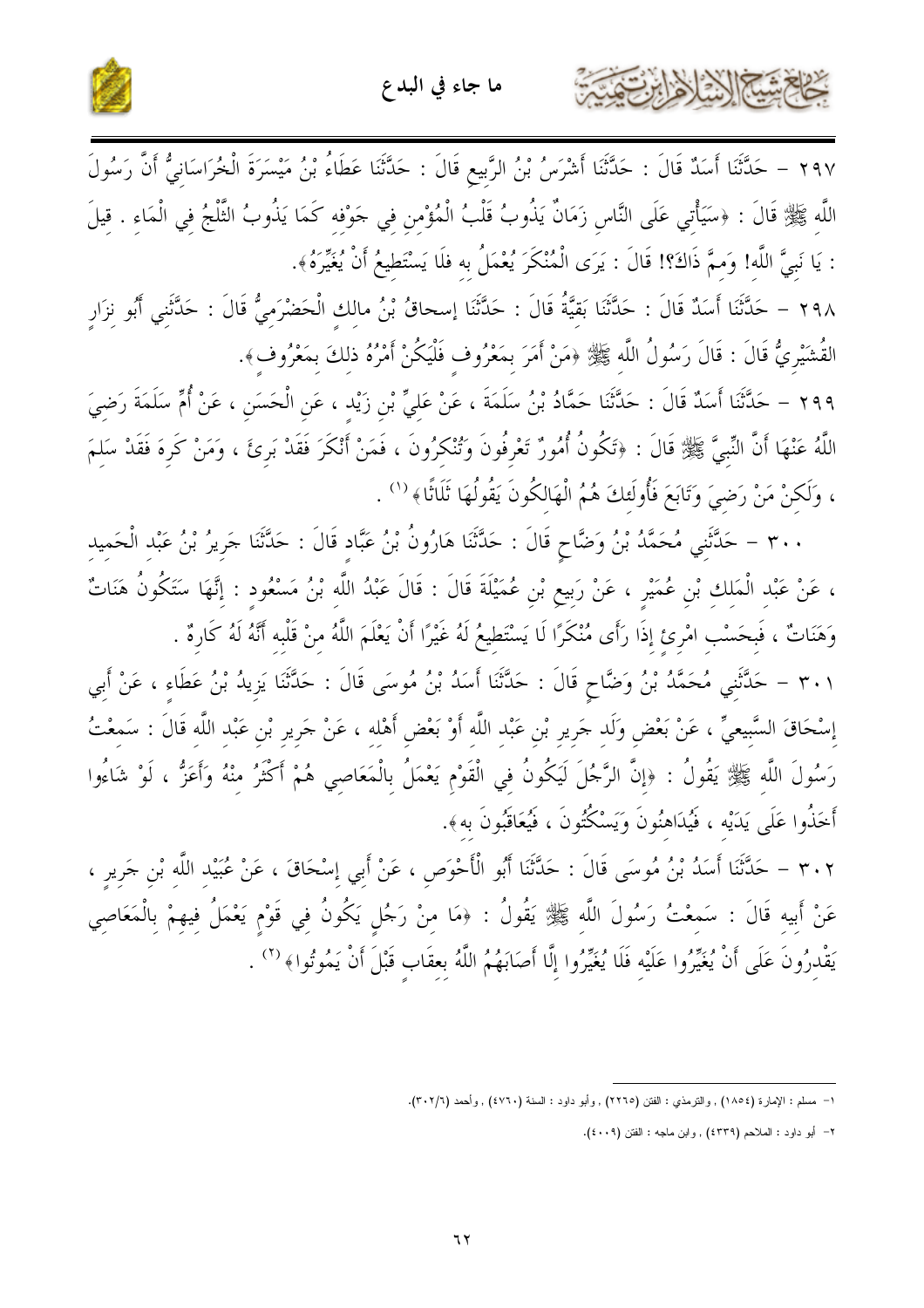



٣٠٣ – حَدَّثَنِي مُحَمَّدُ بْنُ وَضَّاحٍ قَالَ : حَدَّثَنَا مُوسَى بْنُ مُعَاوِيَةَ قَالَ : حَدَّثَنَا ابْنُ مَهْديٍّ ، عَنْ إِسْرَائِيلَ بْنِ يُونُسَ ، عَنْ إِبْرَاهِيمَ بْنِ الْمُهَاجِرِ ، عَنِ ابْنِ مَسْعُودِ قَالَ : إِنَّ الْخَطِيئَةَ لَتُعْمَلُ فِي الْأَرْضِ فَيَعْمَلُونَ بهَا وَمَعَهُمُ الرَّجُلُ فَلَا تُصِيبُهُ وَتُصِيبُ الرَّجُلَ الْخَارِجَ مِنَ الْأَرْضِ ، بِأَنَّ هَذَا يُنِكْرُهَا وَلَا يَهْوَاهَا ،

وَتَبْلُغُ هَذَا الْآخَرَ فَلَا يُنْكَرُهَا وَيَهْوَاهَا .

كالحمشا الشاهايرتفت

٢٠٤ – حَلَّتْنِي مُحَمَّدُ بْنُ وَضَّاحٍ قَالَ : حَلَّتْنَا مُحَمَّدُ بْنُ يَحْيَى قَالَ : حَلَّتْنَا أَسَدُ بْنُ مُوسَى قَالَ : حَلَّتْنَا بَقِيَّةُ حَلَّتْنَا عَبْدُ اللَّهِ بْنُ نُعَيْمٍ قَالَ : حَلَّتْنِي أَبُو هَزَّانَ قَالَ : بَيْنَمَا غلْمَانٌ قَدْ أَخَذُوا ديكًا فَيَنْتفُونَ رِيشَهُ وَشَيْخٌ قَائمٌ يَنْظُرُ إِلَيْهِمْ إِلَى جَانبِهِمْ لَا يَأْمُرُهُمْ وَلَا يَنْهَاهُمْ ، فَخَسَفَ اللَّهُ بهمُ الْأَرْضَ .

٣٠٥ – حَدَّثَنَا أَسَدٌ قَالَ : حَدَّثَنَا حَمَّادُ بْنُ سَلَمَةَ ، عَنْ أَبِي عمْرَانَ الْجَوْنِيِّ أَنَّ سَلْمَانَ مَرَّ بفتْيَة يُعَذِّبُونَ حِمَارًا فَنَهَاهُمْ فَلَمْ يَنْتَهُوا . فَقَالَ : يَا سَمَاءُ! اشْهَدِي ، وَيَا جَبَالُ! اشْهَدِي . قَالَ ابْنُ وَضَّاحٍ : مَا أَحْسَنَهُ .

٣٠٦ – حَلَّتَني مُحَمَّدُ بْنُ وَضَّاحٍ قَالَ : حَلَّتْنَا أَحْمَدُ بْنُ عَمْرِو قَالَ : حَلَّتْنَا جَعْفَرُ بْنُ هَارُونَ قَالَ : أَخْبَرَنِي أَبُو سُلَيْمِ القَارِئُ ، عَنْ مسْعَر ، عَنْ وَبَرَةَ قَالَ : سَمعْتُ ابْنَ عَبَّاسٍ قَالَ : إيَّاكَ وَالكلَامَ فيمَا لَا يَعْنيكَ فَإِنَّهُ فَضْلٌ ، وَلَا آمَنُ عَلَيْكَ فيه منَ الْوزْر ، وَإِيَّاكَ في الْكَلَام فيمَا يَعْنيكَ في غَيْر مَوْضعه ، فَرُبَّ مُسْلم تَقيٍّ قَدْ تَكَلَّمَ بِمَا يَعْنِيهِ فِي غَيْرِ مَوْضِعه فَتَعِبَ .

٣٠٧ – حَلَّثَنِي مُحَمَّدُ بْنُ وَضَّاحٍ قَالَ : حَلَّثَنَا مُحَمَّدُ بْنُ سَعِيدِ قَالَ : حَلَّثَنَا أَسَدُ بْنُ مُوسَى قَالَ : حَدَّثَنَا أَيُّوبُ بْنُ خُوط قَالَ : حَدَّثَنَا الْحَسَنُ أَنَّ رَسُولَ اللَّه ﷺ قَالَ : ﴿لَيْسَ بِمُؤْمن مَنْ أَذَلَّ نَفْسَهُ . قيلَ : يَا رَسُولَ اللَّه! وَكيفَ يُذلُّ نَفْسَهُ! قَالَ : يَتَعَرَّضُ للْبَلَاء الَّذي لَا طَاقَةَ لَهُ به﴾.

٣٠٨ – حَدَّثَنَا ابْنُ وَضَّاحٍ قَالَ : حَدَّثَنَا مُحَمَّدُ بْنُ يَحْيَى قَالَ : حَدَّثَنَا أَسَدٌ قَالَ : حَدَّثَنَا قَيْسُ بْنُ الرَّبِيعِ ، عَنِ الْأَعْمَشِ ، عَنْ إِبْرَاهِيمَ قَالَ : قَالَ عَبْدُ اللَّهِ : إِنَّ الرَّجُلَ لَيَتَكَلَّمُ بالكَلمَة لَا تُغَيَّرُ عَلَيْهِ وَلَا تُنْكَرُهَا قُلُوبُهُمْ ، فَتَنْزِلُ عَلَيْهِمُ السَّخْطَةُ .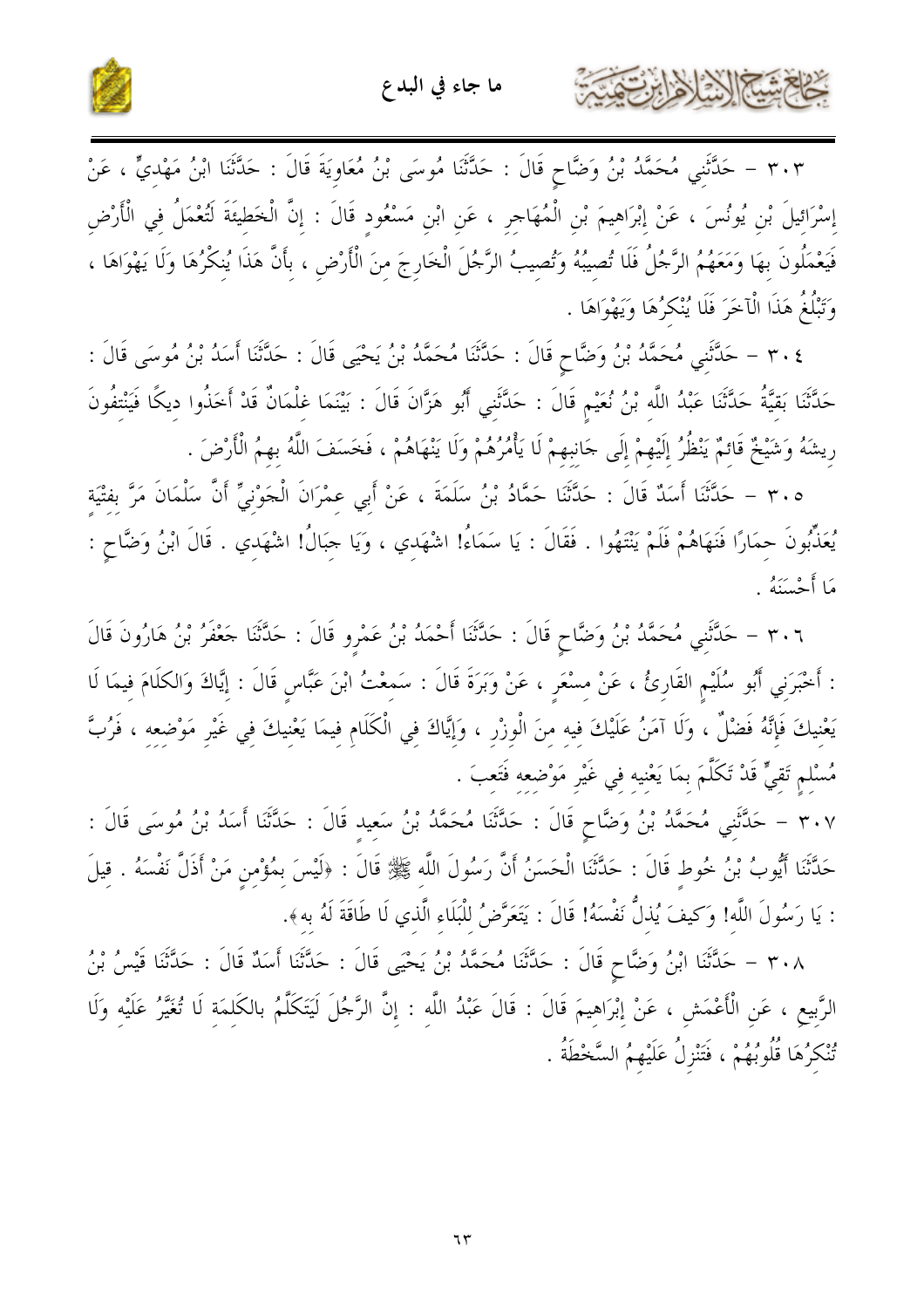

٣٠٩ – حَدَّثَنَا أَسَدٌ قَالَ : حَدَّثَنَا الْوَلِيدُ قَالَ : حَدَّثَنِي أَبُو عَمْرِو الْأَوْزَاعِيُّ قَالَ : سَمعْتُ بلَالَ بْنَ سَعْد يَقُولُ : إذَا خَفيَت الْخَطِيَةُ لَمْ تَضُرَّ إِلَّا عَاملَهَا ، فَإِذَا ظَهَرَتْ فَلَمْ تُغَيَّرْ ضَرَّت الْعَامَّةَ .

٣١٠ – حَدَّثَنَا أَسَدٌ قَالَ : حَدَّثَنَا بَقيَّةُ قَالَ : حَدَّثَني عَبْدُ اللَّه بْنُ نُعَيْم قَالَ : حَدَّثني أَبُو هَزَّانَ قَالَ : بَعَثَ اللَّهُ مَلَكَيْنِ إِلَى أَهْلِ قَرْيَة أَنْ دَمِّرَاهَا بمَنْ فيهَا . قَالَ : فَوَجَدَا فيهَا رَجُلًا قَائمًا يُصَلِّي في مَسْجده ، فَعَرَجَ أَحَدُهُمَا إِلَى اللَّهِ تَعَالَى فَقَالَ : رَبَّنَا! وَجَدْنَا فِيهَا عَبْدَكَ فُلَانًا قَائمًا يُصَلِّي في مَسْجده . فَقَالَ : دَمِّرَاهَا ، وَدَمَّرَاهُ مَعَهُمْ ، فَإِنَّهُ مَا تَمَعَّرَ وَجْهَهُ فيَّ قَطُّ .

٣١١ – حَلَّتَني مُحَمَّدُ بْنُ وَضَّاحٍ قَالَ : حَلَّتْنَا حَمْزَةُ بْنُ سَعيد قَالَ : حَلَّتْنَا يَحْيَى بْنُ سُلَيْم ، عَن ابْن خُتْيْم ، عَنْ أَبِي الزُّبَيْرِ ، عَنْ جَابِر بْنِ عَبْد اللَّه قَالَ : قَالَ رَسُولُ اللَّه ﷺ : ﴿كَيْفَ يُقَلِّسُ اللَّهُ أُمَّةً لَا يُؤْخَذُ منْ شَديدهمْ لضَعيفهمْ؟! ﴾ ( ' ' .

٣١٢ – حَلَّتَنِي مُحَمَّدُ بْنُ وَضَّاحٍ قَالَ : حَلَّتْنَا مُحَمَّدُ بْنُ يَحْيَى قَالَ : حَلَّتْنَا أَسَدُ بْنُ مُوسَى قَالَ : حَدَّثَنَا مُحَمَّدُ بْنُ طَلْحَةَ ، عَنْ زُبَيْد الْإِيَاميِّ ، عَنْ عَمْرو بْن مُرَّةَ ، عَنْ رَجُل منْ بَني هَاشم ، عَن النَّبيِّ ﷺ قَالَ : ﴿بَئْسَ الْقَوْمُ قَوْمٌ لَا يَرِمُونَ بِالْأَمْرِ بِالْمَعْرُوف وَالنَّهْيِ ، عَنِ الْمُنْكَر ، وَبئسَ الْقَوْمُ قَوْمٌ لَا يَأْمُرُونَ بِالْمَعْرُوفِ وَيَنْهَونَ ، عَنِ الْمُنْكَرِ ، وَبَئْسَ الْقَوْمُ قَوْمٌ يَجْفُونَ مَنْ يَأْمُرُ بِالْمَعْرُوفِ وَيَنْهَى ، عَنِ الْمُنْكَرِ ، وَبِئْسَ الْقَوْمُ قَوْمٌ لَا يَقُومُونَ للَّه بِالْقِسْطِ ، وَبِئْسَ الْقَوْمُ قَوْمٌ يَسِيرُ فِيهِمُ الْمُؤْمِنُ بِالتُّقْيَةِ وَالْكِتْمَانِ﴾.

٣١٣ – حَلَّتُنَا أَسَلُهُ قَالَ : حَلَّتْنَا إِسْمَاعِيلُ بْنُ عَيَّاشٍ ، عَنْ طَلْحَةَ بْنِ عَمْرِو ، عَنْ عَطَاءِ بْنِ أَبِي رَبَاحٍ ، عَنْ أَبِي هُرَيْرَةَ قَالَ : ﴿قِيلَ : يَا رَسُولَ اللَّه! لَئِنْ لَمْ نَأْمُرْ بِالْمَعْرُوف وَنَنْهَ ، عَن الْمُنْكَر – حَتَّى لَا نَدَعَ شَيْئًا مِنَ الْمَعْرُوفِ إِلَّا عَمِلْنَاهُ وَلَا شَيْئًا مِنَ الْمُنْكَرِ إِلَّا تَرَكْنَاهُ – لَا نَأْمُرُ بِمَعْرُوفٍ وَنَنْهَى عَنْ مُنْكَرِ؟ قَالَ : فَقَالَ رَسُولُ اللَّهِ ﷺ : مُرُوا بِالْمَعْرُوفِ وَإِنْ لَمْ تَعَمَّلُوا بِهِ كُلِّهُ ، وَتَنَاهَوْا عَنِ الْمُنْكَرِ وَإِنْ لَمْ تَنْتَهُوا عَنْهُ <sup>وس</sup>و<br>ڪله گو.

كخام شيخ الأخ لأحابرت

١- ابن ماجه : الفتن (٤٠١٠).